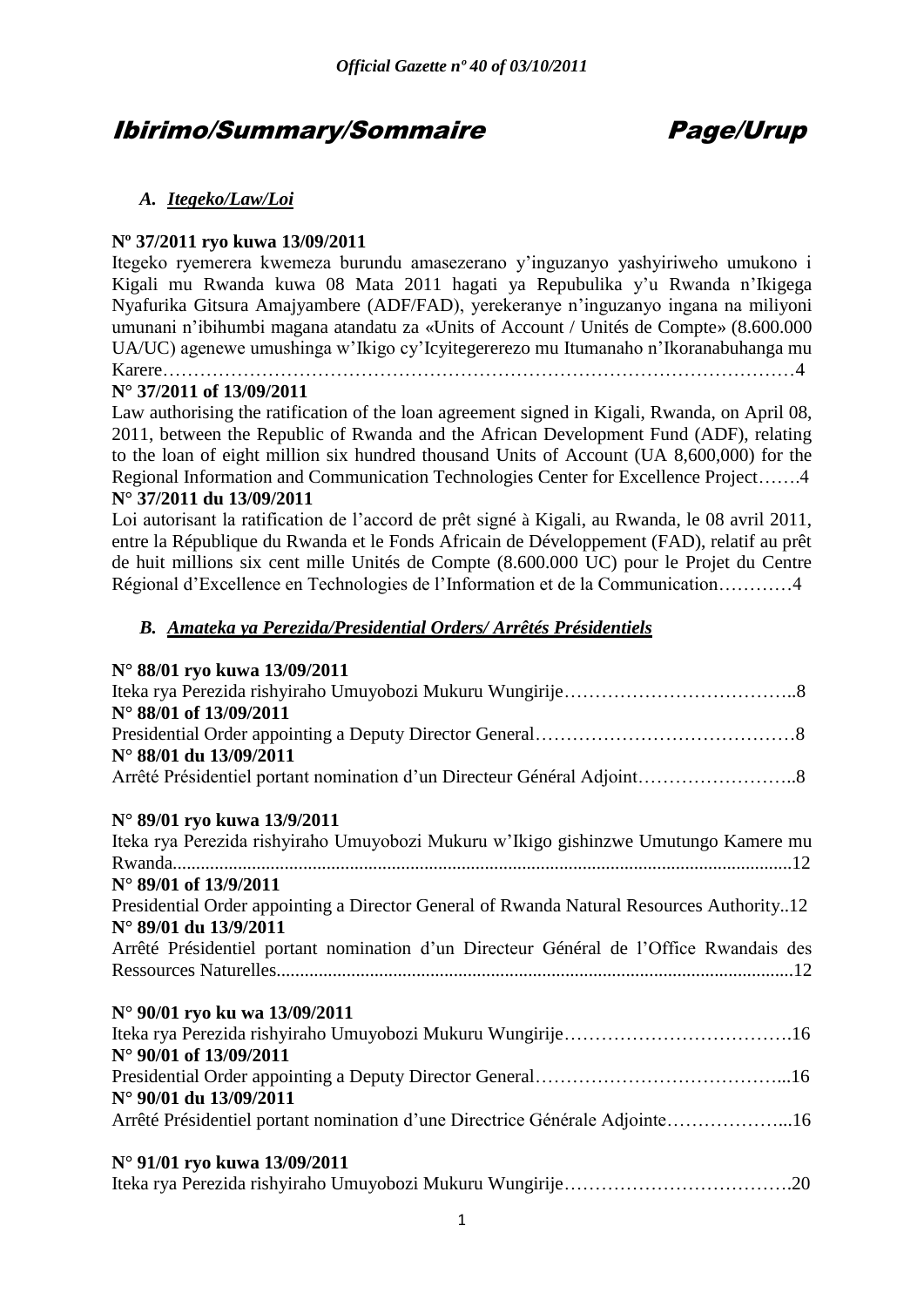| N° 91/01 of 13/09/2011                                                                                         |
|----------------------------------------------------------------------------------------------------------------|
| N° 91/01 du 13/09/2011                                                                                         |
| Arrêté Présidentiel portant nomination d'un Directeur Général Adjoint20                                        |
| N° 92/01 ryo ku wa 13/9/2011                                                                                   |
| N° 92/01 of 13/9/2011                                                                                          |
| N° 92/01 du 13/9/2011                                                                                          |
| Arrêté Présidentiel portant nomination d'un Directeur Général Adjoint24                                        |
| N° 93/01 ryo ku wa 13/09/2011                                                                                  |
| N°93/01 of 13/09/2011                                                                                          |
| N° 93/01 du 13/09/2011                                                                                         |
| Arrêté Présidentiel portant nomination d'un Directeur Général Adjoint28                                        |
| N° 94/01 ryo ku wa 13/09/2011                                                                                  |
| N° 94/01 of 13/09/2011                                                                                         |
| N° 94/01 du 13/09/2011                                                                                         |
| Arrêté Présidentiel portant nomination d'un Directeur Général Adjoint32                                        |
| N° 95/01 ryo ku wa 13/09/2011                                                                                  |
| N° 95/01 of 13/09/2011                                                                                         |
| N° 95/01 du 13/09/2011                                                                                         |
| Arrêté Présidentiel portant nomination d'un Directeur Général Adjoint36                                        |
| N° 96/01 ryo ku wa 13/09/2011                                                                                  |
| Iteka rya Perezida rishyiraho Abakomiseri muri Komisiyo y'Igihugu y'Ubumwe                                     |
| N° 96/01 of 13/09/2011<br>Presidential Order appointing Commissioners in the National Unity and Reconciliation |
| $N^{\circ}$ 96/01 du 13/09/2011                                                                                |
| Arrêté Présidentiel portant nomination des Commissaires au sein de la Commission Nationale                     |
| N° 97/01 ryo ku wa 13/09/2011                                                                                  |
| Iteka rya Perezida rishyiraho Abakomiseri muri Komisiyo y'Igihugu y'Ubumwe                                     |
| N° 97/01 of 13/09/2011<br>Presidential Order appointing Commissioners in the National Unity and Reconciliation |
|                                                                                                                |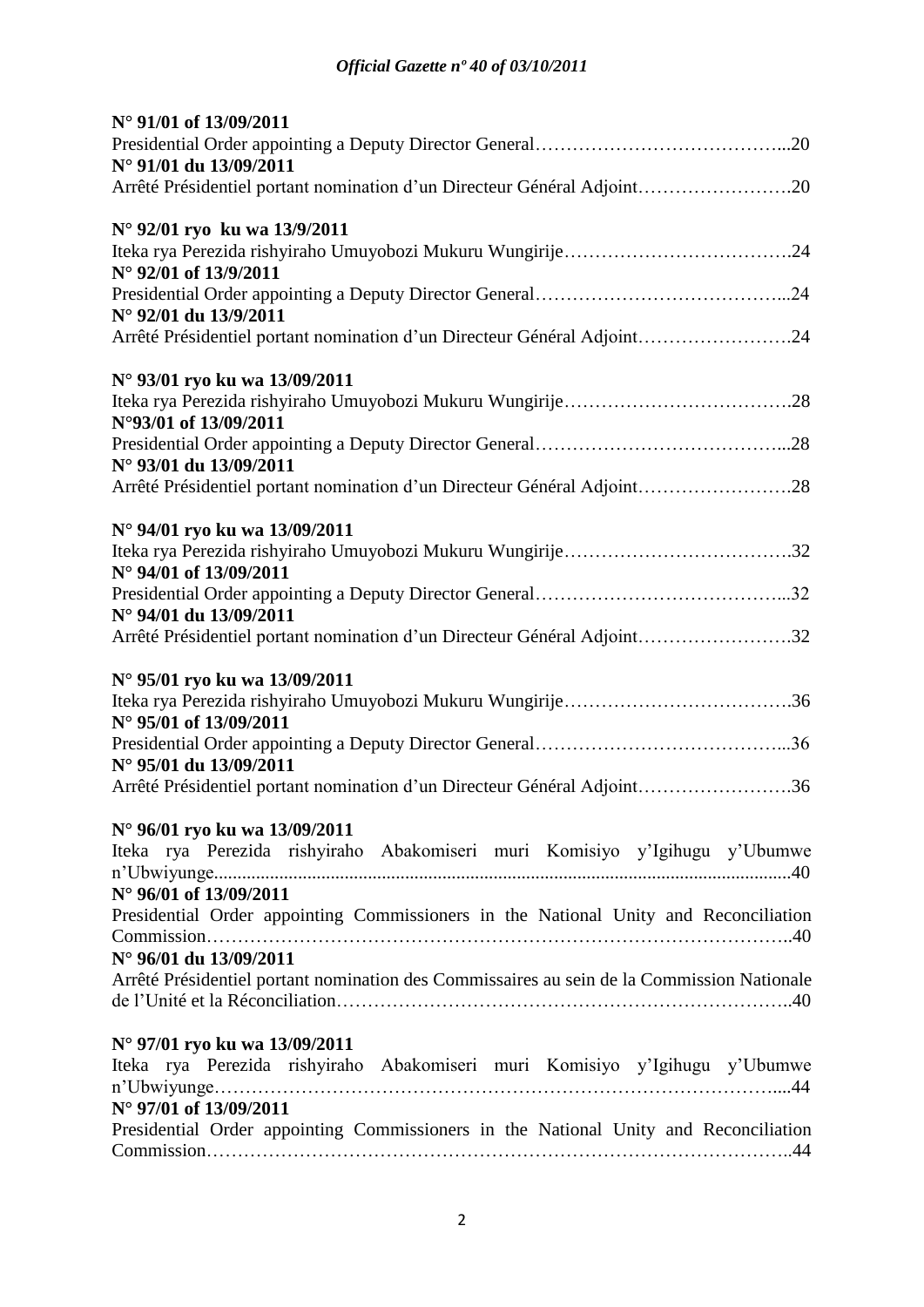# **N° 97/01 du 13/09/2011**

| Arrêté Présidentiel portant nomination des Commissaires au sein de la Commission Nationale |  |
|--------------------------------------------------------------------------------------------|--|
| N° 98/01 ryo ku wa 13/09/2011                                                              |  |
|                                                                                            |  |
| N° 98/01 of 13/09/2011                                                                     |  |
|                                                                                            |  |
| N° 98/01 du 13/09/2011                                                                     |  |
| Arrêté Présidentiel portant nomination d'une Directrice Générale Adjointe48                |  |
| N° 99/01 ryo kuwa 13/09/2011                                                               |  |
|                                                                                            |  |
| $N^{\circ}$ 99/01 of 13/09/2011                                                            |  |
|                                                                                            |  |
| N° 99/01 du 13/9/2011                                                                      |  |
| Arrêté Présidentiel portant nomination d'un Directeur Général Adjoint52                    |  |

# *C. Amateka ya Minisitiri w'Intebe/Prime Minister's Orders/Arrêtés du Premier Ministre*

### **N° 86/03 ryo kuwa 23/08/2011**

| $N^{\circ}$ 86/03 of 23/08/2011                                                |  |
|--------------------------------------------------------------------------------|--|
|                                                                                |  |
| $N^{\circ}$ 86/03 du 23/08/2011                                                |  |
| Arrêté du Premier Ministre portant décommissionnement d'un Directeur Général56 |  |

### **Nº 99/03 ryo kuwa 08/09/2011**

Iteka rya Minisitiri w'Intebe rishyiraho imbonerahamwe n'incamake y'imyanya y'imirimo by'Ikigo gishinzwe guteza imbere Iyoherezwa mu Mahanga ry'Ibikomoka ku Buhinzi n'Ubworozi (NAEB)…………………………………………………………………………60 **Nº 99/03 of 08/09/2011** Prime Minister's Order determining the organisational structure and summary of job positions of National Agricultural Export Development Board (NAEB)………………………60 **Nº 99/03 du 08/09/2011** Arrêté du Premier Ministre déterminant la structure organisationnelle et la synthèse des

# emplois de l'Office National de Développement des Exportations Agricoles

(NAEB)………………………………………………………………………………………………60

# **N° 104/03 ryo kuwa 08/09/2011**

|  |                         |  |  | Iteka rya Minisitiri w'Intebe rishyiraho Umuyobozi muri Minisiteri y'Ubucuruzi           |
|--|-------------------------|--|--|------------------------------------------------------------------------------------------|
|  |                         |  |  |                                                                                          |
|  | N° 104/03 of 08/09/2011 |  |  |                                                                                          |
|  |                         |  |  | Prime Minister's Order appointing a Director in the Ministry of Trade and Industry74     |
|  | N° 104/03 du 08/09/2011 |  |  |                                                                                          |
|  |                         |  |  | Arrêté du Premier Ministre portant nomination d'un Directeur au Ministère du Commerce et |
|  |                         |  |  |                                                                                          |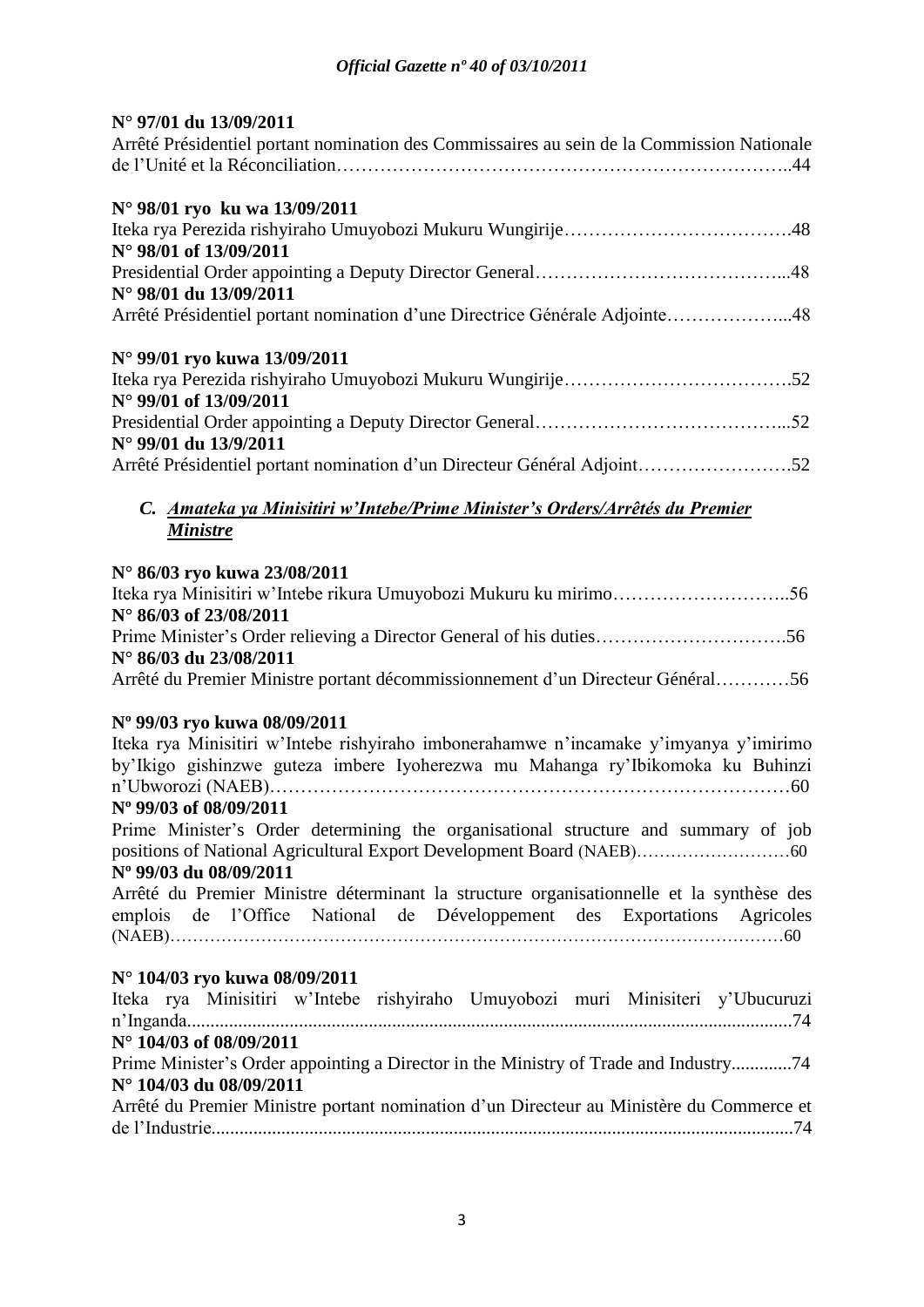**ITEGEKO Nº 37/2011 RYO KUWA 13/09/2011 RYEMERERA KWEMEZA AMASEZERANO YASHYIRIWEHO UMUKONO I KIGALI MU KIGALI, RWANDA, ON APRIL 08, 2011, 08 AVRIL 2011, ENTRE LA REPUBLIQUE RWANDA KUWA 08 MATA 2011 HAGATI BETWEEN THE REPUBLIC OF RWANDA DU RWANDA ET LE FONDS AFRICAIN DE YA REPUBULIKA Y'U N'IKIGEGA NYAFURIKA AMAJYAMBERE** (ADF/FAD), EIGHT **YEREKERANYE N'INGUZANYO INGANA THOUSAND UNITS OF ACCOUNT (UA POUR LE PROJET DU CENTRE REGIONAL NA MILIYONI UMUNANI N'IBIHUMBI MAGANA ATANDATU ZA «UNITS OF INFORMATION AND COMMUNICATION L'INFORMATION ET DE LA ACCOUNT / UNITES DE COMPTE» TECHNOLOGIES CENTER FOR (8.600.000 UA/UC) AGENEWE UMUSHINGA EXCELLENCE PROJECT W'IKIGO CY'ICYITEGEREREZO MU ITUMANAHO N'IKORANABUHANGA MU LAW N° 37/2011 OF 13/09/2011 LOI N° 37/2011 DU 13/09/2011 AUTORISANT**  AUTHORISING THE RATIFICATION OF LA RATIFICATION DE L'ACCORD DE **THE LOAN AGREEMENT SIGNED IN PRET SIGNE A KIGALI, AU RWANDA, LE AND THE AFRICAN DEVELOPMENT FUND DEVELOPPEMENT (FAD), RELATIF AU (ADF), RELATING TO THE LOAN OF PRET DE HUIT MILLIONS SIX CENT**  EIGHT MILLION SIX HUNDRED MILLE UNITES DE COMPTE (8.600.000 UC) **8,600,000) FOR THE REGIONAL D'EXCELLENCE EN TECHNOLOGIES DE**  FOR **COMMUNICATION** 

**ISHAKIRO**

**KARERE**

#### **TABLE OF CONTENTS**

#### **TABLE DES MATIERES**

| Ingingo ya mbere: Uruhushya rwo kwemeza Article One: Authorisation for ratification | Article premier: Autorisation de ratification |
|-------------------------------------------------------------------------------------|-----------------------------------------------|
| burundu                                                                             |                                               |

Ingingo ya 2: Itegurwa, isuzumwa n'itorwa Article 2: Drafting, consideration and adoption Article 2: Initiation, examen et adoption de la **ry'iri tegeko of this Law présente loi** 

**Ingingo ya 3: Igihe itegeko ritangira Article 3: Commencement gukurikizwa Article 3: Entrée en vigueur**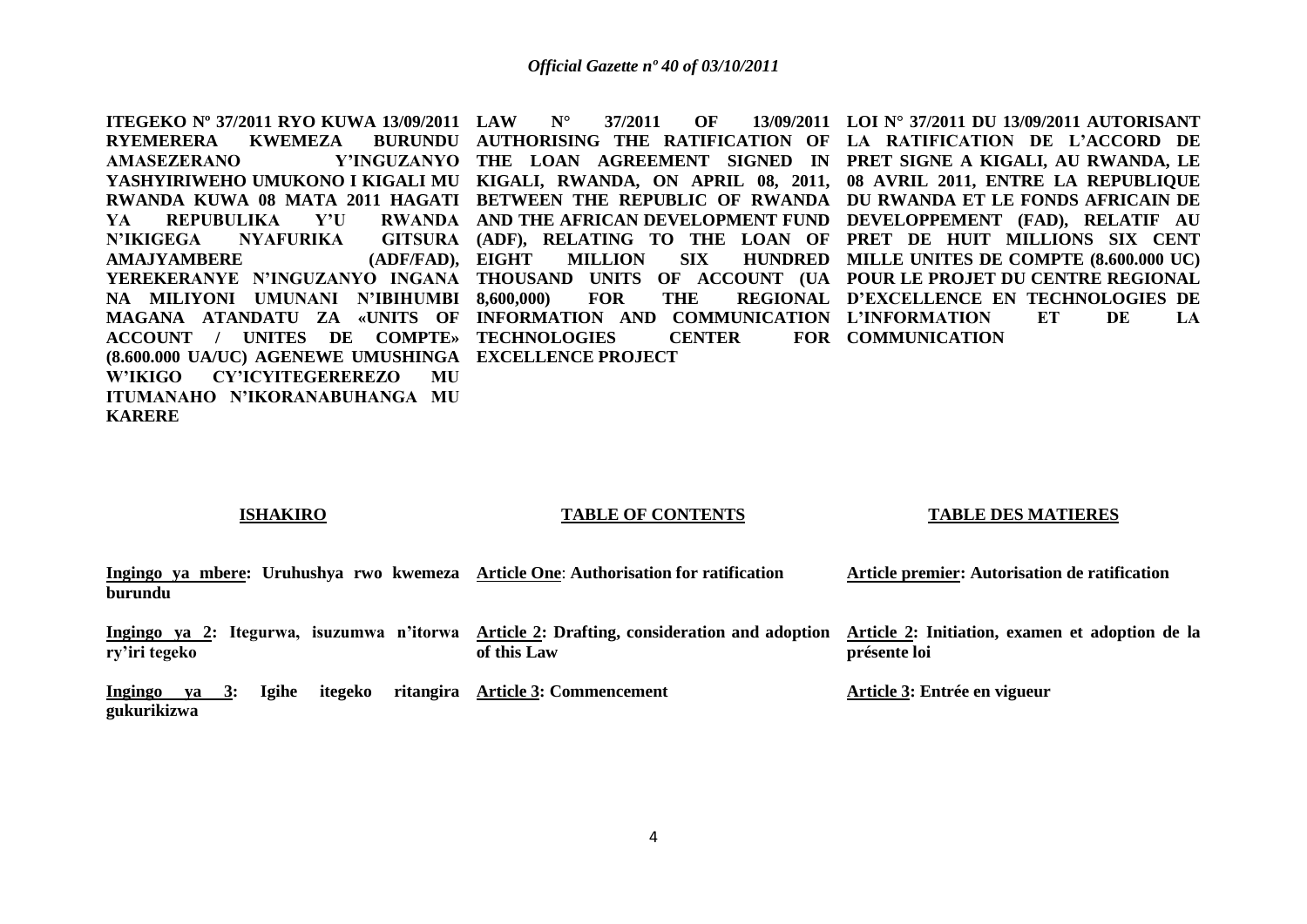**ITEGEKO Nº 37/2011 RYO KUWA 13/09/2011 RYEMERERA KWEMEZA AMASEZERANO YASHYIRIWEHO UMUKONO I KIGALI MU KIGALI, RWANDA, ON APRIL 08, 2011, 08 AVRIL 2011, ENTRE LA REPUBLIQUE RWANDA KUWA 08 MATA 2011 HAGATI BETWEEN THE REPUBLIC OF RWANDA DU RWANDA ET LE FONDS AFRICAIN DE YA REPUBULIKA Y'U N'IKIGEGA NYAFURIKA AMAJYAMBERE** (ADF/FAD), EIGHT **YEREKERANYE N'INGUZANYO INGANA THOUSAND UNITS OF ACCOUNT (UA POUR LE PROJET DU CENTRE REGIONAL NA MILIYONI UMUNANI N'IBIHUMBI MAGANA ATANDATU ZA «UNITS OF INFORMATION AND COMMUNICATION L'INFORMATION ET DE LA ACCOUNT / UNITES DE COMPTE» TECHNOLOGIES CENTER FOR (8.600.000 UA/UC) AGENEWE UMUSHINGA EXCELLENCE PROJECT W'IKIGO CY'ICYITEGEREREZO MU ITUMANAHO N'IKORANABUHANGA MU KARERE LAW N° 37/2011 OF 13/09/2011 LOI N° 37/2011 DU 13/09/2011 AUTORISANT**  AUTHORISING THE RATIFICATION OF LA RATIFICATION DE L'ACCORD DE **THE LOAN AGREEMENT SIGNED IN PRET SIGNE A KIGALI, AU RWANDA, LE AND THE AFRICAN DEVELOPMENT FUND DEVELOPPEMENT (FAD), RELATIF AU (ADF), RELATING TO THE LOAN OF PRET DE HUIT MILLIONS SIX CENT**  EIGHT MILLION SIX HUNDRED MILLE UNITES DE COMPTE (8.600.000 UC) **8,600,000) FOR THE REGIONAL D'EXCELLENCE EN TECHNOLOGIES DE**  FOR **COMMUNICATION** 

**Twebwe, KAGAME Paul,** Perezida wa Repubulika;

**NONE NATWE DUHAMIJE, DUTANGAJE WE SANCTION, PROMULGATE THE ITEGEKO RITEYE RITYA IGAZETI YA LETA YA REPUBULIKA Y'U OF THE REPUBLIC OF RWANDA RWANDA**

**We, KAGAME Paul,** President of the Republic;

**Nous, KAGAME Paul,** Président de la République;

**INTEKO ISHINGA AMATEGEKO YEMEJE, THE PARLIAMENT HAS ADOPTED AND LE PARLEMENT A ADOPTE ET NOUS DUTEGETSE KO RYANDIKWA MU PUBLISHED IN THE OFFICIAL GAZETTE QU'ELLE SOIT PUBLIEE AU JOURNAL FOLLOWING LAW AND ORDER IT BE DONT LA TENEUR SUIT ET ORDONNONS SANCTIONNONS, PROMULGUONS LA LOI OFFICIEL DE LA REPUBLIQUE DU RWANDA**

La Chambre des Députés, en sa séance du 03 août

#### **INTEKO ISHINGA AMATEGEKO:**

Umutwe w'Abadepite Kanama 2011;

**THE PARLIAMENT:**

**LE PARLEMENT :**

| e, mu nama yawo yo kuwa 03 The Chamber of Deputies, in its session of 03 La Ch |       |
|--------------------------------------------------------------------------------|-------|
| August 2011;                                                                   | 2011; |

Umutwe wa Sena, mu nama yawo yo kuwa 04 The Senate, in its session of 04 August 2011; Kanama 2011; Le Sénat, en sa séance du 04 août 2011;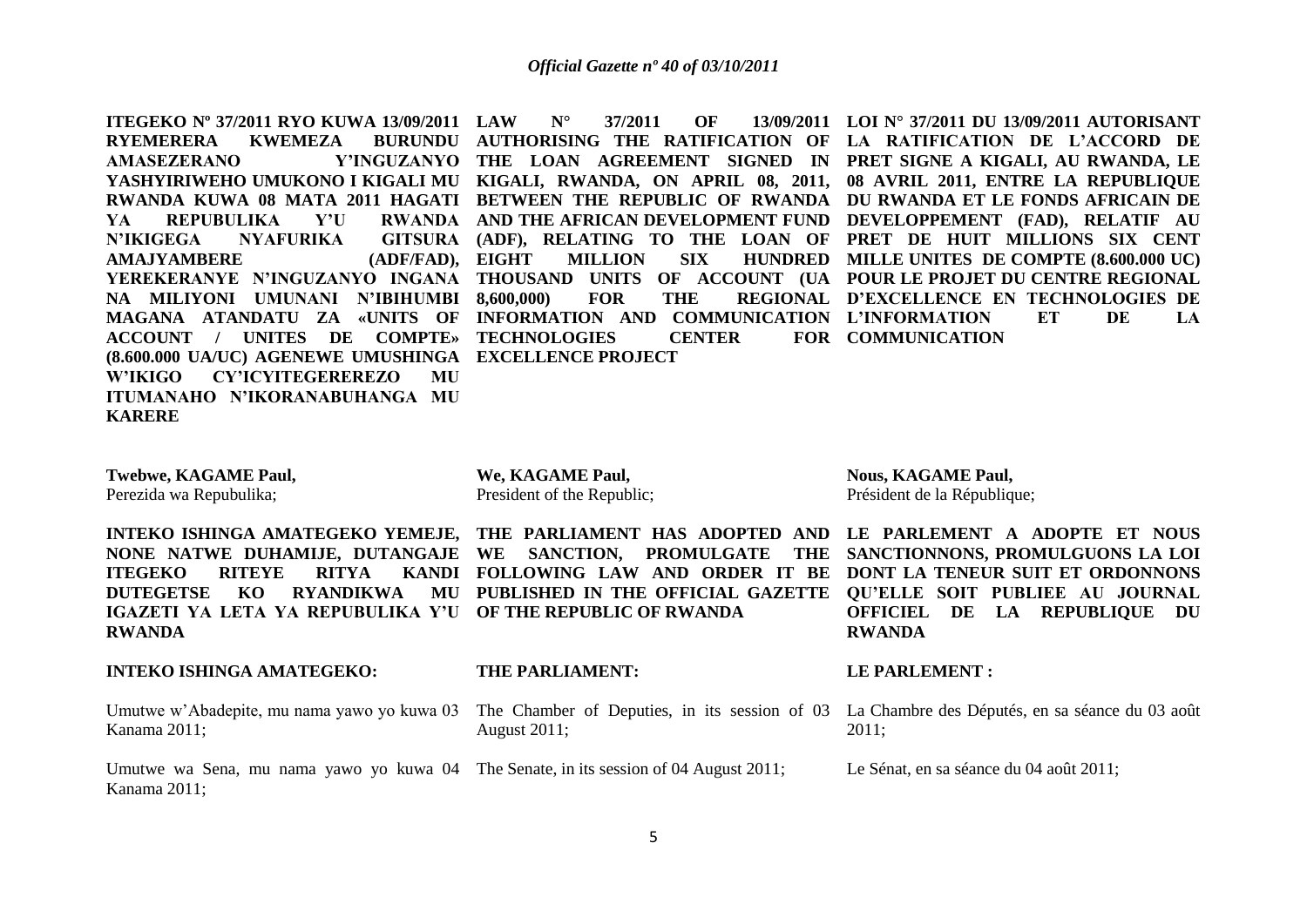6

### *Official Gazette nº 40 of 03/10/2011*

Rwanda of 04 June 2003 as amended to date, especially in Articles 62, 66, 67, 88, 89, 90, 92, 93,

After consideration of the Loan Agreement signed in Kigali, Rwanda, on 08 April 2011, between the Republic of Rwanda and the African Development

six hundred thousand Units of Account (UA 8,600,000) for the Regional Information

94, 95, 108, 189, 190 and 201;

Excellence project;

**ADOPTS:**

Ishingiye ku Itegeko Nshinga rya Repubulika y'u Rwanda ryo kuwa 04 Kamena 2003 nk'uko ryavuguruwe kugeza ubu, cyane cyane mu ngingo zaryo iya 62, iya 66, iya 67, iya 88, iya 89, iya 90, iya 92, iya 93, iya 94, iya 95, iya 108, iya 189, iya 190 n'iya 201;

Imaze gusuzuma Amasezerano y'inguzanyo yashyiriweho umukono i Kigali mu Rwanda kuwa 08 Mata 2011 hagati ya Repubulika y'u Rwanda n'Ikigega Nyafurika Gitsura Amajyambere (ADF/FAD), yerekeranye n'inguzanyo ingana na miliyoni umunani n'ibihumbi magana atandatu za «Units of Account/Unités de Compte» (8.600.000 UA/UC) agenewe umushinga w'Ikigo cy'Icyitegererezo mu Itumanaho n'Ikoranabuhanga mu Karere;

#### **YEMEJE:**

#### **Ingingo ya mbere: Uruhushya rwo kwemeza burundu**

Amasezerano y'inguzanyo yashyiriweho umukono i Kigali mu Rwanda kuwa 08 Mata 2011 hagati ya Repubulika y'u Rwanda n'Ikigega Nyafurika Gitsura Amajyambere (ADF/FAD), yerekeranye n'inguzanyo ingana na miliyoni umunani n'ibihumbi magana atandatu za «Units of Account/Unités de Compte» (8.600.000 UA/UC) agenewe umushinga w'Ikigo cy'Icyitegererezo mu ratification. Itumanaho n'Ikoranabuhanga mu Karere, yemerewe kwemezwa burundu.

# **Article One**: **Authorisation for ratification**

The Loan Agreement signed in Kigali, Rwanda, on 08 April 2011, between the Republic of Rwanda and the African Development Fund (ADF), relating to the loan of eight million six hundred thousand Units of Account (UA 8,600,000) for the Regional Information Communication Technologies Center for Excellence project, is hereby authorized for

#### Pursuant to the Constitution of the Republic of Vu la Constitution de la République du Rwanda du 04 juin 2003 telle que révisée à ce jour, spécialement en ses articles 62, 66, 67, 88, 89, 90, 92, 93, 94, 95,108, 189, 190 et 201;

Fund (ADF), relating to the loan of eight million (FAD), relatif au prêt de huit millions six cent Communication Technologies Center for Après examen de l'Accord de prêt signé à Kigali, au Rwanda, le 08 avril 2011, entre la République du Rwanda et le Fonds Africain de Développement mille Unités de Compte (8.600.000 UC) pour le projet du Centre Régional d'Excellence en Technologies de l'Information et de la Communication;

**Article premier: Autorisation de ratification** 

L'Accord de prêt signé à Kigali, au Rwanda, le 08 avril 2011, entre la République du Rwanda et le Fonds Africain de Développement (FAD), relatif au prêt de huit millions six cent mille Unités de Compte (8.600.000 UC) pour le projet du Centre Régional d'Excellence en Technologies de l'Information et de la Communication, est autorisé à être ratifié.

# **ADOPTE:**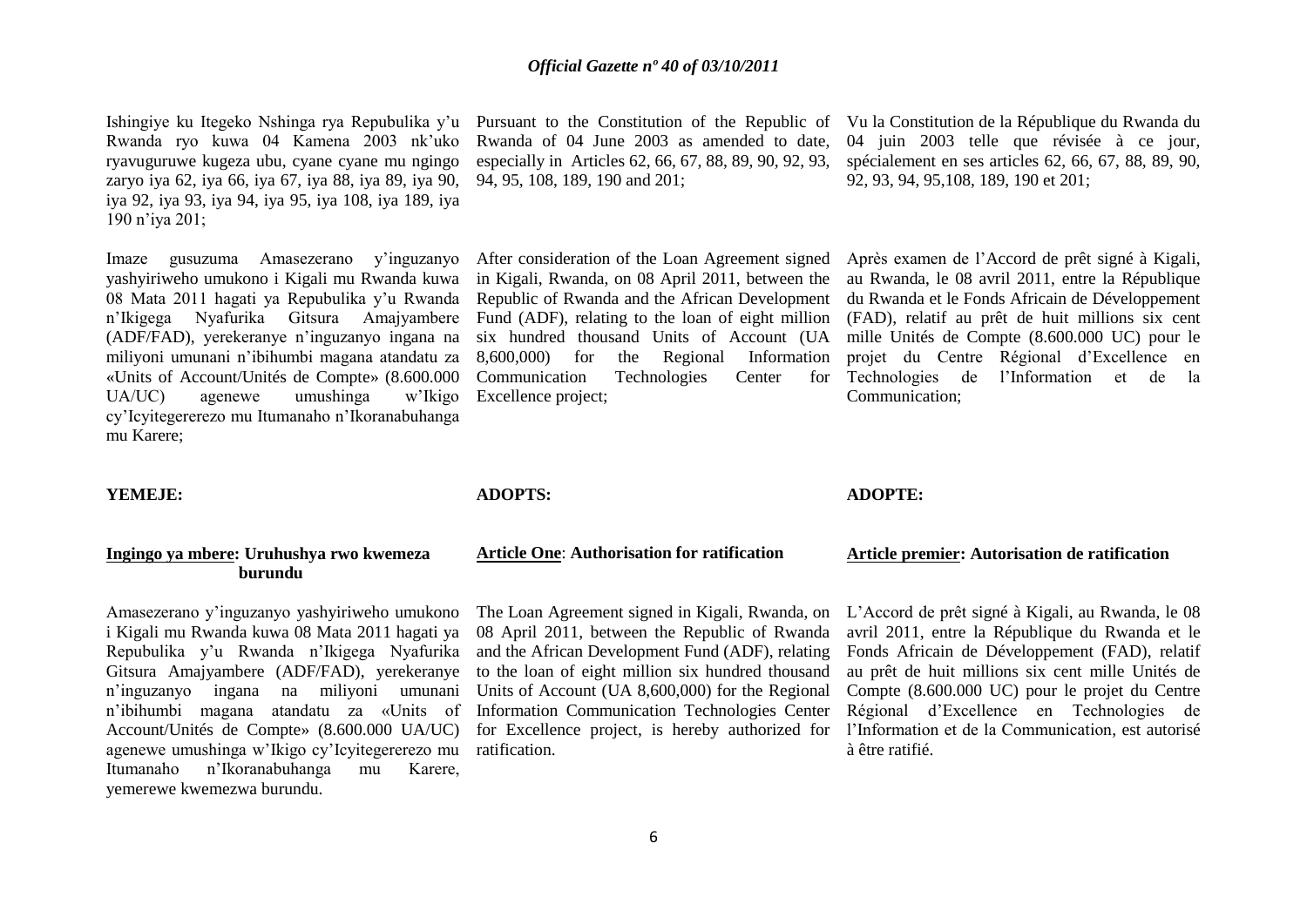| Ingingo ya 2: Itegurwa, isuzumwa n'itorwa<br>ry'iri tegeko                                                          | <b>Article 2: Drafting, consideration and adoption</b><br>of this Law                                                  | Article 2: Initiation, examen et adoption de la<br>présente loi                                                  |
|---------------------------------------------------------------------------------------------------------------------|------------------------------------------------------------------------------------------------------------------------|------------------------------------------------------------------------------------------------------------------|
| Iri tegeko ryateguwe mu rurimi rw'Icyongereza,<br>kandi<br>ritorwa<br>risuzumwa<br>rurimi<br>mu<br>rw'Ikinyarwanda. | This Law was drafted in English, considered and<br>adopted in Kinyarwanda.                                             | La présente loi a été initiée en Anglais, examinée et<br>adoptée en Kinyarwanda.                                 |
| itegeko<br>Ingingo ya 3:<br><b>Igihe</b><br>gukurikizwa                                                             | ritangira Article 3: Commencement                                                                                      | Article 3: Entrée en vigueur                                                                                     |
| Iri tegeko ritangira gukurikizwa ku munsi<br>ritangarijweho mu Igazeti ya Leta ya Repubulika<br>y'u Rwanda.         | This Law shall come into force on the date of its<br>publication in the Official Gazette of the Republic<br>of Rwanda. | La présente loi entre en vigueur le jour de sa<br>publication au Journal Officiel de la République du<br>Rwanda. |
| Kigali, kuwa 13/09/2011                                                                                             | Kigali, on 13/09/2011                                                                                                  | Kigali, le 13/09/2011                                                                                            |
| $(s\acute{e})$<br><b>KAGAME Paul</b><br>Perezida wa Repubulika                                                      | $(s\acute{e})$<br><b>KAGAME Paul</b><br>President of the Republic                                                      | $(s\acute{e})$<br><b>KAGAME Paul</b><br>Président de la République                                               |
| $(s\acute{e})$                                                                                                      | $(s\acute{e})$                                                                                                         | $(s\acute{e})$                                                                                                   |

**MAKUZA Bernard** Minisitiri w'Intebe

**Bibonywe kandi bishyizweho Ikirango cya Repubulika:**

**(sé) KARUGARAMA Tharcisse** Minisitiri w'Ubutabera /Intumwa Nkuru ya Leta

**(sé) MAKUZA Bernard** Prime Minister

**Seen and sealed with the Seal of the Republic:**

**(sé) MAKUZA Bernard** Premier Ministre

**Vu et scellé du Sceau de la R**é**publique:**

**(sé) KARUGARAMA Tharcisse** Minister of Justice/Attorney General

**(sé) KARUGARAMA Tharcisse** Ministre de la Justice/Garde des Sceaux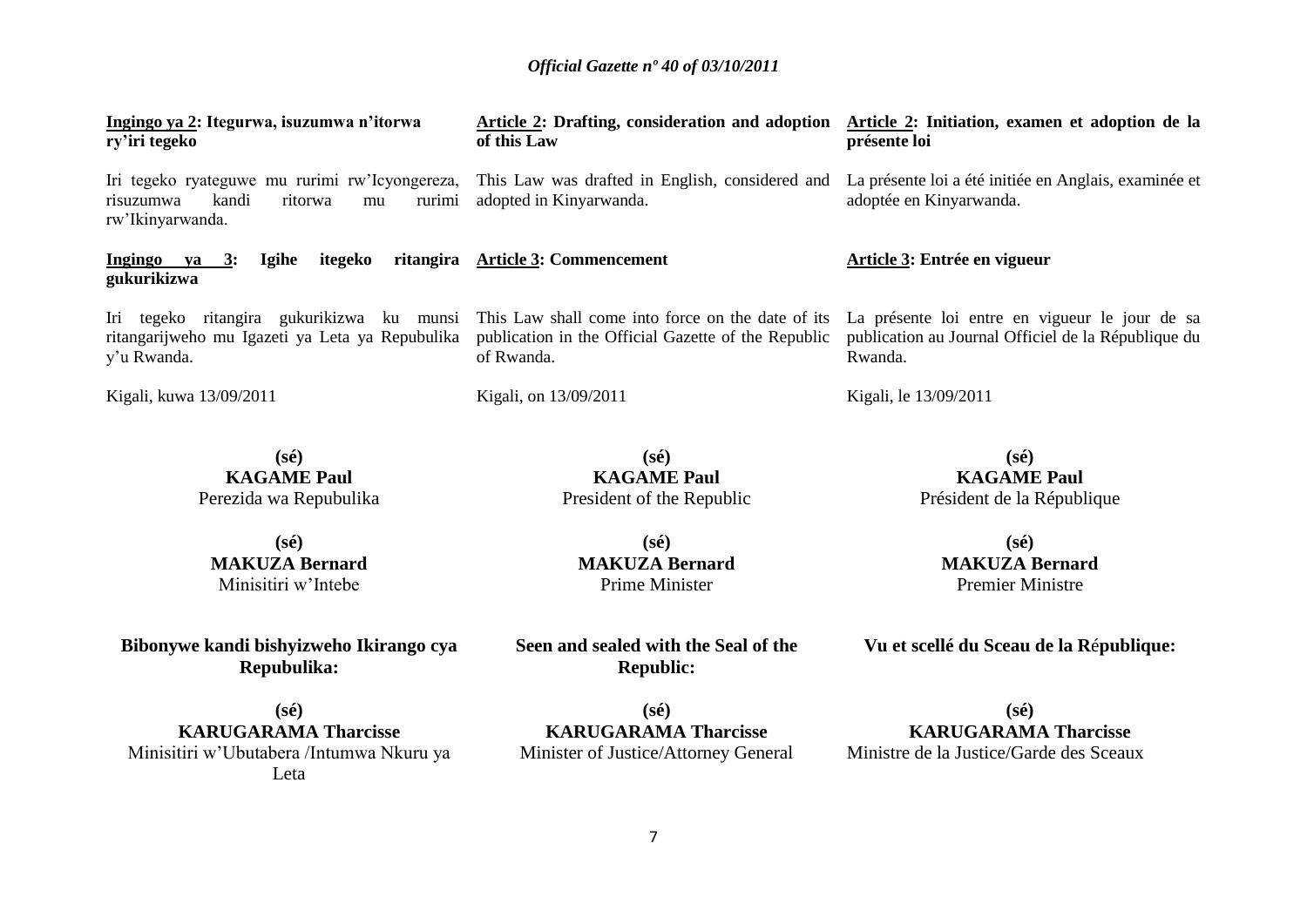**ITEKA RYA PEREZIDA N°88/01 RYO PRESIDENTIAL ORDER N°88/01 OF KUWA 13/09/2011 RISHYIRAHO 13/09/2011 APPOINTING A DEPUTY UMUYOBOZI MUKURU WUNGIRIJE DIRECTOR GENERAL ARRETE PRESIDENTIEL N°88/01 DU 13/09/2011 PORTANT NOMINATION D'UN DIRECTEUR GENERAL ADJOINT** 

#### **ISHAKIRO**

#### **TABLE OF CONTENTS**

#### **TABLE DES MATIERES**

**Ingingo ya mbere: Ishyirwaho ry'Umuyobozi Article One: Appointment of a Deputy Director Article premier: Nomination d'un Directeur Mukuru Wungirije General Général Adjoint**

**Ingingo ya 2: Abashinzwe kubahiriza iri teka Article 2: Authorities responsible for the Article 2: Autorités chargées de l'exécution du implementation of this Order présent arrêté**

**Ingingo ya 3: Ivanwaho ry'ingingo zinyuranyije Article 3: Repealing provision n'iri teka Article 3: Disposition abrogatoire**

**Ingingo ya 4: Igihe iteka ritangira gukurikizwa Article 4: Commencement Article 4: Entrée en vigueur**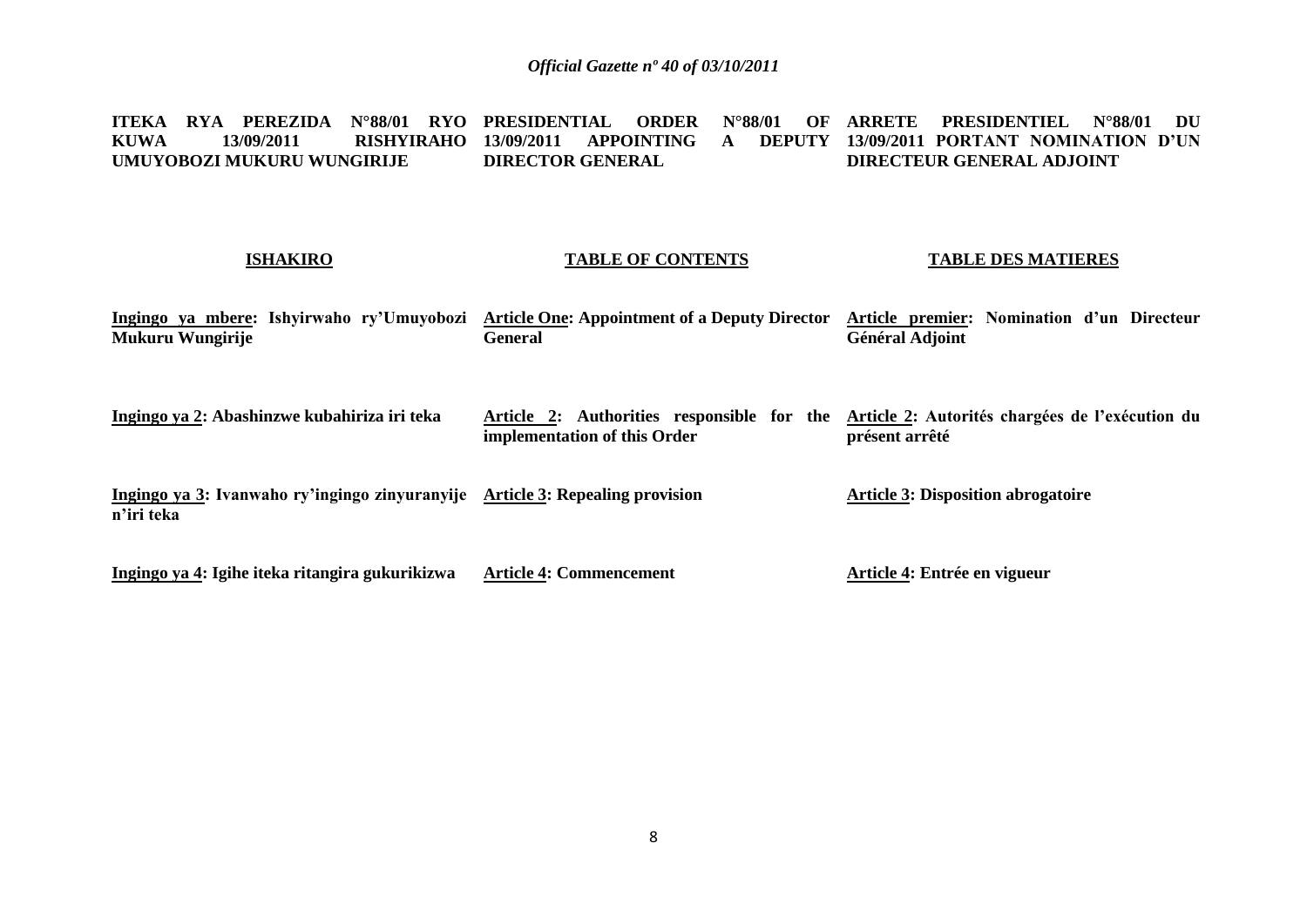#### **ITEKA RYA PEREZIDA N°88/01 RYO PRESIDENTIAL ORDER N°88/01 OF KUWA 13/09/2011 RISHYIRAHO UMUYOBOZI MUKURU WUNGIRIJE 13/09/2011 APPOINTING A DIRECTOR GENERAL ARRETE PRESIDENTIEL N°88/01 DU 13/09/2011 PORTANT NOMINATION D'UN DIRECTEUR GENERAL ADJOINT**

| Twebwe, KAGAME Paul,    | We, KAGAME Paul,           | <b>Nous, KAGAME Paul,</b>    |
|-------------------------|----------------------------|------------------------------|
| Perezida wa Repubulika; | President of the Republic: | Président de la République ; |

Dushingiye ku Itegeko Nshinga rya Repubulika y'u Pursuant to the Constitution of the Republic of Vu la Constitution de la République du Rwanda du Rwanda ryo kuwa 04 Kamena 2003, nk'uko Rwanda of 04 June 2003, as amended to date, 04 juin 2003, telle que révisée à ce jour, ryavuguruwe kugeza ubu, cyane cyane mu ngingo zaryo, iya 112, iya 113 n' iya 121;

Dushingiye ku Itegeko n° 22/2002 ryo kuwa Pursuant to Law n° 22/2002 of 09/07/2002 on 09/07/2002 rishyiraho Sitati Rusange igenga Abakozi ba Leta n'inzego z'imirimo ya Leta, cyane cyane mu ngingo zaryo, iya 17, iya 24 n'iya 35;

Dushingiye ku Itegeko n° 43/2010 ryo kuwa 07/12/2010 rishyiraho Ikigo cy'Igihugu gishinzwe guteza imbere Ingufu, Amazi n'Isukura (EWSA) rikanagena inshingano imiterere n'imikorere responsibilities, organization and functioning, l'Assainissement (EWSA) et déterminant ses byacyo, cyane cyane mu ngingo yaryo ya 10;

Bisabwe na Minisitiri w'Ibikorwa Remezo;

Inama y'Abaminisitiri yateranye kuwa 01/06/2011 imaze kubisuzuma no kubyemeza;

**TWATEGETSE KANDI DUTEGETSE:**

especially in Articles 112, 113 and 121;

General Statutes for Rwanda Public Service, especially in Articles 17, 24 and 35;

Vu la Loi n° 22/2002 du 09/07/2002 portant Statut Général de la Fonction Publique Rwandaise, spécialement en ses articles 17, 24 et 35 ;

spécialement en ses articles 112, 113 et 121;

Pursuant to Law n° 43/2010 of 07/12/2010 establishing Rwanda Energy, Water and Sanitation Authority (EWSA) and determining its especially in Article 10; Vu la Loi n° 43/2010 du 07/12/2010 portant création de l'Office Rwandais pour le Développement de l'Energie, de l'Eau et de attributions, son organisation et son

Sur proposition du Ministre des Infrastructures;

fonctionnement, spécialement en son article 10 ;

After consideration and approval by the Cabinet Après examen et adoption par le Conseil des Ministres en sa séance du 01/06/2011;

**HAVE ORDERED AND HEREBY ORDER: AVONS ARRETE ET ARRETONS :**

On proposal by the Minister of Infrastructure;

in its session of 01/06/2011;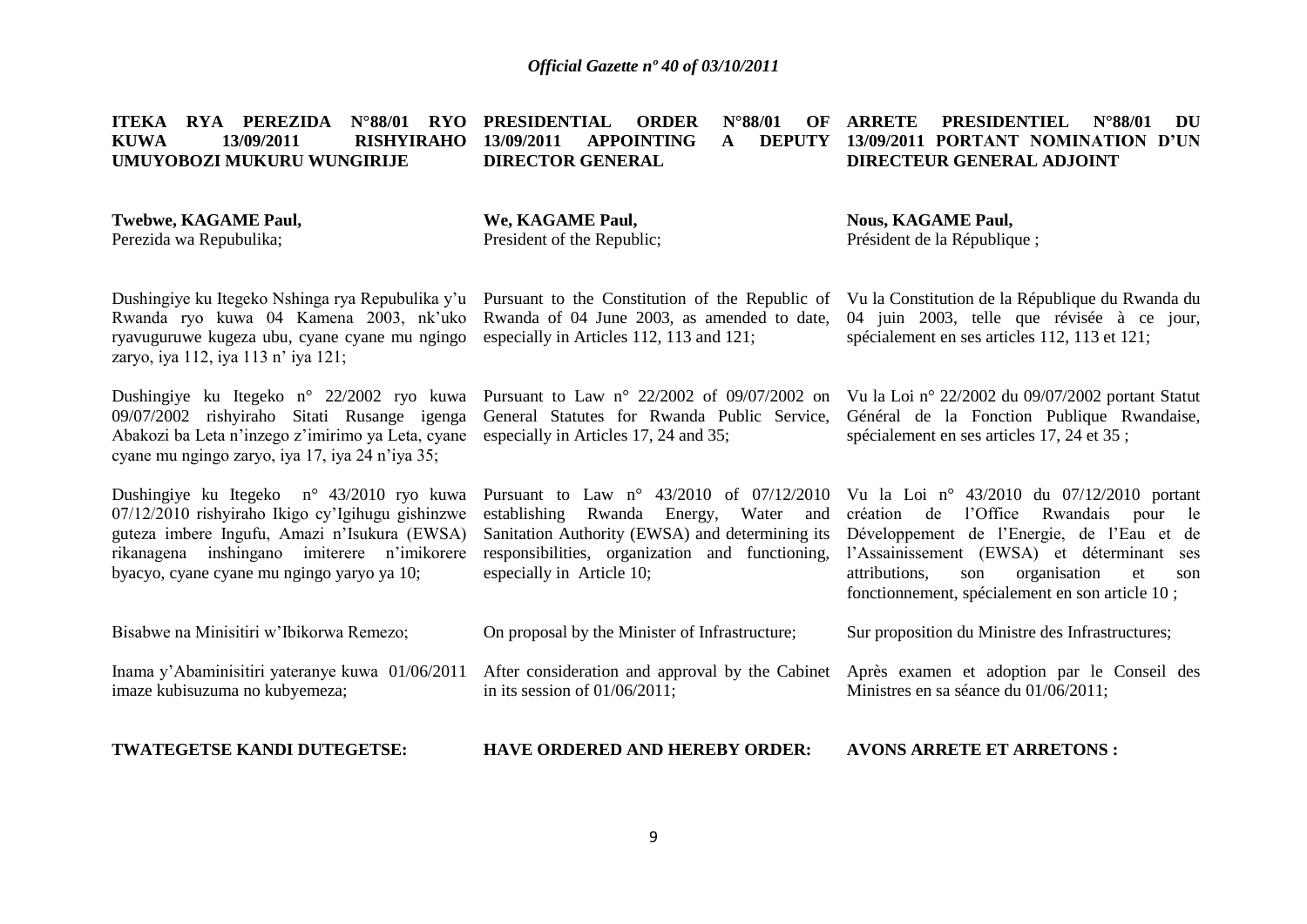| Mukuru Wungirije                                                                                                                                                                                          | <b>Director General</b>                                                                                                            | <u> Ingingo ya mbere</u> : Ishyirwaho ry'Umuyobozi Article One : Appointment of a Deputy Article premier : Nomination d'un Directeur<br><b>Général Adjoint</b>                                 |
|-----------------------------------------------------------------------------------------------------------------------------------------------------------------------------------------------------------|------------------------------------------------------------------------------------------------------------------------------------|------------------------------------------------------------------------------------------------------------------------------------------------------------------------------------------------|
| Bwana SANO James agizwe Umuyobozi Mukuru Mr. SANO James is hereby appointed Deputy<br>Wungirije ushinzwe Amazi n'Isukura mu Kigo<br>cy'Igihugu gishinzwe guteza imbere Ingufu, Amazi<br>n'Isukura (EWSA). | Director General in charge of Water and<br>Sanitation in Rwanda Energy,<br>Water and<br>Sanitation Authority (EWSA).               | Monsieur SANO James est nommé Directeur<br>Général Adjoint de l'Eau et Assainissement à<br>l'Office Rwandais pour le Développement de<br>l'Energie, de l'Eau et de l'Assainissement<br>(EWSA). |
| Ingingo ya 2: Abashinzwe kubahiriza iri teka                                                                                                                                                              | implementation of this Order                                                                                                       | Article 2: Authorities responsible for the Article 2: Autorités chargées de l'exécution du<br>présent arrêté                                                                                   |
| Minisitiri w'Intebe na Minisitiri<br>w'Ibikorwa<br>Remezo basabwe kubahiriza iri teka.                                                                                                                    | Minister<br>The Prime<br>Minister<br>and the<br>with<br>Infrastructure<br>entrusted<br>the<br>are<br>implementation of this Order. | Ministre<br>of Le Premier<br>le.<br>Ministre<br>et<br>des<br>Infrastructures sont chargés de l'exécution du<br>présent arrêté.                                                                 |
| Ingingo ya 3: Ivanwaho ry'ingingo zinyuranyije<br>n'iri teka                                                                                                                                              | <b>Article 3: Repealing provision</b>                                                                                              | <b>Article 3 : Disposition abrogatoire</b>                                                                                                                                                     |
| Ingingo zose z'amateka abanziriza iri kandi All prior provisions contrary to this Order are Toutes les dispositions antérieures contraires au<br>zinyuranyije na ryo zivanyweho.                          | hereby repealed.                                                                                                                   | présent arrêté sont abrogées.                                                                                                                                                                  |
| Ingingo ya 4: Igihe iteka ritangira gukurikizwa                                                                                                                                                           | <b>Article 4: Commencement</b>                                                                                                     | <b>Article 4: Entrée en vigueur</b>                                                                                                                                                            |
| teka ritangira gukurikizwa ku munsi<br>Iri<br>rishyiriweho umukono. Agaciro karyo gahera kuwa<br>01/06/2011.                                                                                              | This Order shall come into force on the date of its<br>signature. It takes effect as of 01/06/2011.                                | Le présent arrêté entre en vigueur le jour de sa<br>signature. Il sort ses effets à partir du 01/06/2011                                                                                       |
| Kigali, kuwa 13/09/2011                                                                                                                                                                                   | Kigali, on 13/09/2011                                                                                                              | Kigali, le 13/09/2011                                                                                                                                                                          |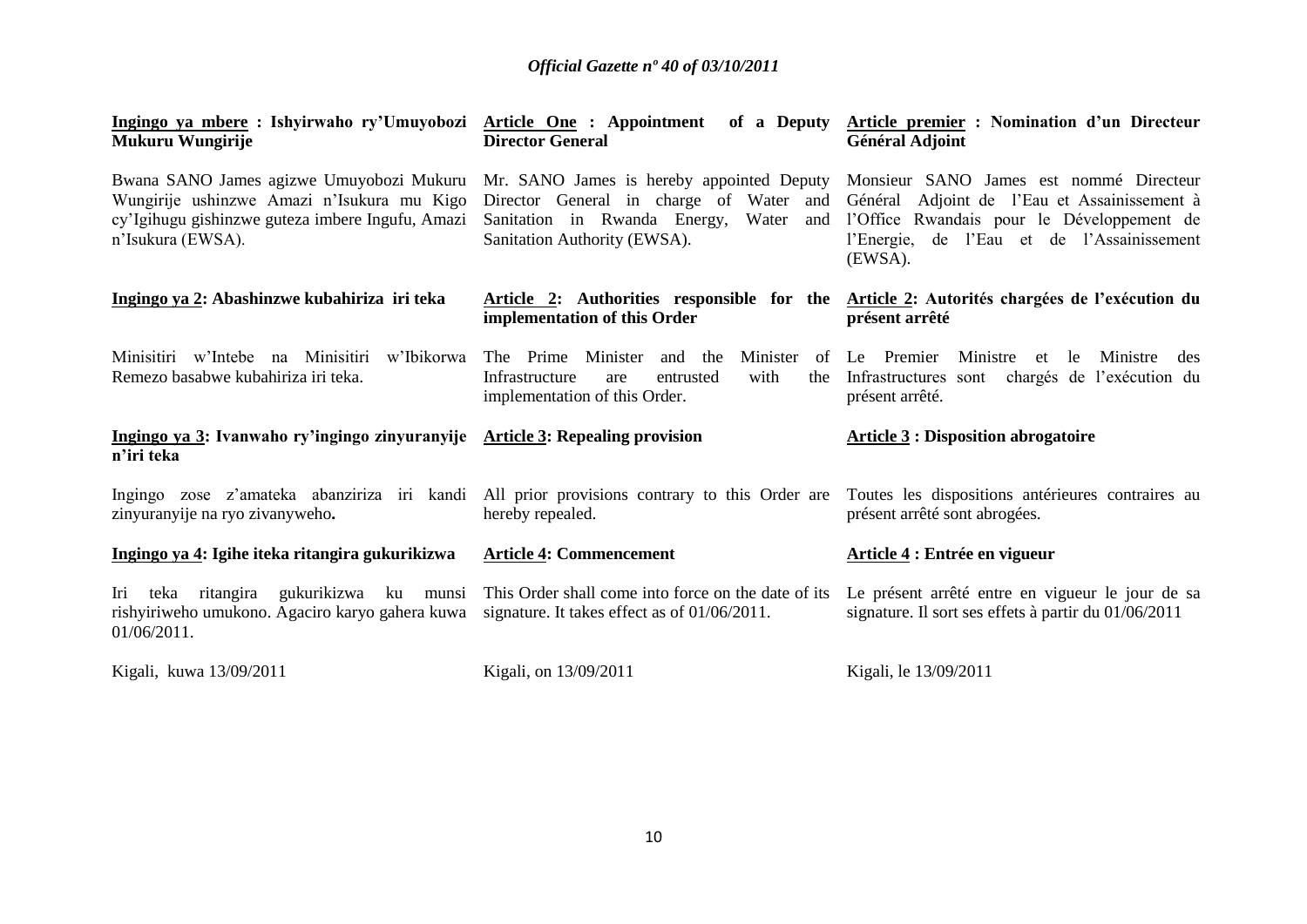**(sé)**

**KAGAME Paul** Perezida wa Repubulika

**KAGAME Paul** President of the Republic

**(sé)**

**(sé)**

**KAGAME Paul** Président de la République

**(sé)**

**(sé)**

**MAKUZA Bernard** Minisitiri w'Intebe

**MAKUZA Bernard** Prime Minister

**MAKUZA Bernard** Premier Ministre

**(sé)**

**Bibonywe kandi bishyizweho Ikirango cya Repubulika:**

**Seen and sealed with the Seal of the Republic:**

**Vu et scellé du Sceau de la République :**

**(sé)**

**(sé)**

**(sé)**

**KARUGARAMA Tharcisse** Minisitiri w'Ubutabera/Intumwa Nkuru ya Leta

**KARUGARAMA Tharcisse** Minister of Justice/Attorney General

**KARUGARAMA Tharcisse** Ministre de la Justice/Garde des Sceaux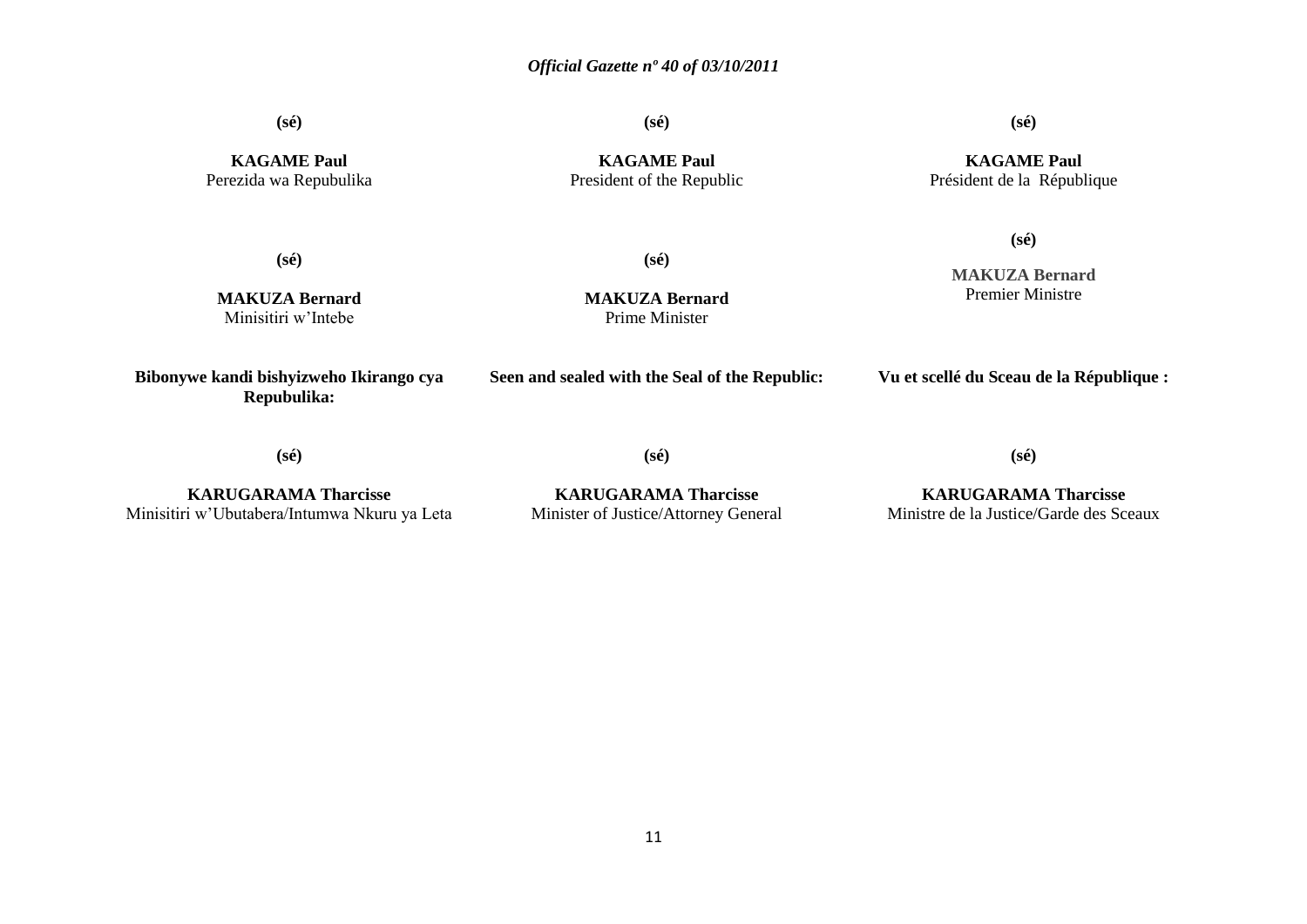**ITEKA RYA PEREZIDA N°89/01 RYO KUWA PRESIDENTIAL ORDER N°89/01 OF ARRETE PRESIDENTIEL N°89/01 DU 13/9/2011 RISHYIRAHO<br>MUKURU W'IKIGO MUKURU W'IKIGO GISHINZWE GENERAL OF RWANDA NATURAL DIRECTEUR GENERAL DE L'OFFICE UMUTUNGO KAMERE MU RWANDA 13/9/2011 APPOINTING A DIRECTOR 13/9/2011 PORTANT NOMINATION D'UN RESOURCES AUTHORITY RWANDAIS DES RESSOURCES NATURELLES** 

| <b>ISHAKIRO</b>                                                                             | <b>TABLE OF CONTENTS</b>                                                    | <b>TABLE DES MATIERES</b>                                          |
|---------------------------------------------------------------------------------------------|-----------------------------------------------------------------------------|--------------------------------------------------------------------|
| Ingingo ya mbere: Ishyirwaho ry'Umuyobozi<br><b>Mukuru</b>                                  | Article One: Appointment of a Director<br><b>General</b>                    | Article premier : Nomination d'un Directeur<br>Général             |
| Ingingo ya 2: Abashinzwe kubahiriza iri teka                                                | Article 2 : Authorities responsible for the<br>implementation of this Order | Article 2 : Autorités chargées de l'exécution du<br>présent arrêté |
| Ingingo ya 3: Ivanwaho ry'ingingo zinyuranyije Article 3: Repealing provision<br>n'iri teka |                                                                             | <b>Article 3 : Disposition abrogatoire</b>                         |
| Ingingo ya 4: Igihe iteka ritangira gukurikizwa                                             | <b>Article 4: Commencement</b>                                              | Article 4 : Entrée en vigueur                                      |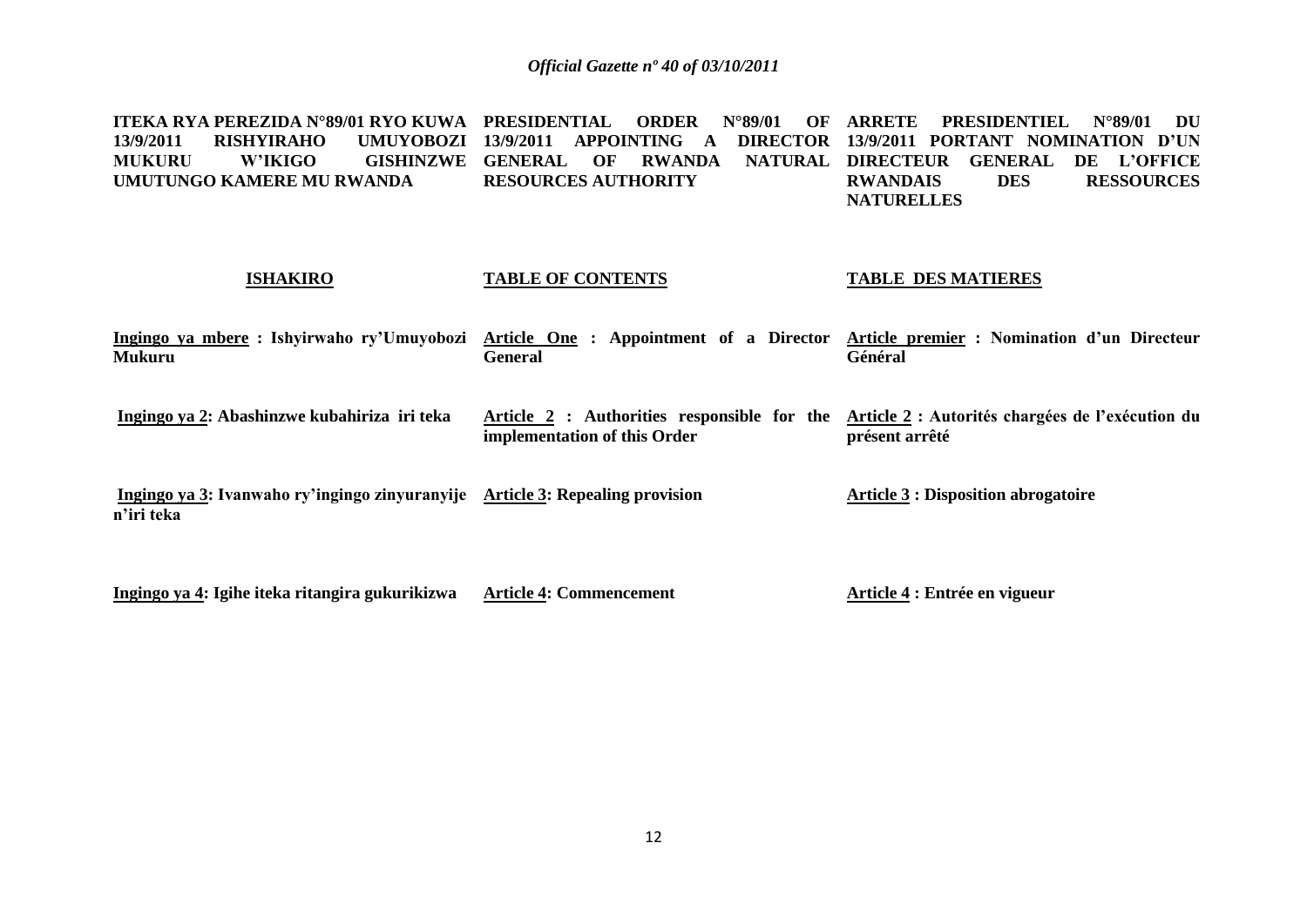**ITEKA RYA PEREZIDA N°89/01 RYO KUWA 13/9/2011 RISHYIRAHO MUKURU W'IKIGO GISHINZWE GENERAL OF RWANDA NATURAL UMUTUNGO KAMERE MU RWANDA PRESIDENTIAL ORDER N°89/01 OF ARRETE PRESIDENTIEL N°89/01 DU 13/9/2011 APPOINTING A DIRECTOR 13/9/2011 PORTANT NOMINATION D'UN RESOURCES AUTHORITY NATURAL DIRECTEUR GENERAL DE L'OFFICE RWANDAIS DES RESSOURCES NATURELLES** 

**Twebwe, KAGAME Paul,** Perezida wa Repubulika; Dushingiye ku Itegeko Nshinga rya Repubulika y'u Pursuant to the Constitution of the Republic of Rwanda ryo kuwa 04 Kamena 2003, nk'uko ryavuguruwe kugeza ubu, cyane cyane mu ngingo zaryo, iya 88, iya 89, iya 112, iya 113 n' iya 121; Dushingiye ku Itegeko n° 22/2002 ryo kuwa Pursuant to Law n° 22/2002 of 09/07/2002 on Vu la Loi n° 22/2002 du 09/07/2002 portant Statut 09/07/2002 rishyiraho Sitati Rusange igenga Abakozi ba Leta n'inzego z'imirimo ya Leta, cyane especially in Articles 17, 24 and 35; cyane mu ngingo zaryo, iya 17, iya 24 n'iya 35; Dushingiye ku Itegeko n° 39/2010 ryo kuwa Pursuant to Law nº 39/2010 of 25/11/2010 25/11/2010 rishyiraho Ikigo gishinzwe umutungo kamere mu Rwanda (RNRA) rikanagena (RNRA) and determining its mission, organisation inshingano, imiterere n'imikorere byacyo, cyane and functioning, especially in Article 9; cyane mu ngingo yaryo ya 9; Bisabwe na Minisitiri w'Umutungo Kamere; Inama y'Abaminisitiri yateranye kuwa 01/06/2011 imaze kubisuzuma no kubyemeza; Bimaze kwemezwa na Sena mu nama yayo y'Inteko Rusange yo kuwa 21/06/2011; **We, KAGAME Paul,** President of the Republic; Rwanda of 04 June 2003, as amended to date, especially in Articles 88,89, 112, 113 and 121; General Statutes for Rwanda Public Service, Général de la Fonction Publique Rwandaise, establishing Rwanda Natural Resources Authority On proposal by the Minister of Resources; After consideration and approval by the Cabinet Après examen et adoption par le Conseil des in its session of 01/06/2011; After approval by Senate in its plenary session of Après adoption par le Sénat en sa séance plénière 21/06/2011; **Nous, KAGAME Paul,** Président de la République ; Vu la Constitution de la République du Rwanda du 04 juin 2003, telle que révisée à ce jour, spécialement en ses articles 88, 89, 112, 113 et 121; spécialement en ses articles 17, 24 et 35 ; Vu la Loi nº 39/2010 du 25/11/2010 portant création de l'Office Rwandais des Ressources Naturelles (RNRA) et déterminant sa mission, son organisation et son fonctionnement, spécialement en son article 9; Natural Sur proposition du Ministre des Ressources Naturelles; Ministres en sa séance du 01/06/2011; du 21/06/2011;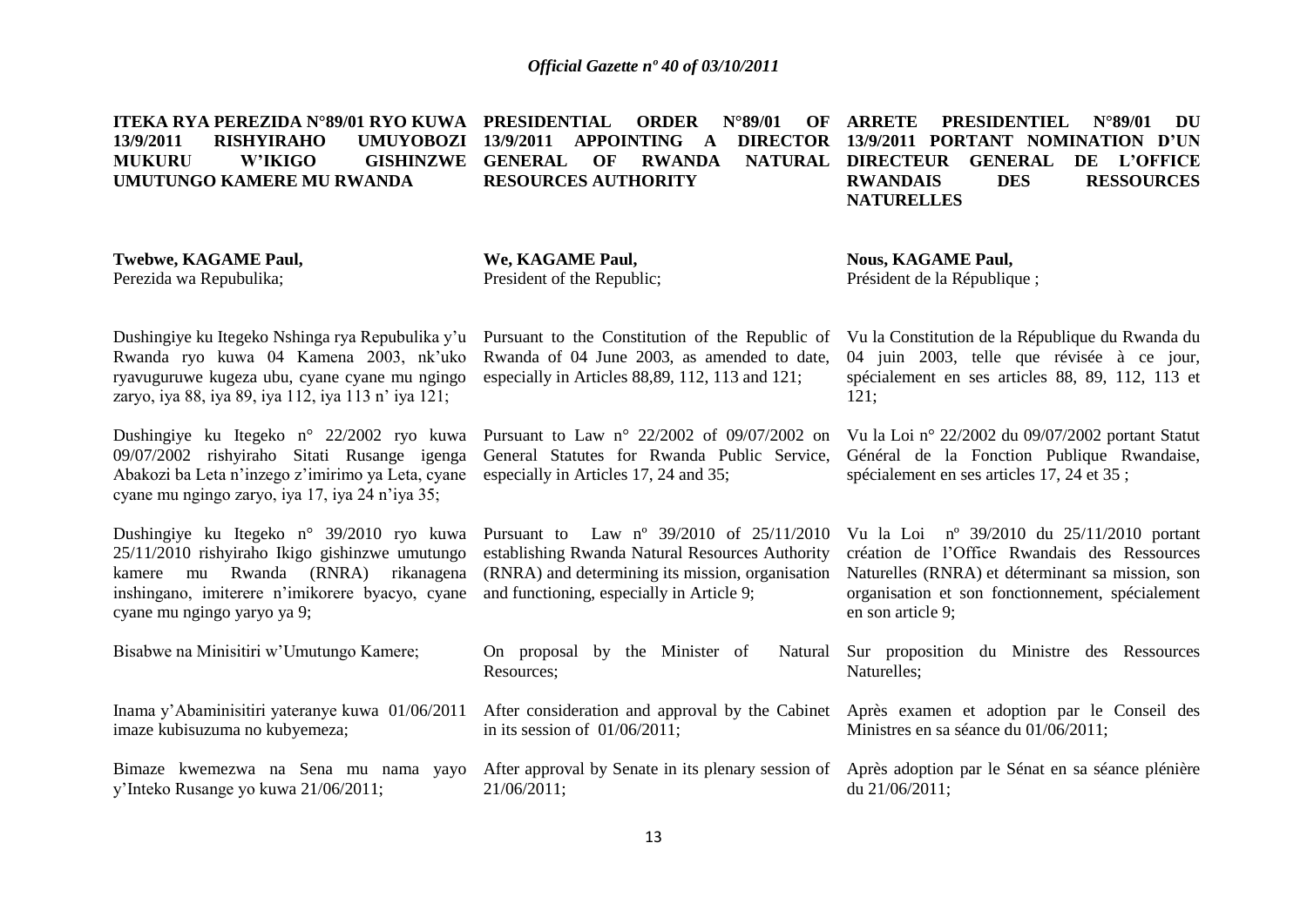| TWATEGETSE KANDI DUTEGETSE:                                                                                                                                                                  | <b>HAVE ORDERED AND HEREBY ORDER:</b>                                                                               | <b>AVONS ARRETE ET ARRETONS:</b>                                                                                                                    |
|----------------------------------------------------------------------------------------------------------------------------------------------------------------------------------------------|---------------------------------------------------------------------------------------------------------------------|-----------------------------------------------------------------------------------------------------------------------------------------------------|
| Ingingo ya mbere : Ishyirwaho ry'Umuyobozi Article One : Appointment of a Director<br><b>Mukuru</b>                                                                                          | <b>General</b>                                                                                                      | Article premier : Nomination d'un Directeur<br>Général                                                                                              |
| Dr.<br><b>NKURUNZIZA</b><br>Emmanuel<br>Umuyobozi Mukuru n'Umubitsi w'Impapuro<br>Mpamo mu Kigo gishinzwe Umutungo Kamere mu in Rwanda Natural Resources Authority (RNRA).<br>Rwanda (RNRA). | agizwe Dr. NKURUNZIZA Emmanuel is hereby<br>appointed Director General/Land Titles Registrar                        | Dr. NKURUNZIZA Emmanuel est nommé<br>Directeur Général/Conservateur des Titres Fonciers<br>à l'Office Rwandais des Ressources Naturelles<br>(RNRA). |
| Ingingo ya 2: Abashinzwe kubahiriza iri teka                                                                                                                                                 | implementation of this Order                                                                                        | Article 2: Authorities responsible for the Article 2: Autorités chargées de l'exécution du<br>présent arrêté                                        |
| Minisitiri w'Intebe na Minisitiri w'Umutungo<br>Kamere basabwe kubahiriza iri teka.                                                                                                          | The Prime Minister and the Minister of Natural<br>Resources are entrusted with the implementation<br>of this Order. | Le Premier Ministre et le Ministre des Ressources<br>Naturelles sont chargés de l'exécution du présent<br>arrêté.                                   |
| Ingingo ya 3: Ivanwaho ry'ingingo zinyuranyije Article 3: Repealing provision<br>n'iri teka                                                                                                  |                                                                                                                     | <b>Article 3 : Disposition abrogatoire</b>                                                                                                          |
| Ingingo zose z'amateka abanziriza iri kandi All prior provisions contrary to this Order are<br>zinyuranyije na ryo zivanyweho.                                                               | hereby repealed.                                                                                                    | Toutes les dispositions antérieures contraires au<br>présent arrêté sont abrogées.                                                                  |
| Ingingo ya 4: Igihe iteka ritangira gukurikizwa                                                                                                                                              | <b>Article 4: Commencement</b>                                                                                      | Article 4 : Entrée en vigueur                                                                                                                       |
| Iri teka ritangira gukurikizwa ku munsi This Order shall come into force on the date of its<br>rishyiriweho umukono. Agaciro karyo gahera kuwa<br>$01/06/2011$ .                             | signature. It takes effect as of $01/06/2011$ .                                                                     | Le présent arrêté entre en vigueur le jour de sa<br>signature. Il sort ses effets à partir du 01/06/2011.                                           |
| Kigali, kuwa 13/9/2011                                                                                                                                                                       | Kigali, on 13/9/2011                                                                                                | Kigali, le 13/9/2011                                                                                                                                |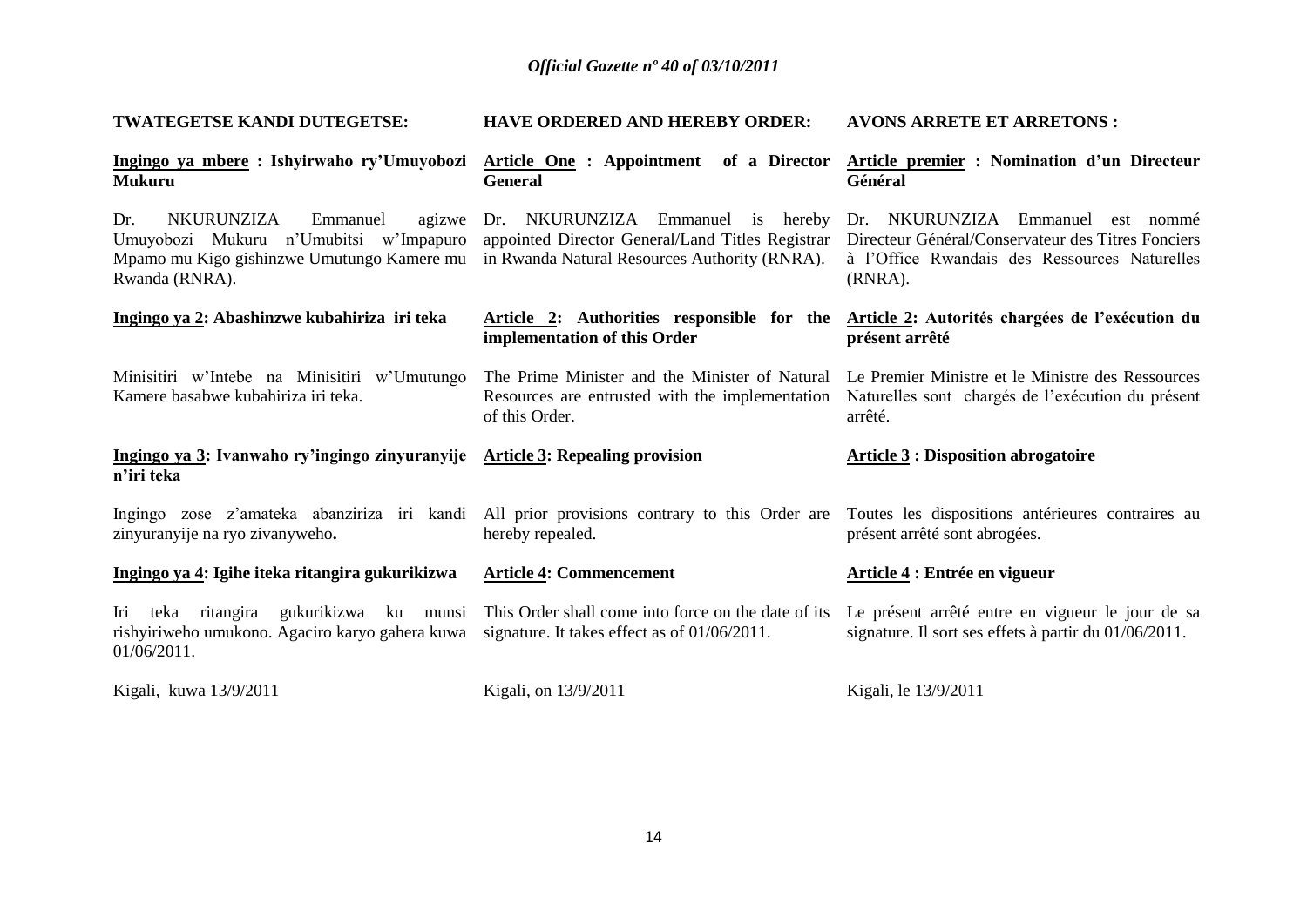(sé)

(sé)

**KAGAME Paul** President of the Republic  $(s\acute{e})$ 

**KAGAME Paul** Président de la République

**KAGAME Paul** Perezida wa Repubulika

(sé)

(sé)

**MAKUZA Bernard** Minisitiri w'Intebe

**Bibonywe kandi bishyizweho Ikirango cya Repubulika:**

**MAKUZA Bernard** Prime Minister

**Seen and sealed with the Seal of the Republic:**

**MAKUZA Bernard** Premier Ministre

(sé)

**Vu et scellé du Sceau de la République :**

(sé)

**KARUGARAMA Tharcisse** Minisitiri w'Ubutabera/Intumwa Nkuru ya Leta

**KARUGARAMA Tharcisse** Minister of Justice/Attorney General

(sé)

**KARUGARAMA Tharcisse** Ministre de la Justice/Garde des Sceaux

(sé)

15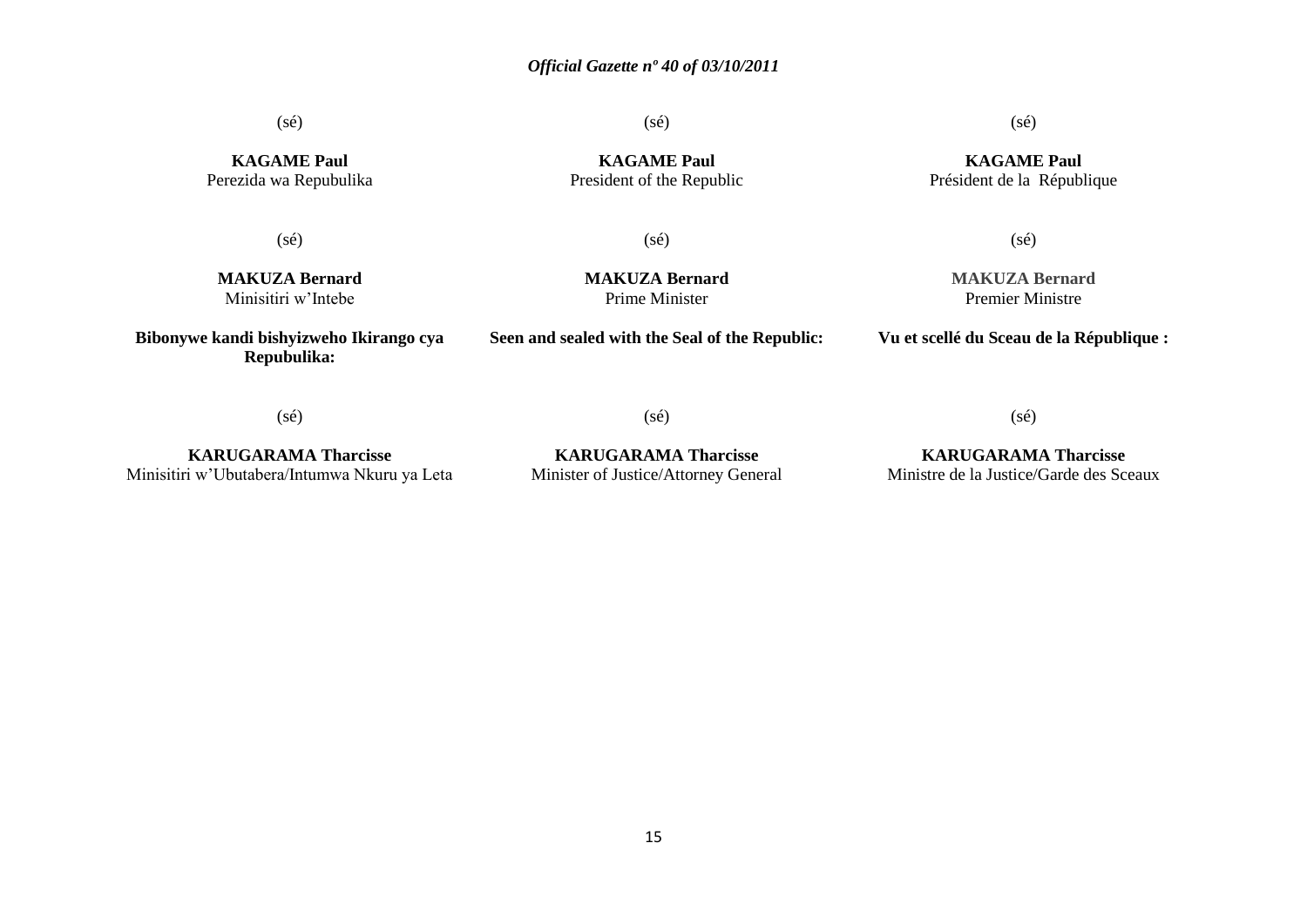| ITEKA RYA PEREZIDA N°90/01 RYO KU PRESIDENTIAL<br>WA 13/09/2011 RISHYIRAHO UMUYOBOZI<br><b>MUKURU WUNGIRIJE</b> | <b>ORDER</b><br>$N^{\circ}90/01$<br>OF<br><b>APPOINTING</b><br>13/09/2011<br><b>DEPUTY</b><br>$\mathbf{A}$<br><b>DIRECTOR GENERAL</b> | <b>PRESIDENTIEL</b><br><b>ARRETE</b><br>$N^{\circ}90/01$<br>DU<br>13/09/2011 PORTANT NOMINATION D'UNE<br><b>DIRECTRICE GENERALE ADJOINTE</b> |
|-----------------------------------------------------------------------------------------------------------------|---------------------------------------------------------------------------------------------------------------------------------------|----------------------------------------------------------------------------------------------------------------------------------------------|
| <b>ISHAKIRO</b>                                                                                                 | <b>TABLE OF CONTENTS</b>                                                                                                              | <b>TABLE DES MATIERES</b>                                                                                                                    |
| Ingingo ya mbere: Ishyirwaho ry'Umuyobozi<br>Mukuru Wungirije                                                   | Article One:<br>Appointment of a Deputy<br><b>Director General</b>                                                                    | Article premier : Nomination d'une Directrice<br>Générale Adjointe                                                                           |
| Ingingo ya 2: Abashinzwe kubahiriza iri teka                                                                    | Article 2 : Authorities responsible for the<br>implementation of this Order                                                           | Article 2 : Autorités chargées de l'exécution du<br>présent arrêté                                                                           |
| Ingingo ya 3: Ivanwaho ry'ingingo zinyuranyije Article 3: Repealing provision<br>n'iri teka                     |                                                                                                                                       | <b>Article 3 : Disposition abrogatoire</b>                                                                                                   |

**Ingingo ya 4: Igihe iteka ritangira gukurikizwa Article 4: Commencement Article 4 : Entrée en vigueur**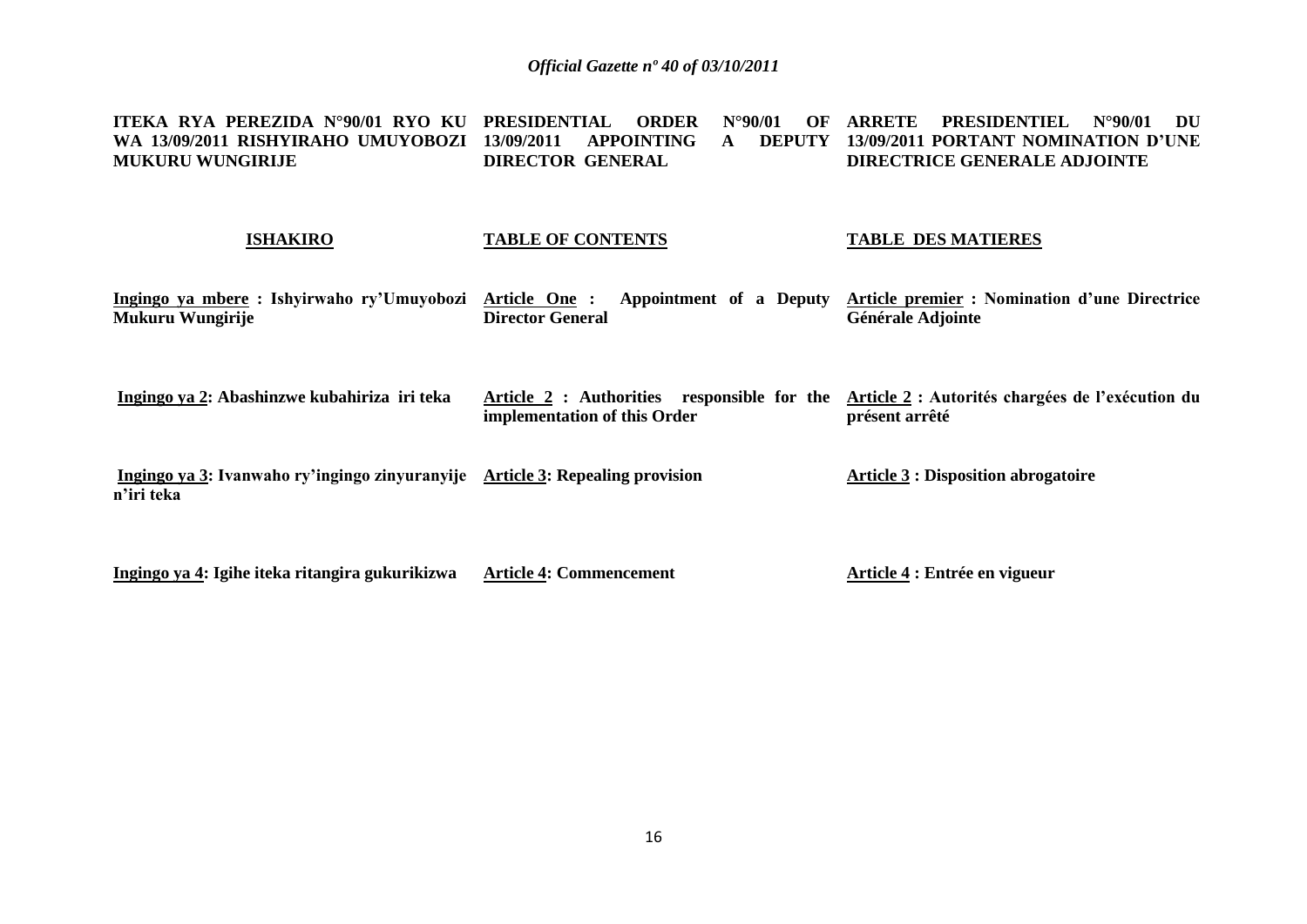|                         |  |                  |  |  | ITEKA RYA PEREZIDA N°90/01 RYO KUWA PRESIDENTIAL ORDER N°90/01 OF ARRETE PRESIDENTIEL N°90/01 DU |  |
|-------------------------|--|------------------|--|--|--------------------------------------------------------------------------------------------------|--|
| 13/09/2011              |  |                  |  |  | RISHYIRAHO UMUYOBOZI 13/09/2011 APPOINTING A DEPUTY 13/09/2011-PORTANT-NOMINATION-D'UNE          |  |
| <b>MUKURU WUNGIRLIE</b> |  | DIRECTOR GENERAL |  |  | DIRECTRICE GENERALE ADJOINTE                                                                     |  |

| Twebwe, KAGAME Paul,<br>Perezida wa Repubulika;                                                                                                                                                               | We, KAGAME Paul,<br>President of the Republic;                                                                                                                                             | <b>Nous, KAGAME Paul,</b><br>Président de la République;                                                                                                                                              |
|---------------------------------------------------------------------------------------------------------------------------------------------------------------------------------------------------------------|--------------------------------------------------------------------------------------------------------------------------------------------------------------------------------------------|-------------------------------------------------------------------------------------------------------------------------------------------------------------------------------------------------------|
| Dushingiye ku Itegeko Nshinga rya Repubulika y'u<br>Rwanda ryo kuwa 04 Kamena 2003, nk'uko<br>ryavuguruwe kugeza ubu, cyane cyane mu ngingo<br>zaryo, iya 112, iya 113 n' iya 121;                            | Pursuant to the Constitution of the Republic of<br>Rwanda of 04 June 2003, as amended to date,<br>especially in Articles 112, 113 and 121;                                                 | Vu la Constitution de la République du Rwanda du<br>04 juin 2003, telle que révisée à ce jour,<br>spécialement en ses articles 112, 113 et 121;                                                       |
| Dushingiye ku Itegeko n° 22/2002 ryo kuwa<br>09/07/2002 rishyiraho Sitati Rusange igenga<br>Abakozi ba Leta n'inzego z'imirimo ya Leta, cyane<br>cyane mu ngingo zaryo, iya 17, iya 24 n'iya 35;              | Pursuant to Law $n^{\circ}$ 22/2002 of 09/07/2002 on<br>General Statutes for Rwanda Public Service,<br>especially in Articles 17, 24 and 35;                                               | Vu la Loi nº 22/2002 du 09/07/2002 portant Statut<br>Général de la Fonction Publique Rwandaise,<br>spécialement en ses articles 17, 24 et 35;                                                         |
| Dushingiye ku Itegeko n° 54/2010 ryo kuwa<br>25/01/2011 rishyiraho Ikigo gishinzwe ubuzima<br>Rwanda (RBC) rikanagena inshingano,<br>mu<br>imiterere n'imikorere byacyo, cyane cyane mu<br>ngingo yaryo ya 9; | Pursuant to Law $n^{\circ}$ 54/2010 of 25/01/2011<br>establishing Rwanda Biomedical Center (RBC)<br>and determining its mission, organisation and<br>functioning, especially in Article 9; | Vu la Loi nº 54/2010 du $25/01/2011$ portant<br>création du Centre Biomédical du Rwanda (RBC)<br>et déterminant sa mission, son organisation et son<br>fonctionnement, spécialement en son article 9; |
| Bisabwe na Minisitiri w'Ubuzima;                                                                                                                                                                              | On proposal by the Minister of Health;                                                                                                                                                     | Sur proposition du Ministre de la Santé;                                                                                                                                                              |
| Inama y'Abaminisitiri yateranye kuwa 01/06/2011<br>imaze kubisuzuma no kubyemeza;                                                                                                                             | After consideration and approval by the Cabinet<br>in its session of $01/06/2011$ ;                                                                                                        | Après examen et adoption par le Conseil des<br>Ministres en sa séance du 01/06/2011;                                                                                                                  |
| TWATEGETSE KANDI DUTEGETSE:                                                                                                                                                                                   | <b>HAVE ORDERED AND HEREBY ORDER:</b>                                                                                                                                                      | <b>AVONS ARRETE ET ARRETONS:</b>                                                                                                                                                                      |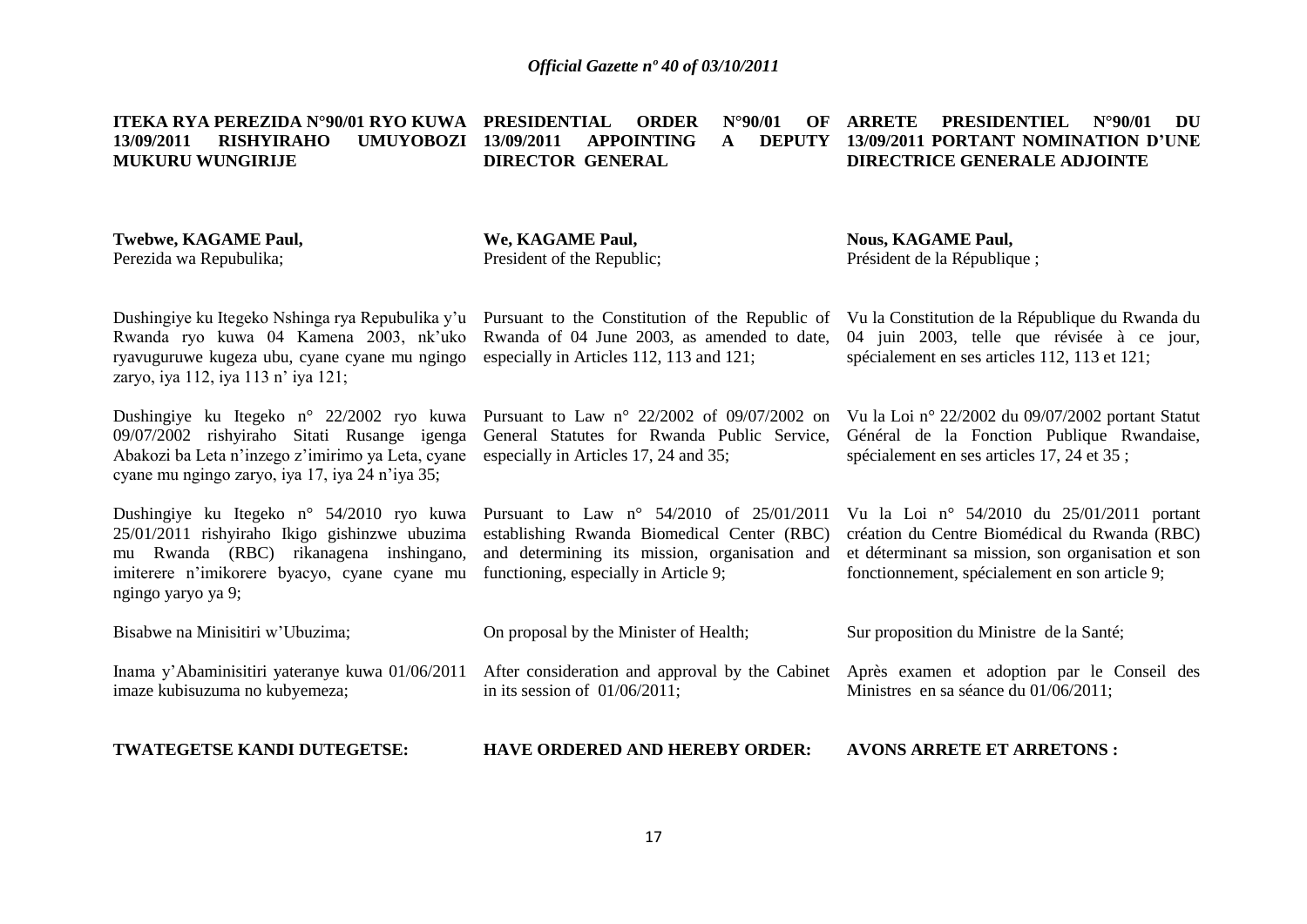| Ingingo ya mbere: Ishyirwaho ry'Umuyobozi Article One: Appointment of a Deputy Director<br>Mukuru Wungirije                                                                                            | <b>General</b>                                                                                                 | <b>Article premier: Nomination d'une Directrice</b><br>Générale Adjointe                                                                                |
|--------------------------------------------------------------------------------------------------------------------------------------------------------------------------------------------------------|----------------------------------------------------------------------------------------------------------------|---------------------------------------------------------------------------------------------------------------------------------------------------------|
| Dr. ASIIMWE Anita agizwe Umuyobozi Mukuru Dr. ASIIMWE Anita is hereby appointed Deputy<br>Wungirije ushinzwe Kurwanya no Gukumira<br>Agakoko gatera Sida mu Kigo gishinzwe ubuzima<br>mu Rwanda (RBC). | Director General in charge of HIV/AIDS Disease<br>Prevention and Control in Rwanda Biomedical<br>Center (RBC). | Dr. ASIIMWE Anita est nommée Directrice<br>Générale Adjointe de la Prévention et du Contrôle<br>du VIH/SIDA au Centre Biomédical du Rwanda<br>$(RBC)$ . |
| Ingingo ya 2: Abashinzwe kubahiriza iri teka                                                                                                                                                           | Authorities responsible for the<br>Article 2:<br>implementation of this Order                                  | Article 2: Autorités chargées de l'exécution du<br>présent arrêté                                                                                       |
| Minisitiri w'Intebe na Minisitiri w'Ubuzima<br>basabwe kubahiriza iri teka.                                                                                                                            | The Prime Minister and the Minister of Health are<br>entrusted with the implementation of this Order.          | Le Premier Ministre et le Ministre de la Santé sont<br>chargés de l'exécution du présent arrêté.                                                        |
| Ingingo ya 3: Ivanwaho ry'ingingo zinyuranyije Article 3: Repealing provision<br>n'iri teka                                                                                                            |                                                                                                                | <b>Article 3: Disposition abrogatoire</b>                                                                                                               |
|                                                                                                                                                                                                        |                                                                                                                |                                                                                                                                                         |
| Ingingo zose z'amateka abanziriza iri kandi All prior provisions contrary to this Order are<br>zinyuranyije na ryo zivanyweho.                                                                         | hereby repealed.                                                                                               | Toutes les dispositions antérieures contraires au<br>présent arrêté sont abrogées.                                                                      |
| Ingingo ya 4: Igihe iteka ritangira gukurikizwa                                                                                                                                                        | <b>Article 4: Commencement</b>                                                                                 | Article 4 : Entrée en vigueur                                                                                                                           |
| Iri teka ritangira<br>gukurikizwa<br>ku munsi<br>rishyiriweho umukono. Agaciro karyo gahera kuwa<br>01/06/2011.                                                                                        | This Order shall come into force on the date of its<br>signature. It takes effect as of 01/06/2011.            | Le présent arrêté entre en vigueur le jour de sa<br>signature. Il sort ses effets à partir du 01/06/2011.                                               |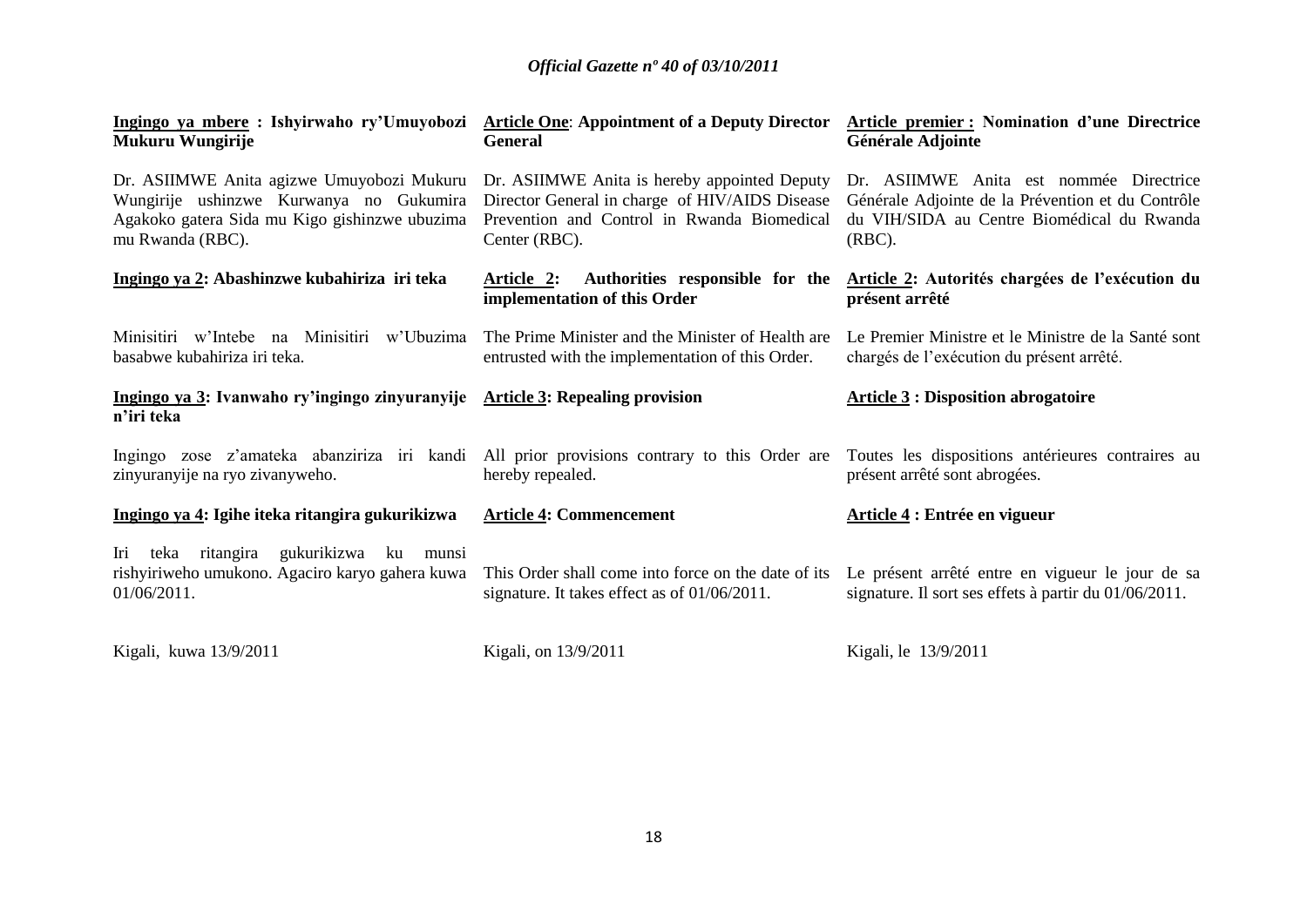**(sé)**

**(sé)**

**(sé)**

**KAGAME Paul** Perezida wa Repubulika

**KAGAME Paul** President of the Republic

#### **KAGAME Paul** Président de la République

**(sé)**

**(sé)**

**MAKUZA Bernard** Minisitiri w'Intebe

**MAKUZA Bernard** Prime Minister

**MAKUZA Bernard** Premier Ministre

**(sé)**

**Bibonywe kandi bishyizweho Ikirango cya Repubulika:**

**Seen and sealed with the Seal of the Republic:**

**Vu et scellé du Sceau de la République :**

**(sé)**

**(sé)**

**(sé)**

**KARUGARAMA Tharcisse** Minisitiri w'Ubutabera/Intumwa Nkuru ya Leta

**KARUGARAMA Tharcisse** Minister of Justice/Attorney General

**KARUGARAMA Tharcisse** Ministre de la Justice/Garde des Sceaux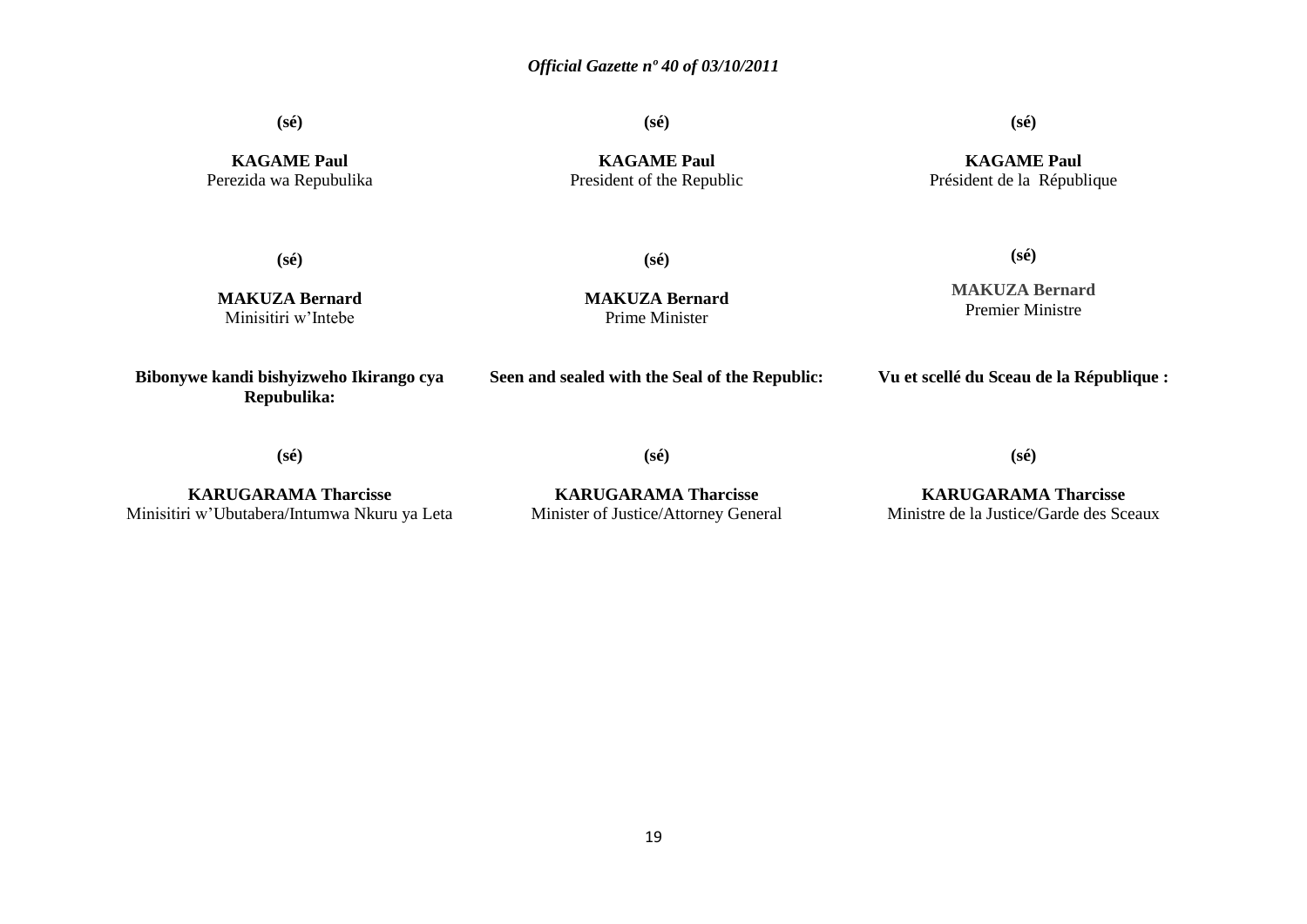**ITEKA RYA PEREZIDA N°91/01 RYO KUWA 13/09/2011 RISHYIRAHO 13/09/2011 APPOINTING A DEPUTY UMUYOBOZI MUKURU WUNGIRIJE PRESIDENTIAL ORDER N°91/01 OF ARRETE PRESIDENTIEL N°91/01 DU DIRECTOR GENERAL 13/09/2011 PORTANT NOMINATION D'UN DIRECTEUR GENERAL ADJOINT** 

#### **ISHAKIRO TABLE OF CONTENTS TABLE DES MATIERES**

**Ingingo ya mbere : Ishyirwaho ry'Umuyobozi Mukuru Wungirije Article One : Appointment of a Deputy Article premier : Nomination d'un Directeur Director General Général Adjoint**

**Ingingo ya 2: Abashinzwe kubahiriza iri teka Article 2 : Authorities responsible for the Article 2 : Autorités chargées de l'exécution du implementation of this Order présent arrêté**

**Ingingo ya 3: Ivanwaho ry'ingingo zinyuranyije Article 3: Repealing provision n'iri teka Article 3 : Disposition abrogatoire**

**Ingingo ya 4: Igihe iteka ritangira gukurikizwa Article 4: Commencement Article 4 : Entrée en vigueur**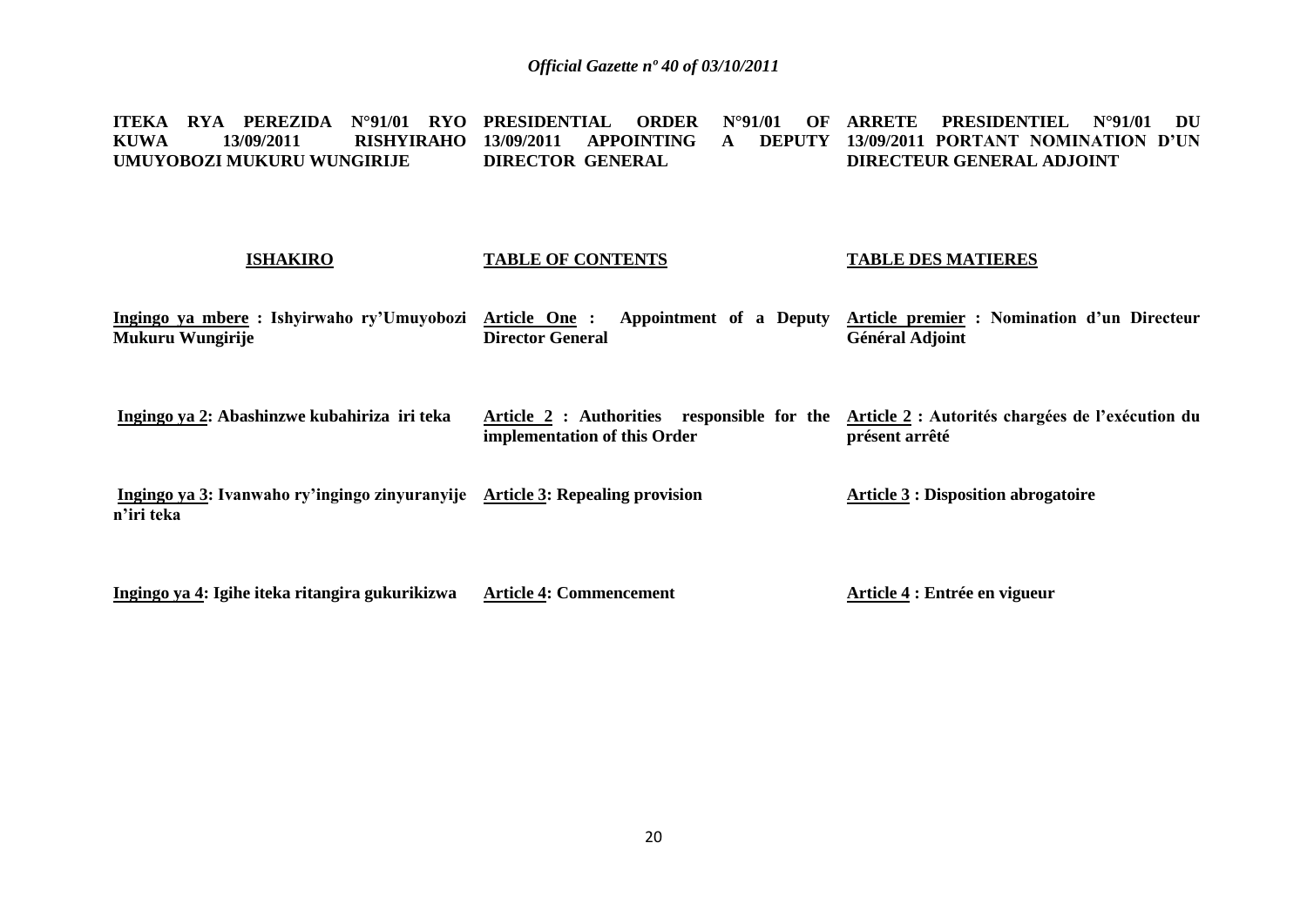#### **ITEKA RYA PEREZIDA N°91/01 RYO PRESIDENTIAL ORDER N°91/01 OF KUWA 13/09/2011 RISHYIRAHO 13/09/2011 APPOINTING A DEPUTY UMUYOBOZI MUKURU WUNGIRIJE DIRECTOR GENERAL ARRETE PRESIDENTIEL N°91/01 DU 13/09/2011 PORTANT NOMINATION D'UN DIRECTEUR GENERAL ADJOINT**

| <b>Twebwe, KAGAME Paul,</b> | We, KAGAME Paul,           | <b>Nous, KAGAME Paul,</b>   |
|-----------------------------|----------------------------|-----------------------------|
| Perezida wa Repubulika;     | President of the Republic: | Président de la République; |

Dushingiye ku Itegeko Nshinga rya Repubulika y'u Pursuant to the Constitution of the Republic of Rwanda ryo kuwa 04 Kamena 2003, nk'uko Rwanda of 04 June 2003, as amended to date, ryavuguruwe kugeza ubu, cyane cyane mu ngingo zaryo, iya 112, iya 113 n' iya 121; Dushingiye ku Itegeko n° 22/2002 ryo kuwa Pursuant to Law n° 22/2002 of 09/07/2002 on 09/07/2002 rishyiraho Sitati Rusange igenga Abakozi ba Leta n'inzego z'imirimo ya Leta, cyane cyane mu ngingo zaryo, iya 17, iya 24 n'iya 35; Dushingiye ku Itegeko n° 54/2010 ryo kuwa Pursuant to Law n° 54/2010 of 25/01/2011 25/01/2011 rishyiraho Ikigo gishinzwe ubuzima mu Rwanda (RBC) rikanagena inshingano, imiterere n'imikorere byacyo, cyane cyane mu functioning, especially in Article 9; ngingo yaryo ya 9; Bisabwe na Minisitiri w'Ubuzima; Inama y'Abaminisitiri yateranye kuwa 01/06/2011 After consideration and approval by the Cabinet Après examen et adoption par le Conseil des imaze kubisuzuma no kubyemeza; especially in Articles 112, 113 and 121; General Statutes for Rwanda Public Service, especially in Articles 17, 24 and 35; establishing Rwanda Biomedical Center (RBC) and determining its mission, organisation and On proposal by the Minister of Health; in its session of 01/06/2011; Vu la Constitution de la République du Rwanda du 04 juin 2003, telle que révisée à ce jour, spécialement en ses articles 112, 113 et 121; Vu la Loi n° 22/2002 du 09/07/2002 portant Statut Général de la Fonction Publique Rwandaise, spécialement en ses articles 17, 24 et 35 ; Vu la Loi n° 54/2010 du 25/01/2011 portant création du Centre Biomédical du Rwanda (RBC) et déterminant sa mission, son organisation et son fonctionnement, spécialement en son article 9; Sur proposition du Ministre de la Santé; Ministres en sa séance du 01/06/2011:

**TWATEGETSE KANDI DUTEGETSE: HAVE ORDERED AND HEREBY ORDER: AVONS ARRETE ET ARRETONS :**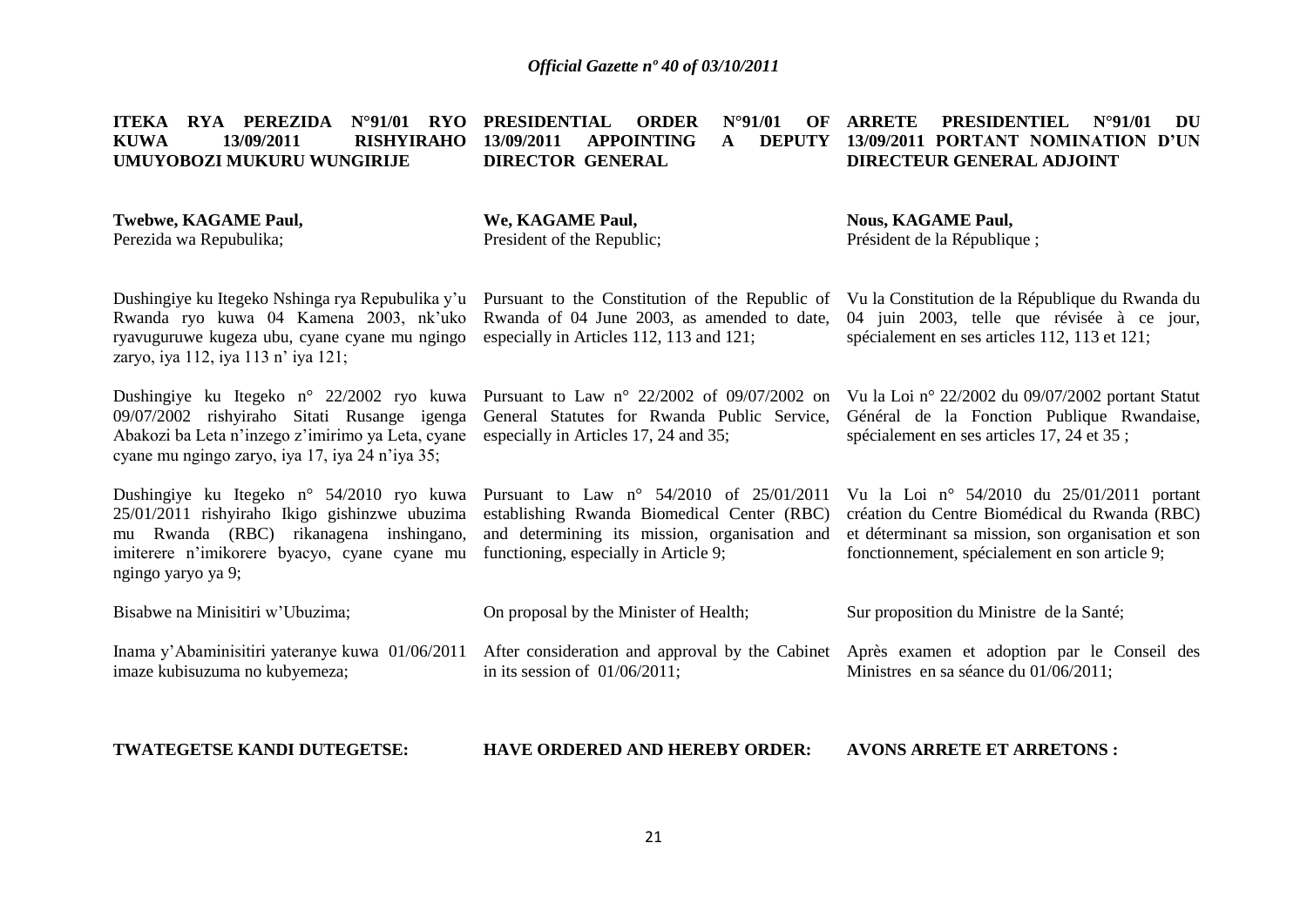| Mukuru Wungirije                                                                                                                                                               | <b>Director General</b>                                                                                | Ingingo ya mbere : Ishyirwaho ry'Umuyobozi Article One : Appointment of a Deputy Article premier : Nomination d'un Directeur<br>Général Adjoint                                                                                                                                        |
|--------------------------------------------------------------------------------------------------------------------------------------------------------------------------------|--------------------------------------------------------------------------------------------------------|----------------------------------------------------------------------------------------------------------------------------------------------------------------------------------------------------------------------------------------------------------------------------------------|
| Dr. KAYUMBA Pierre Claver agizwe Umuyobozi<br>Mukuru Wungirije ushinzwe Ikorwa n'Igurwa<br>ry'Imiti n'Ibikoresho byo kwa Muganga mu Kigo<br>gishinzwe ubuzima mu Rwanda (RBC). | Biomedical Center (RBC).                                                                               | Dr. KAYUMBA Pierre Claver is hereby Dr. KAYUMBA Pierre Claver est nommé<br>appointed Deputy Director General in charge of Directeur Général Adjoint de la Production et<br>Medical Production and Procurement in Rwanda Fournitures Médicales au Centre Biomédical du<br>Rwanda (RBC). |
| Ingingo ya 2: Abashinzwe kubahiriza iri teka                                                                                                                                   | implementation of this Order                                                                           | Article 2: Authorities responsible for the Article 2: Autorités chargées de l'exécution du<br>présent arrêté                                                                                                                                                                           |
| Minisitiri w'Intebe na Minisitiri w'Ubuzima<br>basabwe kubahiriza iri teka.                                                                                                    | The Prime Minister and the Minister of Health are<br>entrusted with the implementation of this Order.  | Le Premier Ministre et le Ministre de la Santé sont<br>chargés de l'exécution du présent arrêté.                                                                                                                                                                                       |
| Ingingo ya 3: Ivanwaho ry'ingingo zinyuranyije                                                                                                                                 | <b>Article 3: Repealing provision</b>                                                                  | <b>Article 3: Disposition abrogatoire</b>                                                                                                                                                                                                                                              |
| n'iri teka                                                                                                                                                                     |                                                                                                        |                                                                                                                                                                                                                                                                                        |
| Ingingo zose z'amateka abanziriza iri kandi All prior provisions contrary to this Order are<br>zinyuranyije na ryo zivanyweho.                                                 | hereby repealed.                                                                                       | Toutes les dispositions antérieures contraires au<br>présent arrêté sont abrogées.                                                                                                                                                                                                     |
| Ingingo ya 4: Igihe iteka ritangira gukurikizwa                                                                                                                                | <b>Article 4: Commencement</b>                                                                         | Article 4 : Entrée en vigueur                                                                                                                                                                                                                                                          |
| ritangira<br>gukurikizwa ku munsi<br>Iri teka<br>rishyiriweho umukono. Agaciro karyo gahera kuwa<br>$01/06/2011$ .                                                             | This Order shall come into force on the date of its<br>signature. It takes effect as of $01/06/2011$ . | Le présent arrêté entre en vigueur le jour de sa<br>signature. Il sort ses effets à partir du 01/06/2011.                                                                                                                                                                              |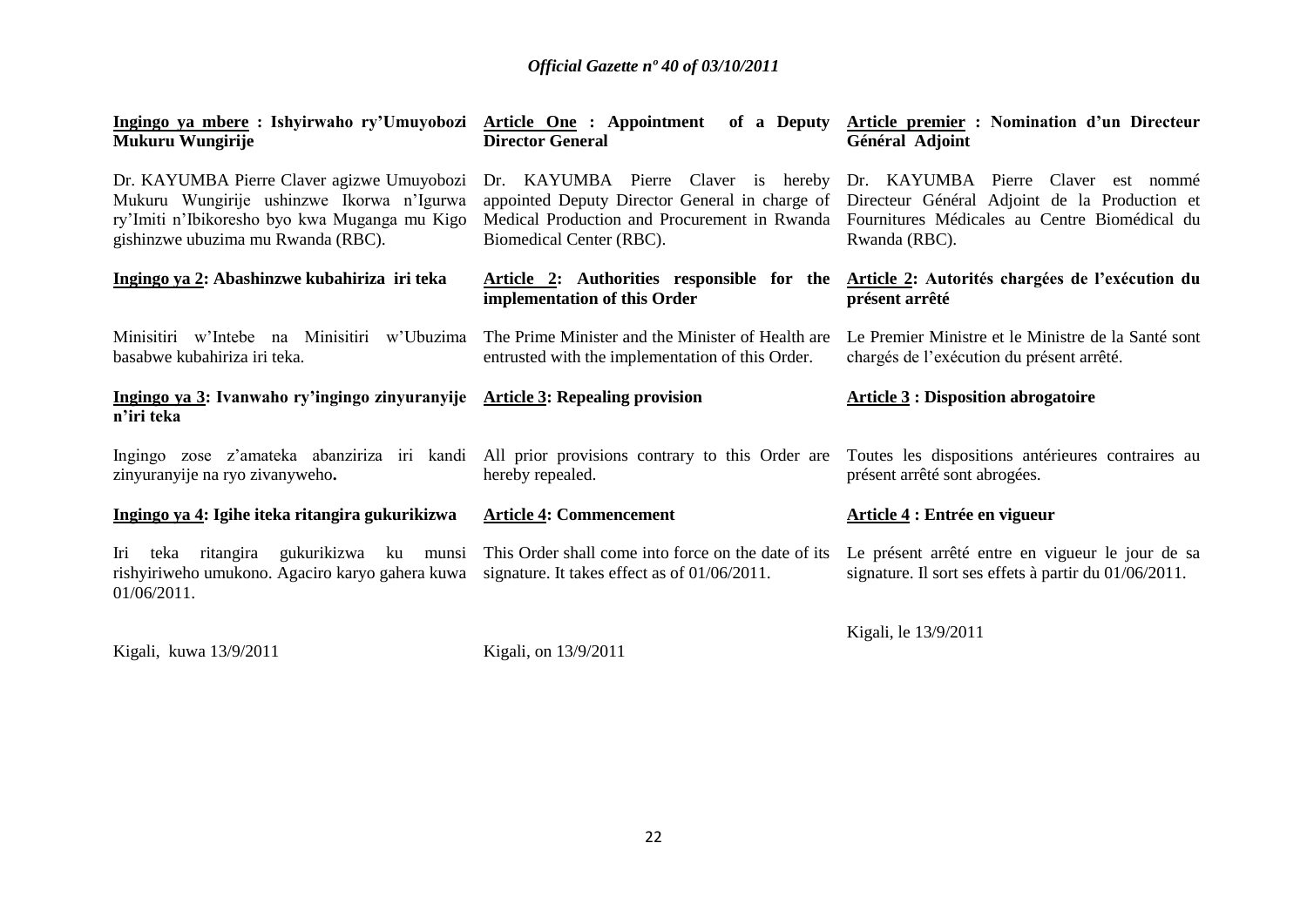**(sé)**

**(sé)**

**(sé)**

**KAGAME Paul** Perezida wa Repubulika

**(sé)**

**MAKUZA Bernard** Minisitiri w'Intebe

**KAGAME Paul** President of the Republic

#### **KAGAME Paul** Président de la République

**(sé)**

**MAKUZA Bernard** Prime Minister

**MAKUZA Bernard** Premier Ministre

**(sé)**

**Bibonywe kandi bishyizweho Ikirango cya Repubulika:**

**Seen and sealed with the Seal of the Republic:**

**Vu et scellé du Sceau de la République :**

**(sé)**

**(sé)**

**KARUGARAMA Tharcisse** Minisitiri w'Ubutabera/Intumwa Nkuru ya Leta

**KARUGARAMA Tharcisse** Minister of Justice/Attorney General

**KARUGARAMA Tharcisse** Ministre de la Justice/Garde des Sceaux

**(sé)**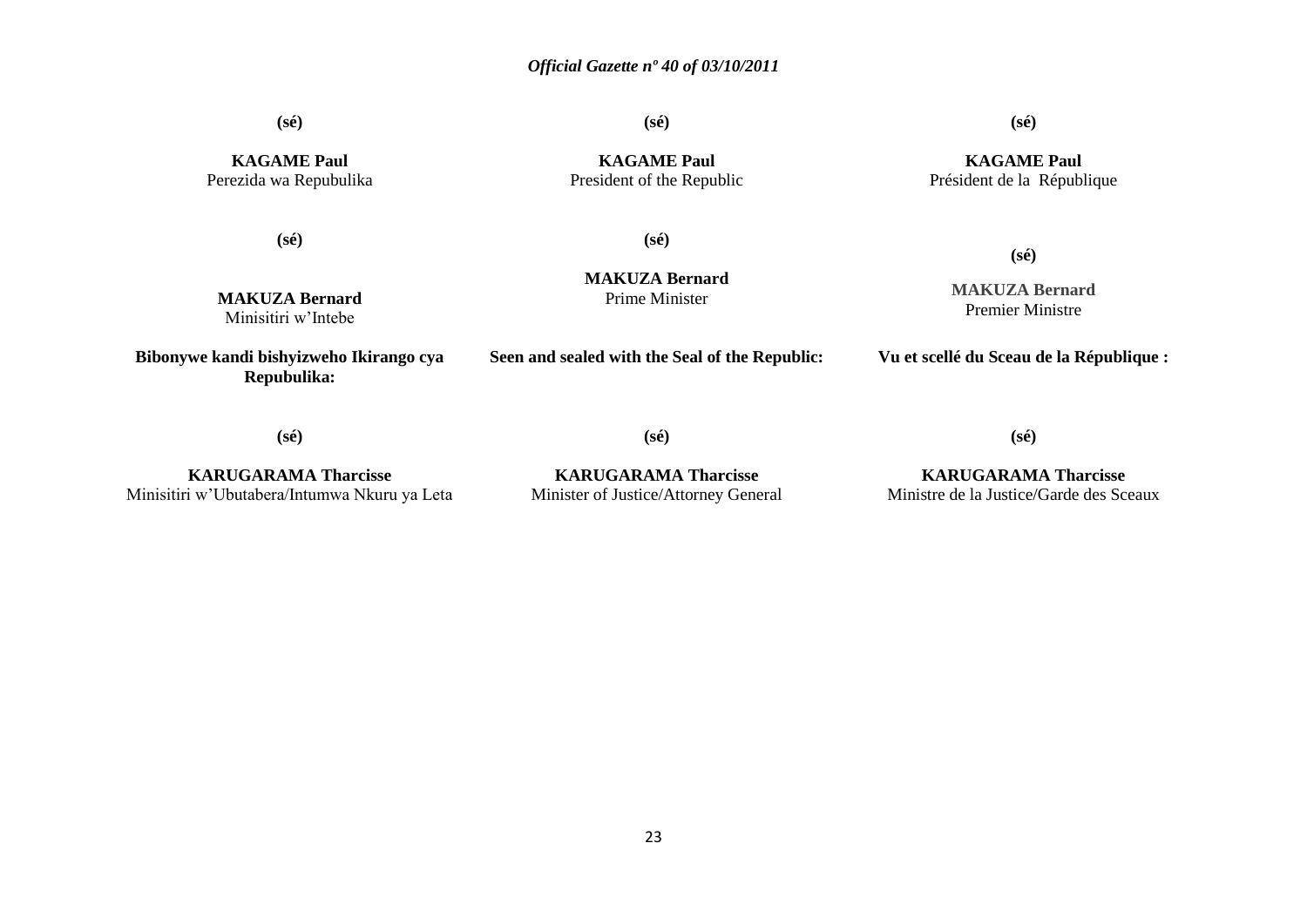**ITEKA RYA PEREZIDA N°92/01 RYO PRESIDENTIAL<br>KUWA 13/9/2011 RISHYIRAHO 13/9/2011 APPO AUGE 13/9/2011 RISHYIRAHO 13/9/2011 UMUYOBOZI MUKURU WUNGIRIJE PRESIDENTIAL ORDER N°92/01 OF ARRETE PRESIDENTIEL N°92/01 DU 13/9/2011 APPOINTING DIRECTOR GENERAL 13/9/2011 PORTANT NOMINATION D'UN DIRECTEUR GENERAL ADJOINT** 

#### **ISHAKIRO TABLE OF CONTENTS TABLE DES MATIERES**

**Ingingo ya mbere : Ishyirwaho ry'Umuyobozi Mukuru Wungirije Article One : Appointment of a Deputy Article premier : Nomination d'un Directeur Director General Général Adjoint**

**Ingingo ya 2: Abashinzwe kubahiriza iri teka Article 2 : Authorities responsible for the Article 2 : Autorités chargées de l'exécution du implementation of this Order présent arrêté**

**Ingingo ya 3: Ivanwaho ry'ingingo zinyuranyije Article 3: Repealing provision n'iri teka Article 3 : Disposition abrogatoire**

**Ingingo ya 4: Igihe iteka ritangira gukurikizwa Article 4: Commencement Article 4 : Entrée en vigueur**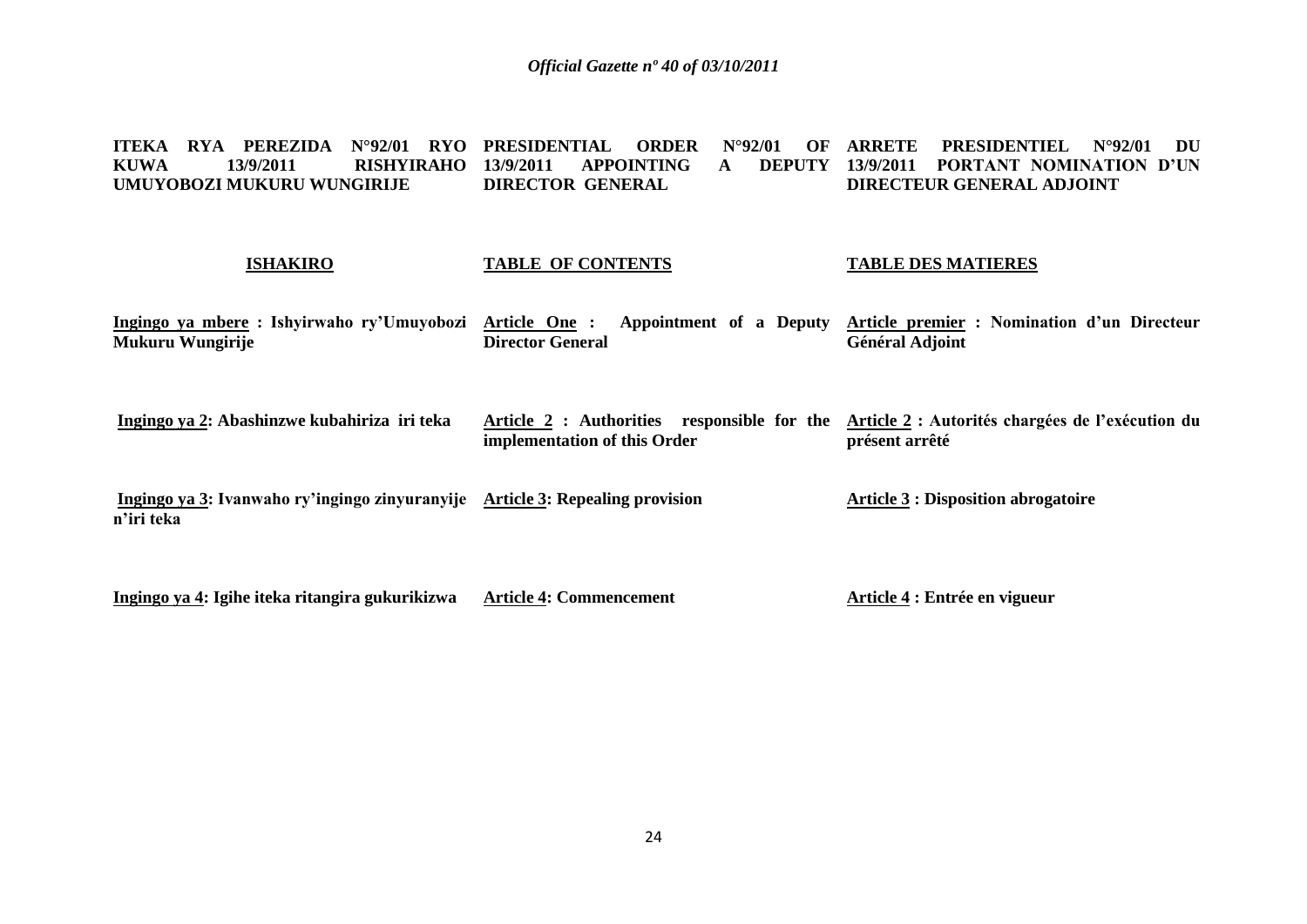**ITEKA RYA PEREZIDA N°92/01 RYO PRESIDENTIAL ORDER N°92/01 OF ARRETE PRESIDENTIEL N°92/01 DU KUWA 13/9/2011 RISHYIRAHO 13/9/2011 APPOINTING A DEPUTY 13/9/2011 PORTANT NOMINATION D'UN UMUYOBOZI MUKURU WUNGIRIJE DIRECTOR GENERAL DIRECTEUR GENERAL ADJOINT** 

| <b>Twebwe, KAGAME Paul,</b><br>Perezida wa Repubulika;                                                                                                                                                                 | We, KAGAME Paul,<br>President of the Republic;                                                                                                                                                        | <b>Nous, KAGAME Paul,</b><br>Président de la République;                                                                                                                                                                         |
|------------------------------------------------------------------------------------------------------------------------------------------------------------------------------------------------------------------------|-------------------------------------------------------------------------------------------------------------------------------------------------------------------------------------------------------|----------------------------------------------------------------------------------------------------------------------------------------------------------------------------------------------------------------------------------|
| Dushingiye ku Itegeko Nshinga rya Repubulika y'u<br>Rwanda ryo kuwa 04 Kamena 2003, nk'uko<br>ryavuguruwe kugeza ubu, cyane cyane mu ngingo<br>zaryo, iya 112, iya 113 n' iya 121;                                     | Pursuant to the Constitution of the Republic of<br>Rwanda of 04 June 2003, as amended to date,<br>especially in Articles 112, 113 and 121;                                                            | Vu la Constitution de la République du Rwanda du<br>04 juin 2003, telle que révisée à ce jour,<br>spécialement en ses articles 112, 113 et 121;                                                                                  |
| Dushingiye ku Itegeko n° 22/2002 ryo kuwa<br>09/07/2002 rishyiraho Sitati Rusange igenga<br>Abakozi ba Leta n'inzego z'imirimo ya Leta, cyane<br>cyane mu ngingo zaryo, iya 17, iya 24 n'iya 35;                       | Pursuant to Law $n^{\circ}$ 22/2002 of 09/07/2002 on<br>General Statutes for Rwanda Public Service,<br>especially in Articles 17, 24 and 35;                                                          | Vu la Loi nº 22/2002 du 09/07/2002 portant Statut<br>Général de la Fonction Publique Rwandaise,<br>spécialement en ses articles 17, 24 et 35;                                                                                    |
| Dushingiye ku Itegeko n° 39/2010 ryo kuwa<br>25/11/2010 rishyiraho Ikigo gishinzwe umutungo<br>kamere mu Rwanda (RNRA)<br>rikanagena<br>inshingano, imiterere n'imikorere byacyo, cyane<br>cyane mu ngingo yaryo ya 9; | Pursuant to Law $n^{\circ}$ 39/2010 of 25/11/2010<br>establishing Rwanda Natural Resources Authority<br>(RNRA) and determining its mission, organisation<br>and functioning, especially in Article 9; | Vu la Loi $n^{\circ}$ 39/2010 du 25/11/2010 portant<br>création de l'Office Rwandais des Ressources<br>Naturelles (RNRA) et déterminant sa mission, son<br>organisation et son fonctionnement, spécialement<br>en son article 9; |
| Bisabwe na Minisitiri w'Umutungo Kamere;                                                                                                                                                                               | On proposal by the Minister of Natural Resources;                                                                                                                                                     | Sur proposition du Ministre des Ressources<br>Naturelles;                                                                                                                                                                        |
| Inama y'Abaminisitiri yateranye kuwa 01/06/2011<br>imaze kubisuzuma no kubyemeza;                                                                                                                                      | in its session of $01/06/2011$ ;                                                                                                                                                                      | After consideration and approval by the Cabinet Après examen et adoption par le Conseil des<br>Ministres en sa séance du 01/06/2011;                                                                                             |
| TWATEGETSE KANDI DUTEGETSE:                                                                                                                                                                                            | <b>HAVE ORDERED AND HEREBY ORDER:</b>                                                                                                                                                                 | <b>AVONS ARRETE ET ARRETONS:</b>                                                                                                                                                                                                 |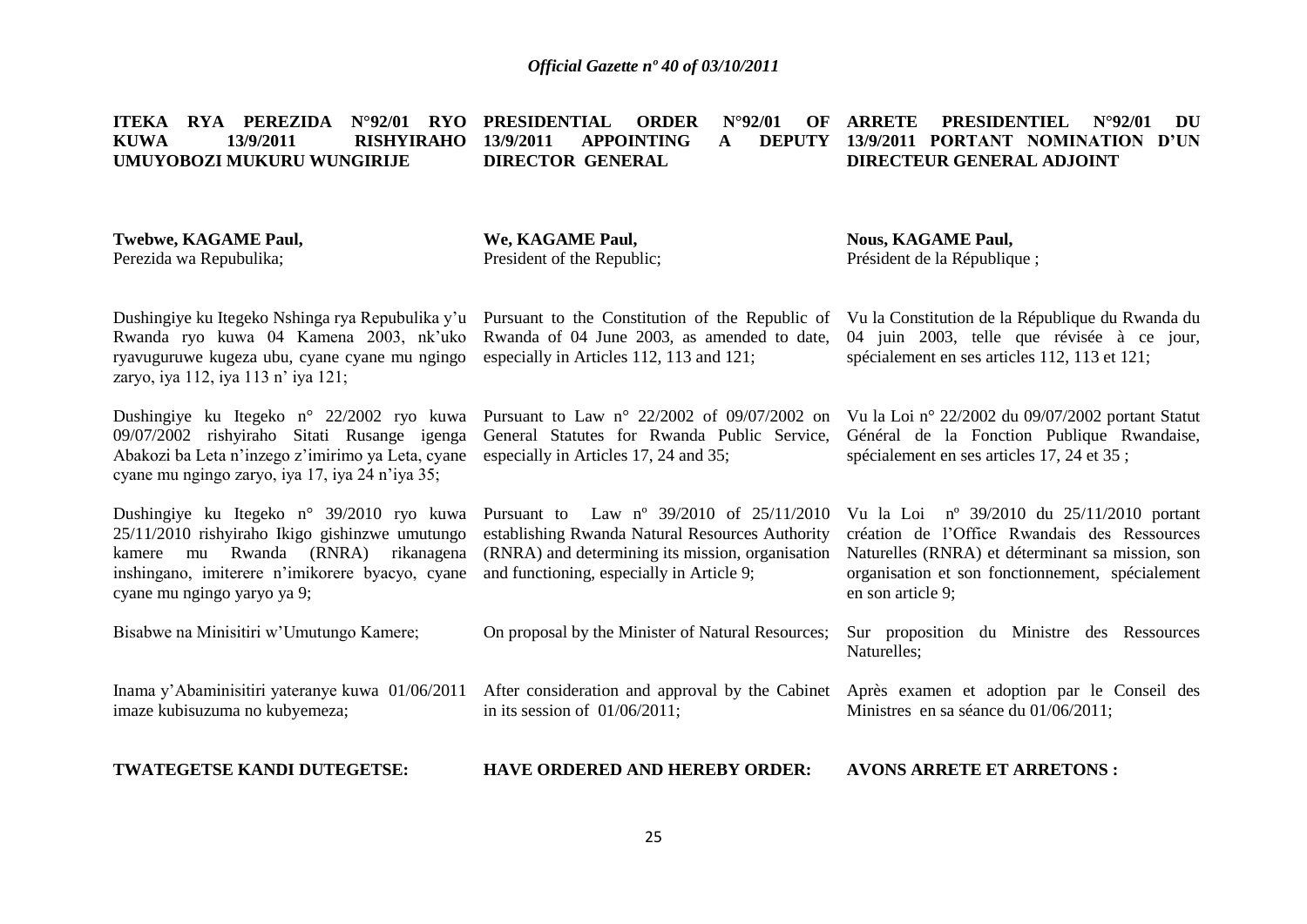| Mukuru Wungirije                                                                                                                                                                                        | <b>Director General</b>                                                                                                        | Ingingo ya mbere : Ishyirwaho ry'Umuyobozi Article One : Appointment of a Deputy Article premier : Nomination d'un Directeur<br>Général Adjoint                                       |  |
|---------------------------------------------------------------------------------------------------------------------------------------------------------------------------------------------------------|--------------------------------------------------------------------------------------------------------------------------------|---------------------------------------------------------------------------------------------------------------------------------------------------------------------------------------|--|
| Bwana SAGASHYA Didier agizwe Umuyobozi Mr. SAGASHYA Didier is hereby appointed<br>Mukuru Wungirije ushinzwe Ubutaka n'Iyandikwa<br>ry'Ubutaka<br>mu Kigo gishinzwe Umutungo<br>Kamere mu Rwanda (RNRA). | Deputy Director General in charge of Lands and<br>Registration of Land titles in Rwanda Natural<br>Resources Authority (RNRA). | Monsieur<br>SAGASHYA Didier est nommé<br>Adjoint des Terres et<br>Général<br>Directeur<br>Enregistrement des titres fonciers à l'Office<br>Rwandais des Ressources Naturelles (RNRA). |  |
| Ingingo ya 2: Abashinzwe kubahiriza iri teka                                                                                                                                                            | Article 2: Authorities responsible for the<br>implementation of this Order                                                     | Article 2: Autorités chargées de l'exécution du<br>présent arrêté                                                                                                                     |  |
| Minisitiri w'Intebe na Minisitiri w'Umutungo<br>Kamere basabwe kubahiriza iri teka.                                                                                                                     | The Prime Minister and the Minister of Natural<br>Resources are entrusted with the implementation<br>of this Order.            | Le Premier Ministre et le Ministre des Ressources<br>Naturelles sont chargés de l'exécution du présent<br>arrêté.                                                                     |  |
| Ingingo ya 3: Ivanwaho ry'ingingo zinyuranyije Article 3: Repealing provision<br>n'iri teka                                                                                                             |                                                                                                                                | <b>Article 3 : Disposition abrogatoire</b>                                                                                                                                            |  |
| Ingingo zose z'amateka abanziriza iri kandi All prior provisions contrary to this Order are<br>zinyuranyije na ryo zivanyweho.                                                                          | hereby repealed.                                                                                                               | Toutes les dispositions antérieures contraires au<br>présent arrêté sont abrogées.                                                                                                    |  |
| Ingingo ya 4: Igihe iteka ritangira gukurikizwa                                                                                                                                                         | <b>Article 4: Commencement</b>                                                                                                 | Article 4 : Entrée en vigueur                                                                                                                                                         |  |
| Iri teka ritangira gukurikizwa ku munsi This Order shall come into force on the date of its<br>rishyiriweho umukono. Agaciro karyo gahera kuwa<br>01/06/2011.                                           | signature. It takes effect as of $01/06/2011$ .                                                                                | Le présent arrêté entre en vigueur le jour de sa<br>signature. Il sort ses effets à partir du 01/06/2011                                                                              |  |

Kigali, kuwa 13/09/2011

Kigali, on 13/09/2011

Kigali, le 13/09/2011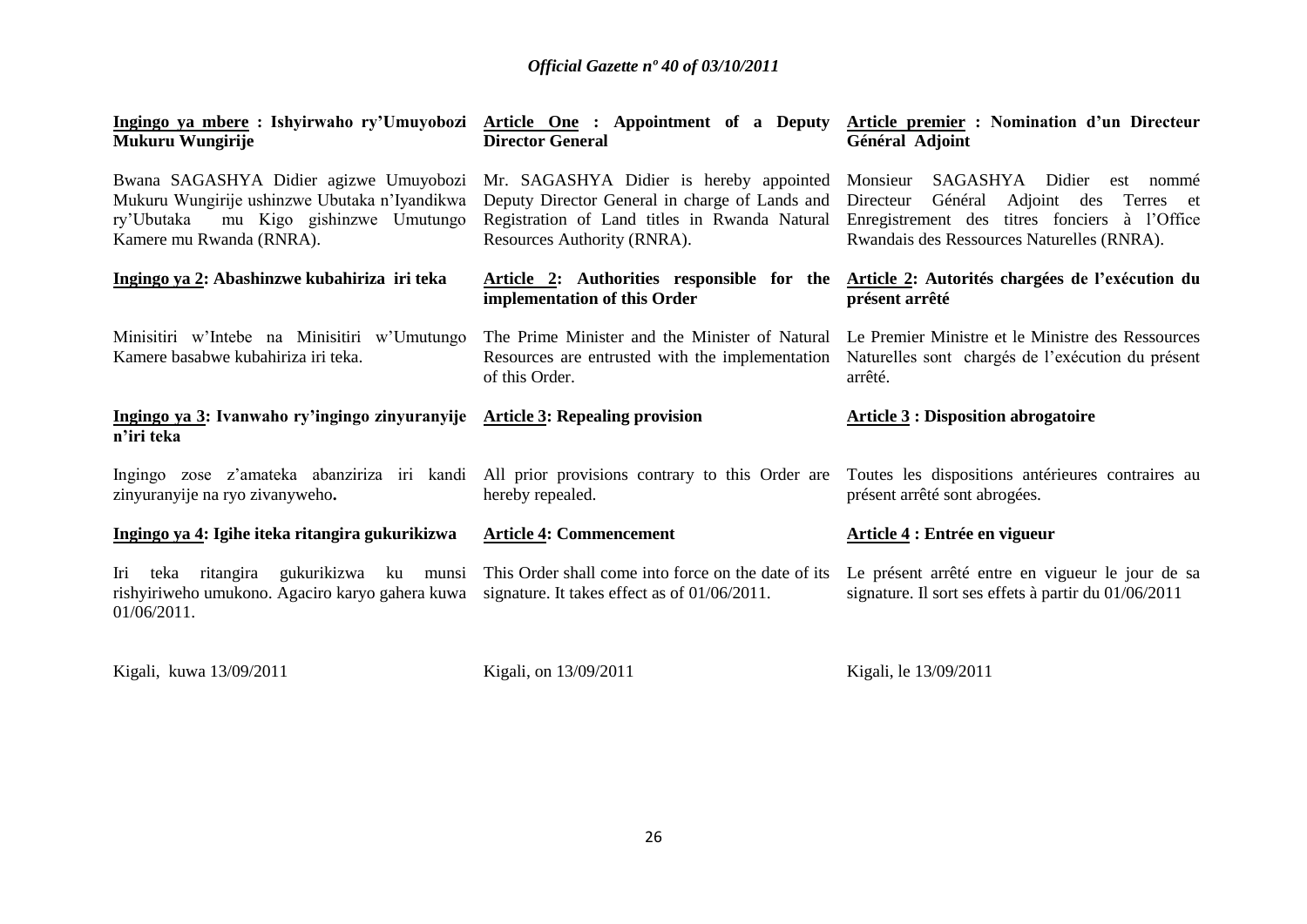(sé)

(sé)

(sé)

**KAGAME Paul** Perezida wa Repubulika

**KAGAME Paul** President of the Republic

**KAGAME Paul** Président de la République

(sé)

(sé)

**MAKUZA Bernard** Minisitiri w'Intebe

**Bibonywe kandi bishyizweho Ikirango cya Repubulika:**

**MAKUZA Bernard** Prime Minister

**Seen and sealed with the Seal of the Republic:**

**MAKUZA Bernard** Premier Ministre

(sé)

**Vu et scellé du Sceau de la République :**

(sé)

**KARUGARAMA Tharcisse**

Minisitiri w'Ubutabera/Intumwa Nkuru ya Leta

**KARUGARAMA Tharcisse** Minister of Justice/Attorney General

(sé)

**KARUGARAMA Tharcisse** Ministre de la Justice/Garde des Sceaux

(sé)

27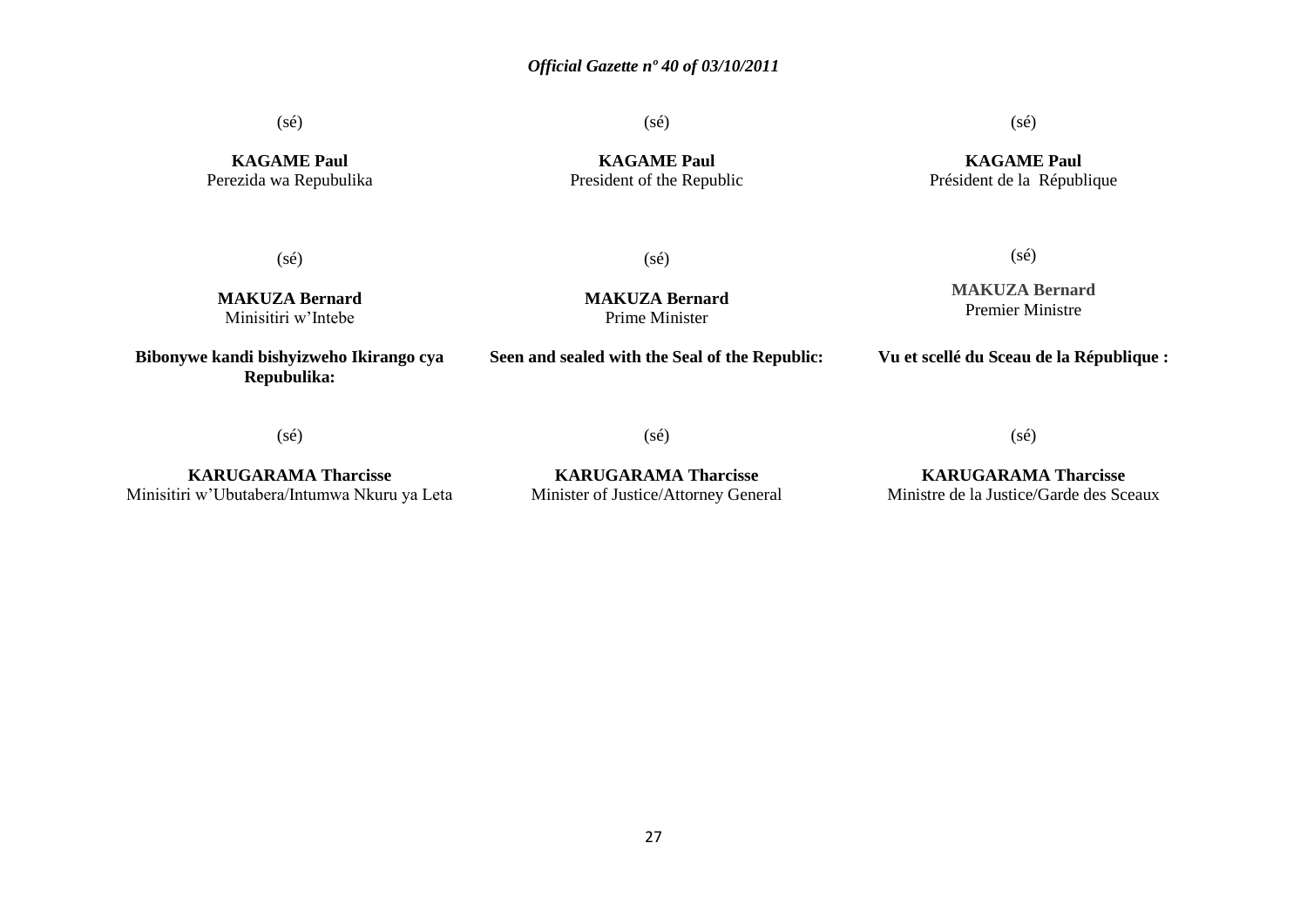**ITEKA RYA PEREZIDA N°93/01 RYO KU PRESIDENTIAL ORDER N°93/01 OF ARRETE PRESIDENTIEL N°93/01 DU WA 13/09/2011 RISHYIRAHO UMUYOBOZI 13/09/2011 APPOINTING A DEPUTY 13/09/2011 PORTANT NOMINATION D'UN MUKURU WUNGIRIJE DIRECTOR GENERAL DIRECTEUR GENERAL ADJOINT** 

#### **ISHAKIRO**

### **TABLE OF CONTENTS**

#### **TABLE DES MATIERES**

| Ingingo ya mbere: Ishyirwaho ry'Umuyobozi<br>Mukuru Wungirije                               | Article One:<br>Appointment of a Deputy<br><b>Director General</b>             | Article premier : Nomination d'un Directeur<br><b>Général Adjoint</b> |
|---------------------------------------------------------------------------------------------|--------------------------------------------------------------------------------|-----------------------------------------------------------------------|
| Ingingo ya 2: Abashinzwe kubahiriza iri teka                                                | responsible for the<br>Article 2 : Authorities<br>implementation of this Order | Article 2 : Autorités chargées de l'exécution du<br>présent arrêté    |
| Ingingo ya 3: Ivanwaho ry'ingingo zinyuranyije Article 3: Repealing provision<br>n'iri teka |                                                                                | <b>Article 3 : Disposition abrogatoire</b>                            |

**Ingingo ya 4: Igihe iteka ritangira gukurikizwa Article 4: Commencement Article 4 : Entrée en vigueur**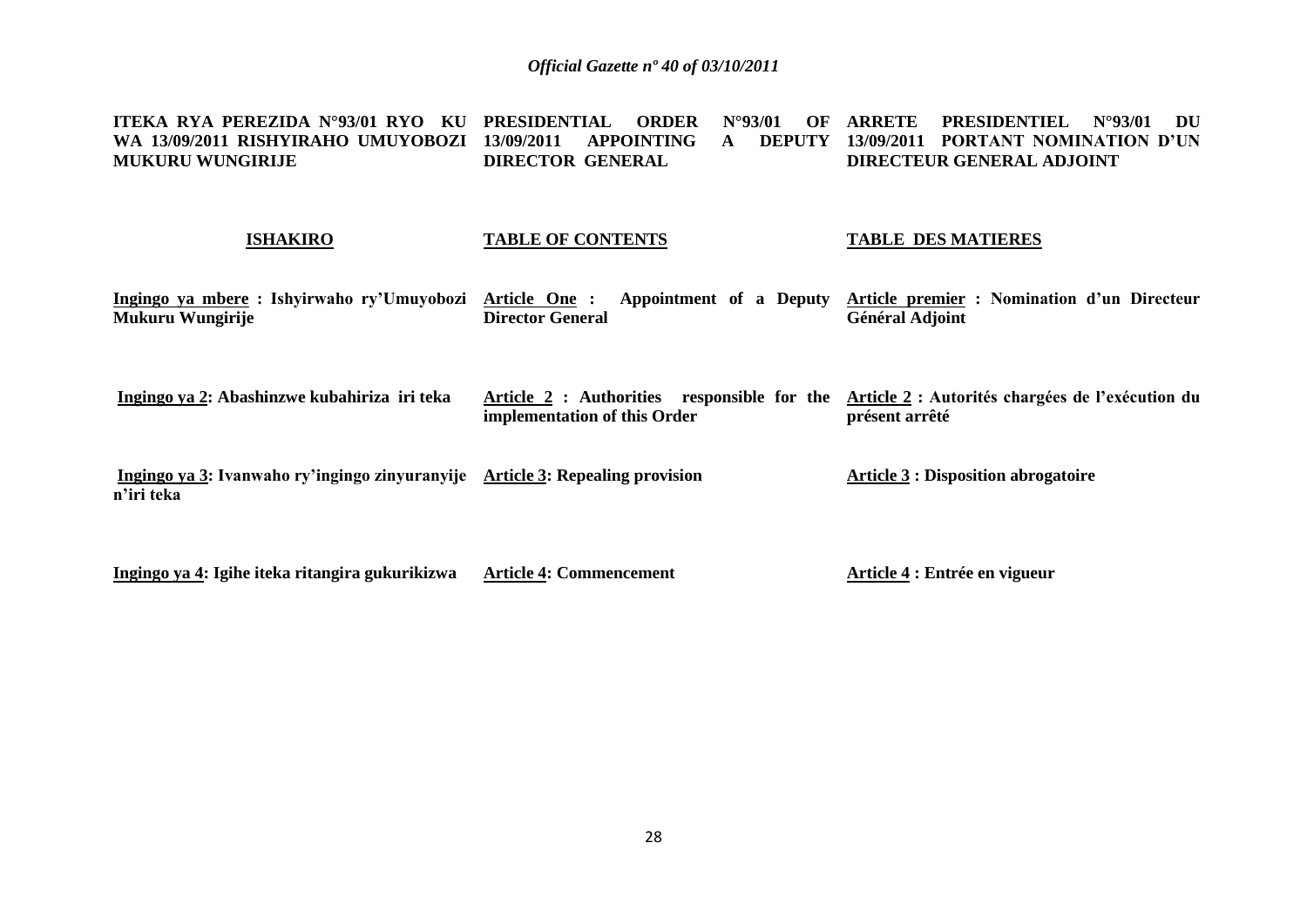**ITEKA RYA PEREZIDA N°93/01 RYO KU PRESIDENTIAL ORDER N°93/01 OF WA 13/09/2011 RISHYIRAHO UMUYOBOZI 13/09/2011 APPOINTING A DEPUTY MUKURU WUNGIRIJE DIRECTOR GENERAL ARRETE PRESIDENTIEL N°93/01 DU 13/09/2011 PORTANT NOMINATION D'UN DIRECTEUR GENERAL ADJOINT** 

#### **Twebwe, KAGAME Paul,** Perezida wa Repubulika; **We, KAGAME Paul,** President of the Republic; **Nous, KAGAME Paul,** Président de la République ;

Dushingiye ku Itegeko Nshinga rya Repubulika y'u Pursuant to the Constitution of the Republic of Rwanda ryo kuwa 04 Kamena 2003, nk'uko ryavuguruwe kugeza ubu, cyane cyane mu ngingo zaryo, iya 112, iya 113 n' iya 121;

Dushingiye ku Itegeko n° 22/2002 ryo kuwa Pursuant to Law n° 22/2002 of 09/07/2002 on 09/07/2002 rishyiraho Sitati Rusange igenga Abakozi ba Leta n'inzego z'imirimo ya Leta, cyane especially in Articles 17, 24 and 35; cyane mu ngingo zaryo, iya 17, iya 24 n'iya 35;

Dushingiye ku Itegeko n° 39/2010 ryo kuwa Pursuant to Law nº 39/2010 of 25/11/2010 25/11/2010 rishyiraho Ikigo gishinzwe umutungo kamere mu Rwanda (RNRA) rikanagena inshingano, imiterere n'imikorere byacyo, cyane and functioning, especially in Article 9; cyane mu ngingo yaryo ya 9;

Bisabwe na Minisitiri w'Umutungo Kamere;

Inama y'Abaminisitiri yateranye kuwa 01/06/2011 imaze kubisuzuma no kubyemeza;

**TWATEGETSE KANDI DUTEGETSE:**

Rwanda of 04 June 2003, as amended to date, especially in Articles 112, 113 and 121;

General Statutes for Rwanda Public Service,

establishing Rwanda Natural Resources Authority (RNRA) and determining its mission, organisation

On proposal by the Minister of Natural Resources;

After consideration and approval by the Cabinet

in its session of 01/06/2011;

Vu la Loi nº 39/2010 du 25/11/2010 portant création de l'Office Rwandais des Ressources Naturelles (RNRA) et déterminant sa mission, son organisation et son fonctionnement,

Vu la Constitution de la République du Rwanda du 04 juin 2003, telle que révisée à ce jour,

Vu la Loi n° 22/2002 du 09/07/2002 portant Statut Général de la Fonction Publique Rwandaise,

spécialement en ses articles 112, 113 et 121;

spécialement en ses articles 17, 24 et 35 ;

Sur proposition du Ministre des Ressources Naturelles;

Après examen et adoption par le Conseil des Ministres en sa séance du 01/06/2011;

**AVONS ARRETE ET ARRETONS :**

spécialement en son article 9;

**HAVE ORDERED AND HEREBY ORDER:**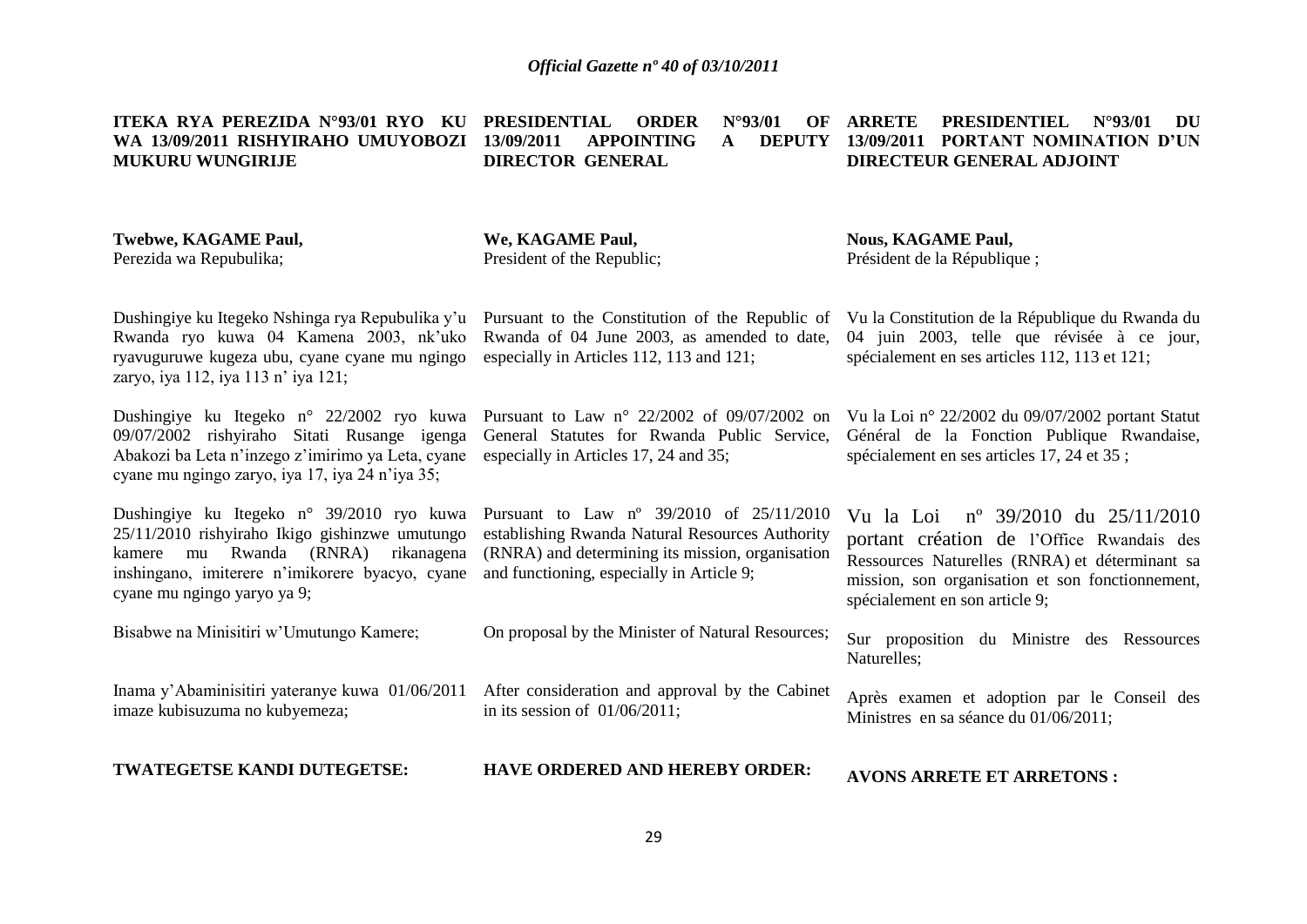| Mukuru Wungirije                                                                                                                                                    | <u>Ingingo ya mbere</u> : Ishyirwaho ry'Umuyobozi Article One : Appointment of a Deputy Article premier : Nomination d'un Directeur<br><b>Director General</b>                      | Général Adjoint                                                                                                                                                                                               |
|---------------------------------------------------------------------------------------------------------------------------------------------------------------------|-------------------------------------------------------------------------------------------------------------------------------------------------------------------------------------|---------------------------------------------------------------------------------------------------------------------------------------------------------------------------------------------------------------|
| Bwana RUTABINGWA Frank agizwe Umuyobozi<br>Mukuru Wungirije ushinzwe Amashyamba no<br>gucunga Ibidukikije<br>mu Kigo gishinzwe<br>Umutungo Kamere mu Rwanda (RNRA). | Mr. RUTABINGWA Frank is hereby appointed<br>Deputy Director General in charge of Forestry and<br>Terrestrial Ecosystems Management in Rwanda<br>Natural Resources Authority (RNRA). | Mr. RUTABINGWA Frank est nommé Directeur<br>Général Adjoint des Forêts et Gestion des<br>Ecosystèmes Fonciers à l'Office Rwandais des<br>Ressources Naturelles (RNRA).                                        |
| Ingingo ya 2: Abashinzwe kubahiriza iri teka                                                                                                                        | implementation of this Order                                                                                                                                                        | Article 2: Authorities responsible for the Article 2: Autorités chargées de l'exécution du<br>présent arrêté                                                                                                  |
| Minisitiri w'Intebe na Minisitiri w'Umutungo<br>Kamere basabwe kubahiriza iri teka.                                                                                 | of this Order.                                                                                                                                                                      | The Prime Minister and the Minister Natural Le Premier Ministre et le Ministre des Ressources<br>Resources are entrusted with the implementation Naturelles sont chargés de l'exécution du présent<br>arrêté. |
| Ingingo ya 3: Ivanwaho ry'ingingo zinyuranyije Article 3: Repealing provision<br>n'iri teka                                                                         |                                                                                                                                                                                     | <b>Article 3: Disposition abrogatoire</b>                                                                                                                                                                     |
| Ingingo zose z'amateka abanziriza iri kandi All prior provisions contrary to this Order are<br>zinyuranyije na ryo zivanyweho.                                      | hereby repealed.                                                                                                                                                                    | Toutes les dispositions antérieures contraires au<br>présent arrêté sont abrogées.                                                                                                                            |
| Ingingo ya 4: Igihe iteka ritangira gukurikizwa                                                                                                                     | <b>Article 4: Commencement</b>                                                                                                                                                      | Article 4 : Entrée en vigueur                                                                                                                                                                                 |
|                                                                                                                                                                     |                                                                                                                                                                                     |                                                                                                                                                                                                               |
| Iri teka ritangira gukurikizwa ku munsi<br>rishyiriweho umukono. Agaciro karyo gahera ku<br>wa 01/06/2011.                                                          | This Order shall come into force on the date of its<br>signature. It takes effect as of 01/06/2011.                                                                                 | Le présent arrêté entre en vigueur le jour de sa<br>signature. Il sort ses effets à partir du 01/06/2011.                                                                                                     |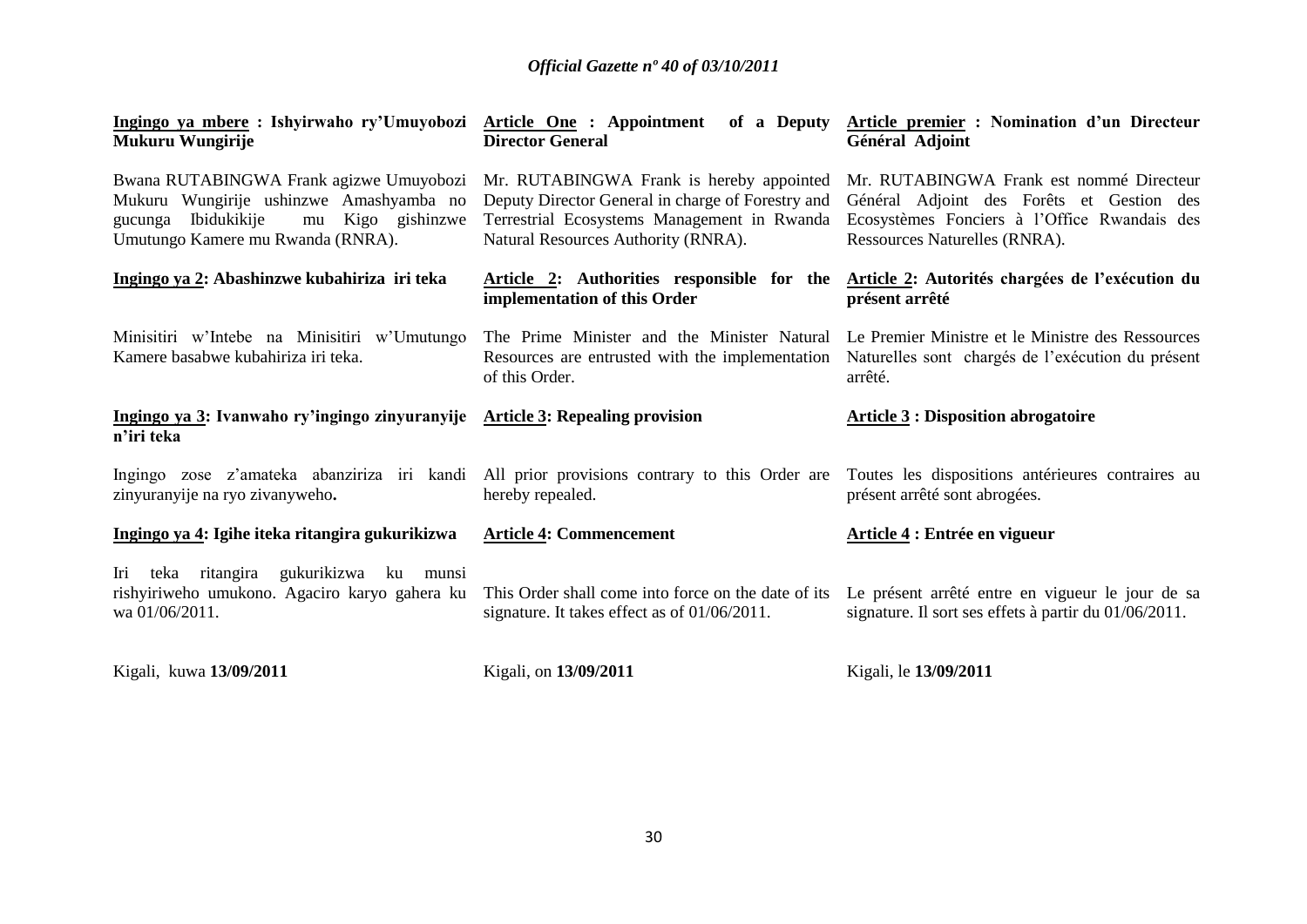(sé)

**KAGAME Paul** Perezida wa Repubulika (sé)

**KAGAME Paul** President of the Republic (sé)

**KAGAME Paul** Président de la République

(sé)

(sé)

(sé)

**MAKUZA Bernard** Minisitiri w'Intebe

**Bibonywe kandi bishyizweho Ikirango cya Repubulika:**

**MAKUZA Bernard** Prime Minister

**Seen and sealed with the Seal of the Republic:**

(sé)

**MAKUZA Bernard** Premier Ministre

**Vu et scellé du Sceau de la République :**

(sé)

(sé)

**KARUGARAMA Tharcisse** Minisitiri w'Ubutabera/Intumwa Nkuru ya Leta

**KARUGARAMA Tharcisse** Minister of Justice/Attorney General

**KARUGARAMA Tharcisse** Ministre de la Justice/Garde des Sceaux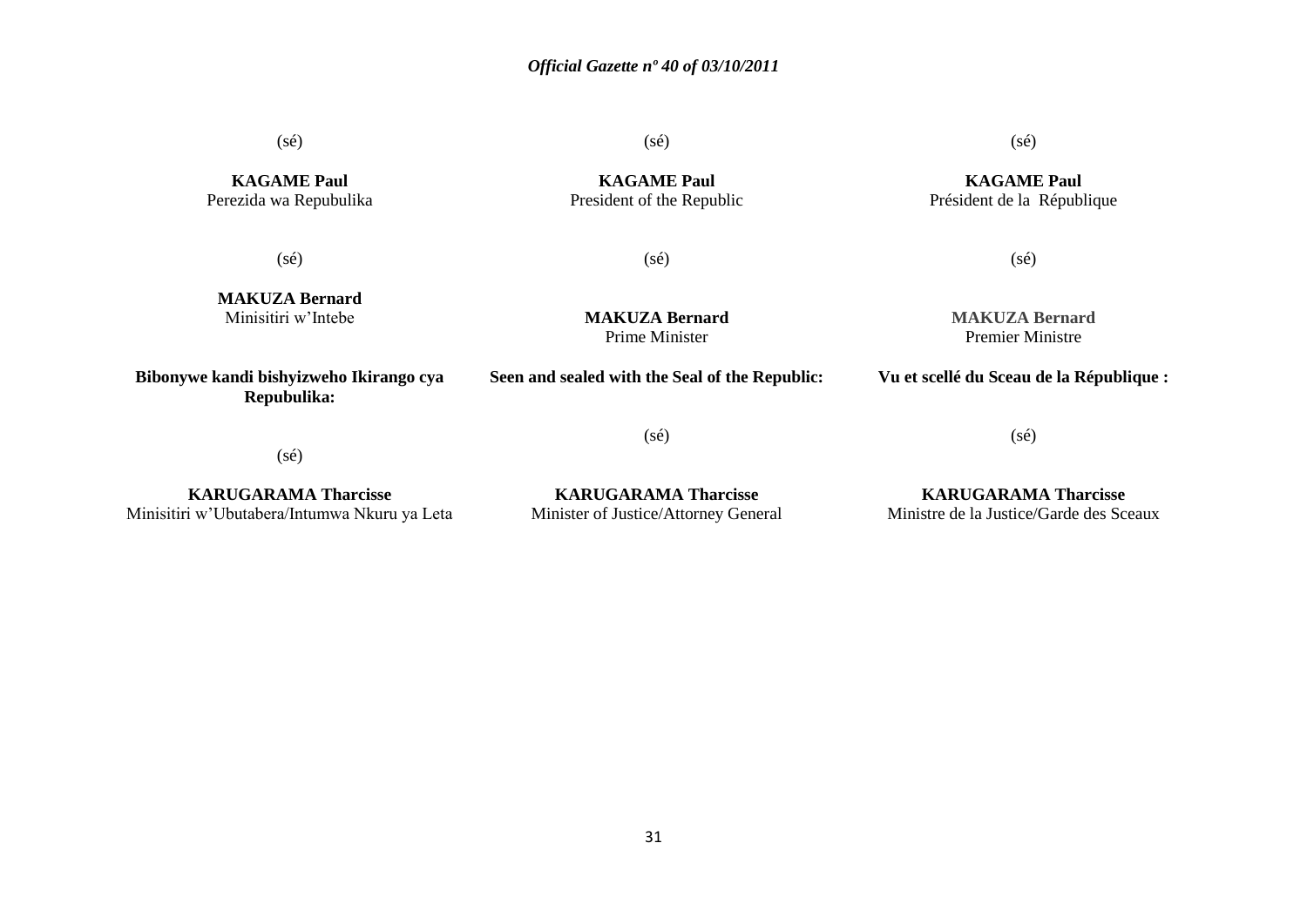**ITEKA RYA PEREZIDA N°94/01 RYO PRESIDENTIAL ORDER N°94/01 OF ARRETE PRESIDENTIEL N°94/01 DU KUWA 13/09/2011 RISHYIRAHO 13/09/2011 APPOINTING A DEPUTY UMUYOBOZI MUKURU WUNGIRIJE DIRECTOR GENERAL 13/09/2011 PORTANT NOMINATION D'UN DIRECTEUR GENERAL ADJOINT** 

#### **ISHAKIRO**

### **TABLE OF CONTENTS**

#### **TABLE DES MATIERES**

| Ingingo ya mbere: Ishyirwaho ry'Umuyobozi<br>Mukuru Wungirije                               | Article One:<br>Appointment of a Deputy<br><b>Director General</b>          | Article premier : Nomination d'un Directeur<br><b>Général Adjoint</b> |
|---------------------------------------------------------------------------------------------|-----------------------------------------------------------------------------|-----------------------------------------------------------------------|
| Ingingo ya 2: Abashinzwe kubahiriza iri teka                                                | Article 2 : Authorities responsible for the<br>implementation of this Order | Article 2 : Autorités chargées de l'exécution du<br>présent arrêté    |
| Ingingo ya 3: Ivanwaho ry'ingingo zinyuranyije Article 3: Repealing provision<br>n'iri teka |                                                                             | <b>Article 3 : Disposition abrogatoire</b>                            |

**Ingingo ya 4: Igihe iteka ritangira gukurikizwa Article 4: Commencement Article 4 : Entrée en vigueur**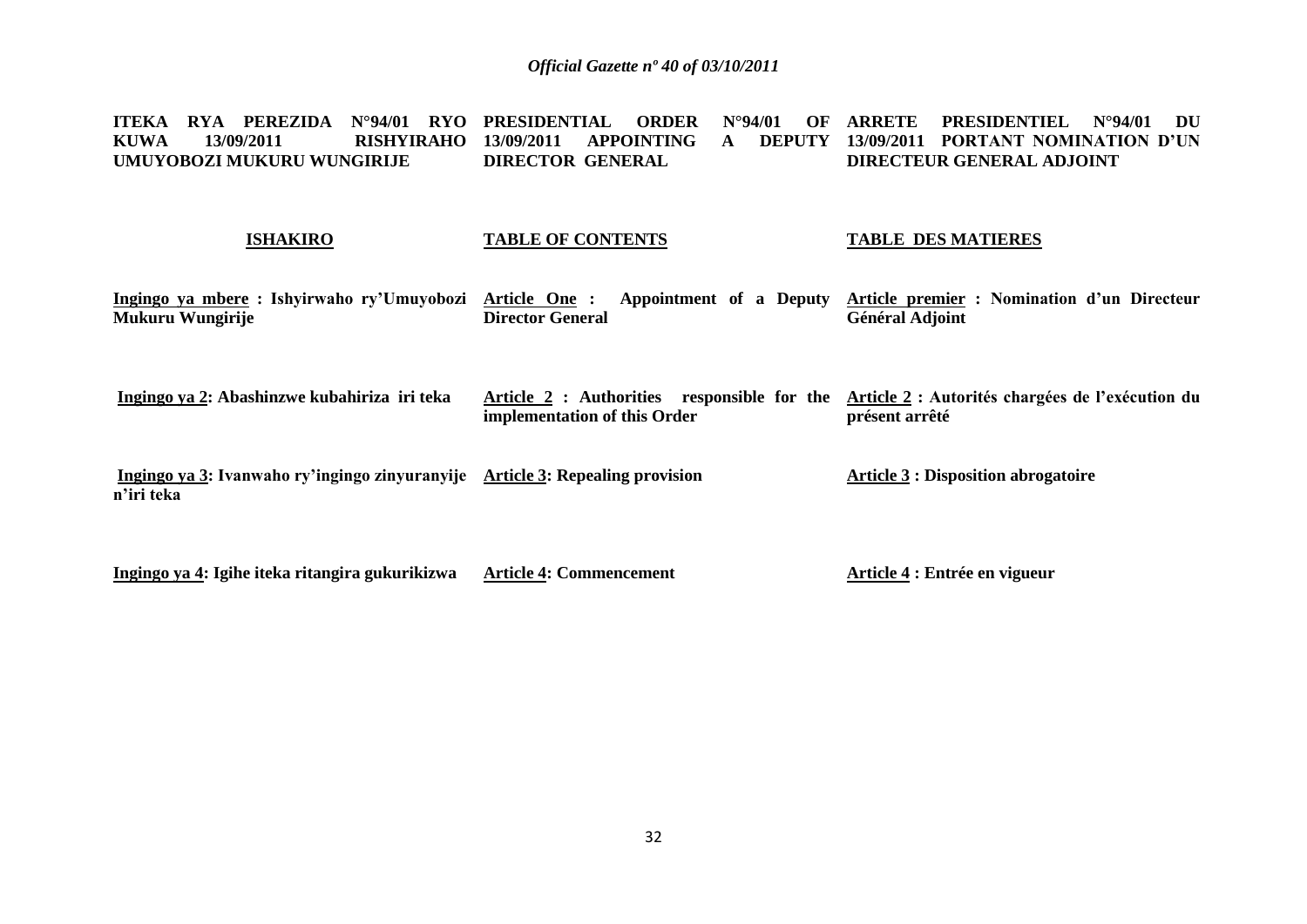**ITEKA RYA PEREZIDA N° 94/01 RYO PRESIDENTIAL ORDER N°94/01 OF KUWA 13/09/2011 RISHYIRAHO 13/09/2011 APPOINTING A DEPUTY UMUYOBOZI MUKURU WUNGIRIJE DIRECTOR GENERAL ARRETE PRESIDENTIEL N° 94/01 DU 13/09/2011 PORTANT NOMINATION D'UN DIRECTEUR GENERAL ADJOINT** 

#### **Twebwe, KAGAME Paul,** Perezida wa Repubulika;

**We, KAGAME Paul,** President of the Republic; **Nous, KAGAME Paul,** Président de la République ;

Dushingiye ku Itegeko Nshinga rya Repubulika y'u Rwanda ryo kuwa 04 Kamena 2003, nk'uko ryavuguruwe kugeza ubu, cyane cyane mu ngingo zaryo, iya 112, iya 113 n' iya 121;

Dushingiye ku Itegeko n° 22/2002 ryo kuwa Pursuant to Law n° 22/2002 of 09/07/2002 on 09/07/2002 rishyiraho Sitati Rusange igenga Abakozi ba Leta n'inzego z'imirimo ya Leta, cyane especially in Articles 17, 24 and 35; cyane mu ngingo zaryo, iya 17, iya 24 n'iya 35;

Dushingiye ku Itegeko n° 43/2010 ryo kuwa 07/12/2010 rishyiraho Ikigo cy'Igihugu gishinzwe guteza imbere Ingufu, Amazi n'Isukura (EWSA) rikanagena inshingano imiterere n'imikorere byacyo, cyane cyane mu ngingo yaryo ya 10;

Pursuant to the Constitution of the Republic of Rwanda of 04 June 2003, as amended to date, especially in Articles 112, 113 and 121;

General Statutes for Rwanda Public Service,

Pursuant to Law n° 43/2010 of 07/12/2010 establishing Rwanda Energy, Water and especially in Article 10;

On proposal by the Minister of Infrastructure;

Vu la Constitution de la République du Rwanda du 04 juin 2003, telle que révisée à ce jour, spécialement en ses articles 112, 113 et 121;

Vu la Loi n° 22/2002 du 09/07/2002 portant Statut Général de la Fonction Publique Rwandaise, spécialement en ses articles 17, 24 et 35 ;

Sanitation Authority (EWSA) and determining its Développement de l'Energie, de l'Eau et de responsibilities, organization and functioning, l'Assainissement (EWSA) et déterminant ses Vu la Loi n° 43/2010 du 07/12/2010 portant création de l'Office Rwandais pour le attributions, son organisation et son fonctionnement, spécialement en son article 10 ;

Sur proposition du Ministre des Infrastructures;

Inama y'Abaminisitiri yateranye kuwa 01/06/2011 imaze kubisuzuma no kubyemeza; After consideration and approval by the Cabinet in its session of 01/06/2011; Après examen et adoption par le Conseil des Ministres en sa séance du 01/06/2011;

**TWATEGETSE KANDI DUTEGETSE:**

Bisabwe na Minisitiri w'Ibikorwa Remezo;

**HAVE ORDERED AND HEREBY ORDER: AVONS ARRETE ET ARRETONS :**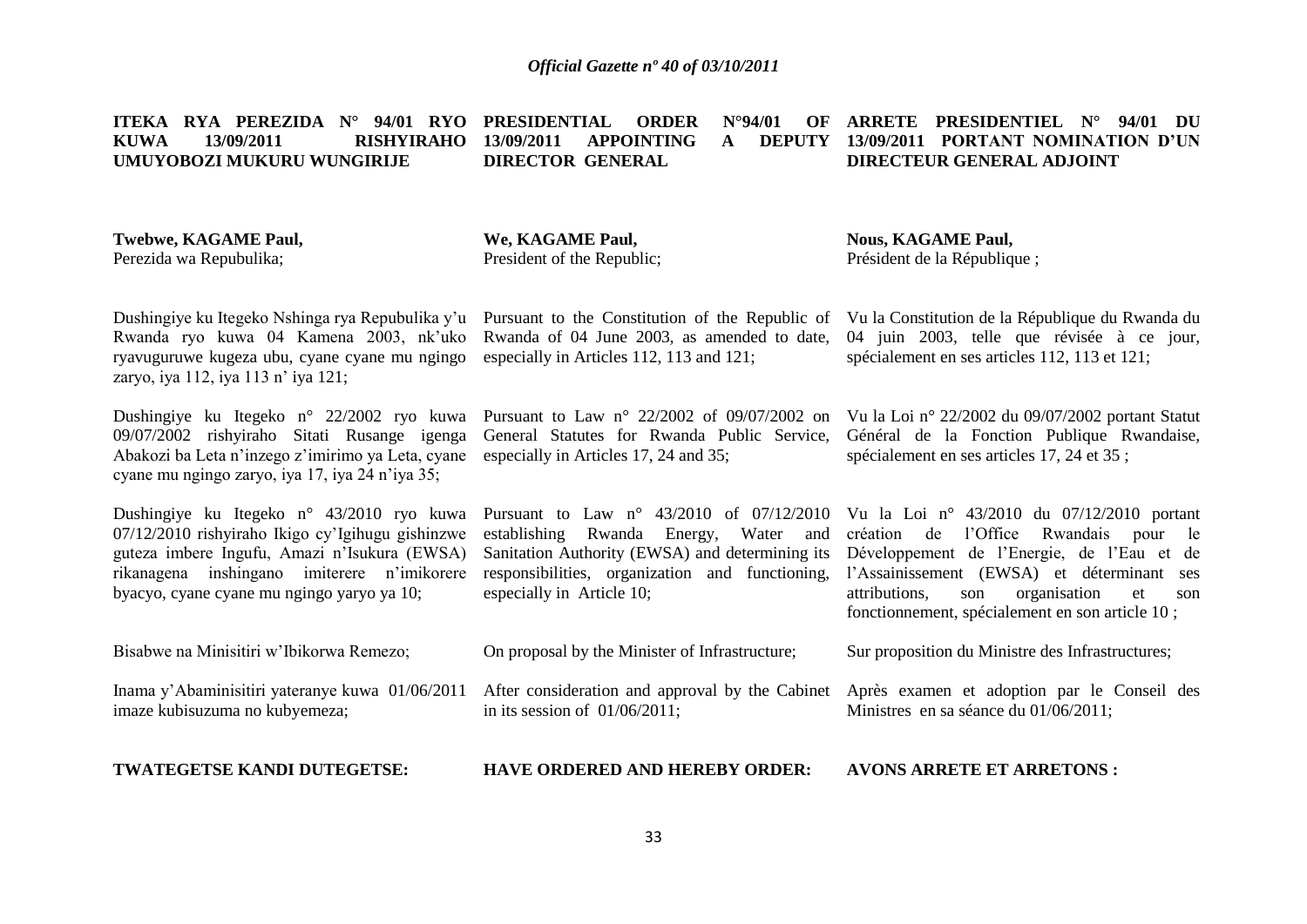| Ingingo ya mbere: Ishyirwaho ry'Umuyobozi Article One: Appointment of a Deputy Director<br>Mukuru Wungirije                                                                  | <b>General</b>                                                                                                                             | Article premier : Nomination d'un Directeur<br><b>Général Adjoint</b>                                                                                                               |
|------------------------------------------------------------------------------------------------------------------------------------------------------------------------------|--------------------------------------------------------------------------------------------------------------------------------------------|-------------------------------------------------------------------------------------------------------------------------------------------------------------------------------------|
| <b>UWAMAHORO</b><br>Yussuf<br>agizwe<br>Bwana<br>Umuyobozi Mukuru Wungirije ushinzwe Ingufu<br>mu Kigo cy'lgihugu gishinzwe guteza imbere<br>Ingufu, Amazi n'Isukura (EWSA). | Mr. UWAMAHORO Yussuf is hereby appointed<br>Deputy Director General for Energy in Rwanda<br>Energy, Water and Sanitation Authority (EWSA). | Monsieur UWAMAHORO Yussuf est nommé<br>Directeur Général Adjoint de l'Energie à l'Office<br>Rwandais pour le Développement de l'Energie, de<br>l'Eau et de l'Assainissement (EWSA). |
| Ingingo ya 2: Abashinzwe kubahiriza iri teka                                                                                                                                 | Article 2: Authorities responsible for the<br>implementation of this Order                                                                 | Article 2: Autorités chargées de l'exécution du<br>présent arrêté                                                                                                                   |
| Minisitiri w'Intebe na Minisitiri<br>w'Ibikorwa<br>Remezo basabwe kubahiriza iri teka.                                                                                       | Minister<br>The Prime Minister and the<br>of<br>with<br>Infrastructure<br>entrusted<br>the<br>are<br>implementation of this Order.         | Ministre et<br>Le Premier<br>Ministre<br>le<br>des<br>sont chargés de l'exécution du<br>Infrastructures<br>présent arrêté.                                                          |
| Ingingo ya 3: Ivanwaho ry'ingingo zinyuranyije Article 3: Repealing provision<br>n'iri teka                                                                                  |                                                                                                                                            | <b>Article 3 : Disposition abrogatoire</b>                                                                                                                                          |
| Ingingo zose z'amateka abanziriza iri kandi All prior provisions contrary to this Order are<br>zinyuranyije na ryo zivanyweho.                                               | hereby repealed.                                                                                                                           | Toutes les dispositions antérieures contraires au<br>présent arrêté sont abrogées.                                                                                                  |
| Ingingo ya 4: Igihe iteka ritangira gukurikizwa                                                                                                                              | <b>Article 4: Commencement</b>                                                                                                             | Article 4 : Entrée en vigueur                                                                                                                                                       |
| Iri<br>rishyiriweho umukono. Agaciro karyo gahera kuwa<br>01/06/2011.                                                                                                        | teka ritangira gukurikizwa ku munsi This Order shall come into force on the date of its<br>signature. It takes effect as of 01/06/2011.    | Le présent arrêté entre en vigueur le jour de sa<br>signature. Il sort ses effets à partir du 01/06/2011.                                                                           |

Kigali, kuwa **13/09/2011**

Kigali, on **13/09/2011**

Kigali, le **13/09/2011**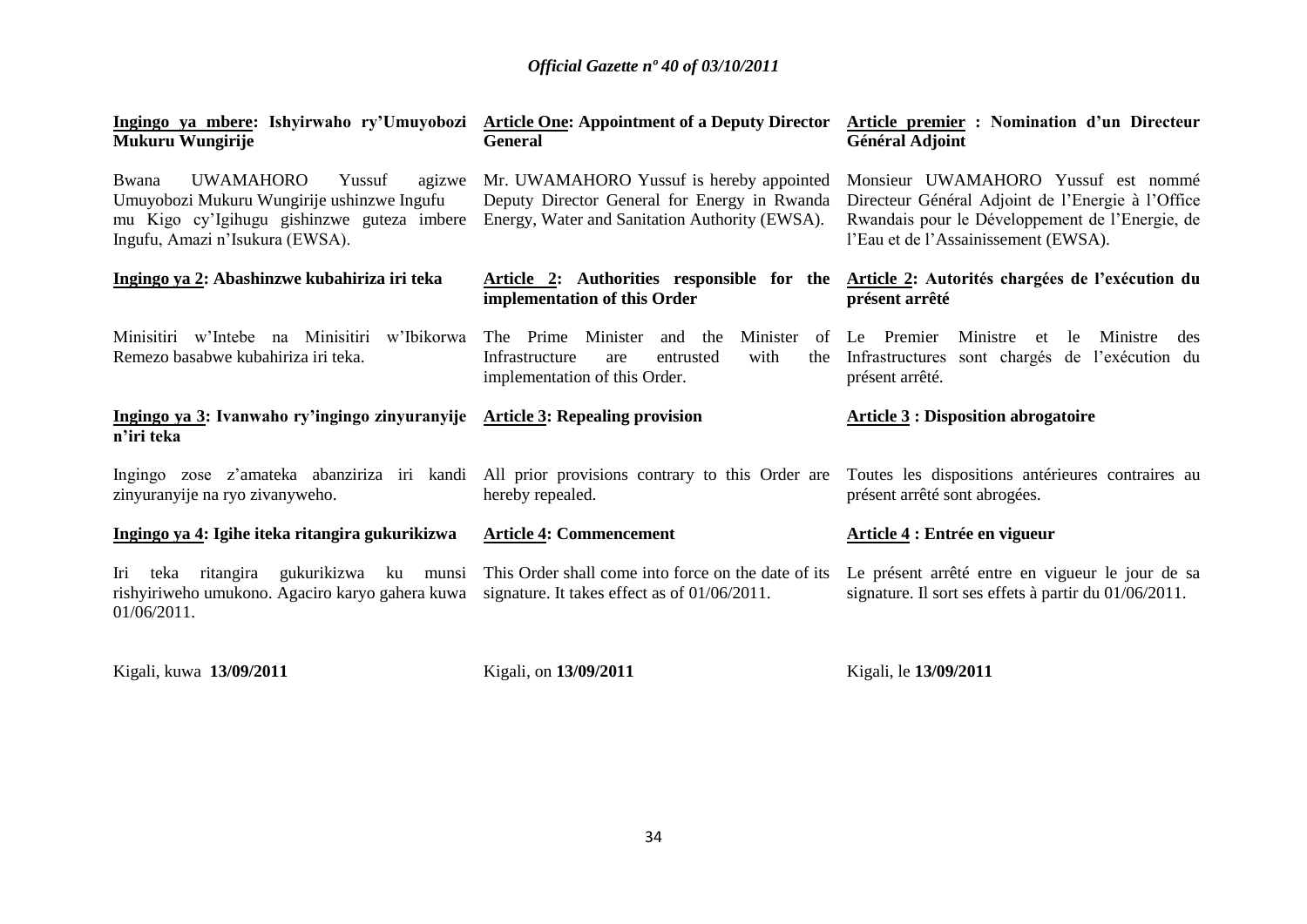(sé)

(sé)

 $(s\acute{e})$ 

**KAGAME Paul** Président de la République

**KAGAME Paul** Perezida wa Repubulika

**KAGAME Paul** President of the Republic

(sé)

(sé)

(sé)

**MAKUZA Bernard** Minisitiri w'Intebe

**MAKUZA Bernard** Prime Minister

**Seen and sealed with the Seal of the Republic:**

**MAKUZA Bernard** Premier Ministre

**Vu et scellé du Sceau de la République :**

**Bibonywe kandi bishyizweho Ikirango cya Repubulika:**

(sé)

**KARUGARAMA Tharcisse** Minisitiri w'Ubutabera/Intumwa Nkuru ya Leta

(sé)

**KARUGARAMA Tharcisse** Minister of Justice/Attorney General

(sé)

**KARUGARAMA Tharcisse** Ministre de la Justice/Garde des Sceaux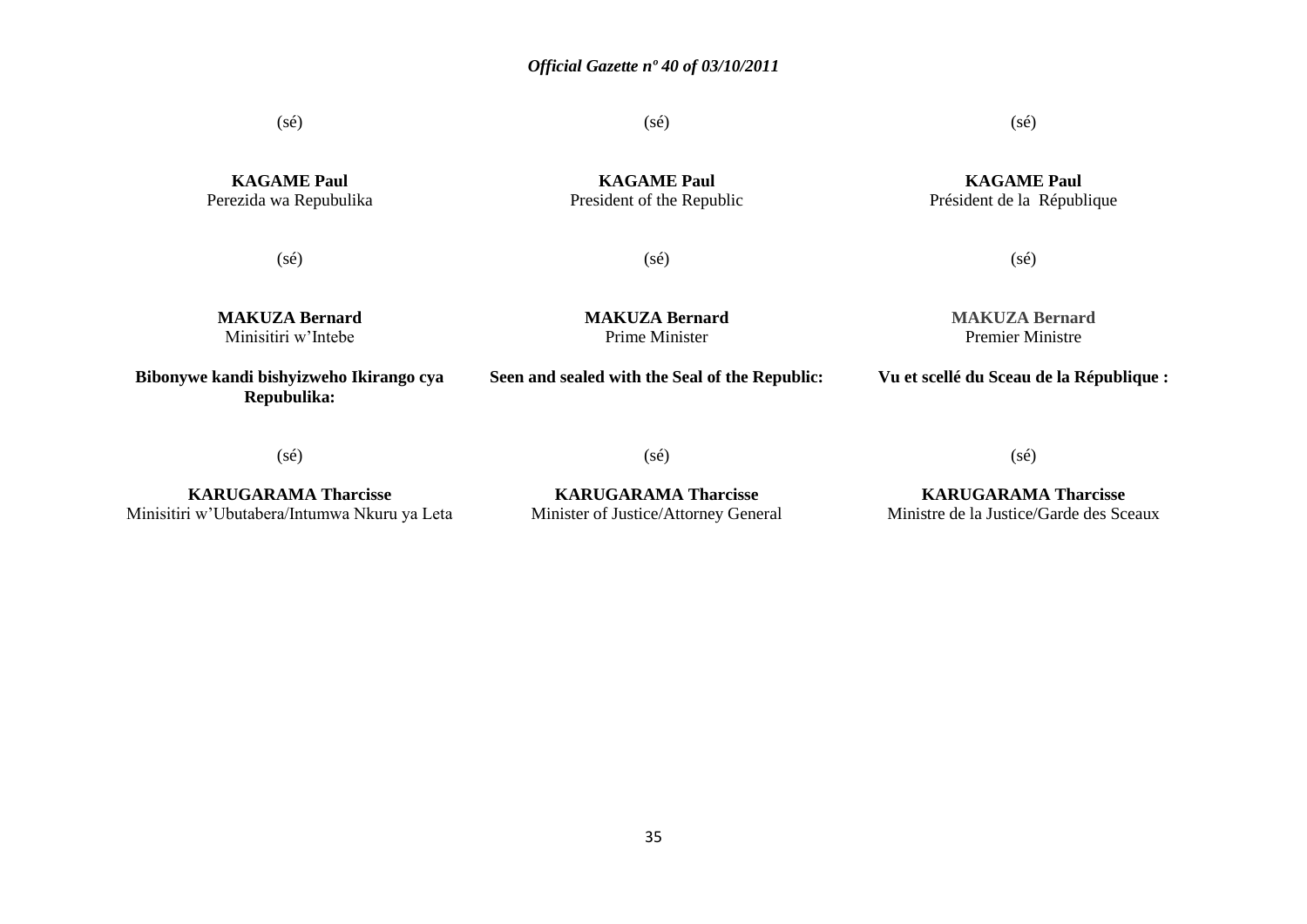**ITEKA RYA PEREZIDA N°95/01 RYO KUWA PRESIDENTIAL ORDER N°95/01 OF ARRETE PRESIDENTIEL N°95/01 DU 13/09/2011 RISHYIRAHO UMUYOBOZI 13/09/2011 APPOINTING A DEPUTY 13/09/2011 PORTANT NOMINATION D'UN MUKURU WUNGIRIJE DIRECTOR GENERAL DIRECTEUR GENERAL ADJOINT** 

#### **ISHAKIRO**

### **TABLE OF CONTENTS**

#### **TABLE DES MATIERES**

| Ingingo ya mbere: Ishyirwaho ry'Umuyobozi<br>Mukuru Wungirije                               | Article One:<br>Appointment of a Deputy<br><b>Director General</b>          | Article premier : Nomination d'un Directeur<br><b>Général Adjoint</b> |
|---------------------------------------------------------------------------------------------|-----------------------------------------------------------------------------|-----------------------------------------------------------------------|
| Ingingo ya 2: Abashinzwe kubahiriza iri teka                                                | Article 2 : Authorities responsible for the<br>implementation of this Order | Article 2 : Autorités chargées de l'exécution du<br>présent arrêté    |
| Ingingo ya 3: Ivanwaho ry'ingingo zinyuranyije Article 3: Repealing provision<br>n'iri teka |                                                                             | <b>Article 3 : Disposition abrogatoire</b>                            |

**Ingingo ya 4: Igihe iteka ritangira gukurikizwa Article 4: Commencement Article 4 : Entrée en vigueur**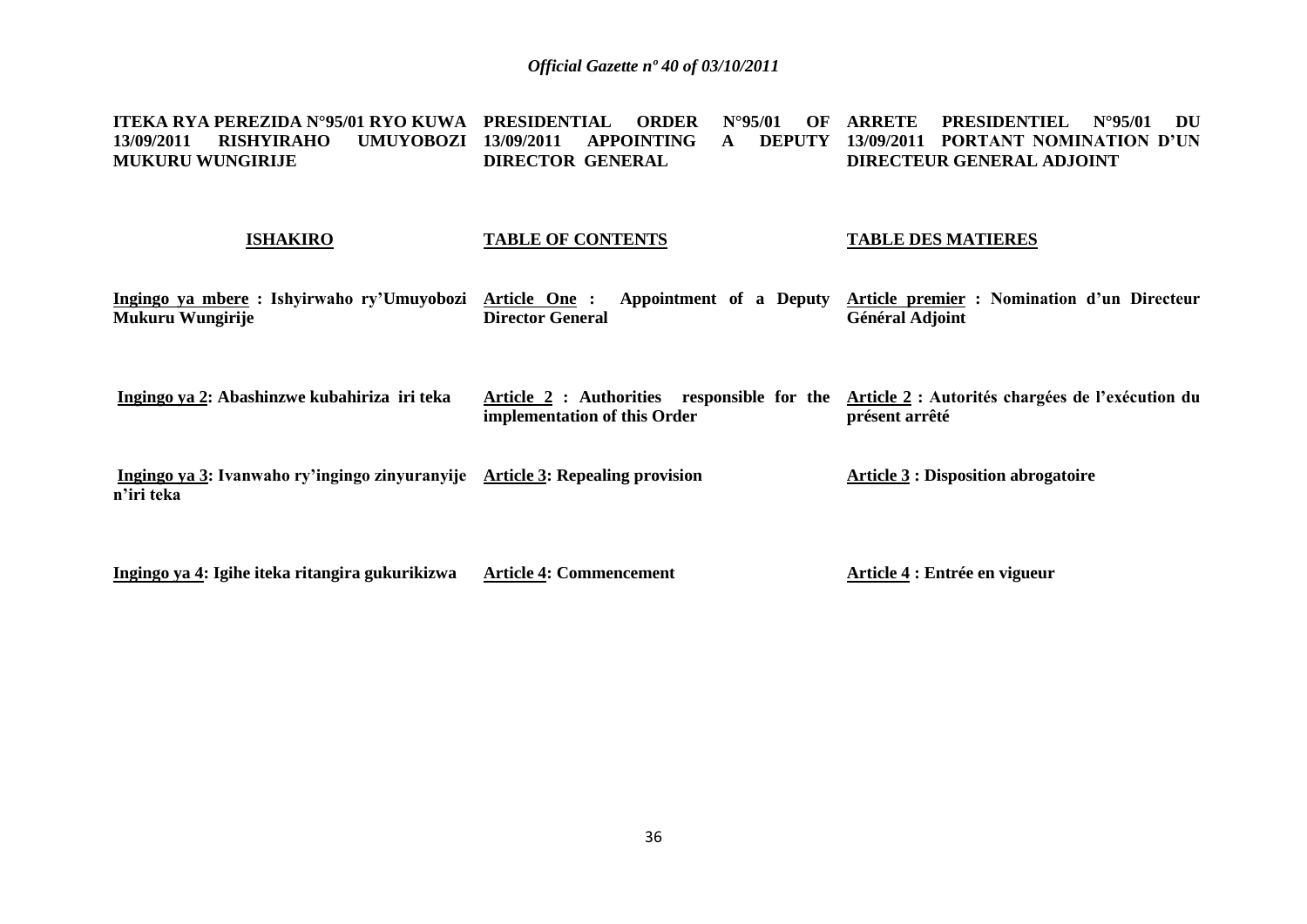**ITEKA RYA PEREZIDA N°95/01 RYO KU PRESIDENTIAL ORDER N°95/01 OF WA 13/09/2011 RISHYIRAHO UMUYOBOZI 13/09/2011 APPOINTING A DEPUTY MUKURU WUNGIRIJE DIRECTOR GENERAL ARRETE PRESIDENTIEL N°95/01 DU 13/09/2011 PORTANT NOMINATION D'UN DIRECTEUR GENERAL ADJOINT** 

#### **Twebwe, KAGAME Paul,** Perezida wa Repubulika; Dushingiye ku Itegeko Nshinga rya Repubulika y'u Pursuant to the Constitution of the Republic of Rwanda ryo kuwa 04 Kamena 2003, nk'uko ryavuguruwe kugeza ubu, cyane cyane mu ngingo **We, KAGAME Paul,** President of the Republic; Rwanda of 04 June 2003, as amended to date, **Nous, KAGAME Paul,** Président de la République ; Vu la Constitution de la République du Rwanda du 04 juin 2003, telle que révisée à ce jour, spécialement en ses articles 112, 113 et 121;

Dushingiye ku Itegeko n° 22/2002 ryo kuwa Pursuant to Law n° 22/2002 of 09/07/2002 on 09/07/2002 rishyiraho Sitati Rusange igenga Abakozi ba Leta n'inzego z'imirimo ya Leta, cyane especially in Articles 17, 24 and 35; cyane mu ngingo zaryo, iya 17, iya 24 n'iya 35;

zaryo, iya 112, iya 113 n' iya 121;

Dushingiye ku Itegeko n° 39/2010 ryo kuwa Pursuant to Law nº 39/2010 of 25/11/2010 25/11/2010 rishyiraho Ikigo gishinzwe umutungo kamere mu Rwanda (RNRA) rikanagena (RNRA) and determining its mission, organisation inshingano, imiterere n'imikorere byacyo, cyane and functioning, especially in Article 9; cyane mu ngingo yaryo ya 9;

Bisabwe na Minisitiri w'Umutungo Kamere;

Inama y'Abaminisitiri yateranye kuwa 01/06/2011 imaze kubisuzuma no kubyemeza;

**TWATEGETSE KANDI DUTEGETSE:**

especially in Articles 112, 113 and 121;

General Statutes for Rwanda Public Service,

establishing Rwanda Natural Resources Authority

On proposal by the Minister of Natural Resources;

in its session of 01/06/2011;

Vu la Loi n° 22/2002 du 09/07/2002 portant Statut Général de la Fonction Publique Rwandaise, spécialement en ses articles 17, 24 et 35 ;

Vu la Loi nº 39/2010 du 25/11/2010 portant création de l'Office Rwandais des Ressources Naturelles (RNRA) et déterminant sa mission, son organisation et son fonctionnement, spécialement en son article 9;

Sur proposition du Ministre des Ressources Naturelles;

After consideration and approval by the Cabinet Après examen et adoption par le Conseil des Ministres en sa séance du 01/06/2011;

**HAVE ORDERED AND HEREBY ORDER: AVONS ARRETE ET ARRETONS :**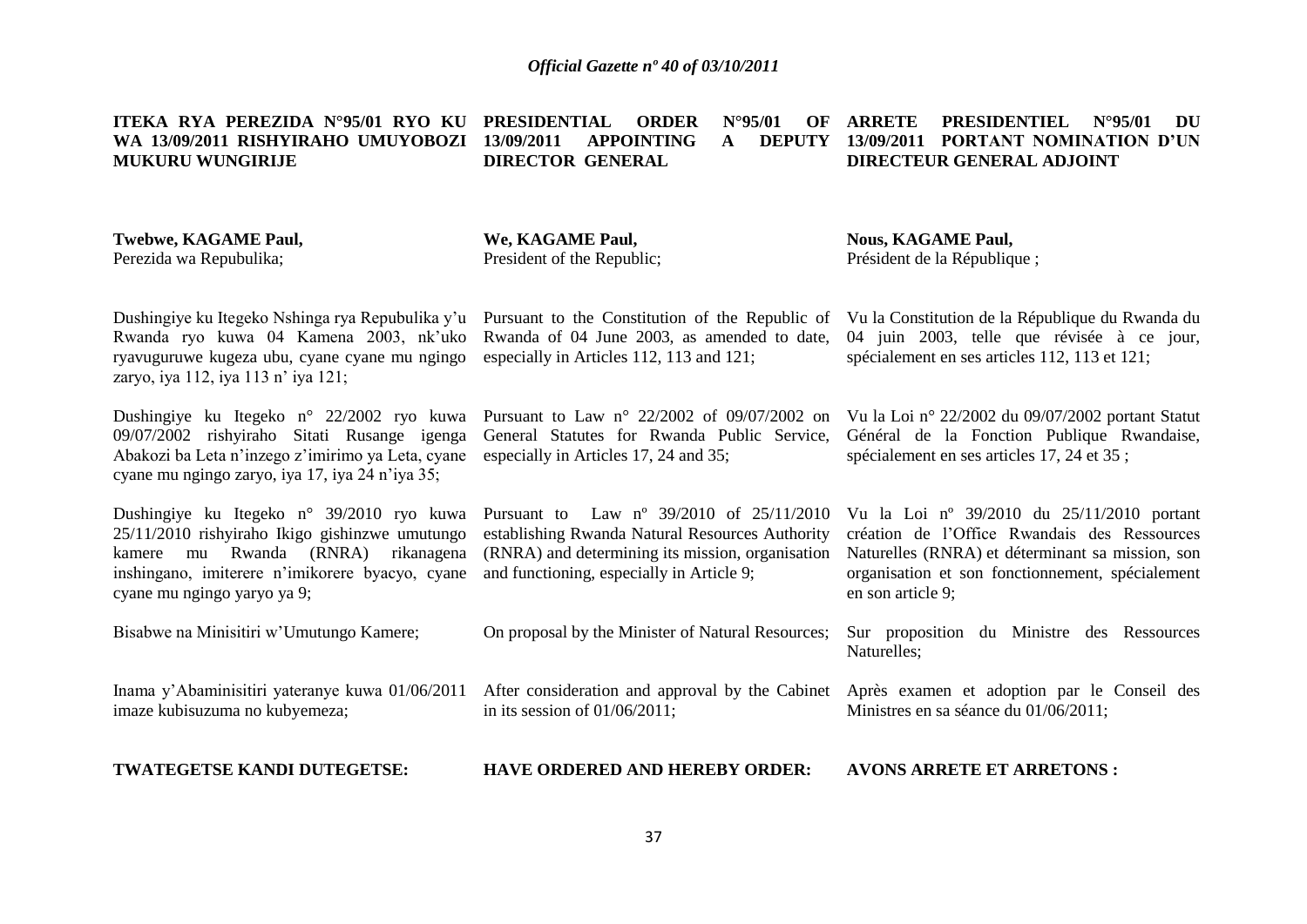| Ingingo ya mbere: Ishyirwaho ry'Umuyobozi Article One: Appointment of a Deputy Director<br>Mukuru Wungirije                                              | <b>General</b>                                                                                                                                         | Article premier: Nomination d'un Directeur<br><b>Général Adjoint</b>                                                                                     |
|----------------------------------------------------------------------------------------------------------------------------------------------------------|--------------------------------------------------------------------------------------------------------------------------------------------------------|----------------------------------------------------------------------------------------------------------------------------------------------------------|
| BIRYABAREMA<br>Bwana<br>Mike<br>agizwe<br>Umuyobozi Mukuru Wungirije ushinzwe Jeworoji<br>na Mine mu Kigo gishinzwe Umutungo Kamere<br>mu Rwanda (RNRA). | Mr. BIRYABAREMA Mike is hereby appointed<br>Deputy Director General in charge of Geology<br>and Mines in Rwanda Natural Resources<br>Authority (RNRA). | Monsieur BIRYABAREMA Mike est nommé<br>Directeur Général Adjoint de la Géologie et des<br>Mines à l'Office Rwandais des Ressources<br>Naturelles (RNRA). |
| Ingingo ya 2: Abashinzwe kubahiriza iri teka                                                                                                             | implementation of this Order                                                                                                                           | Article 2: Authorities responsible for the Article 2: Autorités chargées de l'exécution du<br>présent arrêté                                             |
| Minisitiri w'Intebe na Minisitiri w'Umutungo<br>Kamere basabwe kubahiriza iri teka.                                                                      | The Prime Minister and the Minister of Natural<br>Resources are entrusted with the implementation<br>of this Order.                                    | Le Premier Ministre et le Ministre des Ressources<br>Naturelles sont chargés de l'exécution du présent<br>arrêté.                                        |
| Ingingo ya 3: Ivanwaho ry'ingingo zinyuranyije Article 3: Repealing provision<br>n'iri teka                                                              |                                                                                                                                                        | <b>Article 3 : Disposition abrogatoire</b>                                                                                                               |
| Ingingo zose z'amateka abanziriza iri kandi All prior provisions contrary to this Order are<br>zinyuranyije na ryo zivanyweho.                           | hereby repealed.                                                                                                                                       | Toutes les dispositions antérieures contraires au<br>présent arrêté sont abrogées.                                                                       |
| Ingingo ya 4: Igihe iteka ritangira gukurikizwa                                                                                                          | <b>Article 4: Commencement</b>                                                                                                                         | Article 4 : Entrée en vigueur                                                                                                                            |
| Iri<br>rishyiriweho umukono. Agaciro karyo gahera kuwa signature. It takes effect as of 01/06/2011.<br>01/06/2011.                                       | teka ritangira gukurikizwa ku munsi This Order shall come into force on the date of its                                                                | Le présent arrêté entre en vigueur le jour de sa<br>signature. Il sort ses effets à partir du 01/06/2011.                                                |
| Kigali, kuwa 13/09/2011                                                                                                                                  | Kigali, on 13/09/2011                                                                                                                                  | Kigali, le 13/09/2011                                                                                                                                    |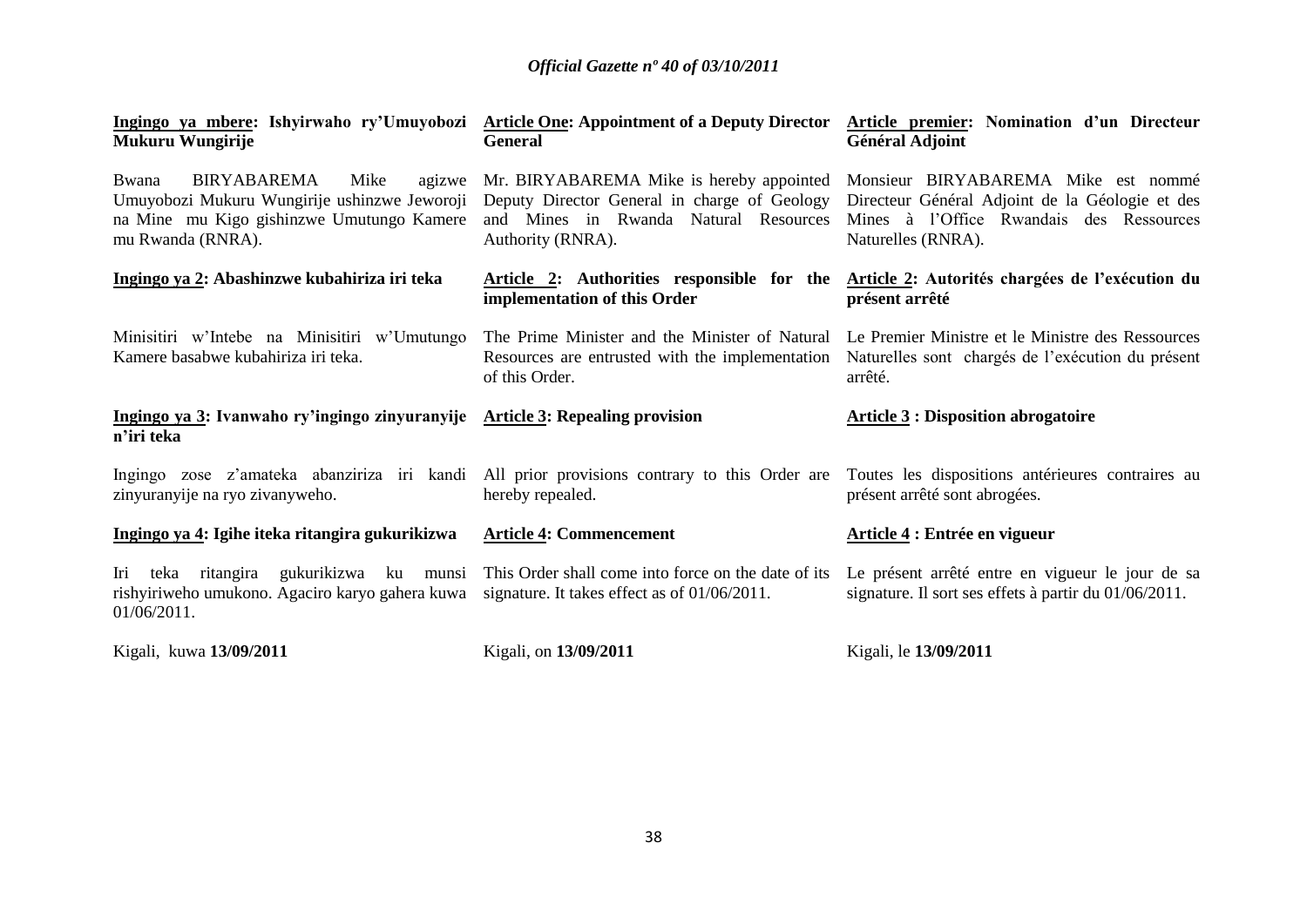(sé)

(sé)

(sé)

**KAGAME Paul** Président de la République

**KAGAME Paul** Perezida wa Repubulika

(sé)

**KAGAME Paul** President of the Republic

(sé)

(sé)

**MAKUZA Bernard** Minisitiri w'Intebe

**MAKUZA Bernard** Prime Minister

**Seen and sealed with the Seal of the Republic:**

(sé)

## **MAKUZA Bernard** Premier Ministre

**Vu et scellé du Sceau de la République :**

(sé)

**Bibonywe kandi bishyizweho Ikirango cya Repubulika:**

**KARUGARAMA Tharcisse** Minisitiri w'Ubutabera/Intumwa Nkuru ya Leta **KARUGARAMA Tharcisse** Minister of Justice/Attorney General (sé)

**KARUGARAMA Tharcisse** Ministre de la Justice/Garde des Sceaux

39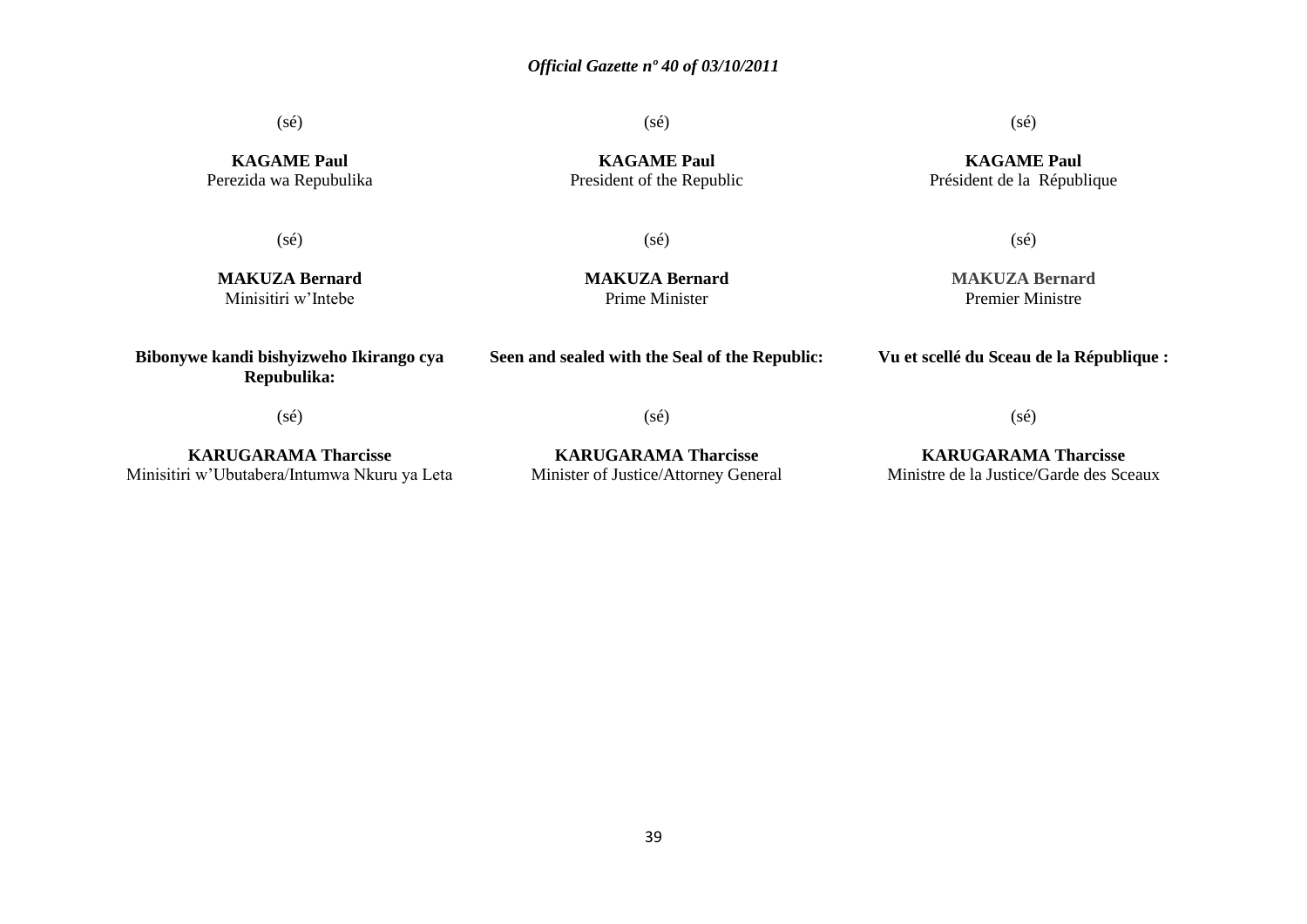| ITEKA RYA PEREZIDA N°96/01 RYO KUWA<br><b>RISHYIRAHO</b><br><b>ABAKOMISERI</b><br>13/09/2011<br>MURI KOMISIYO Y'IGIHUGU Y'UBUMWE<br><b>N'UBWIYUNGE</b> | <b>PRESIDENTIAL ORDER N°96/01 OF 13/09/2011</b><br>APPOINTING COMMISSIONERS<br><b>THE</b><br><b>IN</b><br>NATIONAL UNITY AND RECONCILIATION<br><b>COMMISSION</b> | <b>ARRETE</b><br><b>PRESIDENTIEL</b><br>$N^{\circ}96/01$<br>DU<br><b>PORTANT</b><br>13/09/2011<br><b>NOMINATION</b><br><b>DES</b><br><b>SEIN</b><br><b>COMMISSAIRES</b><br>AU<br>DE<br>LA<br><b>COMMISSION NATIONALE DE L'UNITE ET</b><br><b>LA RECONCILIATION</b> |
|--------------------------------------------------------------------------------------------------------------------------------------------------------|------------------------------------------------------------------------------------------------------------------------------------------------------------------|--------------------------------------------------------------------------------------------------------------------------------------------------------------------------------------------------------------------------------------------------------------------|
| <b>ISHAKIRO</b>                                                                                                                                        | <b>TABLE OF CONTENTS</b>                                                                                                                                         | <b>TABLE DES MATIERES</b>                                                                                                                                                                                                                                          |
| Ingingo ya mbere: Ishyirwaho ry'Abakomiseri                                                                                                            | <b>Article One: Appointment of Commissioners</b>                                                                                                                 | <b>Article premier : Nomination des Commissaires</b>                                                                                                                                                                                                               |
| Ingingo ya 2: Abashinzwe kubahiriza iri teka                                                                                                           | responsible for the<br>Article 2 : Authorities<br>implementation of this Order                                                                                   | Article 2 : Autorités chargées de l'exécution du<br>présent arrêté                                                                                                                                                                                                 |
| Ingingo ya 3: Ivanwaho ry'ingingo zinyuranyije Article 3: Repealing provision<br>n'iri teka                                                            |                                                                                                                                                                  | <b>Article 3: Disposition abrogatoire</b>                                                                                                                                                                                                                          |
| Ingingo ya 4: Igihe iteka ritangira gukurikizwa                                                                                                        | <b>Article 4: Commencement</b>                                                                                                                                   | Article 4 : Entrée en vigueur                                                                                                                                                                                                                                      |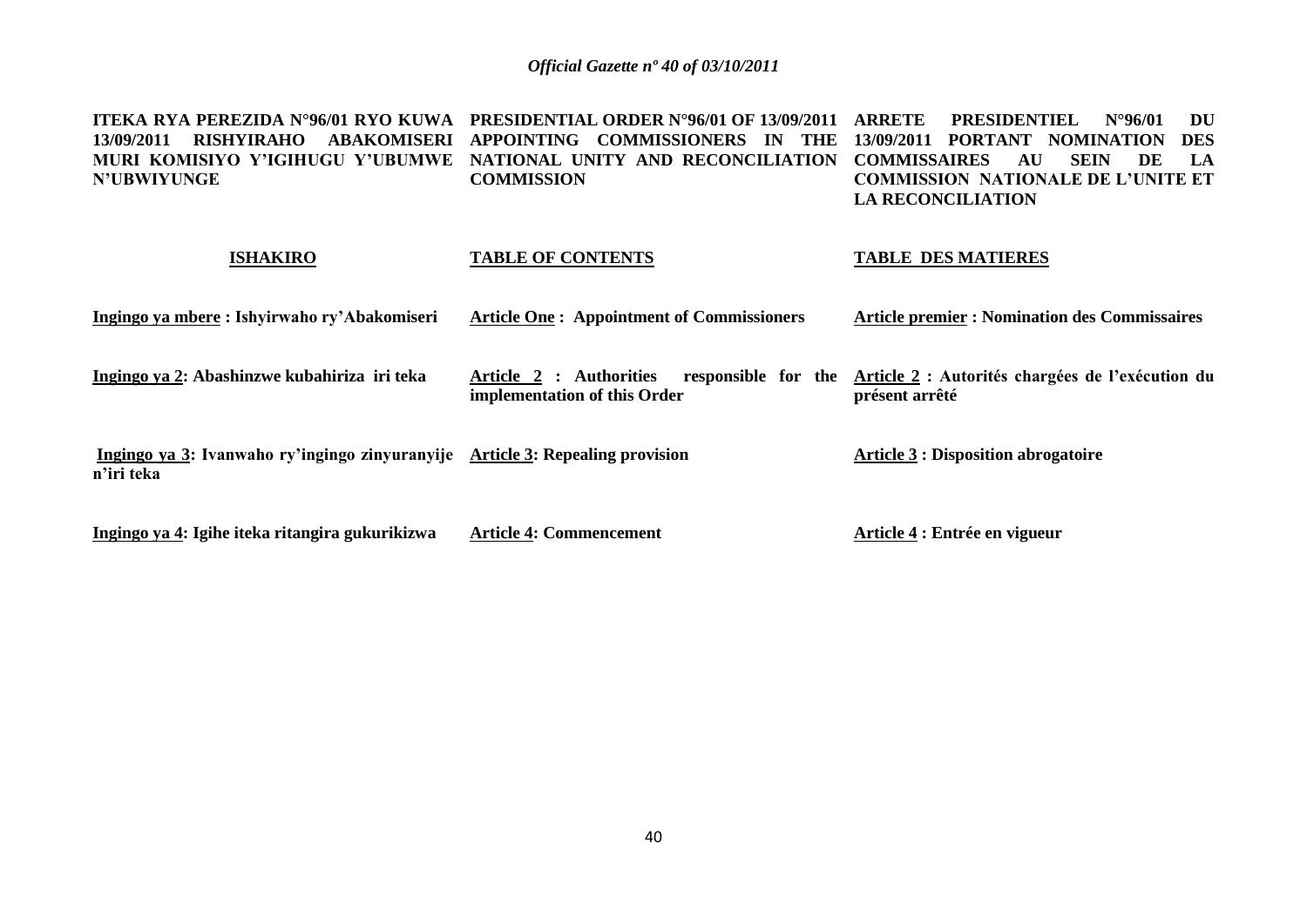**N'UBWIYUNGE**

**ITEKA RYA PEREZIDA N°96/01 RYO KUWA PRESIDENTIAL ORDER N°96/01 OF 13/09/2011 13/09/2011 RISHYIRAHO ABAKOMISERI APPOINTING COMMISSIONERS IN THE 13/09/2011 PORTANT NOMINATION DES MURI KOMISIYO Y'IGIHUGU Y'UBUMWE NATIONAL UNITY AND RECONCILIATION COMMISSAIRES AU SEIN DE LA COMMISSION**

**ARRETE PRESIDENTIEL N°96/01 DU COMMISSION NATIONALE DE L'UNITE ET LA RECONCILIATION**

**Twebwe, KAGAME Paul,** Perezida wa Repubulika;

**We, KAGAME Paul,** President of the Republic; **Nous, KAGAME Paul,** Président de la République ;

Rwanda ryo kuwa 04 Kamena 2003, nk'uko ryavuguruwe kugeza ubu, cyane cyane mu ngingo zaryo, iya 88, iya 89, iya 112, iya 113 n' iya 121;

Dushingiye ku Itegeko n<sup>o</sup> 35/2008 ryo kuwa 08/08/2008 rigena imiterere n'imikorere bya Komisiyo y'Igihugu y'Ubumwe n'Ubwiyunge, cyane cyane mu ngingo yaryo ya 9;

Bisabwe na Minisitiri muri Perezidansi ya On proposal by the Minister in the President's Repubulika;

Inama y'Abaminisitiri vateranye 20/07/2011imaze kubisuzuma no kubyemeza;

Dushingiye ku Itegeko Nshinga rya Repubulika y'u Pursuant to the Constitution of the Republic of Vu la Constitution de la République du Rwanda du Rwanda of 04 June 2003, as amended to date, 04 juin 2003, telle que révisée à ce jour, especially in Articles 112, 113 and 121;

> Pursuant to Law  $n^{\circ}$  35/2008 of 08/08/2008 determining the organization and functioning of the National Unity and Reconciliation Commission, especially in Article 9;

Office;

session of 20/07/2011;

spécialement en ses articles 112, 113 et 121;

Vu la Loi nº 35/2008 du 08/08/2008 portant organisation et fonctionnement de la Commission Nationale de l'Unité et la Réconciliation, spécialement en son article 9;

Sur proposition du Ministre à la Présidence de la République ;

After consideration and approval by the Cabinet in its Après examen et adoption par le Conseil des Ministres en sa séance du 20/07/2011;

**TWATEGETSE KANDI DUTEGETSE:**

**HAVE ORDERED AND HEREBY ORDER:**

**AVONS ARRETE ET ARRETONS :**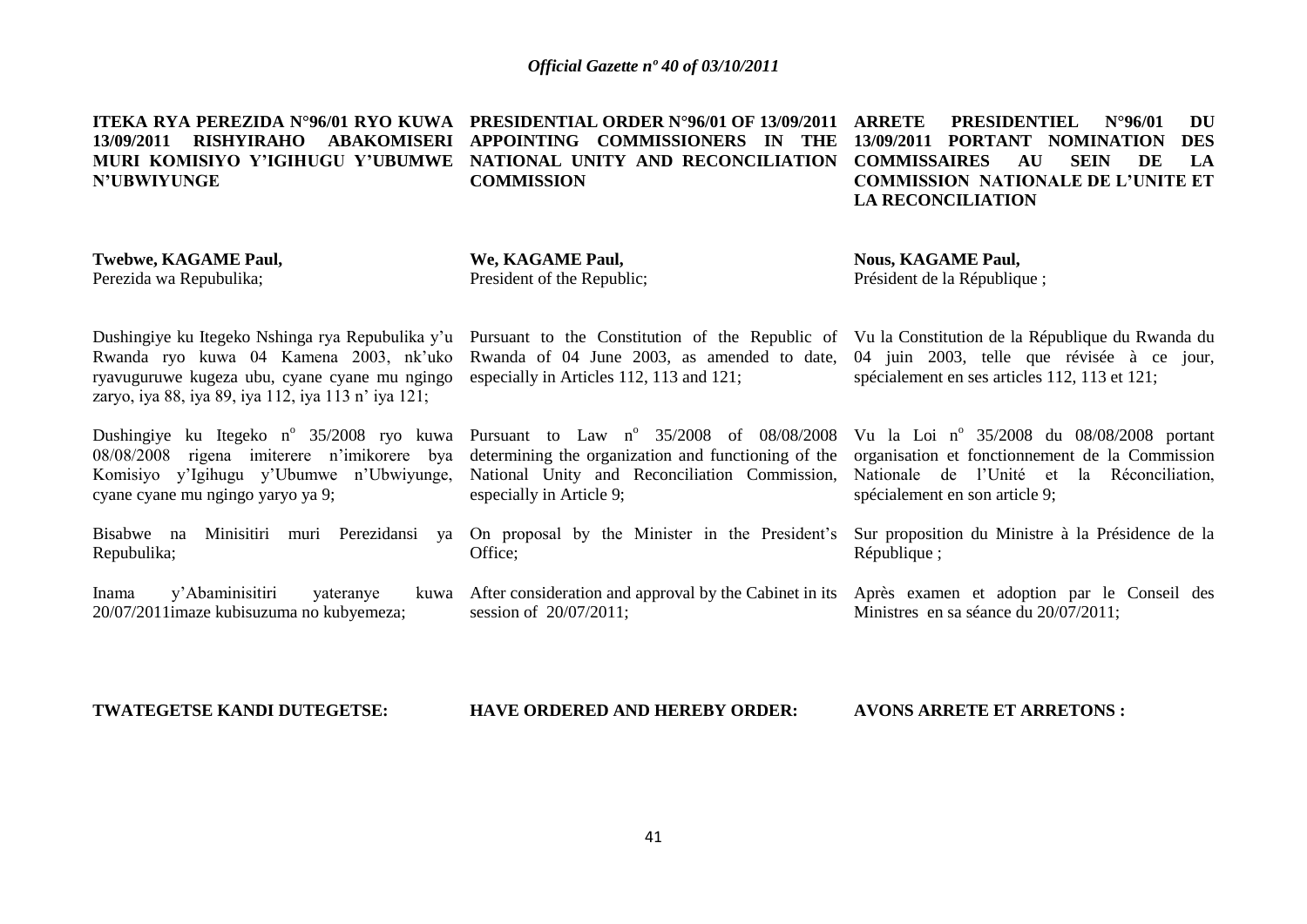| Ingingo ya mbere: Ishyirwaho ry'Abakomiseri                                                                                                 | <b>Article One: Appointment of Commissioners</b>                                                                                                                    | <b>Article premier: Nomination des Commissaires</b>                                                                                                                            |
|---------------------------------------------------------------------------------------------------------------------------------------------|---------------------------------------------------------------------------------------------------------------------------------------------------------------------|--------------------------------------------------------------------------------------------------------------------------------------------------------------------------------|
| Abantu bakurikira bagizwe bagizwe Abakomiseri<br>muri Komisiyo y'Igihugu y'Ubumwe n'Ubwiyunge:                                              | The following persons are hereby appointed as<br>Commissioners in the<br>National Unity<br>and<br>Reconciliation Commission:                                        | Les personnes dont les noms suivent sont nommées<br>Commissaires au sein de la Commission Nationale<br>de l'Unité et la Réconciliation:                                        |
| 1° Musenyeri RUCYAHANA KABANGO<br>John, Perezida;                                                                                           | 1° Bishop RUCYAHANA KABANGO John,<br>President;                                                                                                                     | 1° Mgr RUCYAHANA KABANGO John,<br>Président:                                                                                                                                   |
| Madamu<br>UWIMANA Xaverina<br>Visi-<br>$2^{\circ}$<br>Perezida;                                                                             | 2° Mrs. UWIMANA Xaverina Vice-President;                                                                                                                            | 2° Madame UWIMANA Xaverina<br>Vice-<br>Présidente ;                                                                                                                            |
| Padiri CONSOLATEUR Innocent;<br>$3^\circ$                                                                                                   | <b>Father CONSOLATEUR Innocent;</b><br>$3^\circ$                                                                                                                    | Abbé CONSOLATEUR Innocent;<br>$3^\circ$                                                                                                                                        |
| Madamu DUSABEYEZU Thacienne.<br>$4^{\circ}$                                                                                                 | 4° Mrs. DUSABEYEZU Thacienne.                                                                                                                                       | 4° Madame DUSABEYEZU Thacienne.                                                                                                                                                |
| Ingingo ya 2: Abashinzwe kubahiriza iri teka                                                                                                | Article 2: Authorities responsible for the<br>implementation of this Order                                                                                          | Article 2: Autorités chargées de l'exécution du<br>présent arrêté                                                                                                              |
| Minisitiri w'Intebe, Minisitiri muri Perezidansi ya<br>Repubulika na Minisitiri w'Abakozi ba Leta<br>n'Umurimo basabwe kubahiriza iri teka. | The Prime Minister, the Minister in the President's<br>Office and the Minister of Public Service and Labour<br>are entrusted with the implementation of this Order. | Le Premier Ministre, le Ministre à la Présidence de<br>la République et le Ministre de la Fonction Publique<br>et du Travail sont chargés de l'exécution du présent<br>arrêté. |
| Ingingo ya 3: Ivanwaho ry'ingingo zinyuranyije Article 3: Repealing provision<br>n'iri teka                                                 |                                                                                                                                                                     | <b>Article 3: Disposition abrogatoire</b>                                                                                                                                      |
| zinyuranyije na ryo zivanyweho.                                                                                                             | Ingingo zose z'amateka abanziriza iri kandi All prior provisions contrary to this Order are hereby<br>repealed.                                                     | Toutes les dispositions antérieures contraires au<br>présent arrêté sont abrogées.                                                                                             |
| Ingingo ya 4: Igihe iteka ritangira gukurikizwa                                                                                             | <b>Article 4: Commencement</b>                                                                                                                                      | Article 4 : Entrée en vigueur                                                                                                                                                  |
| Iri teka ritangira gukurikizwa ku munsi rishyiriweho<br>umukono. Agaciro karyo gahera kuwa 20/07/2011.                                      | This Order shall come into force on the date of its<br>signature. It takes effect as of 20/07/2011.                                                                 | Le présent arrêté entre en vigueur le jour de sa<br>signature. Il sort ses effets à partir du 20/07/2011.                                                                      |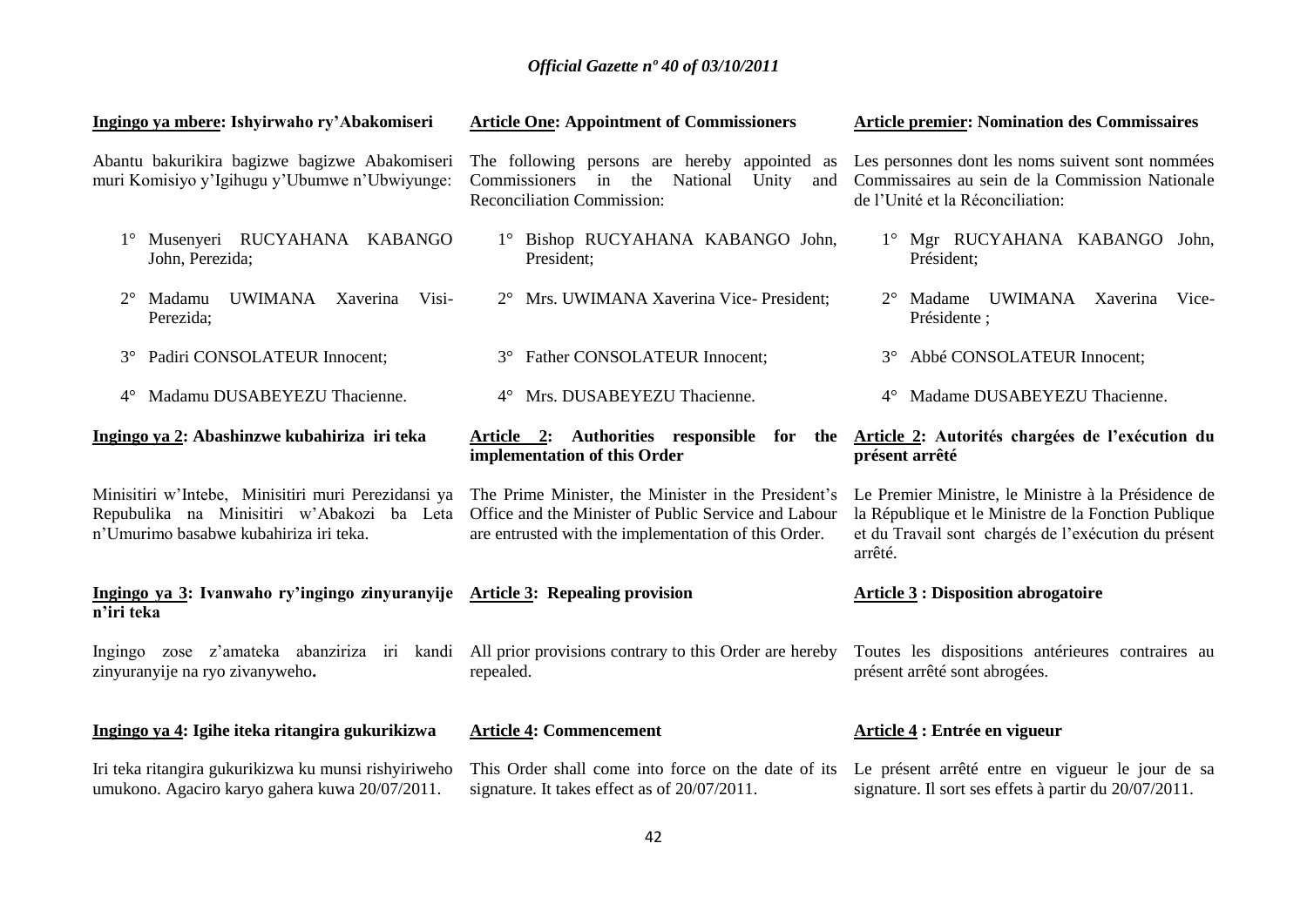Kigali, kuwa **13/09/2011** Kigali, on **13/09/2011** Kigali, le **13/09/2011** (sé) **KAGAME Paul** Perezida wa Repubulika (sé) **KAGAME Paul** President of the Republic (sé) **KAGAME Paul** Président de la République (sé) **MAKUZA Bernard** Minisitiri w'Intebe (sé) **MAKUZA Bernard** Prime Minister (sé) **MAKUZA Bernard** Premier Ministre **Bibonywe kandi bishyizweho Ikirango cya Repubulika: Seen and sealed with the Seal of the Republic:**

(sé)

(sé)

**KARUGARAMA Tharcisse** Minisitiri w'Ubutabera/Intumwa Nkuru ya Leta

**KARUGARAMA Tharcisse** Minister of Justice/Attorney General

**KARUGARAMA Tharcisse** Ministre de la Justice/Garde des Sceaux

(sé)

**Vu et scellé du Sceau de la République :**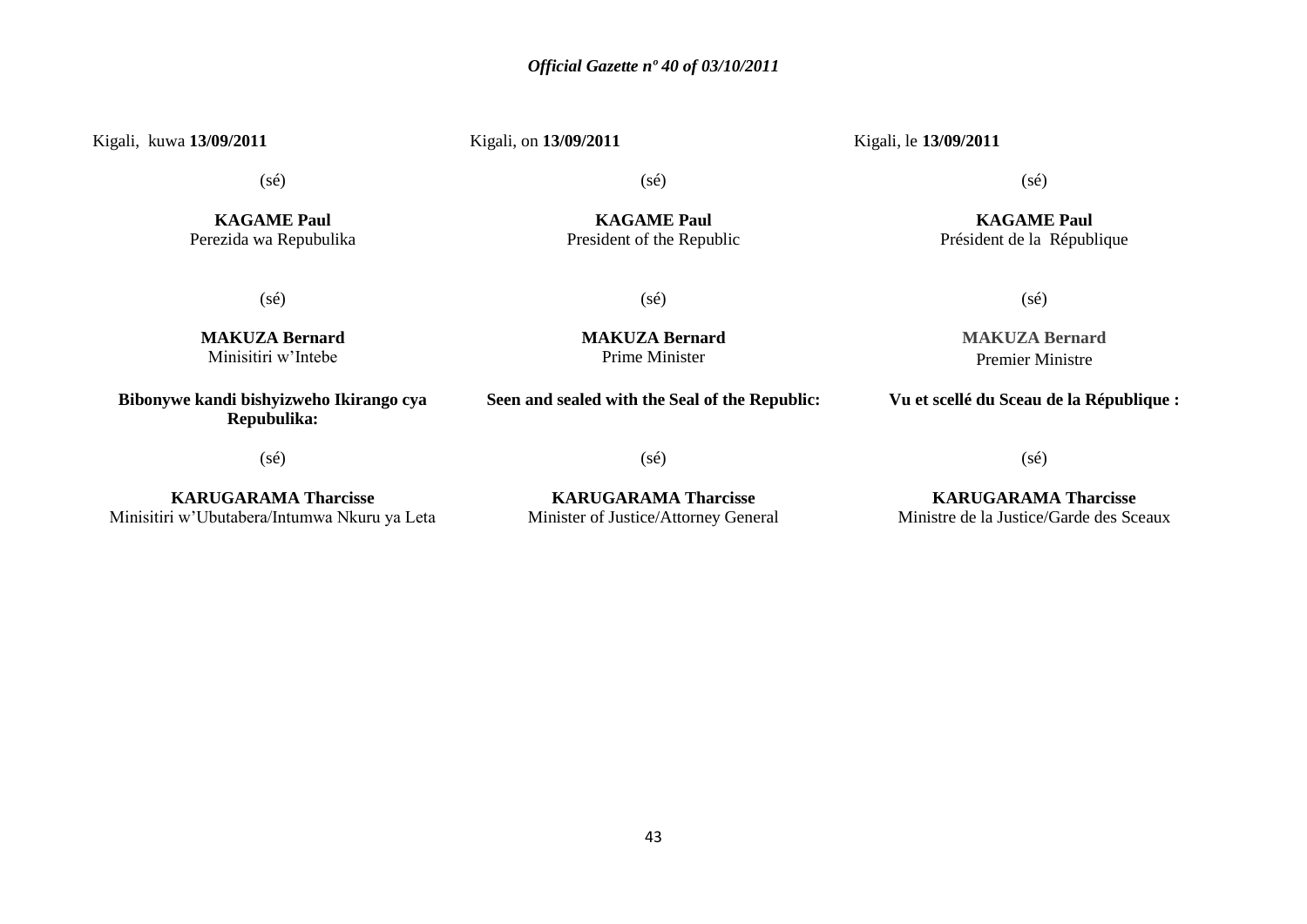**ITEKA RYA PEREZIDA N°97/01 RYO KU WA PRESIDENTIAL ORDER N°97/01 OF 13/09/2011 ARRETE PRESIDENTIEL N°97/01 DU 13/09/2011 RISHYIRAHO ABAKOMISERI APPOINTING COMMISSIONERS IN THE 13/09/2011 PORTANT NOMINATION DES MURI KOMISIYO Y'IGIHUGU Y'UBUMWE NATIONAL UNITY AND RECONCILIATION COMMISSAIRES AU SEIN DE LA N'UBWIYUNGE COMMISSION COMMISSION NATIONALE DE L'UNITE ET LA RECONCILIATION**

| <b>ISHAKIRO</b>                                                                             | <b>TABLE OF CONTENTS</b>                                                      | <b>TABLE DES MATIERES</b>                                          |
|---------------------------------------------------------------------------------------------|-------------------------------------------------------------------------------|--------------------------------------------------------------------|
| Ingingo ya mbere: Ishyirwaho ry'Abakomiseri                                                 | <b>Article One: Appointment of Commissioners</b>                              | <b>Article premier : Nomination des Commissaires</b>               |
| Ingingo ya 2: Abashinzwe kubahiriza iri teka                                                | Authorities responsible for the<br>Article 2:<br>implementation of this Order | Article 2 : Autorités chargées de l'exécution du<br>présent arrêté |
| Ingingo ya 3: Ivanwaho ry'ingingo zinyuranyije Article 3: Repealing provision<br>n'iri teka |                                                                               | <b>Article 3 : Disposition abrogatoire</b>                         |
| Ingingo ya 4: Igihe iteka ritangira gukurikizwa                                             | <b>Article 4: Commencement</b>                                                | Article 4 : Entrée en vigueur                                      |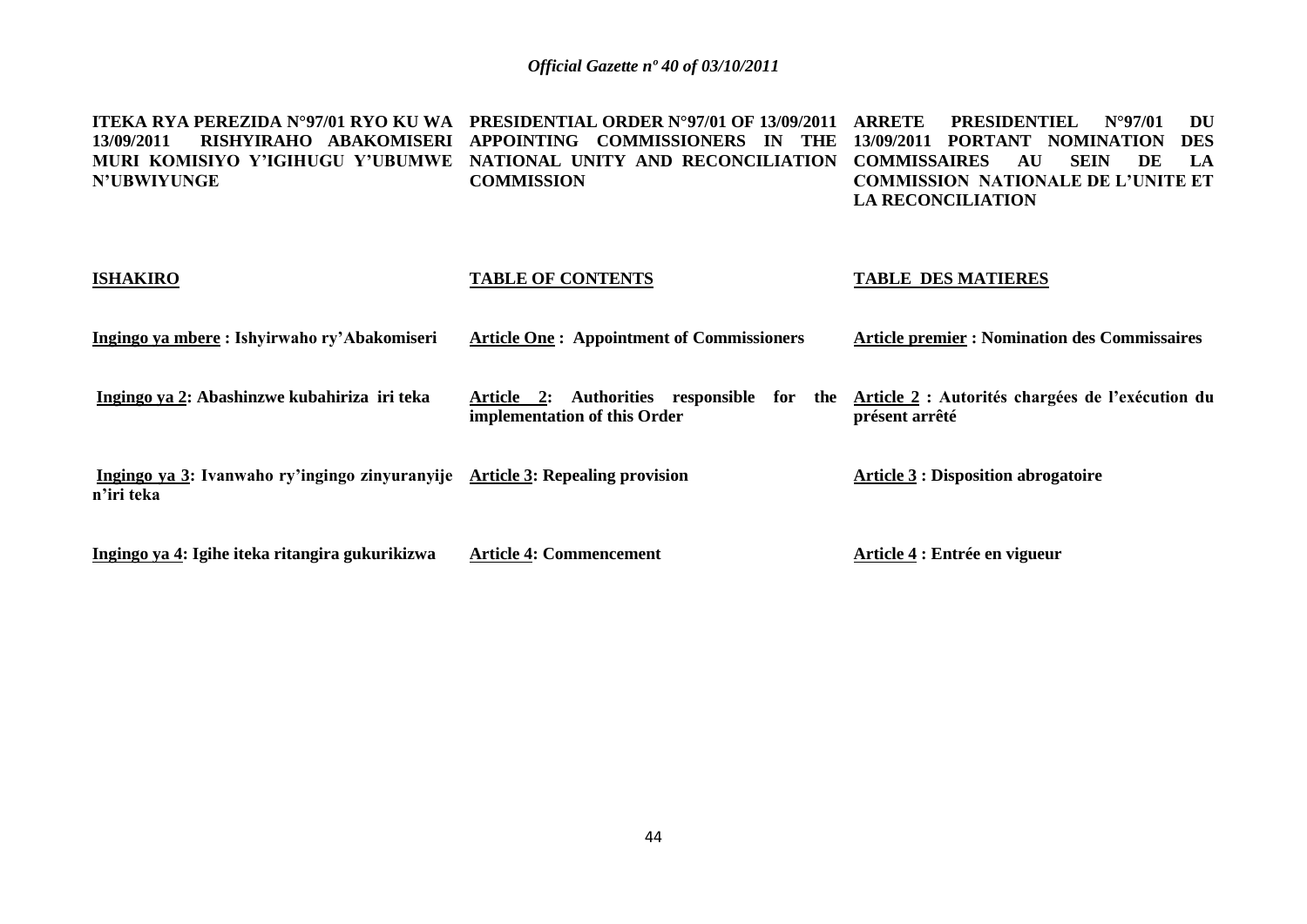**13/09/2011 RISHYIRAHO ABAKOMISERI APPOINTING COMMISSIONERS IN THE MURI KOMISIYO Y'IGIHUGU Y'UBUMWE NATIONAL UNITY AND RECONCILIATION N'UBWIYUNGE**

**Twebwe, KAGAME Paul,**

Perezida wa Repubulika;

**ITEKA RYA PEREZIDA N°97/01 RYO KUWA PRESIDENTIAL ORDER N°97/01 OF 13/09/2011 ARRETE PRESIDENTIEL N° 97/01 DU COMMISSION**

Rwanda of 04 June 2003, as amended to date,

determining the organization and functioning of the National Unity and Reconciliation Commission,

After consideration and approval by the Cabinet in its

especially in Articles 112, 113 and 121;

**13/09/2011 PORTANT NOMINATION DES COMMISSAIRES AU SEIN DE LA COMMISSION NATIONALE DE L'UNITE ET LA RECONCILIATION**

**We, KAGAME Paul,** President of the Republic; **Nous, KAGAME Paul,**

Dushingiye ku Itegeko Nshinga rya Repubulika y'u Rwanda ryo kuwa 04 Kamena 2003, nk'uko ryavuguruwe kugeza ubu, cyane cyane mu ngingo zaryo, iya 88, iya 89, iya 112, iya 113 n' iya 121;

Dushingiye ku Itegeko n°35/2008 ryo kuwa 08/08/2008 rigena imiterere n'imikorere bya Komisiyo y'Igihugu y'Ubumwe n'Ubwiyunge, cyane cyane mu ngingo yaryo ya 9;

Bisabwe na Minisitiri muri Perezidansi ya Repubulika; On proposal by the Minister in the President's

Inama y'Abaminisitiri yateranye kuwa 20/07/2011imaze kubisuzuma no kubyemeza;

y'Inteko Rusange yo kuwa 03/08/2011;

03/08/2011;

session of 20/07/2011;

especially in Article 9;

Office;

Président de la République ;

Pursuant to the Constitution of the Republic of Vu la Constitution de la République du Rwanda du 04 juin 2003, telle que révisée à ce jour, spécialement en ses articles 112, 113 et 121;

Pursuant to Law nº35/2008 of 08/08/2008 Vu la Loi nº35/2008 du 08/08/2008 portant organisation et fonctionnement de la Commission Nationale de l'Unité et la Réconciliation, spécialement en son article 9;

> Sur proposition du Ministre à la Présidence de la République ;

> Après examen et adoption par le Conseil des Ministres en sa séance du 20/07/2011;

Bimaze kwemezwa na Sena, mu nama yayo After approval by the Senate, in its plenary session of Après approbation du Sénat, en sa séance plénière du 03/08/2011;

```
TWATEGETSE KANDI DUTEGETSE:
                       HAVE ORDERED AND HEREBY ORDER:
                                                          AVONS ARRETE ET ARRETONS :
```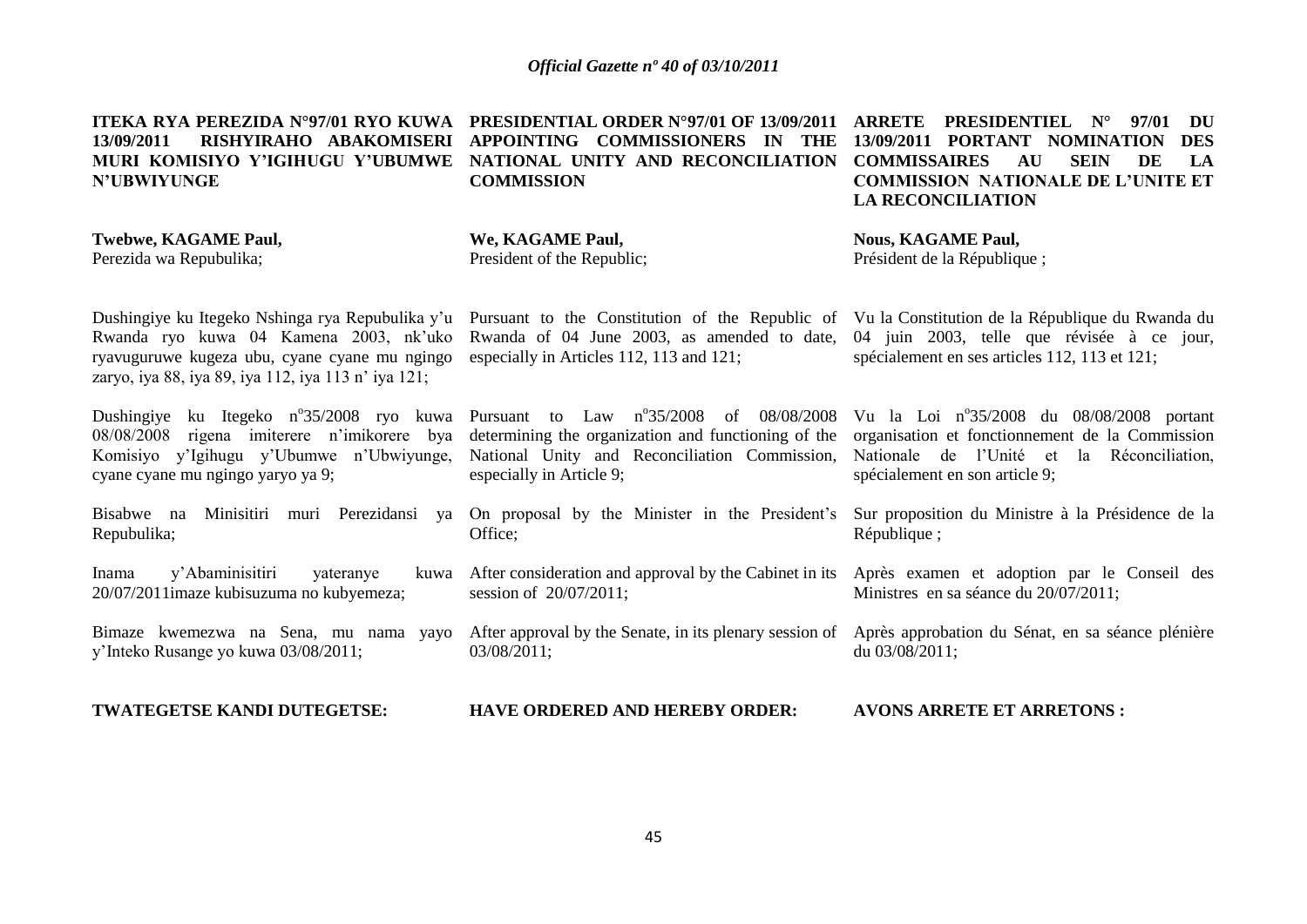| Ingingo ya mbere: Ishyirwaho ry'Abakomiseri                                                                                                 | <b>Article One: Appointment of Commissioners</b>                                                                                                                    | <b>Article premier: Nomination des Commissaires</b>                                                                                                                            |
|---------------------------------------------------------------------------------------------------------------------------------------------|---------------------------------------------------------------------------------------------------------------------------------------------------------------------|--------------------------------------------------------------------------------------------------------------------------------------------------------------------------------|
| Abantu bakurikira bagizwe bagizwe Abakomiseri<br>muri Komisiyo y'Igihugu y'Ubumwe n'Ubwiyunge:                                              | The following persons are hereby appointed as<br>Commissioners in the<br>National<br>Unity<br>and<br><b>Reconciliation Commission:</b>                              | Les personnes dont les noms suivent sont nommées<br>Commissaires au sein de la Commission Nationale<br>de l'Unité et la Réconciliation:                                        |
| Sheikh HABIMANA Saleh;                                                                                                                      | 1° Sheikh HABIMANA Saleh;                                                                                                                                           | Sheikh HABIMANA Saleh;<br>$1^{\circ}$                                                                                                                                          |
| Bwana GASHAGAZA Déo;                                                                                                                        | Mr. GASHAGAZA Déo;<br>$2^{\circ}$                                                                                                                                   | Monsieur GASHAGAZA Déo;<br>$2^{\circ}$                                                                                                                                         |
| Madamu KAMANZI Mary;<br>$3^\circ$                                                                                                           | Mrs. KAMANZI Mary;<br>$3^\circ$                                                                                                                                     | Madame KAMANZI Mary;<br>$3^\circ$                                                                                                                                              |
| Madamu MUKABARISA Donatilla;<br>$4^{\circ}$                                                                                                 | Mrs. MUKABARISA Donatilla;<br>$4^{\circ}$                                                                                                                           | Madame MUKABARISA Donatilla;<br>$4^{\circ}$                                                                                                                                    |
| Bwana GASAMAGERA Benjamin;<br>$5^{\circ}$                                                                                                   | Mr. GASAMAGERA Benjamin;<br>$5^{\circ}$                                                                                                                             | Monsieur GASAMAGERA Benjamin;<br>$5^{\circ}$                                                                                                                                   |
| Madamu UMURUNGI Cynthia;<br>$6^{\circ}$                                                                                                     | Mrs. UMURUNGI Cynthia;<br>$6^{\circ}$                                                                                                                               | Madame UMURUNGI Cynthia;<br>$6^{\circ}$                                                                                                                                        |
| Madamu TENGERA Francisca;                                                                                                                   | Mrs. TENGERA Francisca,<br>$7^{\circ}$                                                                                                                              | Madame TENGERA Francisca;                                                                                                                                                      |
| Bwana MUNYAMALIZA Edouard.<br>$8^{\circ}$                                                                                                   | Mr. MUNYAMALIZA Edouard.<br>$8^{\circ}$                                                                                                                             | Monsieur MUNYAMALIZA Edouard.<br>$8^{\circ}$                                                                                                                                   |
| Ingingo ya 2: Abashinzwe kubahiriza iri teka                                                                                                | Article 2: Authorities responsible for the<br>implementation of this Order                                                                                          | Article 2: Autorités chargées de l'exécution du<br>présent arrêté                                                                                                              |
| Minisitiri w'Intebe, Minisitiri muri Perezidansi ya<br>Repubulika na Minisitiri w'Abakozi ba Leta<br>n'Umurimo basabwe kubahiriza iri teka. | The Prime Minister, the Minister in the President's<br>Office and the Minister of Public Service and Labour<br>are entrusted with the implementation of this Order. | Le Premier Ministre, le Ministre à la Présidence de<br>la République et le Ministre de la Fonction Publique<br>et du Travail sont chargés de l'exécution du présent<br>arrêté. |
| Ingingo ya 3: Ivanwaho ry'ingingo zinyuranyije Article 3: Repealing provision<br>n'iri teka                                                 |                                                                                                                                                                     | <b>Article 3: Disposition abrogatoire</b>                                                                                                                                      |
|                                                                                                                                             |                                                                                                                                                                     |                                                                                                                                                                                |

Ingingo zose z'amateka abanziriza iri kandi All-prior-provisions-contrary-to-this-Order-are-hereby Toutes les dispositions antérieures contraires au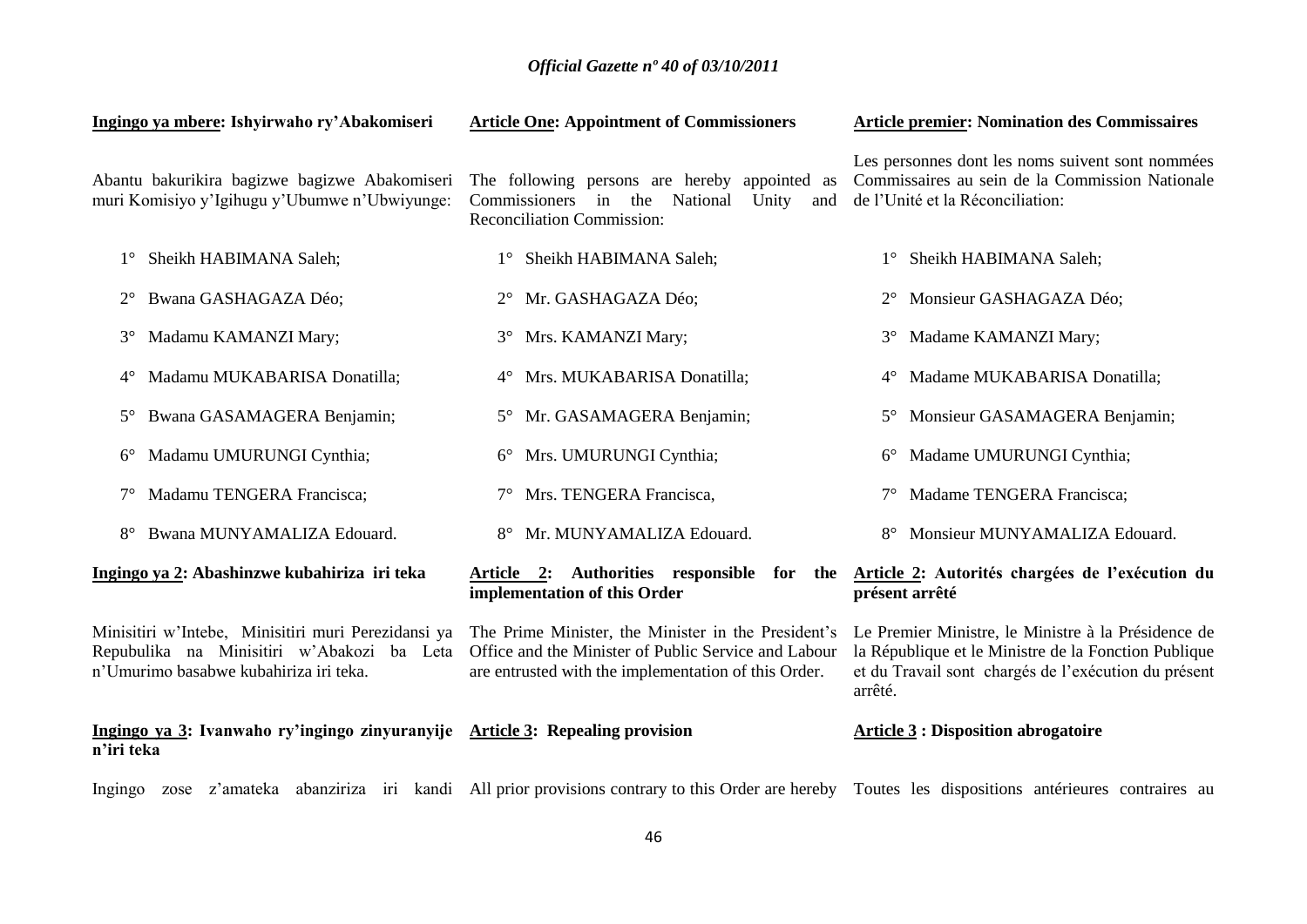| zinyuranyije na ryo zivanyweho.                                                                        | repealed.                                                                                           | présent arrêté sont abrogées.                                                                             |
|--------------------------------------------------------------------------------------------------------|-----------------------------------------------------------------------------------------------------|-----------------------------------------------------------------------------------------------------------|
| Ingingo ya 4: Igihe iteka ritangira gukurikizwa                                                        | <b>Article 4: Commencement</b>                                                                      | Article 4 : Entrée en vigueur                                                                             |
| Iri teka ritangira gukurikizwa ku munsi rishyiriweho<br>umukono. Agaciro karyo gahera kuwa 20/07/2011. | This Order shall come into force on the date of its<br>signature. It takes effect as of 20/07/2011. | Le présent arrêté entre en vigueur le jour de sa<br>signature. Il sort ses effets à partir du 20/07/2011. |
| Kigali, kuwa 13/09/2011                                                                                | Kigali, on 13/09/2011                                                                               | Kigali, le 13/09/2011                                                                                     |
| $(s\acute{e})$                                                                                         | $(s\acute{e})$                                                                                      | $(s\acute{e})$                                                                                            |
| <b>KAGAME Paul</b><br>Perezida wa Repubulika                                                           | <b>KAGAME Paul</b><br>President of the Republic                                                     | <b>KAGAME Paul</b><br>Président de la République                                                          |
| $(s\acute{e})$                                                                                         | $(s\acute{e})$                                                                                      | $(s\acute{e})$                                                                                            |
| <b>MAKUZA Bernard</b><br>Minisitiri w'Intebe                                                           | <b>MAKUZA Bernard</b><br>Prime Minister                                                             | <b>MAKUZA Bernard</b><br><b>Premier Ministre</b>                                                          |
| Bibonywe kandi bishyizweho Ikirango cya<br>Repubulika:                                                 | Seen and sealed with the Seal of the Republic:                                                      | Vu et scellé du Sceau de la République :                                                                  |
| $(s\acute{e})$                                                                                         | $(s\acute{e})$                                                                                      | $(s\acute{e})$                                                                                            |
| <b>KARUGARAMA Tharcisse</b><br>Minisitiri w'Ubutabera/Intumwa Nkuru ya Leta                            | <b>KARUGARAMA Tharcisse</b><br>Minister of Justice/Attorney General                                 | <b>KARUGARAMA Tharcisse</b><br>Ministre de la Justice/Garde des Sceaux                                    |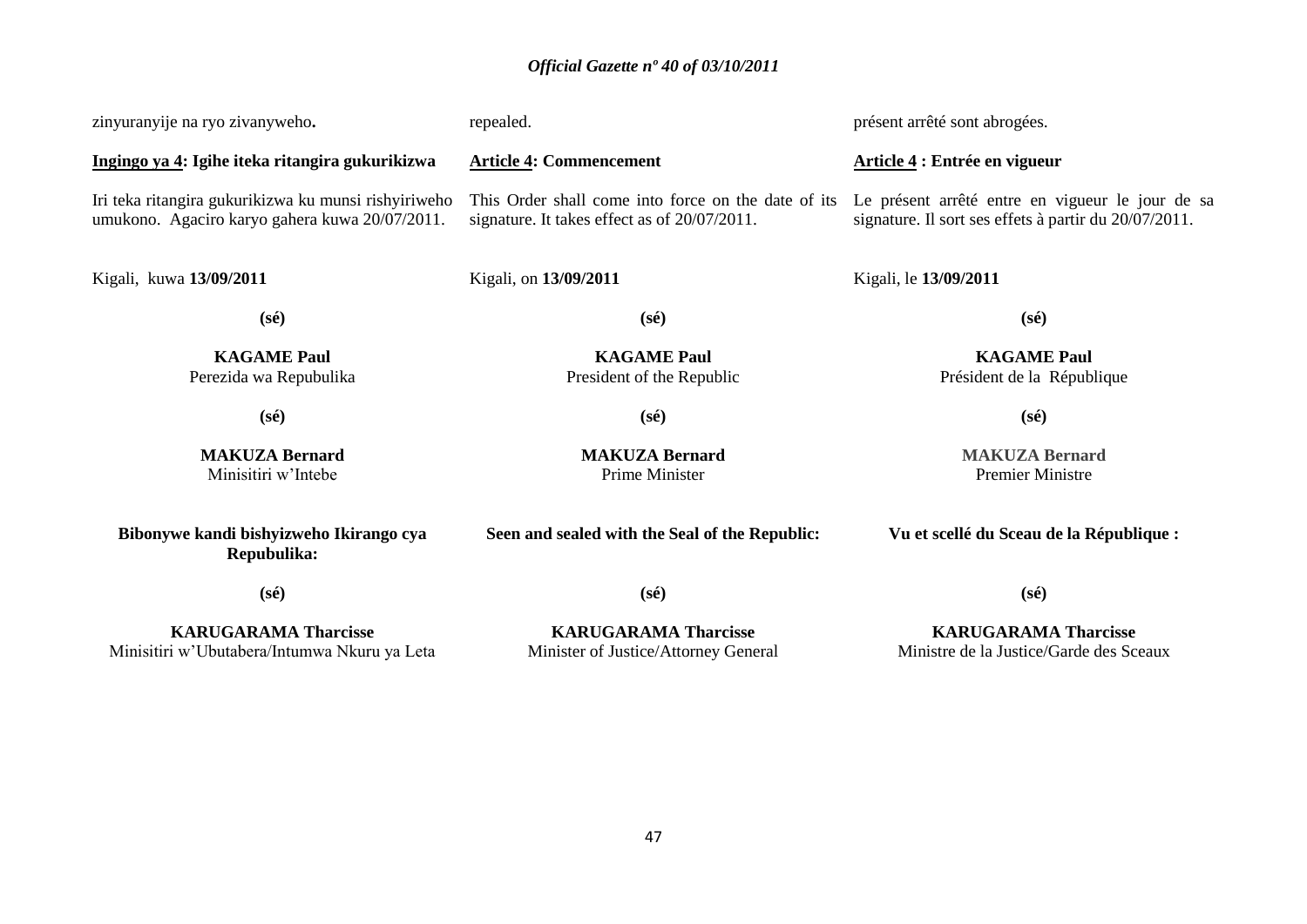**ITEKA RYA PEREZIDA N° 98/01 RYO PRESIDENTIAL ORDER N°98/01 OF 13/09/2011 ARRETE PRESIDENTIEL N°98/01 DU KUWA 13/09/2011 RISHYIRAHO APPOINTING A DEPUTY DIRECTOR UMUYOBOZI MUKURU WUNGIRIJE GENERAL 13/09/2011 PORTANT NOMINATION D'UNE DIRECTRICE GENERALE ADJOINTE** 

### **ISHAKIRO**

### **TABLE OF CONTENTS**

### **TABLE DES MATIERES**

**Ingingo ya mbere: Ishyirwaho ry'Umuyobozi Mukuru Wungirije Article One: Appointment of a Deputy Director General Article premier: Nomination d'une Directrice Générale Adjointe**

**Ingingo ya 2: Abashinzwe kubahiriza iri teka** Article 2 : Authorities **implementation of this Order Article 2 : Autorités chargées de l'exécution du présent arrêté**

**Ingingo ya 3: Ivanwaho ry'ingingo zinyuranyije Article 3: Repealing provision n'iri teka Article 3 : Disposition abrogatoire**

**Ingingo ya 4: Igihe iteka ritangira gukurikizwa Article 4: Commencement Article 4 : Entrée en vigueur**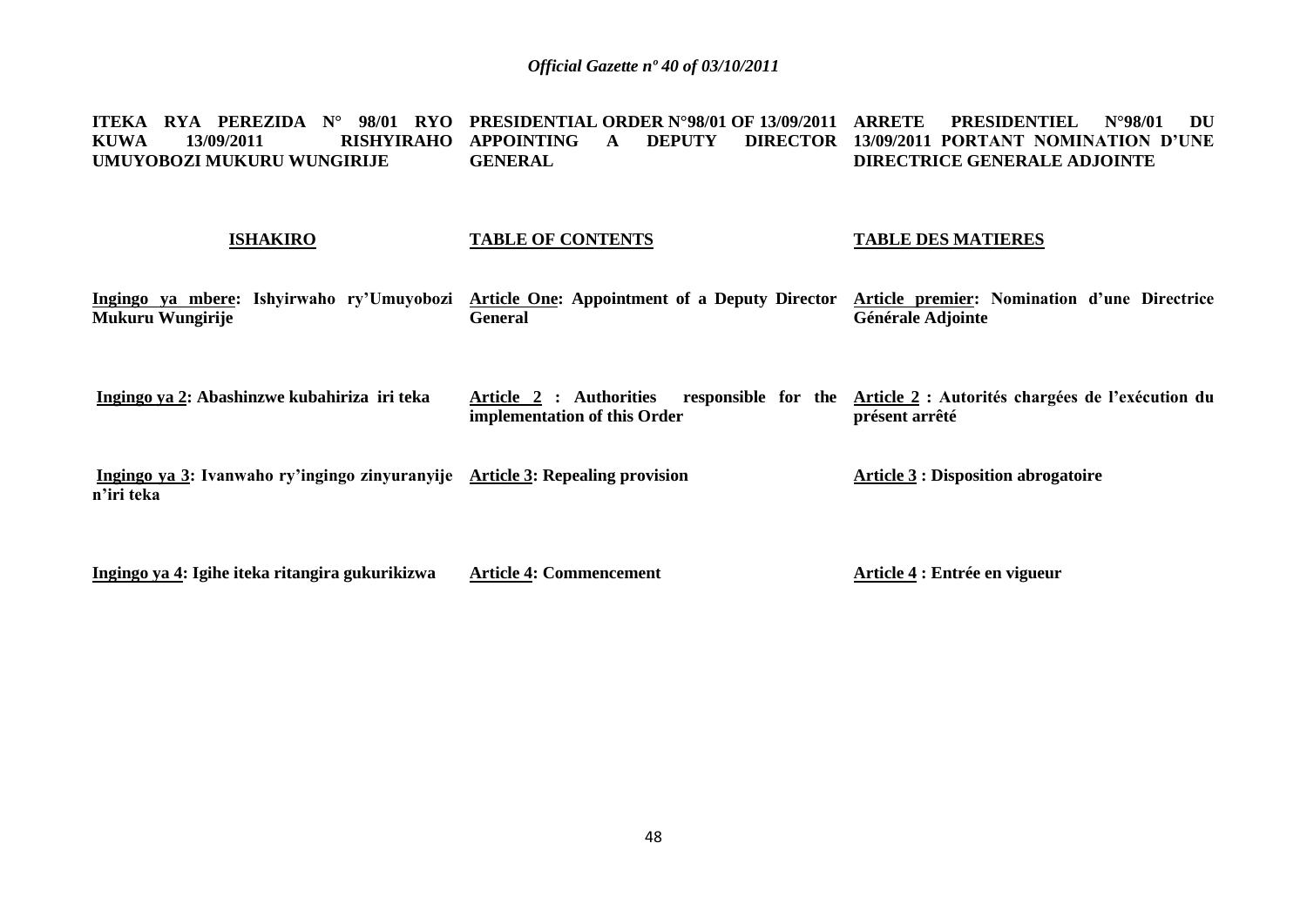**ITEKA RYA PEREZIDA N°98/01 RYO KUWA PRESIDENTIAL ORDER N°98/01 OF 13/09/2011 ARRETE PRESIDENTIEL N°98/01 DU 13/09/2011 RISHYIRAHO UMUYOBOZI APPOINTING A DEPUTY DIRECTOR MUKURU WUNGIRIJE GENERAL 13/09/2011 PORTANT NOMINATION D'UNE DIRECTRICE GENERALE ADJOINTE** 

**Twebwe, KAGAME Paul,** Perezida wa Repubulika;

**We, KAGAME Paul,** President of the Republic; **Nous, KAGAME Paul,** Président de la République ;

Rwanda ryo kuwa 04 Kamena 2003, nk'uko Rwanda of 04 June 2003, as amended to date, ryavuguruwe kugeza ubu, cyane cyane mu ngingo especially in Articles 112, 113 and 121; zaryo, iya 112, iya 113 n' iya 121;

09/07/2002 rishyiraho Sitati Rusange igenga Abakozi ba Leta n'inzego z'imirimo ya Leta, cyane especially in Articles 17, 24 and 35; cyane mu ngingo zaryo, iya 17, iya 24 n'iya 35;

Dushingiye ku Itegeko n°43/2010 ryo kuwa 07/12/2010 rishyiraho Ikigo cy'Igihugu gishinzwe guteza imbere Ingufu, Amazi n'Isukura (EWSA) rikanagena inshingano imiterere n'imikorere byacyo, cyane cyane mu ngingo yaryo ya 10;

Bisabwe na Minisitiri w'Ibikorwa Remezo;

Inama y'Abaminisitiri yateranye kuwa 01/06/2011 imaze kubisuzuma no kubyemeza;

**TWATEGETSE KANDI DUTEGETSE:**

Dushingiye ku Itegeko n°22/2002 ryo kuwa Pursuant to Law n° 22/2002 of 09/07/2002 on Vu la Loi n° 22/2002 du 09/07/2002 portant Statut General Statutes for Rwanda Public Service, Général de la Fonction Publique Rwandaise,

> establishing Rwanda Energy, Water and Sanitation Authority (EWSA) and determining its responsibilities, organization and functioning, especially in Article 10;

On proposal by the Minister of Infrastructure;

session of 01/06/2011;

Dushingiye ku Itegeko Nshinga rya Repubulika y'u Pursuant to the Constitution of the Republic of Vu la Constitution de la République du Rwanda du 04 juin 2003, telle que révisée à ce jour, spécialement en ses articles 112, 113 et 121;

spécialement en ses articles 17, 24 et 35 ;

Pursuant to Law n° 43/2010 of 07/12/2010 Vu la Loi n° 43/2010 du 07/12/2010 portant création de l'Office Rwandais pour le Développement de l'Energie, de l'Eau et de l'Assainissement (EWSA) et déterminant ses attributions, son organisation et son fonctionnement, spécialement en son article 10 ;

Sur proposition du Ministre des Infrastructures;

After consideration and approval by the Cabinet in its Après examen et adoption par le Conseil des Ministres en sa séance du 01/06/2011;

**HAVE ORDERED AND HEREBY ORDER: AVONS ARRETE ET ARRETONS :**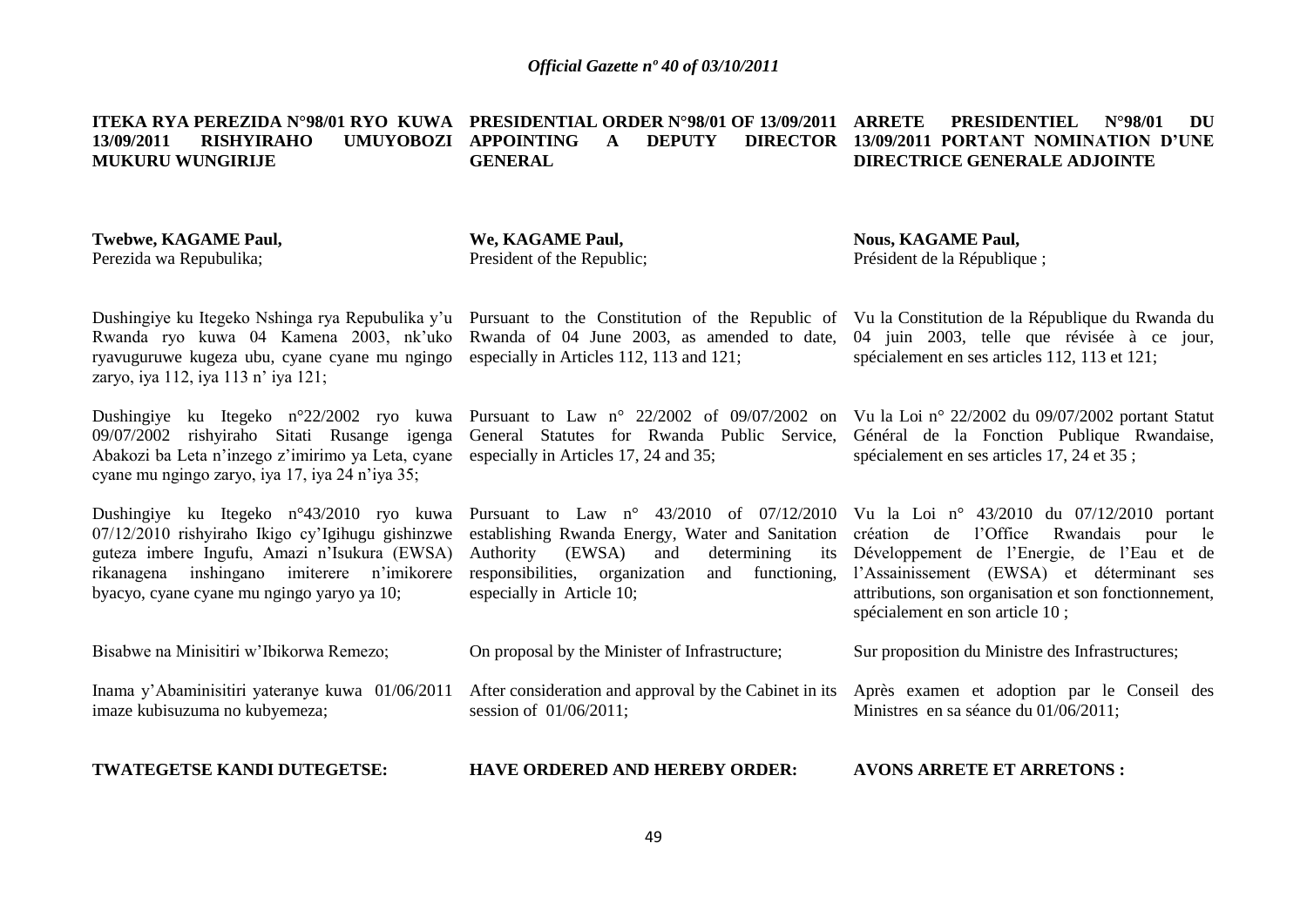| Ingingo ya mbere : Ishyirwaho ry'Umuyobozi<br>Mukuru Wungirije                                                                                                           | <b>Article One: Appointment of a Deputy Director</b><br><b>General</b>                                                                                       | <b>Article premier : Nomination d'une Directrice</b><br>Générale Adjointe                                                                                                                                                             |
|--------------------------------------------------------------------------------------------------------------------------------------------------------------------------|--------------------------------------------------------------------------------------------------------------------------------------------------------------|---------------------------------------------------------------------------------------------------------------------------------------------------------------------------------------------------------------------------------------|
| Madamu MUTETELI Anathalie agizwe Umuyobozi<br>Mukuru Wungirije ushinzwe Imirimo Rusange mu<br>Kigo cy'Igihugu gishinzwe guteza imbere Ingufu,<br>Amazi n'Isukura (EWSA). | Mrs. MUTETELI Anathalie is hereby appointed<br>Deputy Director General for Corporate Services in<br>Rwanda Energy, Water and Sanitation Authority<br>(EWSA). | MUTETELI Anathalie<br>Madame<br>nommée<br>est<br>Directrice<br>Générale<br>Adjointe<br>Services<br>des<br>l'Office Rwandais<br>Généreaux<br>à<br>le<br>pour<br>Développement de l'Energie, de l'Eau et de<br>l'Assainissement (EWSA). |
| Ingingo ya 2: Abashinzwe kubahiriza iri teka                                                                                                                             | Article 2: Authorities responsible for the<br>implementation of this Order                                                                                   | Article 2: Autorités chargées de l'exécution du<br>présent arrêté                                                                                                                                                                     |
| Minisitiri w'Intebe na Minisitiri<br>w'Ibikorwa<br>Remezo basabwe kubahiriza iri teka.                                                                                   | The Prime Minister and the Minister of Infrastructure<br>are entrusted with the implementation of this Order.                                                | Ministre<br>Le Premier<br>Ministre<br>le.<br>et<br>des<br>chargés de l'exécution du<br>Infrastructures sont<br>présent arrêté.                                                                                                        |
| Ingingo ya 3: Ivanwaho ry'ingingo zinyuranyije Article 3: Repealing provision<br>n'iri teka                                                                              |                                                                                                                                                              | <b>Article 3 : Disposition abrogatoire</b>                                                                                                                                                                                            |
| zinyuranyije na ryo zivanyweho.                                                                                                                                          | Ingingo zose z'amateka abanziriza iri kandi All prior provisions contrary to this Order are hereby<br>repealed.                                              | Toutes les dispositions antérieures contraires au<br>présent arrêté sont abrogées.                                                                                                                                                    |
| Ingingo ya 4: Igihe iteka ritangira gukurikizwa                                                                                                                          | <b>Article 4: Commencement</b>                                                                                                                               | Article 4 : Entrée en vigueur                                                                                                                                                                                                         |
| Iri teka ritangira gukurikizwa ku munsi rishyiriweho<br>umukono. Agaciro karyo gahera ku wa 01/06/2011.                                                                  | This Order shall come into force on the date of its<br>signature. It takes effect as of $01/06/2011$ .                                                       | Le présent arrêté entre en vigueur le jour de sa<br>signature. Il sort ses effets à partir du 01/06/2011.                                                                                                                             |
| Kigali, kuwa 13/09/2011                                                                                                                                                  | Kigali, on 13/09/2011                                                                                                                                        | Kigali, le 13/09/2011                                                                                                                                                                                                                 |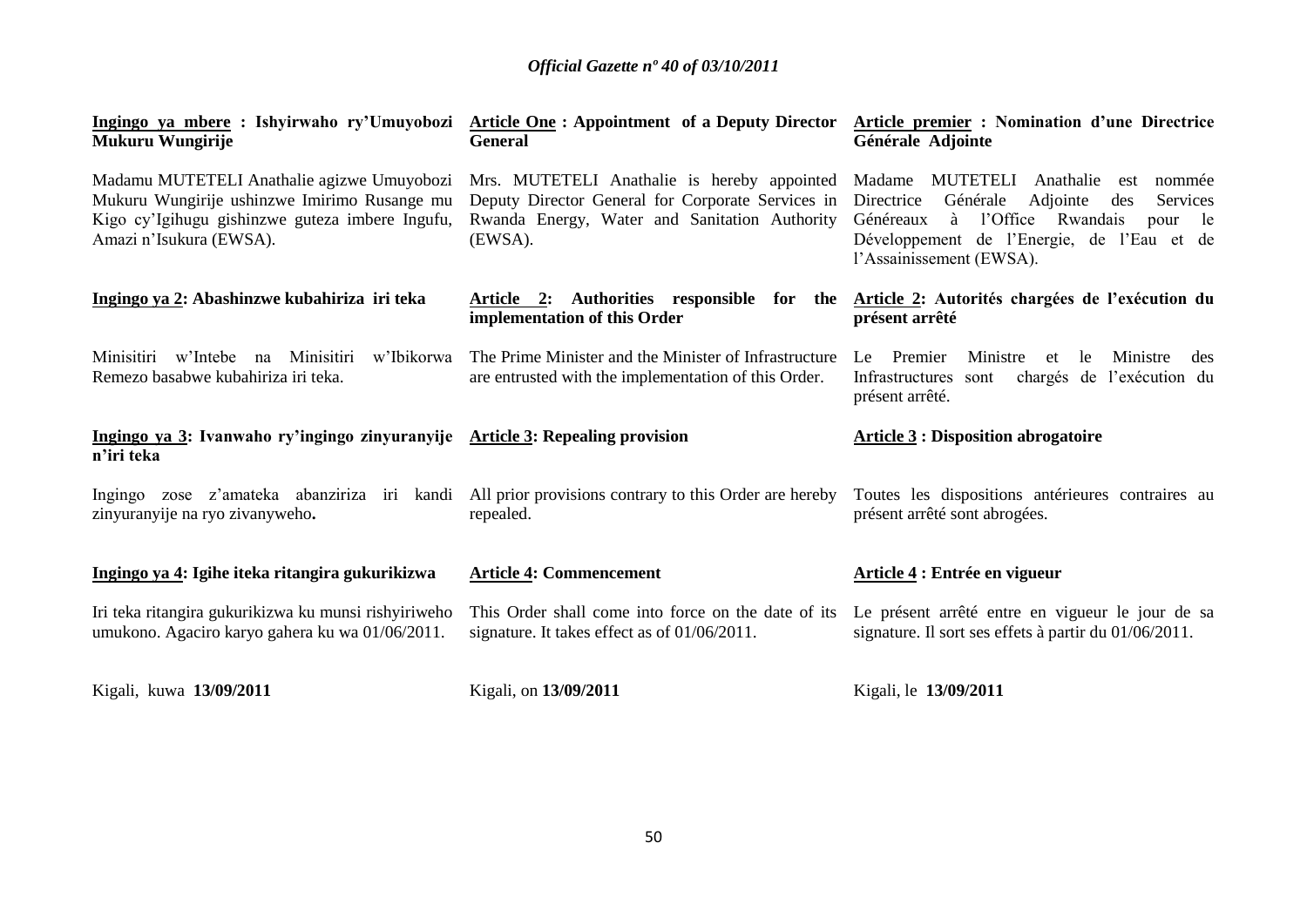(sé)

**KAGAME Paul** Perezida wa Repubulika

(sé)

**MAKUZA Bernard** Minisitiri w'Intebe

**Bibonywe kandi bishyizweho Ikirango cya Repubulika:**

**KAGAME Paul** President of the Republic

(sé)

(sé)

**MAKUZA Bernard** Prime Minister

**Seen and sealed with the Seal of the Republic:**

**MAKUZA Bernard** Premier Ministre

**Vu et scellé du Sceau de la République :**

(sé)

**KARUGARAMA Tharcisse** Minisitiri w'Ubutabera/Intumwa Nkuru ya Leta

**KARUGARAMA Tharcisse** Minister of Justice/Attorney General

(sé)

**KARUGARAMA Tharcisse** Ministre de la Justice/Garde des Sceaux

(sé)

(sé)

**KAGAME Paul** Président de la République

(sé)

51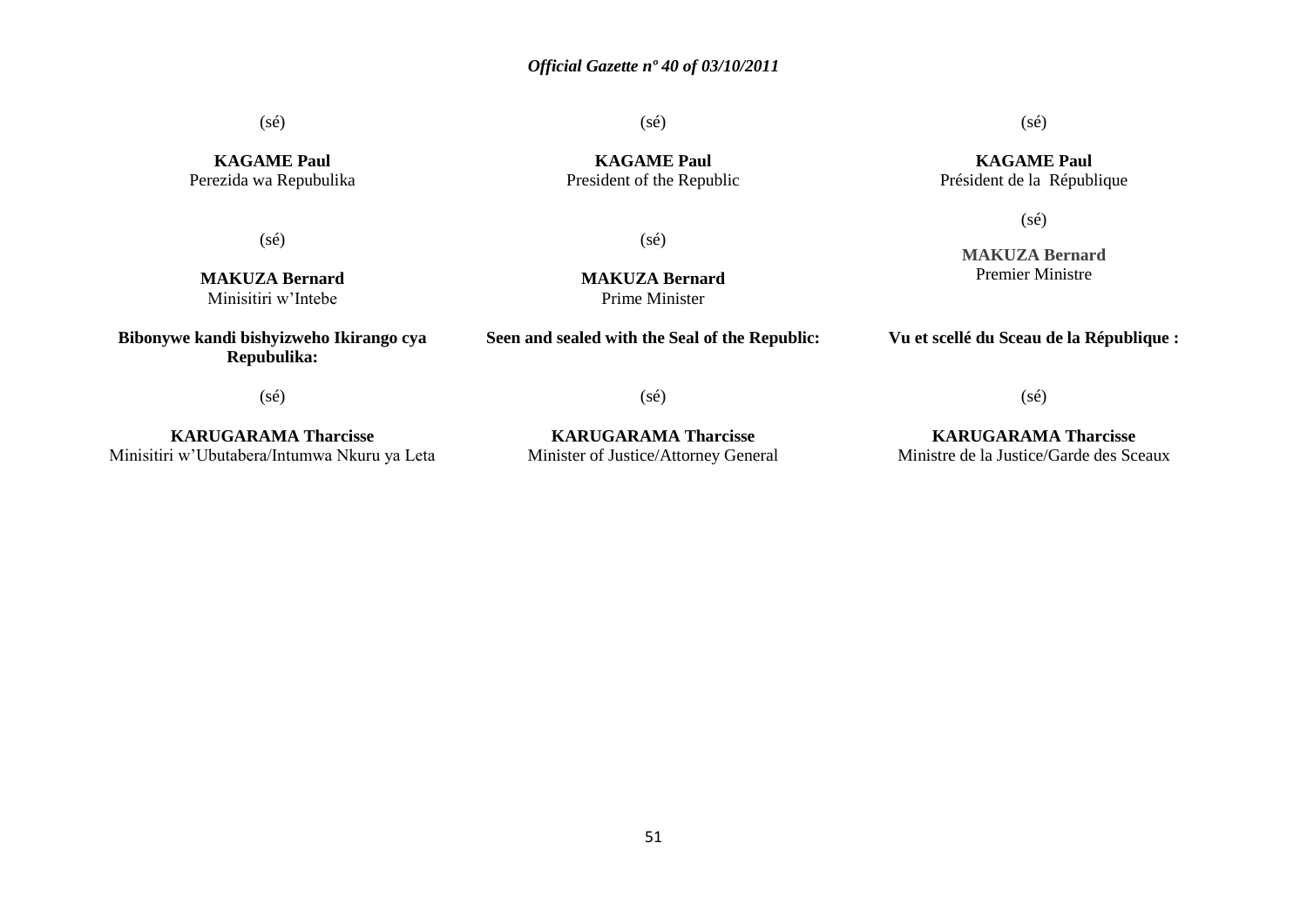**ITEKA RYA PEREZIDA N° 99/01 RYO KUWA PRESIDENTIAL ORDER N°99/01 OF 13/09/2011 ARRETE PRESIDENTIEL N°99/01 DU 13/09/2011 RISHYIRAHO UMUYOBOZI APPOINTING A DEPUTY DIRECTOR MUKURU WUNGIRIJE GENERAL 13/09/2011 PORTANT NOMINATION D'UN DIRECTEUR GENERAL ADJOINT** 

### **ISHAKIRO**

### **TABLE OF CONTENTS**

### **TABLE DES MATIERES**

**Ingingo ya mbere: Ishyirwaho ry'Umuyobozi Mukuru Wungirije Article One : Appointment of a Deputy Director General Article premier: Nomination d'un Directeur Général Adjoint**

**Ingingo ya 2: Abashinzwe kubahiriza iri teka Article 2: Authorities responsible for the Article 2 : Autorités chargées de l'exécution du implementation of this Order présent arrêté**

**Ingingo ya 3: Ivanwaho ry'ingingo zinyuranyije Article 3: Repealing provision n'iri teka Article 3 : Disposition abrogatoire**

**Ingingo ya 4: Igihe iteka ritangira gukurikizwa Article 4: Commencement Article 4 : Entrée en vigueur**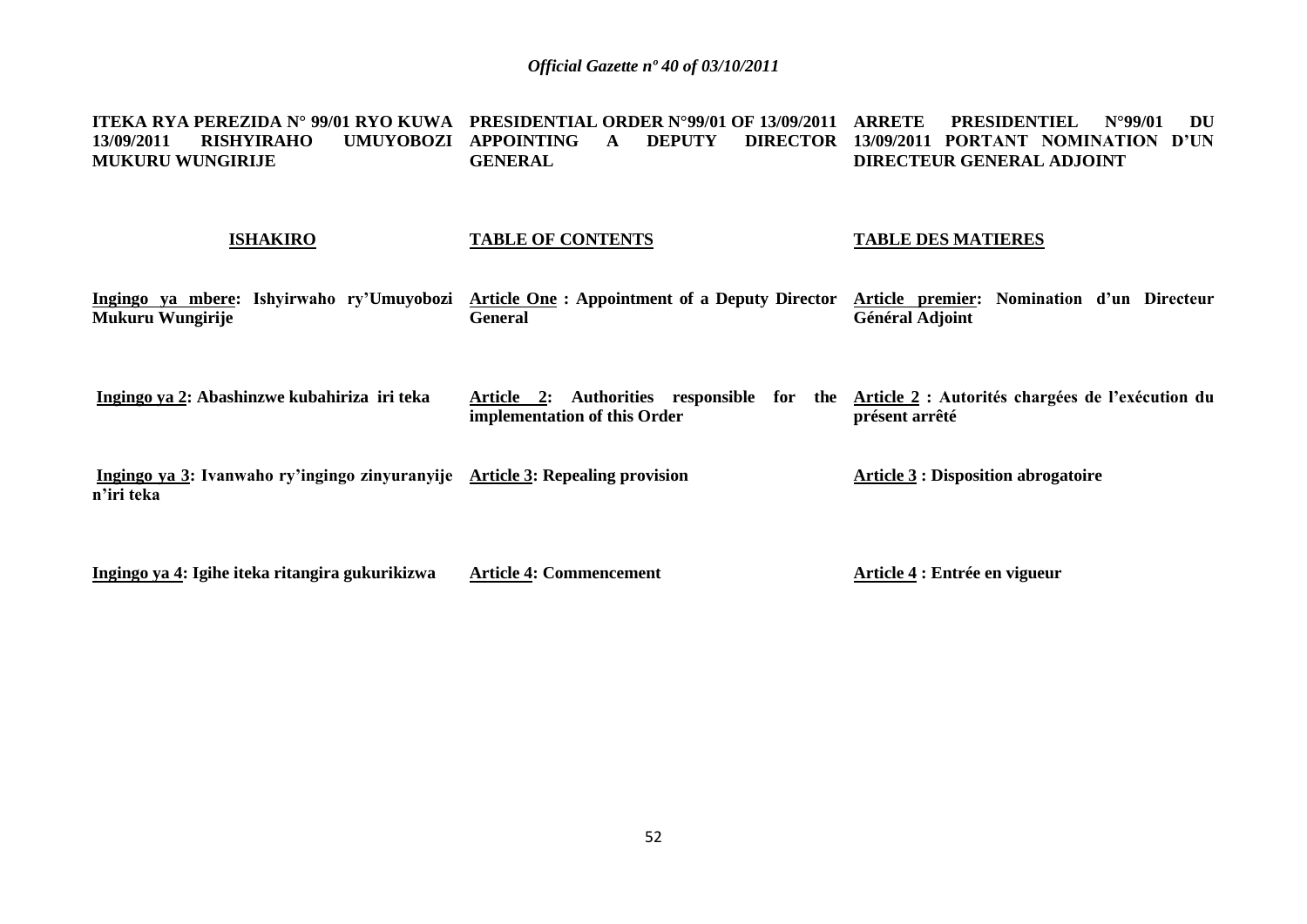**ITEKA RYA PEREZIDA N° 99/01 RYO KUWA PRESIDENTIAL ORDER N° 99/01 OF 13/9/2011 ARRETE PRESIDENTIEL N°99/01 DU 13/09/02011 RISHYIRAHO UMUYOBOZI APPOINTING A DEPUTY DIRECTOR 13/9/2011 PORTANT NOMINATION D'UN MUKURU WUNGIRIJE GENERAL DIRECTEUR GENERAL ADJOINT** 

| Twebwe, KAGAME Paul,<br>Perezida wa Repubulika;                                                                                                                                                  | We, KAGAME Paul,<br>President of the Republic;                                                                                                                                                                                           | <b>Nous, KAGAME Paul,</b><br>Président de la République;                                                                                                                                                                |
|--------------------------------------------------------------------------------------------------------------------------------------------------------------------------------------------------|------------------------------------------------------------------------------------------------------------------------------------------------------------------------------------------------------------------------------------------|-------------------------------------------------------------------------------------------------------------------------------------------------------------------------------------------------------------------------|
| ryavuguruwe kugeza ubu, cyane cyane mu ngingo<br>zaryo, iya 112, iya 113 n' iya 121;                                                                                                             | Dushingiye ku Itegeko Nshinga rya Repubulika y'u Pursuant to the Constitution of the Republic of<br>Rwanda ryo kuwa 04 Kamena 2003, nk'uko Rwanda of 04 June 2003, as amended to date,<br>especially in Articles 112, 113 and 121;       | Vu la Constitution de la République du Rwanda du<br>04 juin 2003, telle que révisée à ce jour,<br>spécialement en ses articles 112, 113 et 121;                                                                         |
| Dushingiye ku Itegeko n° 22/2002 ryo kuwa<br>09/07/2002 rishyiraho Sitati Rusange igenga<br>Abakozi ba Leta n'inzego z'imirimo ya Leta, cyane<br>cyane mu ngingo zaryo, iya 17, iya 24 n'iya 35; | Pursuant to Law $n^{\circ}$ 22/2002 of 09/07/2002 on<br>General Statutes for Rwanda Public Service,<br>especially in Articles 17, 24 and 35;                                                                                             | Vu la Loi nº 22/2002 du $09/07/2002$ portant Statut<br>Général de la Fonction Publique Rwandaise,<br>spécialement en ses articles 17, 24 et 35;                                                                         |
| 25/11/2010 rishyiraho Ikigo gishinzwe umutungo<br>mu Rwanda (RNRA) rikanagena<br>kamere<br>inshingano, imiterere n'imikorere byacyo, cyane<br>cyane mu ngingo yaryo ya 9;                        | Dushingiye ku Itegeko n° 39/2010 ryo kuwa Pursuant to Law n° 39/2010 of $25/11/2010$<br>establishing Rwanda Natural Resources Authority<br>(RNRA) and determining its mission, organisation<br>and functioning, especially in Article 9; | Vu la Loi nº 39/2010 du 25/11/2010 portant création<br>de l'Office Rwandais des Ressources Naturelles<br>(RNRA) et déterminant sa mission, son organisation<br>et son fonctionnement, spécialement en son article<br>9; |
| Bisabwe na Minisitiri w'Umutungo Kamere;                                                                                                                                                         | On proposal by the Minister of Natural Resources;                                                                                                                                                                                        | Sur proposition<br>du Ministre<br>des Ressources<br>Naturelles;                                                                                                                                                         |

Inama y'Abaminisitiri yateranye kuwa 01/06/2011 After consideration and approval by the Cabinet in its Après examen et adoption par le Conseil des imaze kubisuzuma no kubyemeza; session of 01/06/2011; Ministres en sa séance du 01/06/2011;

**TWATEGETSE KANDI DUTEGETSE:**

**HAVE ORDERED AND HEREBY ORDER: AVONS ARRETE ET ARRETONS :**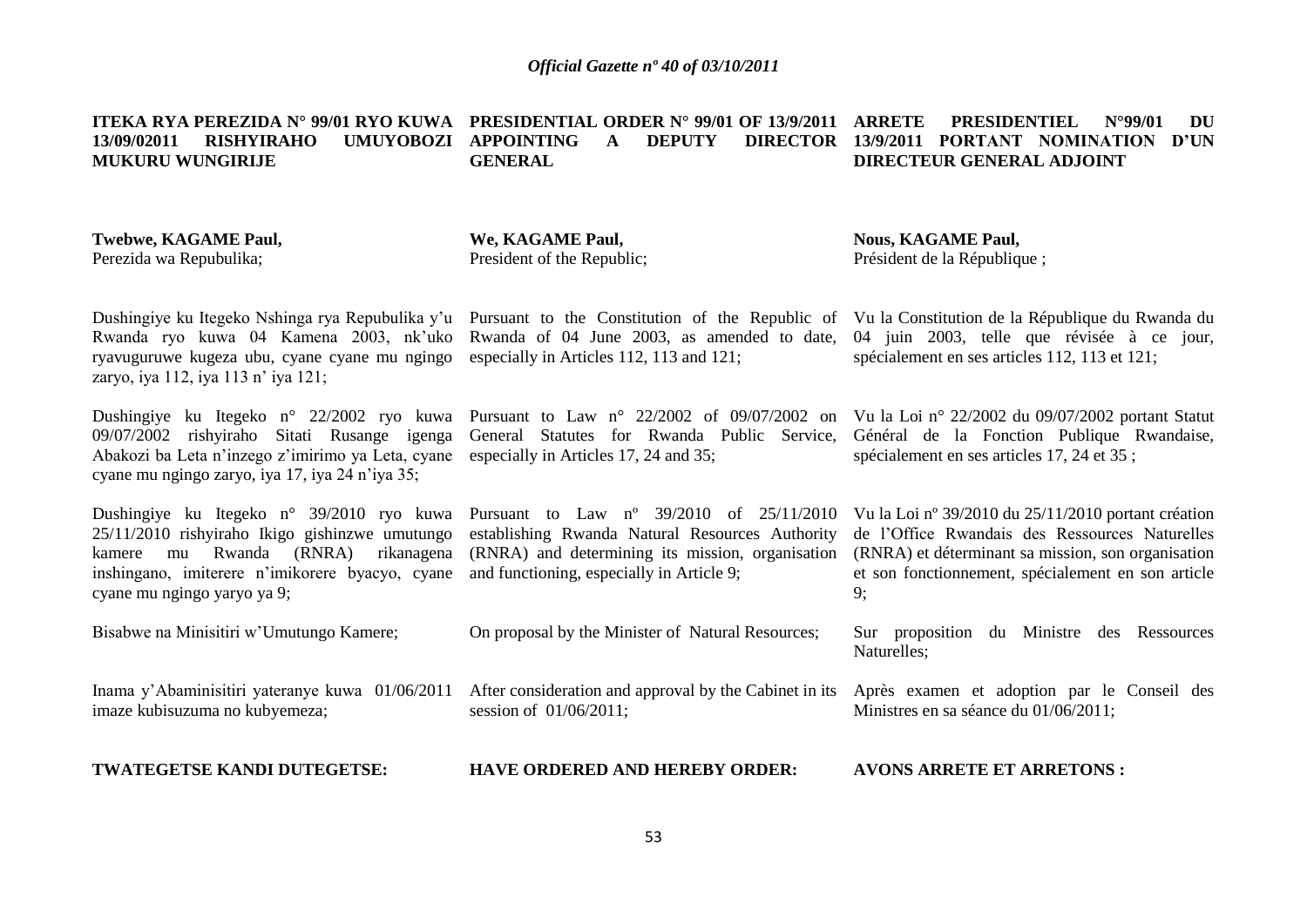| Ingingo ya mbere : Ishyirwaho ry'Umuyobozi<br>Mukuru Wungirije                                                                                                             | <b>Article One: Appointment of a Deputy Director</b><br><b>General</b>                                                                                                             | <b>Article premier : Nomination d'un Directeur</b><br>Général Adjoint                                                                                                             |
|----------------------------------------------------------------------------------------------------------------------------------------------------------------------------|------------------------------------------------------------------------------------------------------------------------------------------------------------------------------------|-----------------------------------------------------------------------------------------------------------------------------------------------------------------------------------|
| Bwana KABALISA Vincent de Paul agizwe<br>Umuyobozi Mukuru Wungirije ushinzwe Ihuzwa<br>ryo gucunga Umutungo w'Amazi mu Kigo<br>gishinzwe Umutungo Kamere mu Rwanda (RNRA). | Mr. KABALISA Vincent de Paul is hereby appointed<br>Deputy Director General in charge of Integrated<br>Water Resources Management in Rwanda Natural<br>Resources Authority (RNRA). | Monsieur KABALISA Vincent de Paul est nommé<br>Directeur Général Adjoint de la Gestion Intégrée<br>des Ressources en Eau à l'Office Rwandais des<br>Ressources Naturelles (RNRA). |
| Ingingo ya 2: Abashinzwe kubahiriza iri teka                                                                                                                               | Article 2: Authorities responsible for the<br>implementation of this Order                                                                                                         | Article 2: Autorités chargées de l'exécution du<br>présent arrêté                                                                                                                 |
| Minisitiri w'Intebe na Minisitiri w'Umutungo<br>Kamere basabwe kubahiriza iri teka.                                                                                        | The Prime Minister and the Minister of Natural Le Premier Ministre et le Ministre des Ressources<br>Resources are entrusted with the implementation of<br>this Order.              | Naturelles sont chargés de l'exécution du présent<br>arrêté.                                                                                                                      |
| Ingingo ya 3: Ivanwaho ry'ingingo zinyuranyije Article 3: Repealing provision<br>n'iri teka                                                                                |                                                                                                                                                                                    | <b>Article 3 : Disposition abrogatoire</b>                                                                                                                                        |
| zinyuranyije na ryo zivanyweho.                                                                                                                                            | Ingingo zose z'amateka abanziriza iri kandi All prior provisions contrary to this Order are hereby<br>repealed.                                                                    | Toutes les dispositions antérieures contraires au<br>présent arrêté sont abrogées.                                                                                                |
| Ingingo ya 4: Igihe iteka ritangira gukurikizwa                                                                                                                            | <b>Article 4: Commencement</b>                                                                                                                                                     | Article 4 : Entrée en vigueur                                                                                                                                                     |
| Iri teka ritangira gukurikizwa ku munsi rishyiriweho<br>umukono. Agaciro karyo gahera kuwa 01/06/2011.                                                                     | This Order shall come into force on the date of its<br>signature. It takes effect as of $01/06/2011$ .                                                                             | Le présent arrêté entre en vigueur le jour de sa<br>signature. Il sort ses effets à partir du 01/06/2011.                                                                         |
| Kigali, kuwa 13/09/2011                                                                                                                                                    | Kigali, on 13/09/2011                                                                                                                                                              | Kigali, le 13/09/2011                                                                                                                                                             |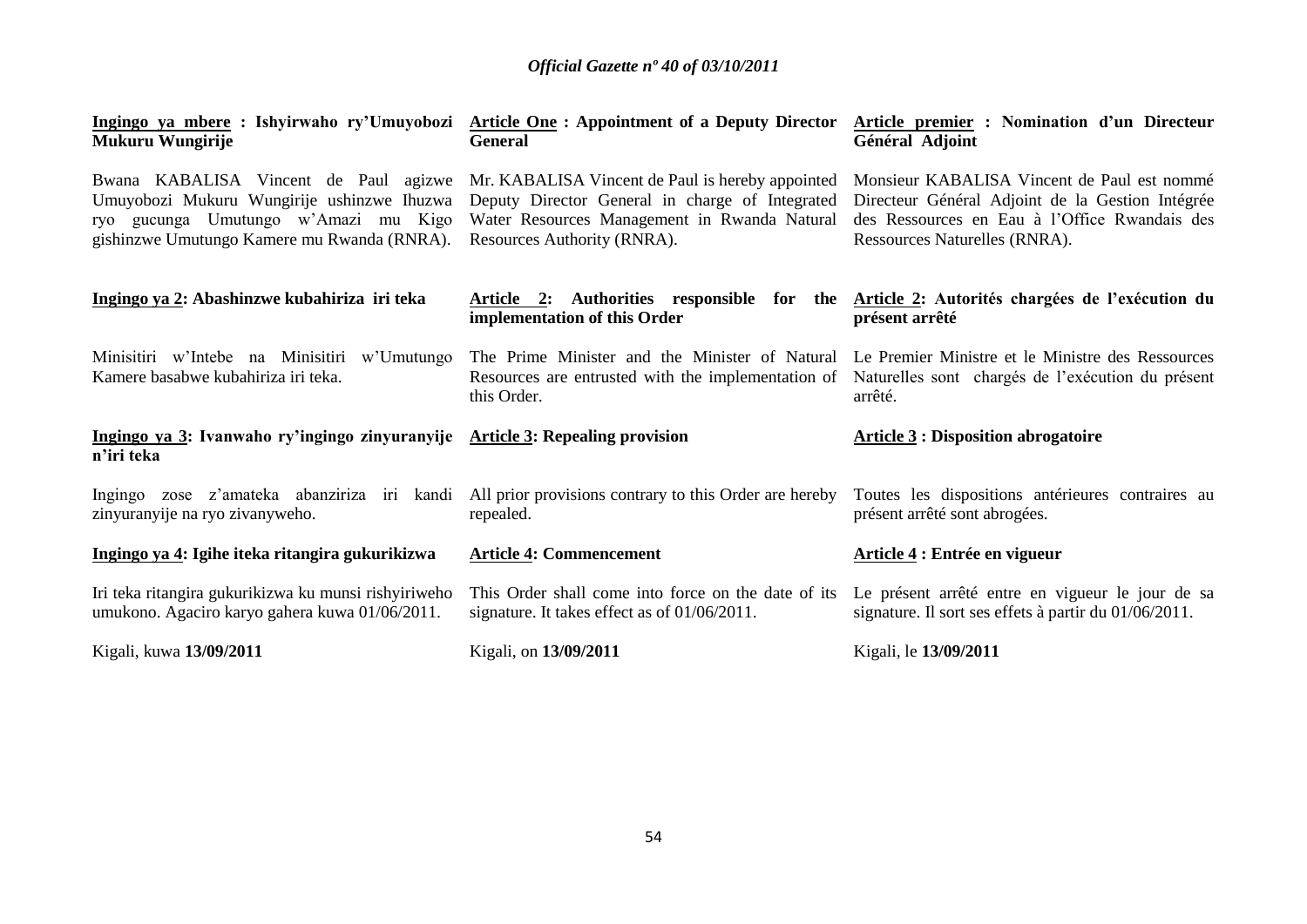(sé)

(sé)

**KAGAME Paul** President of the Republic

(sé)

**Seen and sealed with the Seal of the Republic:**

(sé)

**KAGAME Paul** Président de la République

**KAGAME Paul** Perezida wa Repubulika

(sé)

**MAKUZA Bernard** Minisitiri w'Intebe

**Bibonywe kandi bishyizweho Ikirango cya Repubulika:**

**MAKUZA Bernard** Prime Minister

# **MAKUZA Bernard**

(sé)

Premier Ministre

**Vu et scellé du Sceau de la République :**

(sé)

**KARUGARAMA Tharcisse** Minisitiri w'Ubutabera/Intumwa Nkuru ya Leta

**KARUGARAMA Tharcisse** Minister of Justice/Attorney General

(sé)

## **KARUGARAMA Tharcisse** Ministre de la Justice/Garde des Sceaux

(sé)

55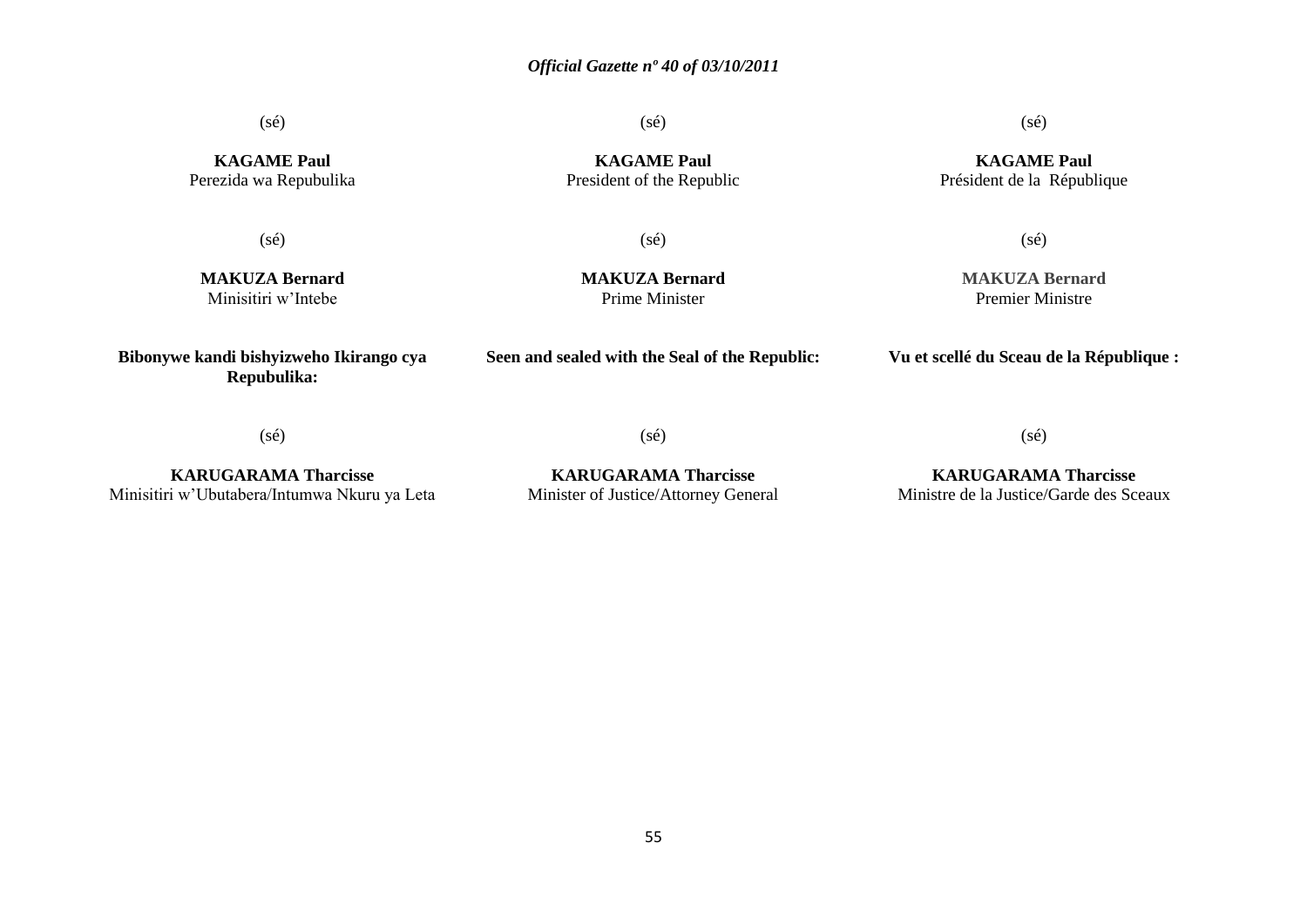**ITEKA RYA MINISITIRI W'INTEBE N° 86/03 PRIME MINISTER'S ORDER N° 86/03 OF ARRETE DU PREMIER MINISTRE N° 86/03 RYO KUWA 23/08/2011 UMUYOBOZI MUKURU KU MIRIMO 23/08/2011 RELIEVING A DIRECTOR GENERAL OF HIS DUTIES DU 23/08/2011 PORTANT**<br>**D'UN DECOMMISSIONNEMENT DIRECTEUR GENERAL**

| <b>ISHAKIRO</b>                                                                             | <b>TABLES OF CONTENTS</b>                                                   | <b>TABLE DES MATIERES</b>                                          |
|---------------------------------------------------------------------------------------------|-----------------------------------------------------------------------------|--------------------------------------------------------------------|
| Ingingo ya mbere : Ikurwaho                                                                 | <b>Article One: Relieving</b>                                               | Article premier: Décommissionnement                                |
| Ingingo ya 2: Abashinzwe kubahiriza iri teka                                                | Article 2 : Authorities responsible for the<br>implementation of this Order | Article 2 : Autorités chargées de l'exécution du<br>présent arrêté |
| Ingingo ya 3: Ivanwaho ry'ingingo zinyuranyije Article 3: Repealing provision<br>n'iri teka |                                                                             | <b>Article 3 : Disposition abrogatoire</b>                         |
| Ingingo ya 4: Igihe iteka ritangira gukurikizwa                                             | <b>Article 4: Commencement</b>                                              | Article 4 : Entrée en vigueur                                      |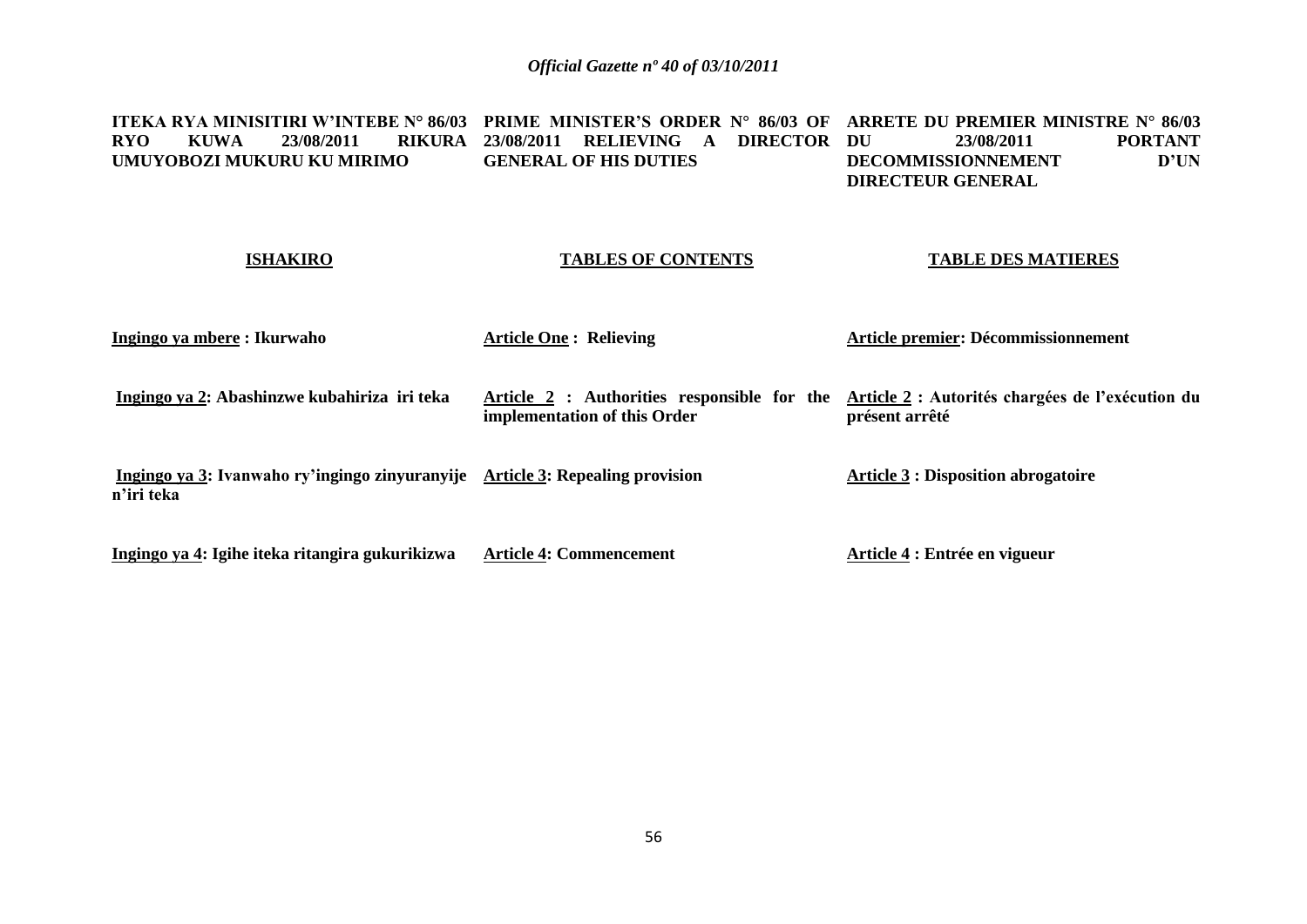| <b>ITEKA RYA MINISITIRI W'INTEBE N° 86/03</b><br><b>KUWA</b><br><b>RYO</b><br>23/08/2011<br><b>RIKURA</b><br>UMUYOBOZI MUKURU KU MIRIMO                                                                                  | <b>PRIME MINISTER'S ORDER N° 86/03 OF</b><br><b>RELIEVING</b><br>23/08/2011<br>$\mathbf{A}$<br><b>DIRECTOR</b><br><b>GENERAL OF HIS DUTIES</b> | ARRETE DU PREMIER MINISTRE N° 86/03<br>23/08/2011<br><b>PORTANT</b><br>DU<br>D'UN<br>DECOMMISSIONNEMENT<br><b>DIRECTEUR GENERAL</b>                                                              |
|--------------------------------------------------------------------------------------------------------------------------------------------------------------------------------------------------------------------------|------------------------------------------------------------------------------------------------------------------------------------------------|--------------------------------------------------------------------------------------------------------------------------------------------------------------------------------------------------|
| Minisitiri w'Intebe,                                                                                                                                                                                                     | The Prime Minister,                                                                                                                            | Le Premier Ministre,                                                                                                                                                                             |
| Ashingiye ku Itegeko Nshinga rya Repubulika y'u<br>Rwanda ryo kuwa 04 Kamena 2003, nk'uko<br>ryavuguruwe kugeza ubu, cyane cyane mu ngingo<br>zaryo, iya 118, iya 119 n'iya 121;                                         | Rwanda of 04 June, 2003, as amended to date,<br>especially in Articles 118, 119 and 121;                                                       | Pursuant to the Constitution of the Republic of Vu la Constitution de la République du Rwanda du<br>04 juin 2003, telle que révisée à ce jour,<br>spécialement en ses articles 118, 119 et 121 ; |
| Ashingiye ku Itegeko n° 22/2002 ryo kuwa Pursuant to Law n° 22/2002 of 09/07/2002 on<br>09/07/2002 rishyiraho Sitati Rusange igenga<br>Abakozi ba Leta n'inzego z'imirimo ya Leta, cyane<br>cyane mu ngingo yaryo ya 17; | General Statutes for Rwanda Public Service,<br>especially in Article 17;                                                                       | Vu la Loi nº 22/2002 du 09/07/2002 portant Statut<br>Général de la Fonction Publique Rwandaise,<br>spécialement en son article 17;                                                               |
| Bisabwe na<br>Minisitiri w'Abakozi<br>n'Umurimo;                                                                                                                                                                         | Labor;                                                                                                                                         | ba Leta On proposal by the Minister of Public Service and Sur proposition du Ministre de la Fonction<br>Publique et du Travail;                                                                  |
| Inama y'Abaminisitiri yateranye kuwa 15/12/2010<br>imaze kubisuzuma no kubyemeza;                                                                                                                                        | in its session of $15/12/2010$ ;                                                                                                               | After consideration and approval by the Cabinet Après examen et adoption par le Conseil des<br>Ministres en sa séance du 15/12/2010;                                                             |
| <b>ATEGETSE:</b>                                                                                                                                                                                                         | <b>HEREBY ORDERS:</b>                                                                                                                          | <b>ARRETE:</b>                                                                                                                                                                                   |
| Ingingo ya mbere: Ikurwaho                                                                                                                                                                                               | <b>Article One: Relieving</b>                                                                                                                  | Article premier: Décommissionnement                                                                                                                                                              |
| Bwana KALISA Francois akuwe ku mirimo<br>y'Umuyobozi<br>Mukuru<br>Minisiteri<br>muri<br>y'Uburinganire n'Iterambere ry'Umuryango.                                                                                        | Mr. KALISA Francois is hereby relieved of duties<br>as a Director General in the Ministry of Gender<br>and Family promotion.                   | Monsieur KALISA Francois est décommissionné<br>de ses fonctions de Directeur Général au Ministère<br>du Genre et de la promotion de la Famille.                                                  |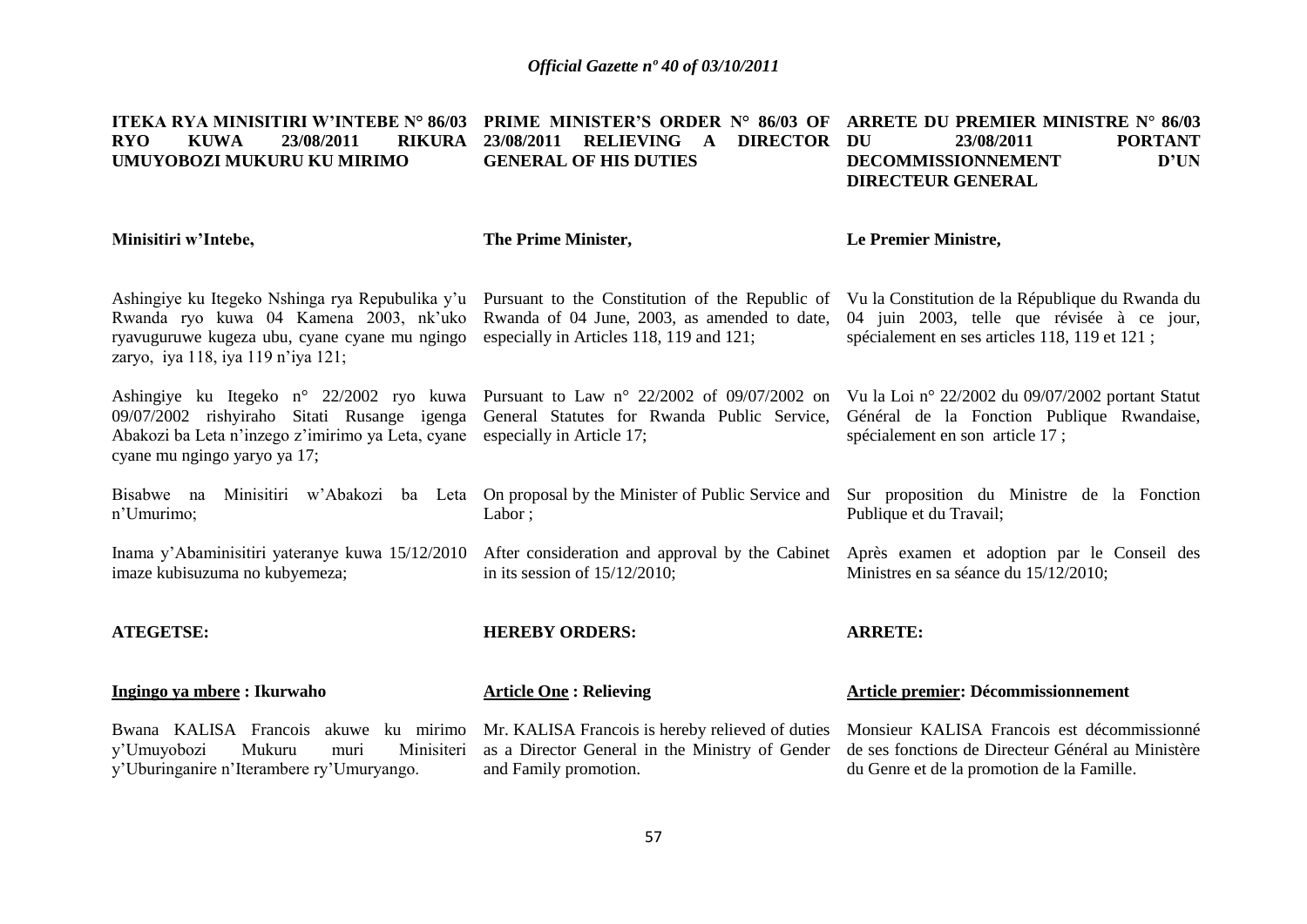| Ingingo ya 2: Abashinzwe kubahiriza iri teka                                                                                                                                 | <b>Article 2:</b><br>implementation of this Order                                                                                                                                                      | Authorities responsible for the Article 2: Autorités chargées de l'exécution du<br>présent arrêté                                                                                                                                 |
|------------------------------------------------------------------------------------------------------------------------------------------------------------------------------|--------------------------------------------------------------------------------------------------------------------------------------------------------------------------------------------------------|-----------------------------------------------------------------------------------------------------------------------------------------------------------------------------------------------------------------------------------|
| Minisitiri<br>w'Uburinganire<br>n'Iterambere<br>ry'Umuryango, Minisitiri w'Abakozi ba Leta<br>n'Umurimo na Minisitiri w'Imari n'Igenamigambi<br>basabwe kubahiriza iri teka. | The Minister of Gender and Family Promotion,<br>the Minister of Public Service and Labour and the<br>Minister of Finance and Economic Planning are<br>entrusted with the implementation of this Order. | Le Ministre du Genre et de la promotion de la<br>Famille, le Ministre de la Fonction Publique et du<br>Travail et le Ministre des Finances et de la<br>Planification Economique sont chargés de<br>l'exécution du présent arrêté. |
| Ingingo ya 3: Ivanwaho ry'ingingo zinyuranyije Article 3: Repealing provision<br>n'iri teka                                                                                  |                                                                                                                                                                                                        | <b>Article 3 : Disposition abrogatoire</b>                                                                                                                                                                                        |
| Ingingo zose z'amateka abanziriza iri kandi All prior provisions contrary to this Order are<br>zinyuranyije na ryo zivanyweho.                                               | hereby repealed.                                                                                                                                                                                       | Toutes les dispositions antérieures contraires au<br>présent arrêté sont abrogées.                                                                                                                                                |
| Ingingo ya 4: Igihe iteka ritangira gukurikizwa                                                                                                                              | <b>Article 4: Commencement</b>                                                                                                                                                                         | Article 4 : Entrée en vigueur                                                                                                                                                                                                     |
| Iri<br>ritangira<br>teka<br>rishyiriweho umukono. Agaciro karyo gahera ku signature. It takes effect as of 11/09/2009.<br>wa 11/09/2009.                                     | gukurikizwa ku munsi This Order shall come into force on the date of its                                                                                                                               | Le présent arrêté entre en vigueur le jour de sa<br>signature. Il sort ses effets à partir du 11/09/2009.                                                                                                                         |

Kigali, kuwa 23/08/2011 Kigali, on 23/08/2011 Kigali, le 23/08/2011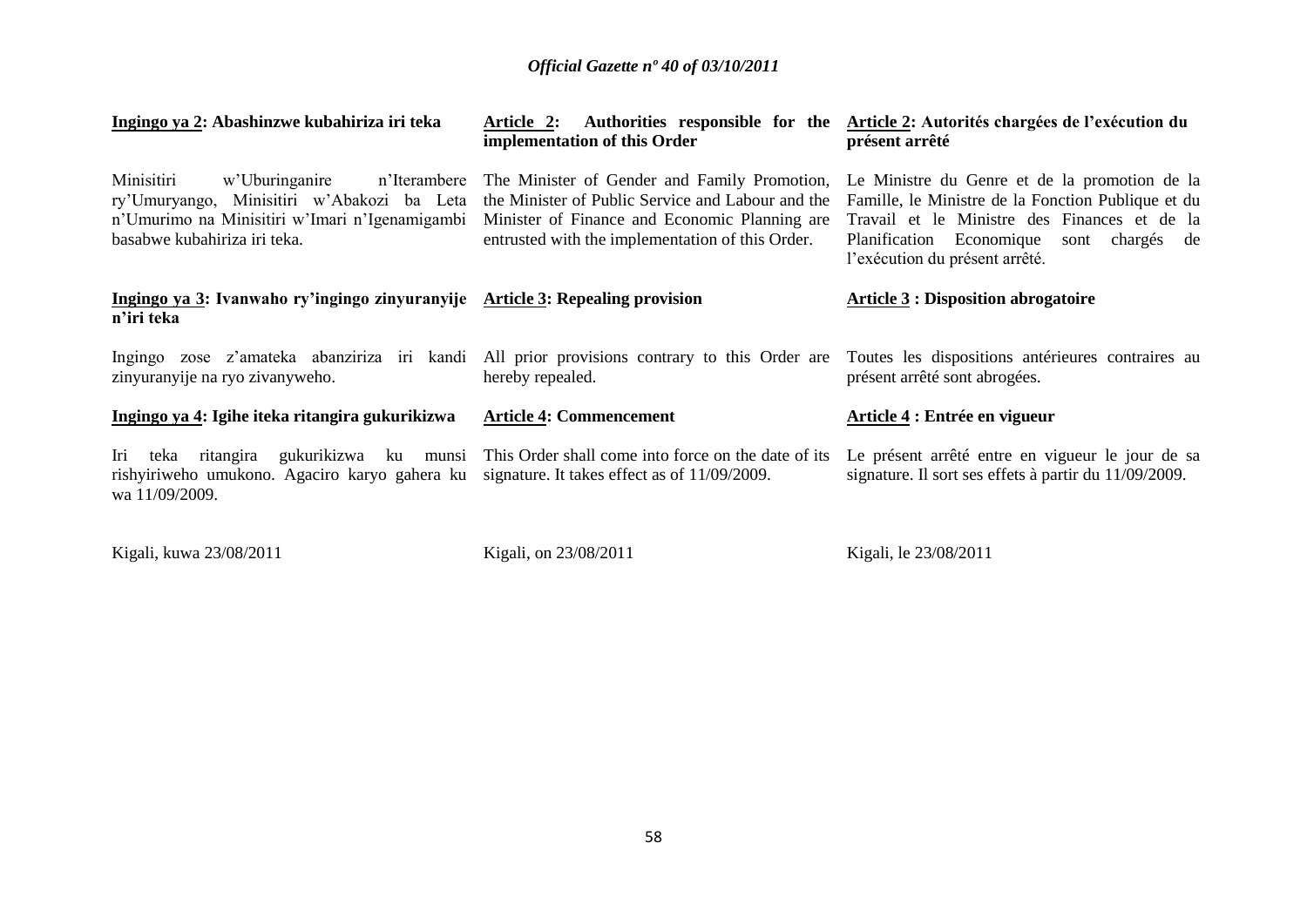**(sé)**

**MAKUZA Bernard** Minisitiri w'Intebe

**(sé)**

**MAKUZA Bernard** Prime Minister

**(sé)**

**MAKUZA Bernard** Premier Ministre

**(sé)**

**(sé)**

**MUREKEZI Anastase** Minisitiri w'Abakozi ba Leta n'Umurimo

**MUREKEZI Anastase** Minister of Public Service and Labour

**MUREKEZI Anastase** Ministre de Fonction Publique et du Travail

**(sé)**

**Bibonywe kandi bishyizweho Ikirango cya Repubulika:**

**Seen and sealed with the Seal of the Republic:**

**Vu et scellé du Sceau de la République :**

**(sé)**

**(sé)**

**(sé)**

**KARUGARAMA Tharcisse** Minisitiri w'Ubutabera/Intumwa Nkuru ya Leta

**KARUGARAMA Tharcisse** Minister of Justice/Attorney General

**KARUGARAMA Tharcisse** Ministre de la Justice/Garde des Sceaux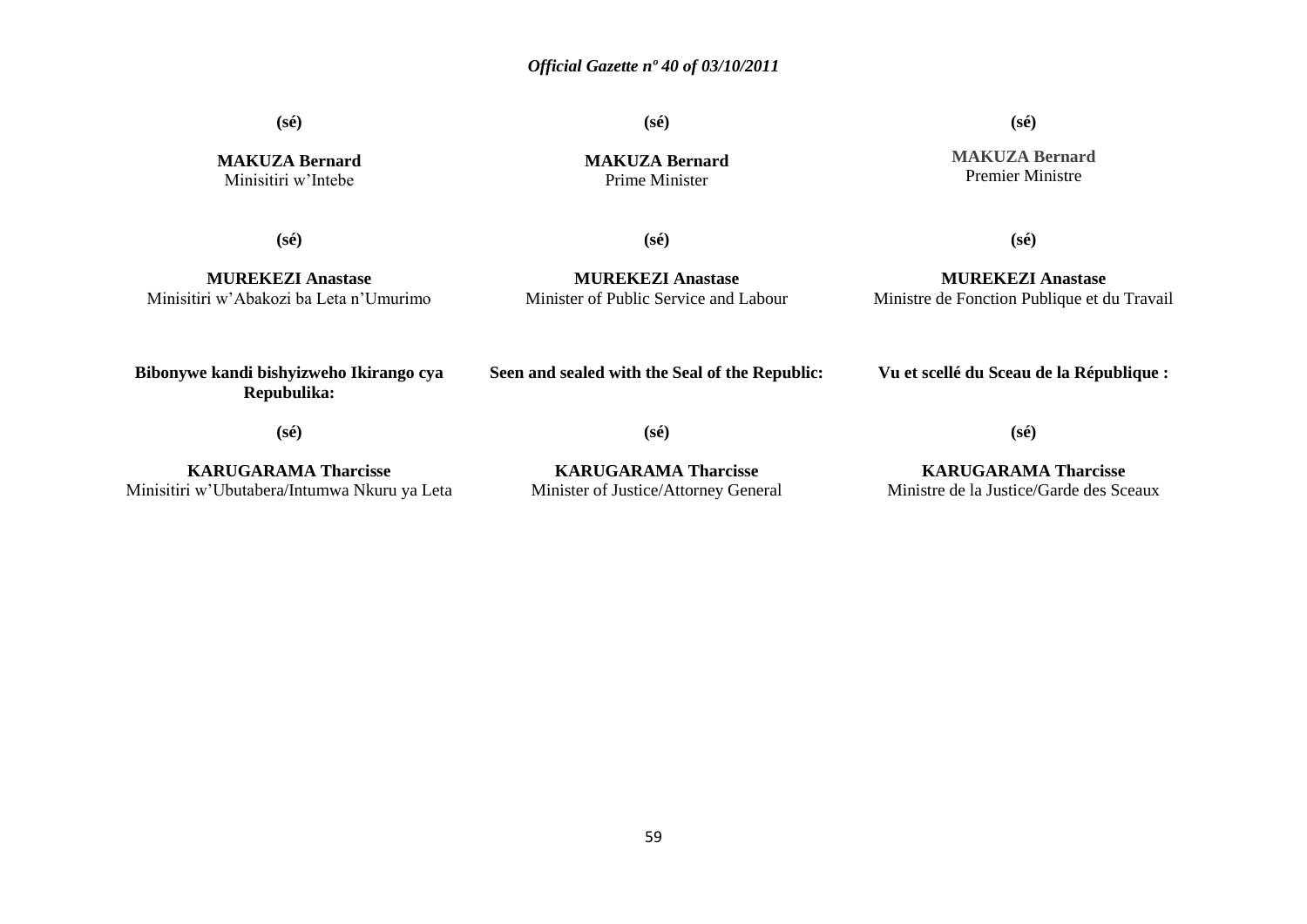| ITEKA RYA MINISITIRI W'INTEBE Nº 99/03                        | <b>PRIME MINISTER'S ORDER Nº 99/03 OF</b>                                  | <b>ARRETE DU PREMIER MINISTRE Nº 99/03</b>                         |
|---------------------------------------------------------------|----------------------------------------------------------------------------|--------------------------------------------------------------------|
| 08/09/2011<br><b>RISHYIRAHO</b><br>RYO.<br><b>KUWA</b>        | <b>DETERMINING</b><br><b>THE</b><br>08/09/2011                             | 08/09/2011<br>DU<br><b>DETERMINANT</b><br>LA                       |
| <b>IMBONERAHAMWE</b><br><b>N'INCAMAKE</b>                     | <b>ORGANISATIONAL</b><br><b>STRUCTURE</b><br><b>AND</b>                    | ET<br>STRUCTURE ORGANISATIONNELLE                                  |
| Y'IMYANYA<br><b>Y'IMIRIMO</b><br><b>BY'IKIGO</b>              | <b>JOB</b><br><b>POSITIONS</b><br>OF<br><b>SUMMARY</b><br>OF               | <b>SYNTHESE</b><br><b>DES</b><br><b>EMPLOIS</b><br>DE<br>LA        |
| <b>GUTEZA</b><br><b>IMBERE</b><br><b>GISHINZWE</b>            | <b>EXPORT</b><br><b>NATIONAL</b><br><b>AGRICULTURAL</b>                    | DE<br><b>L'OFFICE</b><br><b>NATIONAL</b>                           |
| <b>IYOHEREZWA</b><br>MU<br><b>MAHANGA</b>                     | DEVELOPMENT BOARD                                                          | DEVELOPPEMENT DES EXPORTATIONS                                     |
| <b>BUHINZI</b><br><b>RY'IBIKOMOKA</b><br>KU                   |                                                                            | <b>AGRICOLES</b>                                                   |
| <b>N'UBWOROZI</b>                                             |                                                                            |                                                                    |
| <b>ISHAKIRO</b>                                               | <b>TABLE OF CONTENTS</b>                                                   | <b>TABLE DE MATIERES</b>                                           |
| Ingingo ya mbere: Icyo iri teka rigamije                      | <b>Article One: Purpose of this Order</b>                                  | Article premier: Objet du présent arrêté                           |
| Ingingo ya 2: Imbonerahamwe n'incamake<br>y'imyanya y'imirimo | Article 2: Organizational<br>structure<br>and<br>summary of job positions  | Article 2: Structure organisationnelle et<br>synthèse des emplois  |
| Ingingo ya 3: Abashinzwe gushyira mu bikorwa<br>iri teka      | Article 3: Authorities responsible for the<br>implementation of this Order | Article 3 : Autorités chargées de l'exécution du<br>présent arrêté |
| Ingingo ya 4: Ivanwaho ry'ingingo zinyuranyije<br>n'iri teka  | <b>Article 4: Repealing provision</b>                                      | <b>Article 4 : Disposition abrogatoire</b>                         |
| Ingingo ya 5: Igihe iteka ritangira gukurikizwa               | <b>Article 5: Commencement</b>                                             | Article 5 : Entrée en vigueur                                      |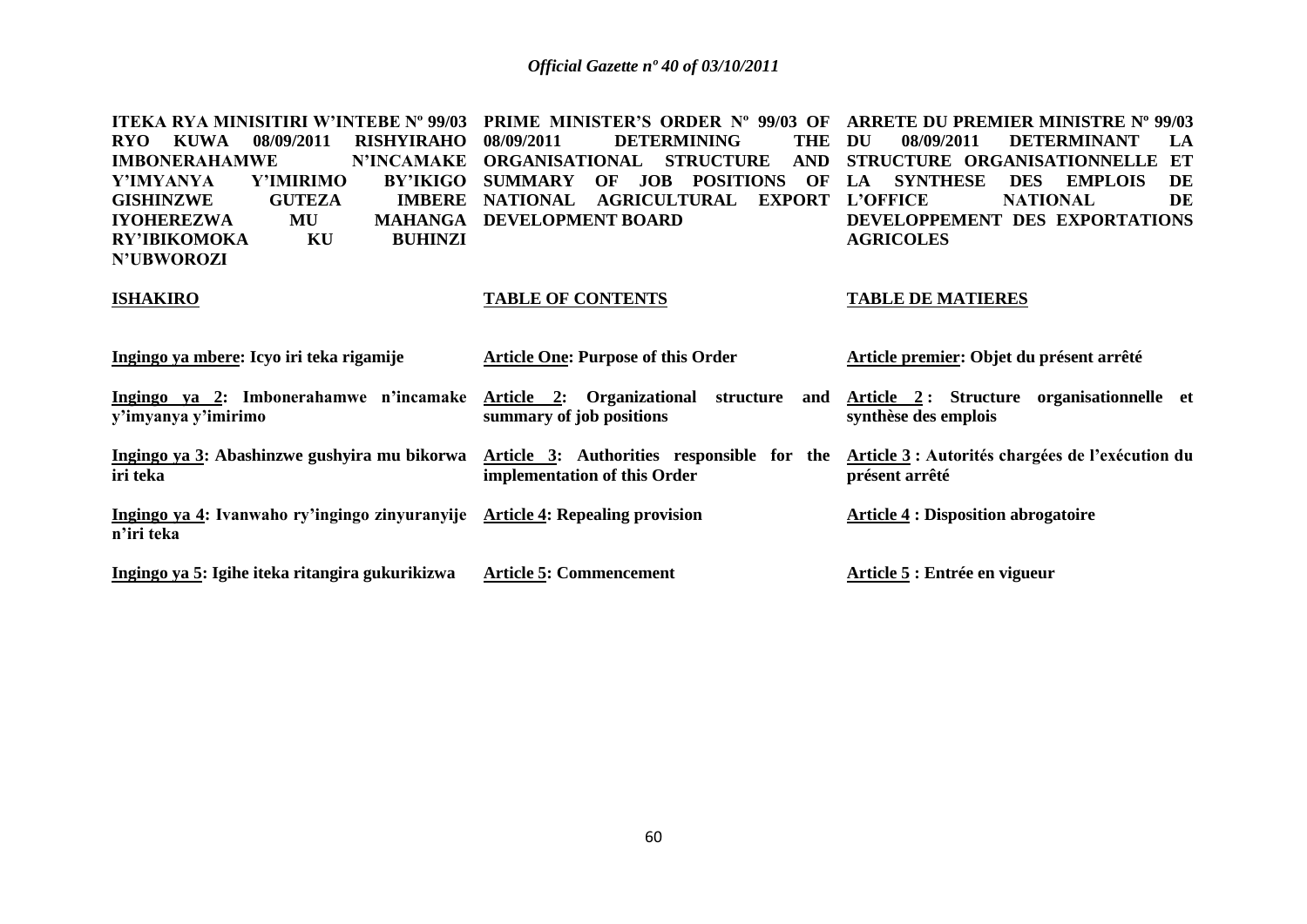**ITEKA RYA MINISITIRI W'INTEBE Nº 99/03 PRIME MINISTER'S ORDER Nº 99/03 OF ARRETE DU PREMIER MINISTRE Nº 99/03 RYO KUWA 08/09/2011 RISHYIRAHO IMBONERAHAMWE Y'IMYANYA Y'IMIRIMO BY'IKIGO GISHINZWE GUTEZA IYOHEREZWA MU RY'IBIKOMOKA KU BUHINZI N'UBWOROZI DETERMINING THE DU ORGANISATIONAL STRUCTURE AND STRUCTURE ORGANISATIONNELLE ET**  BY'IKIGO SUMMARY OF JOB POSITIONS OF LA SYNTHESE **IMBERE NATIONAL AGRICULTURAL EXPORT L'OFFICE MAHANGA DEVELOPMENT BOARD DU 08/09/2011 DETERMINANT LA LA SYNTHESE DES EMPLOIS DE L'ONAL** DE **DEVELOPPEMENT DES EXPORTATIONS AGRICOLES** 

### **Minisitiri w'Intebe;**

### **The Prime Minister;**

Rwanda ryo kuwa 04 Kamena 2003 nk'uko Rwanda of 04 June 2003 as amended to date ryavuguruwe kugeza ubu, cyane cyane mu ngingo especially in Articles 118, 119, 121 and 201; zaryo, iya 118, iya 119, iya 121 n'iya 201;

Ashingiye ku Itegeko nº 39/2010 ryo kuwa Pursuant to Law nº 39/2010 of 25/11/2010 25/11/2010 rishyiraho Ikigo cy'Igihugu gishinzwe establishing National Agricultural Export guteza imbere iyoherezwa mu mahanga Development Board (NAEB) and determining its ry'ibikomoka ku buhinzi n'ubworozi (NAEB) responsibilities, organisation and functioning rikanagena inshingano, imiterere n'imikorere especially in Article 11; byacyo cyane cyane mu ngingo yaryo ya 11;

Ashingiye ku Itegeko n° 22/2002 ryo kuwa Pursuant to Law n° 22/2002 of 09/07/2002 on Vu la Loi n° 22/2002 du 09/07/2002 portant Statut 09/07/2002 rishyiraho Sitati rusange igenga General Statutes for Rwanda Public Service, Abakozi ba Leta n'Inzego z'Imirimo ya Leta cyane especially in Articles One, 2 and 17; cyane mu ngingo zaryo iya mbere, iya 2 n'iya 17;

Bisabwe na Minisitiri w'Abakozi ba Leta On proposal by the Minister Public Service and n'Umurimo;

imaze kubisuzuma no kubyemeza;

Labour;

Inama y'Abaminisitiri yateranye kuwa 20/04/2011 After consideration and approval by the Cabinet Après examen et adoption par le Conseil des in its session of 20/04/2011;

### **Le Premier Ministre ;**

Ashingiye ku Itegeko Nshinga rya Repubulika y'u Pursuant to the Constitution of the Republic of Vu la Constitution de la République du Rwanda du 04 juin 2003, telle que révisée à ce jour, spécialement en ses articles 118, 119, 121 et 201;

> Vu la Loi nº 39/2010 du 25/11/2010 portant création de l'Office National de Développement des Exportations Agricoles (NAEB) et déterminant ses attributions, son organisation et son fonctionnement spécialement en son article 11;

> Général de la Fonction Publique Rwandaise, spécialement en ses articles premier, 2 et 17;

> Sur proposition du Ministre de la Fonction Publique et du Travail;

Ministres en sa séance du 20/04/2011;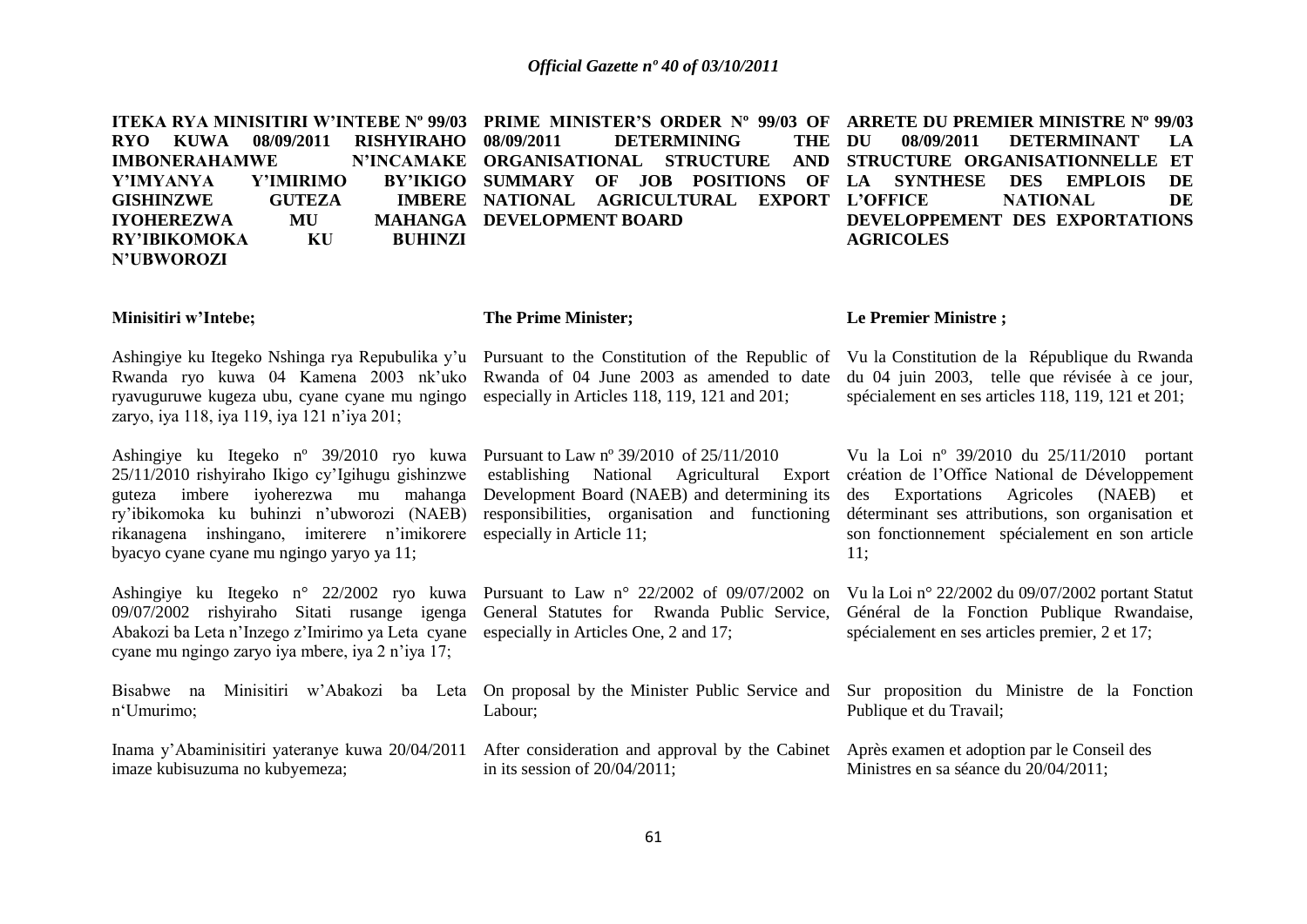| <b>ATEGETSE:</b>                                                                                                                                                                                                | <b>HEREBY ORDERS:</b>                                                                                                                                                                                          | <b>ARRETE:</b>                                                                                                                                                                                                                      |
|-----------------------------------------------------------------------------------------------------------------------------------------------------------------------------------------------------------------|----------------------------------------------------------------------------------------------------------------------------------------------------------------------------------------------------------------|-------------------------------------------------------------------------------------------------------------------------------------------------------------------------------------------------------------------------------------|
| Ingingo ya mbere: Icyo iri teka rigamije                                                                                                                                                                        | <b>Article One: Purpose of this Order</b>                                                                                                                                                                      | Article premier: Objet du présent arrêté                                                                                                                                                                                            |
| teka rigena imbonerahamwe n'incamake<br>Iri<br>y'imirimo<br>by'Ikigo<br>cy'Igihugu<br>y'imyanya<br>gishinzwe guteza imbere iyoherezwa mu mahanga<br>ry'ibikomoka ku buhinzi n'ubworozi (NAEB).                  | This Order determines the organizational structure<br>and the summary of job positions of National<br>Agricultural Export Development Board (NAEB).                                                            | Le présent arrêté détermine<br>la structure<br>organisationnelle et la synthèse des emplois de<br>l'Office National de Développement<br>des<br>Exportations Agricoles (NAEB).                                                       |
| Ingingo ya 2: Imbonerahamwe n'incamake<br>y'inzego z'imirimo                                                                                                                                                    | Article 2: Organizational structure<br>and<br>summary of job positions                                                                                                                                         | Article 2: Organigramme et synthèse des<br>emplois                                                                                                                                                                                  |
| Imbonerahamwe n'incamake y'imyanya y'imirimo<br>by'Ikigo cy'Igihugu gishinzwe guteza imbere<br>iyoherezwa mu mahanga ry'ibikomoka ku buhinzi<br>n'ubworozi (NAEB) biri ku mugereka wa I n'uwa<br>II y'iri teka. | The Organizational structure and the summary of<br>job positions of National Agricultural Export<br>Development Board (NAEB) are respectively in<br>annexes I and II of this Order.                            | La structure organisationnelle et la synthèse des<br>emplois de l'Office National de Développement<br>des Exportations Agricoles (NAEB) sont<br>respectivement en annexes I et II du présent<br>arrêté.                             |
| Ingingo ya 3: Abashinzwe kubahiriza iri teka                                                                                                                                                                    | Article 3: Authorities responsible for the<br>implementation of this Order                                                                                                                                     | Article 3 : Autorités chargées de l'exécution du<br>présent arrêté                                                                                                                                                                  |
| w'Abakozi ba Leta n'Umurimo,<br>Minisitiri<br>Minisitiri w'Ubuhinzi n'Ubworozi na Minisitiri<br>w'Imari n'Igenamigambi basabwe kubahiriza iri<br>teka.                                                          | The Minister of Public Service and Labour, the<br>Minister of Agriculture and Animal Resources<br>and the Minister of Finance and Economic<br>Planning are entrusted with the implementation of<br>this Order. | Le Ministre de la Fonction Publique et du Travail,<br>le Ministre de l'Agriculture et des Ressources<br>Animales et le Ministre des Finances et de la<br>Planification Economique sont chargés de<br>l'exécution du présent arrêté. |
| Ingingo ya 4: Ivanwaho ry'ingingo zinyuranyije<br>n'iri teka                                                                                                                                                    | <b>Article 4: Repealing provision</b>                                                                                                                                                                          | <b>Article 4: Disposition abrogatoire</b>                                                                                                                                                                                           |
| Ingingo zose z'amateka abanziriza iri kandi<br>zinyuranyije naryo zivanweho.                                                                                                                                    | All prior provisions contrary to this Order are<br>hereby repealed.                                                                                                                                            | Toutes les dispositions réglementaires antérieures<br>contraires au présent arrêté sont abrogées.                                                                                                                                   |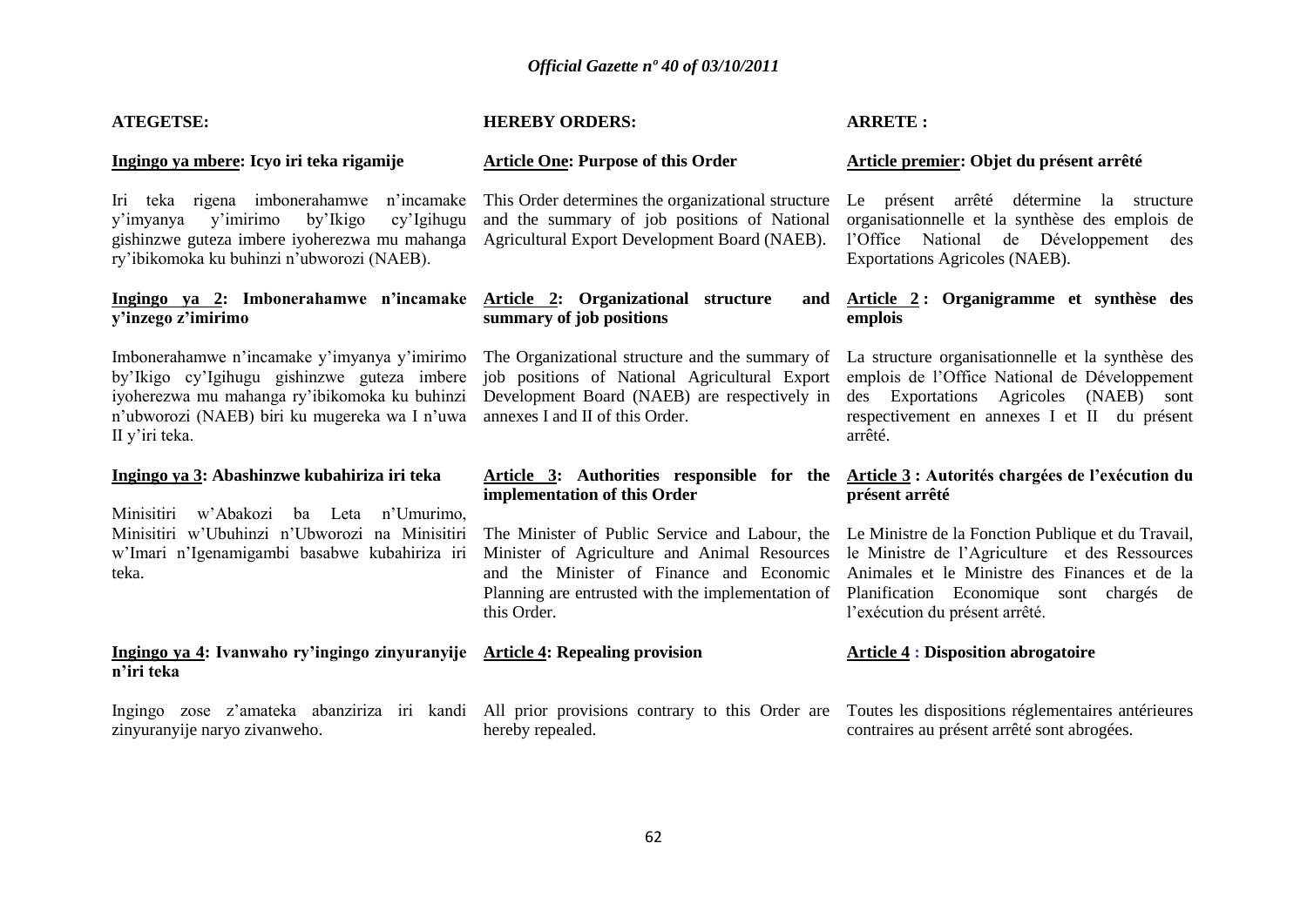| Ingingo ya 5: Igihe iteka ritangira gukurikizwa                                                              | <b>Article 5: Commencement</b>                                                                                                                                                                                                                 | Article 5 : Entrée en vigueur                                              |
|--------------------------------------------------------------------------------------------------------------|------------------------------------------------------------------------------------------------------------------------------------------------------------------------------------------------------------------------------------------------|----------------------------------------------------------------------------|
| teka ritangira gukurikizwa ku munsi<br>Iri<br>ritangarijweho mu Igazeti ya Leta ya Repubulika<br>y'u Rwanda. | This Order shall come into force on the date of its<br>Le présent arrêté entre en vigueur le jour de sa<br>publication au Journal Officiel de la République<br>publication in the Official Gazette of the Republic<br>of Rwanda.<br>du Rwanda. |                                                                            |
| Kigali, kuwa 08/09/2011                                                                                      | Kigali, on 08/09/2011                                                                                                                                                                                                                          | Kigali, le 08/09/2011                                                      |
| $(s\acute{e})$<br><b>MAKUZA Bernard</b><br>Minisitiri w'Intebe                                               | $(s\acute{e})$<br><b>MAKUZA Bernard</b><br>Prime Minister                                                                                                                                                                                      | $(s\acute{e})$<br><b>MAKUZA Bernard</b><br><b>Premier Ministre</b>         |
| $(s\acute{e})$                                                                                               | $(s\acute{e})$                                                                                                                                                                                                                                 | $(s\acute{e})$                                                             |
| <b>MUREKEZI Anastase</b><br>Minisitiri w'Abakozi ba Leta n'Umurimo                                           | <b>MUREKEZI Anastase</b><br>Minister of Public Service and Labour                                                                                                                                                                              | <b>MUREKEZI Anastase</b><br>Ministre de la Fonction Publique et du Travail |
| Bibonywe kandi bishyizweho Ikirango cya<br>Repubulika:                                                       | Seen and sealed with the Seal of the Republic:                                                                                                                                                                                                 | Vu et scellé du Sceau de la République :                                   |
| $(s\acute{e})$                                                                                               | $(s\acute{e})$                                                                                                                                                                                                                                 | $(s\acute{e})$                                                             |
| <b>KARUGARAMA Tharcisse</b><br>Minisitiri w'Ubutabera/Intumwa Nkuru ya Leta                                  | <b>KARUGARAMA Tharcisse</b><br>Minister of Justice/Attorney General                                                                                                                                                                            | <b>KARUGARAMA Tharcisse</b><br>Ministre de la Justice/Garde des Sceaux     |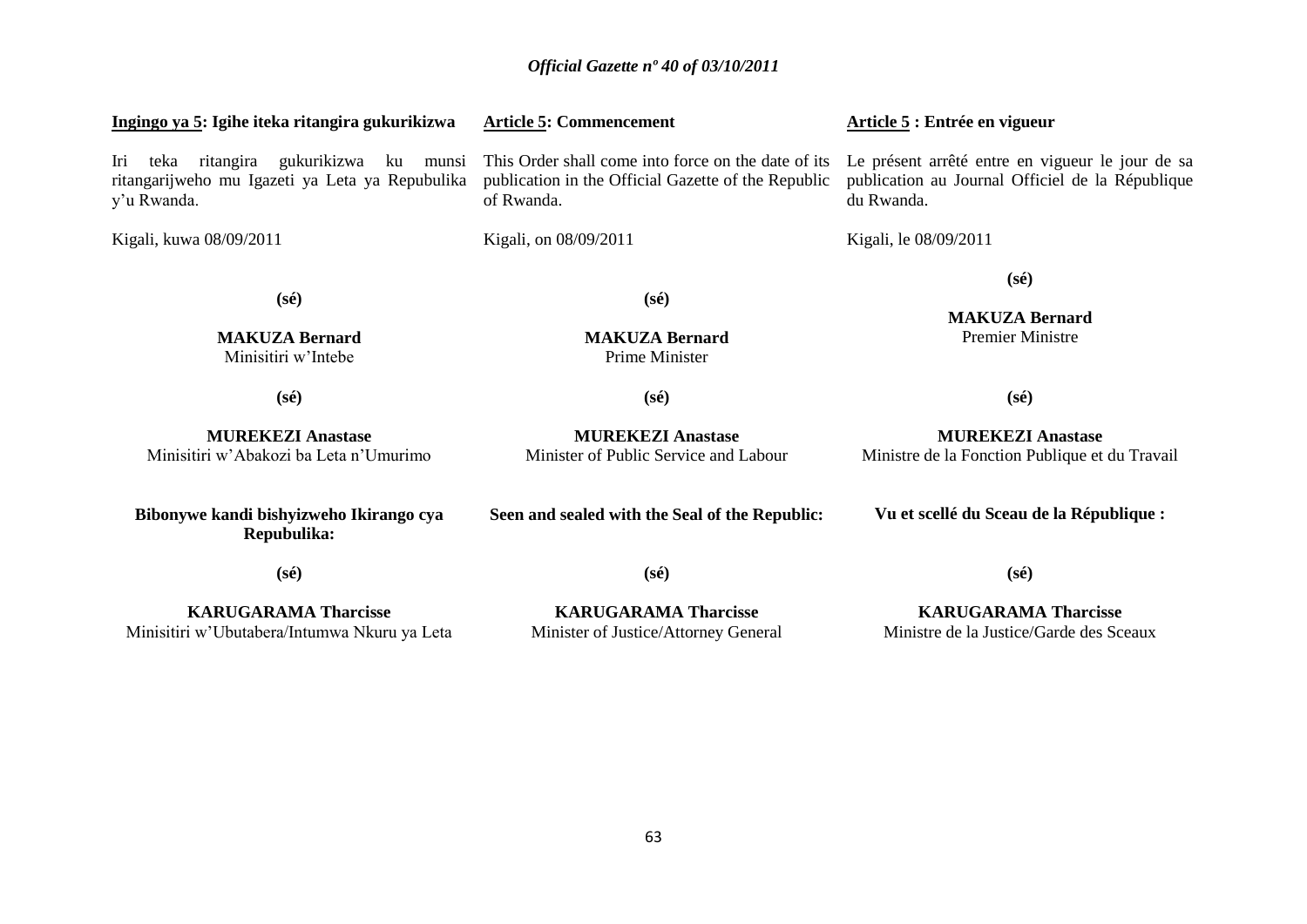| UMUGEREKA WA I                       |                   |                                            |             | W'ITEKA RYA ANNEX I TO THE PRIME MINISTER'S ANNEXE I A L'ARRETE DU<br><b>PREMIER</b> |
|--------------------------------------|-------------------|--------------------------------------------|-------------|--------------------------------------------------------------------------------------|
| MINISITIRI W'INTEBE N°99/03 RYO KUWA |                   | <b>ORDER</b><br>$N^{9}99/03$<br>OF         |             | 08/09/2011   MINISTRE<br>08/09/2011<br>$N^{9}99/03$<br>DU                            |
| 08/09/2011                           | <b>RISHYIRAHO</b> | DETERMINING THE ORGANISATIONAL DETERMINANT |             | <b>STRUCTURE</b><br>LA                                                               |
| <b>IMBONERAHAMWE</b>                 | N'INCAMAKE        |                                            |             | STRUCTURE AND SUMMARY OF JOB   ORGANISATIONNELLE ET LA SYNTHESE                      |
| Y'IMYANYA<br><b>Y'IMIRIMO</b>        | <b>BY'IKIGO</b>   | <b>POSITIONS</b><br>OF                     |             | NATIONAL DES EMPLOIS DE L'OFFICE NATIONAL                                            |
| GISHINZWE<br><b>GUTEZA</b>           | <b>IMBERE</b>     | AGRICULTURAL                               | EXPORT   DE | <b>DES</b><br><b>DEVELOPPEMENT</b>                                                   |
| <b>IYOHEREZWA</b><br>MU              | MAHANGA           | <b>DEVELOPMENT BOARD</b>                   |             | <b>EXPORTATIONS AGRICOLES</b>                                                        |
| <b>RY'IBIKOMOKA</b><br>KU            | BUHINZI           |                                            |             |                                                                                      |
| <b>N'UBWOROZI</b>                    |                   |                                            |             |                                                                                      |
|                                      |                   |                                            |             |                                                                                      |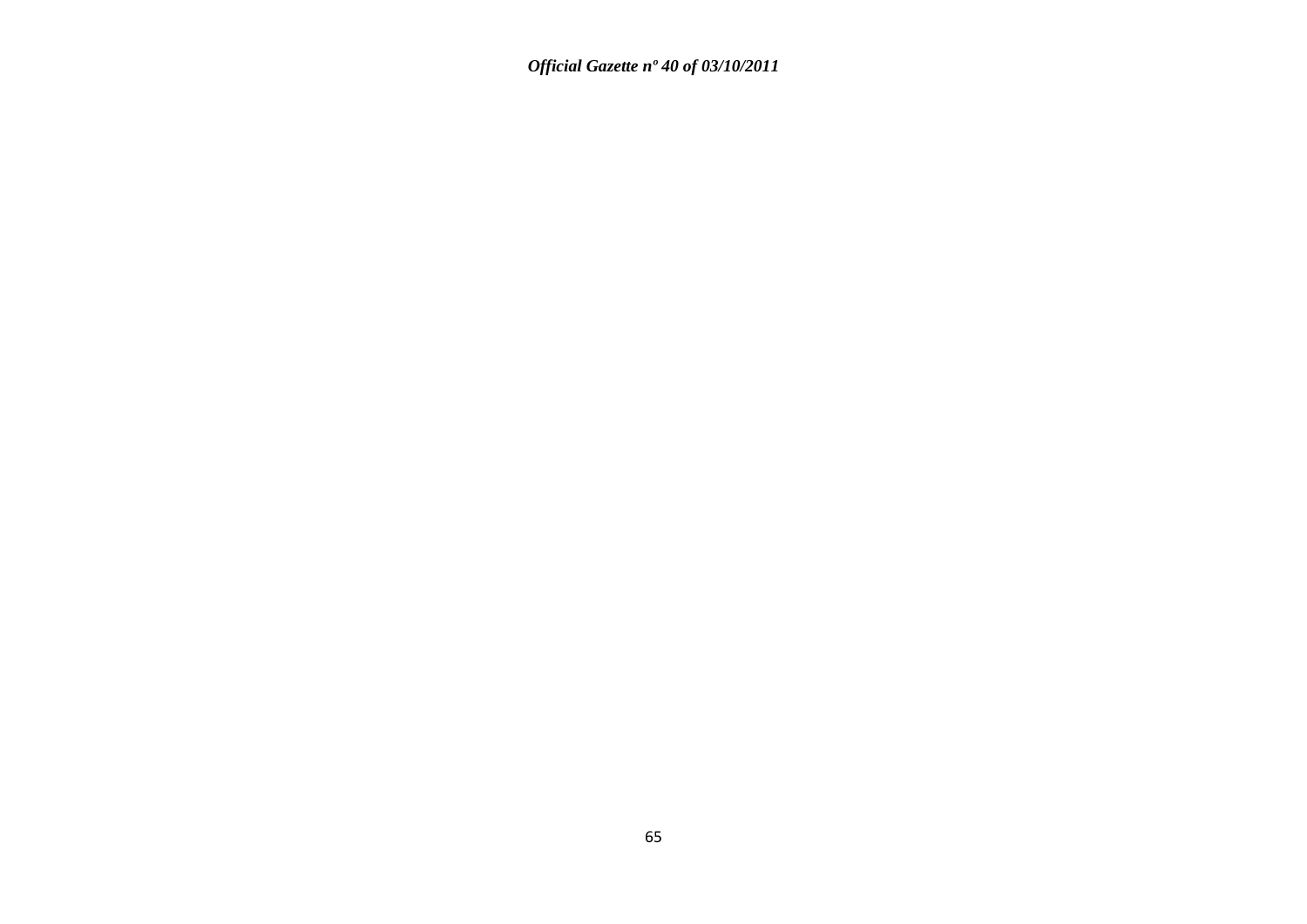| <b>UMUGEREKA</b><br>WA II                                       |                                                              | W'ITEKA RYA ANNEX II TO THE PRIME MINISTER'S ANNEXE II A L'ARRETE DU PREMIER |
|-----------------------------------------------------------------|--------------------------------------------------------------|------------------------------------------------------------------------------|
| RYO<br>$N^{\rm o}99/03$<br><b>MINISITIRI</b><br><b>W'INTEBE</b> | N°99/03<br><b>ORDER</b><br>OF<br>08/09/2011                  | $N^{9}99/03$<br>08/09/2011  <br>MINISTRE<br>DU                               |
| KUWA<br>08/09/2011                                              | RISHYIRAHO   DETERMINING THE ORGANISATIONAL   DETERMINANT LA | <b>STRUCTURE</b>                                                             |
| <b>IMBONERAHAMWE</b>                                            |                                                              | N'INCAMAKE   STRUCTURE AND SUMMARY OF JOB   ORGANISATIONNELLE ET LA SYNTHESE |
| Y'IMYANYA<br><b>Y'IMIRIMO</b><br>BY'IKIGO                       | <b>POSITIONS</b><br><b>NATIONAL</b><br>OF                    | DES EMPLOIS DE L'OFFICE NATIONAL                                             |
| <b>GUTEZA</b><br>GISHINZWE<br><b>IMBERE</b>                     | AGRICULTURAL<br><b>EXPORT</b>                                | <b>DES</b><br>DE<br><b>DEVELOPPEMENT</b>                                     |
| <b>LIYOHEREZWA</b><br>MU<br><b>MAHANGA</b> I                    | <b>DEVELOPMENT BOARD</b>                                     | <b>EXPORTATIONS AGRICOLES</b>                                                |
| RY'IBIKOMOKA<br>KU<br><b>BUHINZI</b>                            |                                                              |                                                                              |
| N'UBWOROZI                                                      |                                                              |                                                                              |
|                                                                 |                                                              |                                                                              |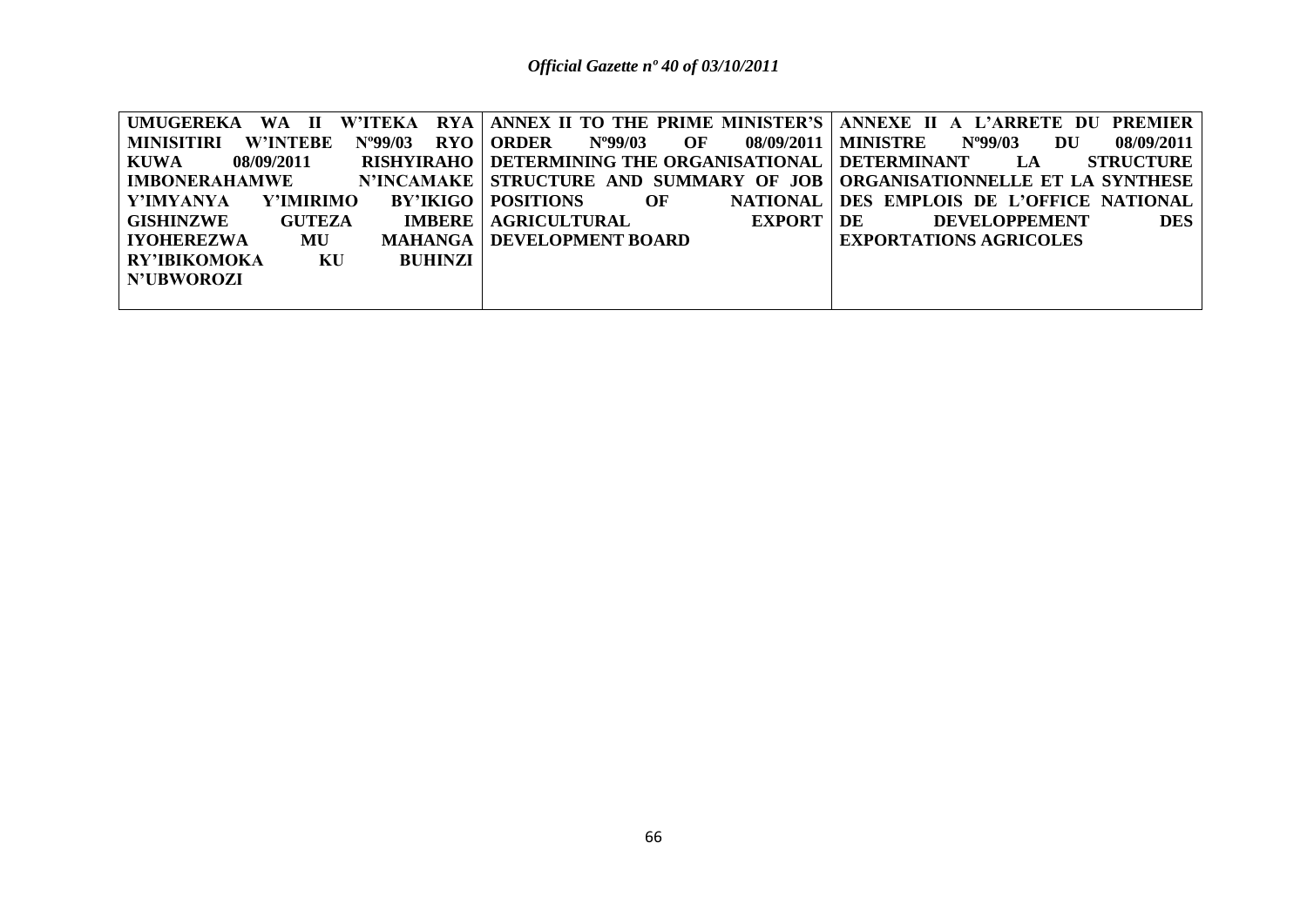# **SUMMARY OF POSITIONS FOR NATIONAL AGRICULTURE EXPORT DEVELOPMENT BOARD**

| <b>Administrative Unit</b>                                                                | <b>Positions</b>                                    | Title linked to the position                            | <b>Proposed Positions</b> |
|-------------------------------------------------------------------------------------------|-----------------------------------------------------|---------------------------------------------------------|---------------------------|
| <b>Office of the Director</b><br><b>General</b>                                           | <b>Director General</b>                             | Director General of NAEB                                |                           |
|                                                                                           | Public Relations &<br><b>Communications Officer</b> | <b>Public Relations &amp; Communications</b><br>Officer |                           |
|                                                                                           | <b>Internal Audit</b>                               | <b>Internal Auditor</b>                                 | $\overline{2}$            |
|                                                                                           | Legal Advisor                                       | Legal Advisor                                           |                           |
|                                                                                           | Administrative Assistant to the<br><b>DG</b>        | Administrative Assistant to DG                          |                           |
|                                                                                           | S/Total                                             |                                                         | 6                         |
| <b>Planning Unit</b>                                                                      | Director of Planning Unit                           | Director of Planning Unit                               |                           |
|                                                                                           | M & E                                               | M & E Officer                                           | 3                         |
|                                                                                           | <b>Operations Planning &amp; Statistics</b>         | Operations Planning & Statistics Officer                | 3                         |
|                                                                                           | <b>Product Development Research</b>                 | Product Development Research Officer                    | 3                         |
|                                                                                           | Partnerships and Resources<br>Mobilisation          | Partnerships and Resources Mobilisation<br>Officer      |                           |
|                                                                                           | PPP (Private Public Partnership)                    | PPP (Private Public Partnership) Officer                |                           |
|                                                                                           | Capacity Building                                   | <b>Capacity Building Officer</b>                        | $\mathbf{1}$              |
|                                                                                           | S/Total                                             |                                                         | 13                        |
| <b>Office of Deputy DG</b><br><b>Production Support &amp;</b><br><b>Chain Development</b> | Deputy DG                                           | Deputy DG Production Support & Chain<br>Development     | $\mathbf{1}$              |
|                                                                                           | <b>Administrative Assistant</b>                     | Administrative Assistant to DDG                         |                           |
|                                                                                           | S/Total                                             |                                                         | $\overline{2}$            |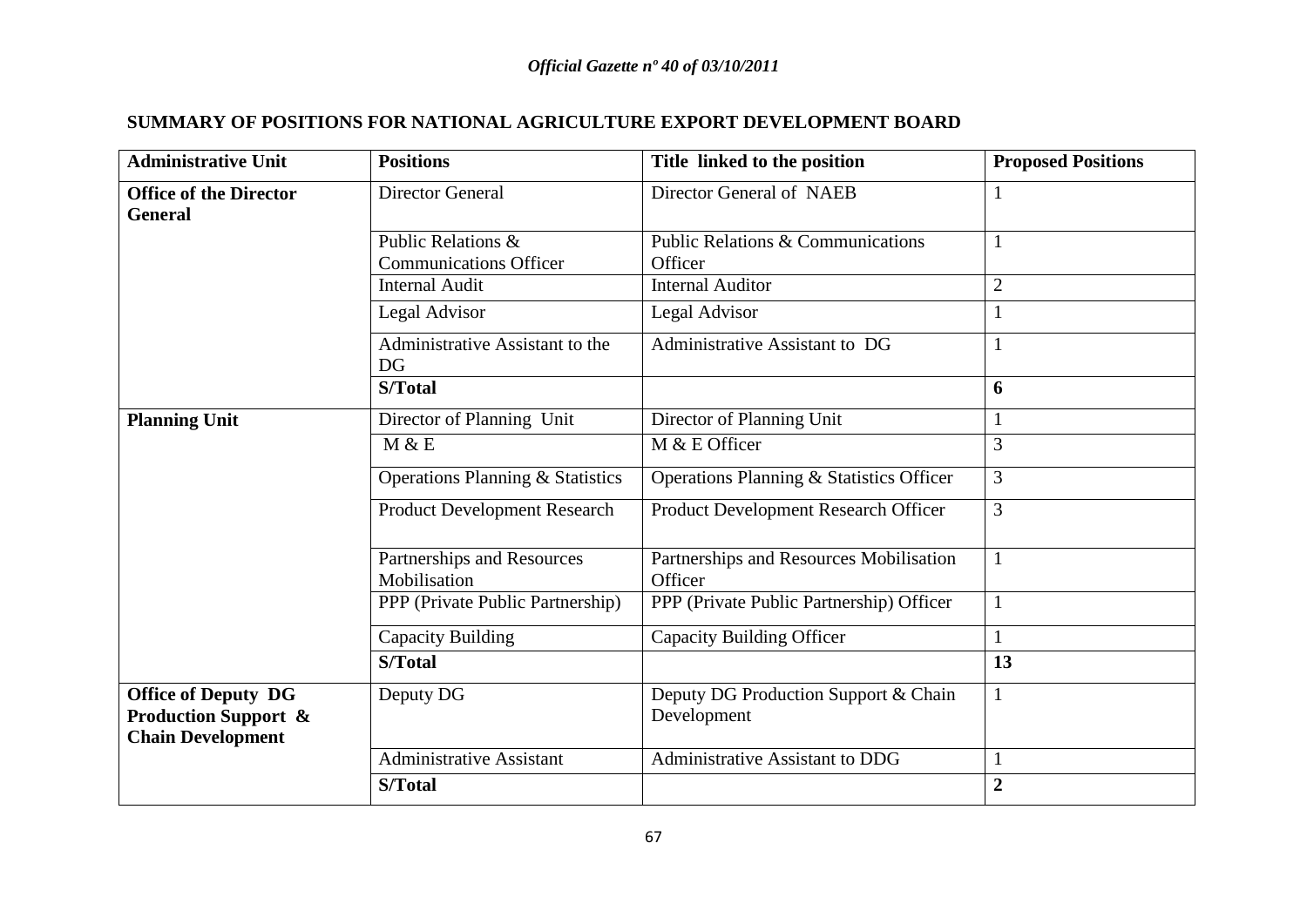| <b>Coffee Production &amp;</b><br><b>Processing Support Services</b><br><b>Division</b> | Head of division                       | <b>Head of Coffee Production Division</b>       |                |
|-----------------------------------------------------------------------------------------|----------------------------------------|-------------------------------------------------|----------------|
|                                                                                         | <b>Coffee Production Support</b>       | <b>Coffee Production Support Officer</b>        | 4              |
|                                                                                         | <b>Coffee Processing</b>               | <b>Coffee Processing Officer</b>                | $\overline{2}$ |
|                                                                                         | <b>Zone Coffee Extensionists</b>       | <b>Zone Coffee Extensionists</b>                | 60             |
|                                                                                         | <b>Administrative Assistant</b>        | Administrative Assistant to Head of<br>Division | 1              |
|                                                                                         | S/Total                                |                                                 | 68             |
| <b>Tea Production Support</b><br><b>Services Division</b>                               | Head of division                       | <b>Head Tea Production Division</b>             |                |
|                                                                                         | <b>Tea Processing</b>                  | Tea Processing Officer                          | 2              |
|                                                                                         | <b>Tea Production Support</b>          | Tea Production Support Officer                  | $\overline{2}$ |
|                                                                                         | Tea Machinery Maintenance<br>Officer   | Tea Machinery Maintenance Technician            | $\overline{2}$ |
|                                                                                         | <b>Administrative Assistant</b>        | Administrative Assistant to Head of<br>Division |                |
|                                                                                         | S/Total                                |                                                 | 8              |
| <b>Horticulture Production</b><br><b>Support Services Division</b>                      | Head of division                       | <b>Head Horticulture Production Division</b>    | 1              |
|                                                                                         | <b>Horticulture Processing</b>         | Horticulture Processing Officer                 |                |
|                                                                                         | Horticulture Production Support        | Horticulture Production Support Officer         | 5              |
|                                                                                         | Pyrethrum & Sericulture<br>Technicians | Pyrethrum Technicians & Sericulture             | 5              |
|                                                                                         | <b>Administative Assistant</b>         | Administative Assistant to Head of<br>Division  | 1              |
|                                                                                         | S/Total                                |                                                 | 13             |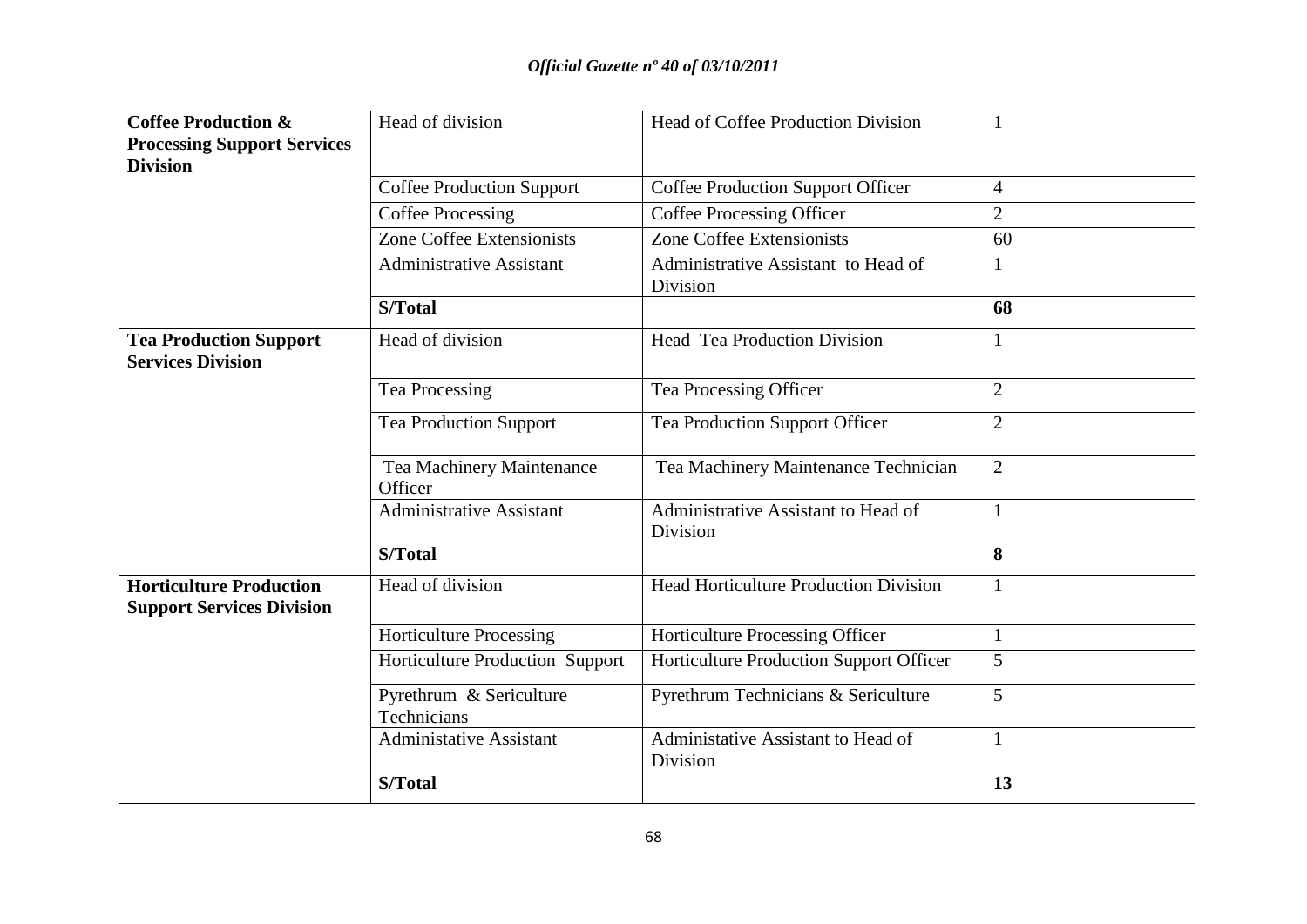| <b>Diversification Unit</b>                                                              | Director of Diversification Unit                   | Director of Diversification Unit                                       |                |
|------------------------------------------------------------------------------------------|----------------------------------------------------|------------------------------------------------------------------------|----------------|
|                                                                                          | <b>Innovation and Transformation</b>               | <b>Innovation and Transformation Officer</b>                           | $\mathbf{1}$   |
|                                                                                          | <b>New Chain Promotion</b>                         | New Chain Promotion Officer                                            | $\overline{2}$ |
|                                                                                          | <b>Sericulture Center Coordination</b>             | Sericulture Center Coordinator                                         | $\mathbf{1}$   |
|                                                                                          | <b>Eggs Multiplication and Race</b><br>Maintenance | <b>Eggs Multiplication and Race</b><br>Maintenance Officer             |                |
|                                                                                          | <b>Mulbury Production</b>                          | <b>Mulbury Production Officer</b>                                      |                |
|                                                                                          | <b>Sericulture Extenstion</b>                      | Sericulture Extenstion Officer                                         | $\mathbf{1}$   |
|                                                                                          | S/Total                                            |                                                                        | 8              |
| <b>Office of Deputy DG Export</b><br><b>Operation &amp; Market</b><br><b>Development</b> | Deputy DG Export Operation and<br>Marketing        | Deputy DG Export Operation and<br>Marketing                            |                |
|                                                                                          | <b>Administrative Assistant</b>                    | Administrative Assistant to DDG                                        |                |
|                                                                                          | S/Total                                            |                                                                        | $\overline{2}$ |
| <b>Certification &amp; Export Unit</b>                                                   | Director of Certification & Export<br>Unit         | Director of Certification & Export Unit                                | $\mathbf{1}$   |
|                                                                                          | <b>Coffee Certification</b>                        | Coffee Certification Officer                                           | $\mathbf{1}$   |
|                                                                                          | Tea Certification                                  | <b>Tea Certification Officer</b>                                       | $\mathbf{1}$   |
|                                                                                          | <b>Fresh Products Certification</b>                | <b>Fresh Products Certification Officer</b>                            | 1              |
|                                                                                          | Processed Foods Certification                      | Processed Foods Certification Officer                                  | $\mathbf{1}$   |
|                                                                                          | S/Total                                            |                                                                        | 5              |
| <b>Quality Control, Inspection</b><br>& Standards Compliance<br>Unit                     | Director                                           | Director of Quality Control, Inspection &<br>Standards Compliance Unit | $\mathbf{1}$   |
|                                                                                          | Tea Quality                                        | Tea Quality Officer                                                    |                |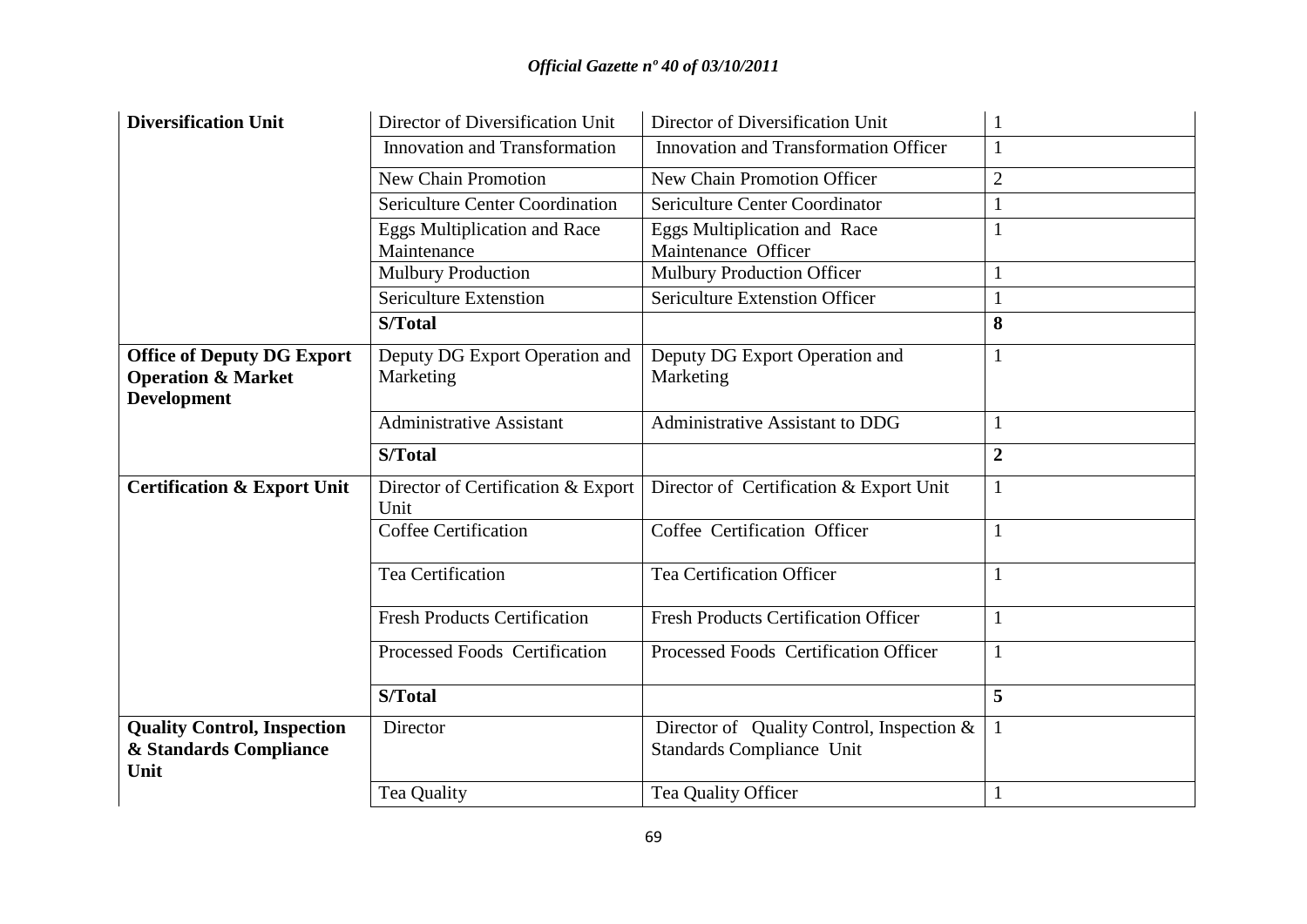|                                             | <b>Coffee Quality</b>                           | Coffee Quality Officer                                          |                |
|---------------------------------------------|-------------------------------------------------|-----------------------------------------------------------------|----------------|
|                                             | <b>Fresh Products Quality</b>                   | Fresh products Quality Officer                                  |                |
|                                             | <b>Processed Food Quality</b>                   | Processed Food Quality Officer                                  |                |
|                                             | Plant Health Inspector for<br>Horticulture      | Plant Health Inspector for Horticulture<br>Officer              | 3              |
|                                             | Planting Material inspector for<br>Horticulture | Planting Material inspector for Horticulture<br>Officer         |                |
|                                             | Tea Inspection                                  | Tea Inspection Officer                                          |                |
|                                             | Coffee Inspection                               | Coffee Inspection Officer                                       |                |
|                                             | S/Total                                         |                                                                 | 11             |
| Marketing & Export<br><b>Logistics Unit</b> | Director of Marketing Unit                      | Director of Marketing & Export Logistics<br>Unit                |                |
|                                             | Tea Local Marketing                             | Tea Local Marketing Officer                                     |                |
|                                             | Tea International Marketing                     | Tea International Marketing Officer                             | $\overline{2}$ |
|                                             | Coffee Local Marketing                          | Coffee Local Marketing Officer                                  | $\overline{2}$ |
|                                             | Coffee International Marketing                  | Coffee International Marketing Officer                          | $\overline{2}$ |
|                                             | Coffee Agro Processing & Value<br>Addition      | Coffee Agro Processing & Value<br><b>Addition Officer</b>       |                |
|                                             | Horticulture Local Marketing                    | Horticulture Local Marketing Officer                            |                |
|                                             | Horticulture International<br>Marketing         | <b>Horticulture International Marketing</b><br>Officer          |                |
|                                             | Horticulture Agro Processing<br>&Value Addition | Horticulture Agro Processing & Value<br><b>Addition Officer</b> | 1              |
|                                             | S/Total                                         |                                                                 | 12             |
| <b>Corporate Services Division</b>          | Head of division                                | <b>Head of Corporate Services Division</b>                      | 1              |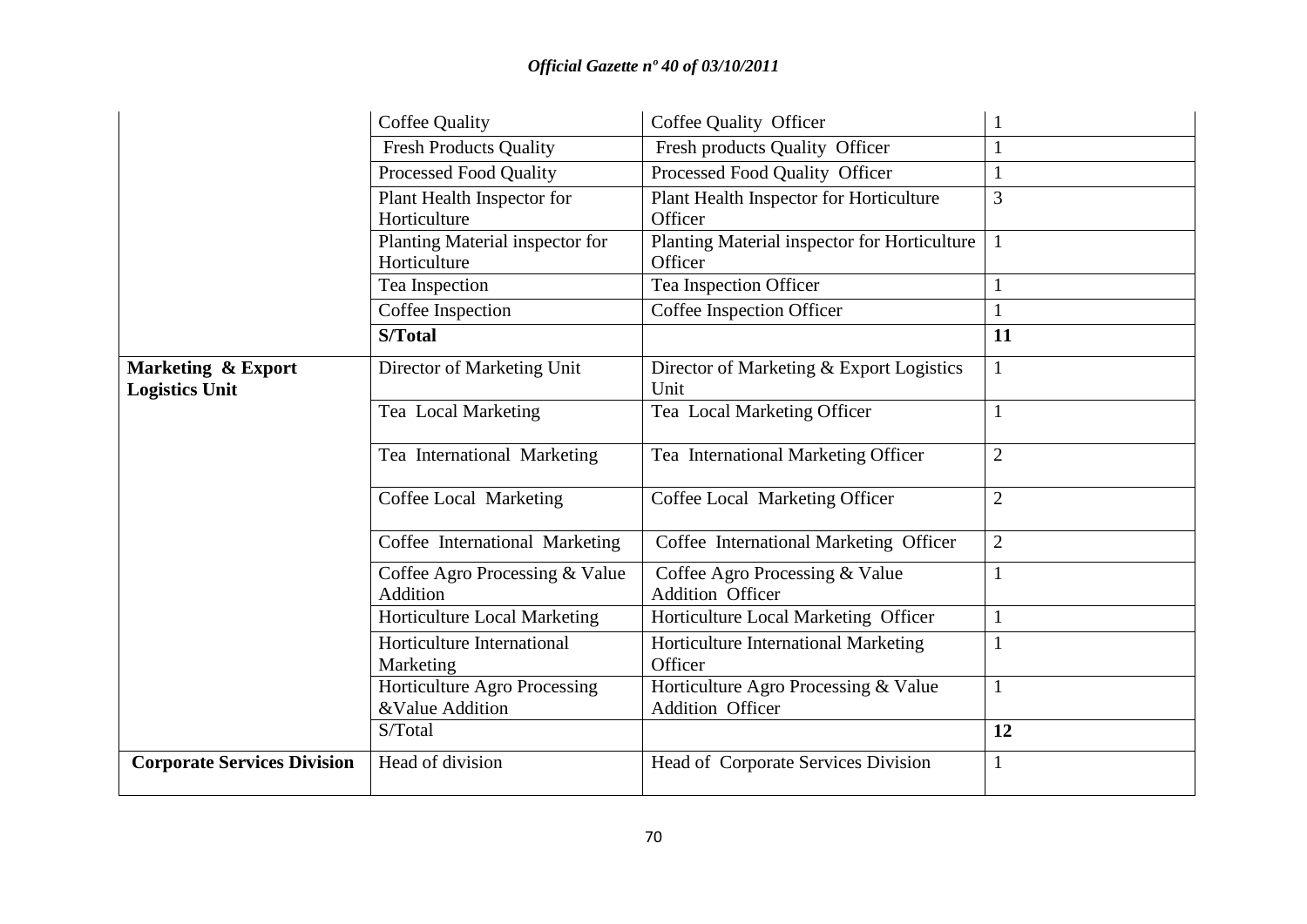| <b>Procurement Unit</b>                                    | Director                                  | Director of Procurement                                     |                |
|------------------------------------------------------------|-------------------------------------------|-------------------------------------------------------------|----------------|
|                                                            | Procurement                               | Procurement Officer                                         | 3              |
|                                                            | Secretary                                 | Secretary                                                   |                |
|                                                            | S/Total                                   |                                                             | 6              |
| <b>ICT Unit</b>                                            | Director                                  | Director of ICT                                             |                |
|                                                            | Database and application<br>administrator | Data base and application administrator                     | $\overline{2}$ |
|                                                            | Network administrator                     | Network administrator                                       |                |
|                                                            | System administrator                      | System administrator                                        |                |
|                                                            | <b>ICT Officer</b>                        | <b>ICT</b> Officer                                          |                |
|                                                            | Webmaster                                 | Webmaster                                                   |                |
|                                                            | <b>S/Total</b>                            |                                                             | 7              |
| <b>Finances &amp; Budget Unit</b>                          | Director                                  | Director of Finance & Budget                                |                |
|                                                            | <b>Budget Officer</b>                     | <b>Budget Officer</b>                                       | $\overline{2}$ |
|                                                            | Treasury                                  | Treasurer                                                   |                |
|                                                            | <b>Chief Accountant</b>                   | <b>Chief Accountant</b>                                     |                |
|                                                            | Accountant                                | Accountant                                                  | $\overline{2}$ |
|                                                            | Inventory & Store Manager                 | Inventory & Store Mgt Officer                               | $\overline{4}$ |
|                                                            | Cashier                                   | Cashier                                                     |                |
|                                                            | Secretary                                 | Secretary of Finance Unit                                   |                |
|                                                            | S/Total                                   |                                                             | 13             |
| <b>Human Resources &amp;</b><br><b>Administration Unit</b> | Director                                  | Director of Human Resources &<br><b>Administration Unit</b> |                |
|                                                            | Human Resources Development               | Human Resources Development                                 |                |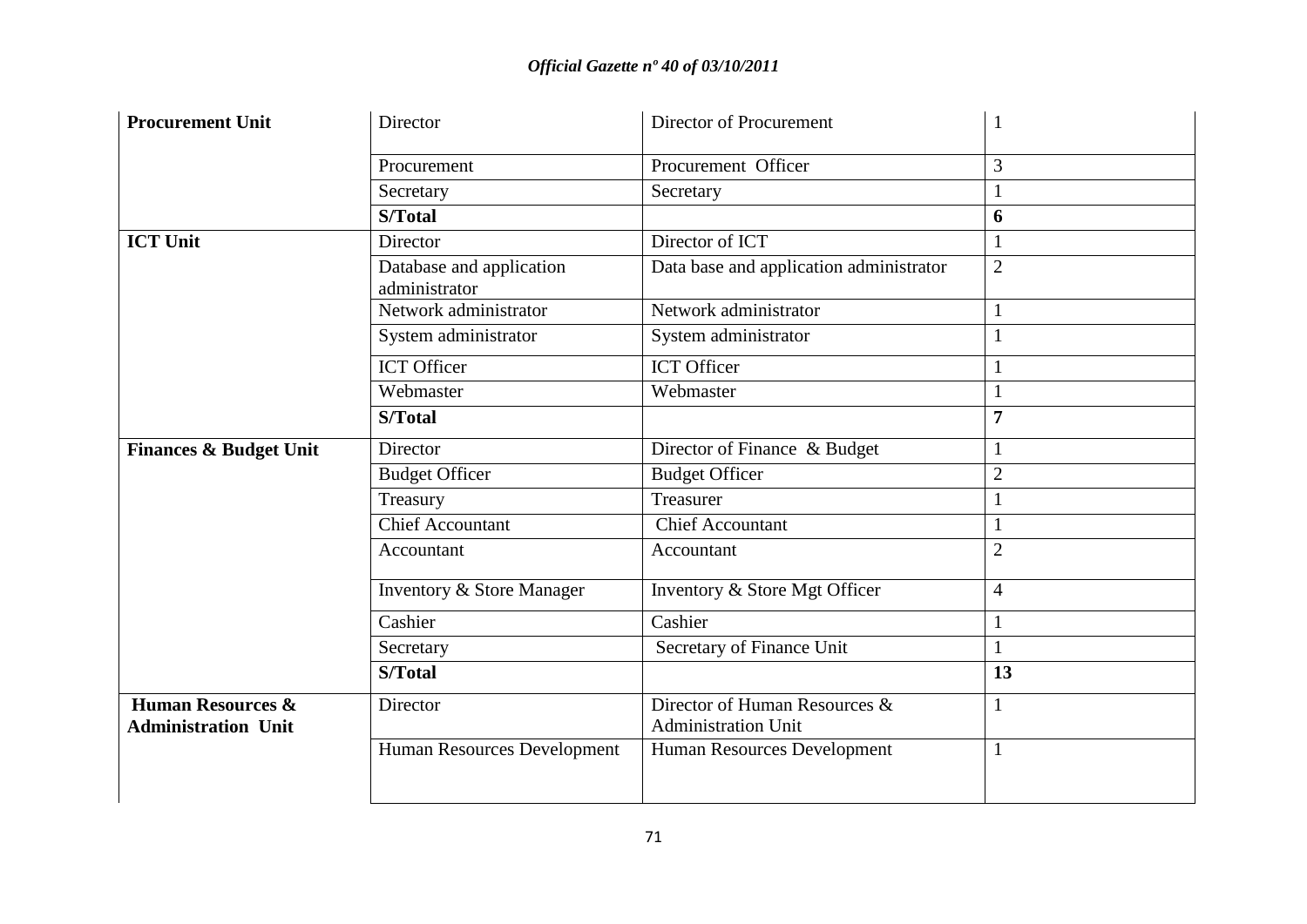| Payroll Management &<br>Compensation | Payroll Management & Compensation |     |
|--------------------------------------|-----------------------------------|-----|
| <b>Logistics Management</b>          | Logistics Officer                 |     |
| Central Secretariat                  | Central Secretariat               |     |
| S/Total                              |                                   |     |
| <b>Grand Total</b>                   |                                   | 181 |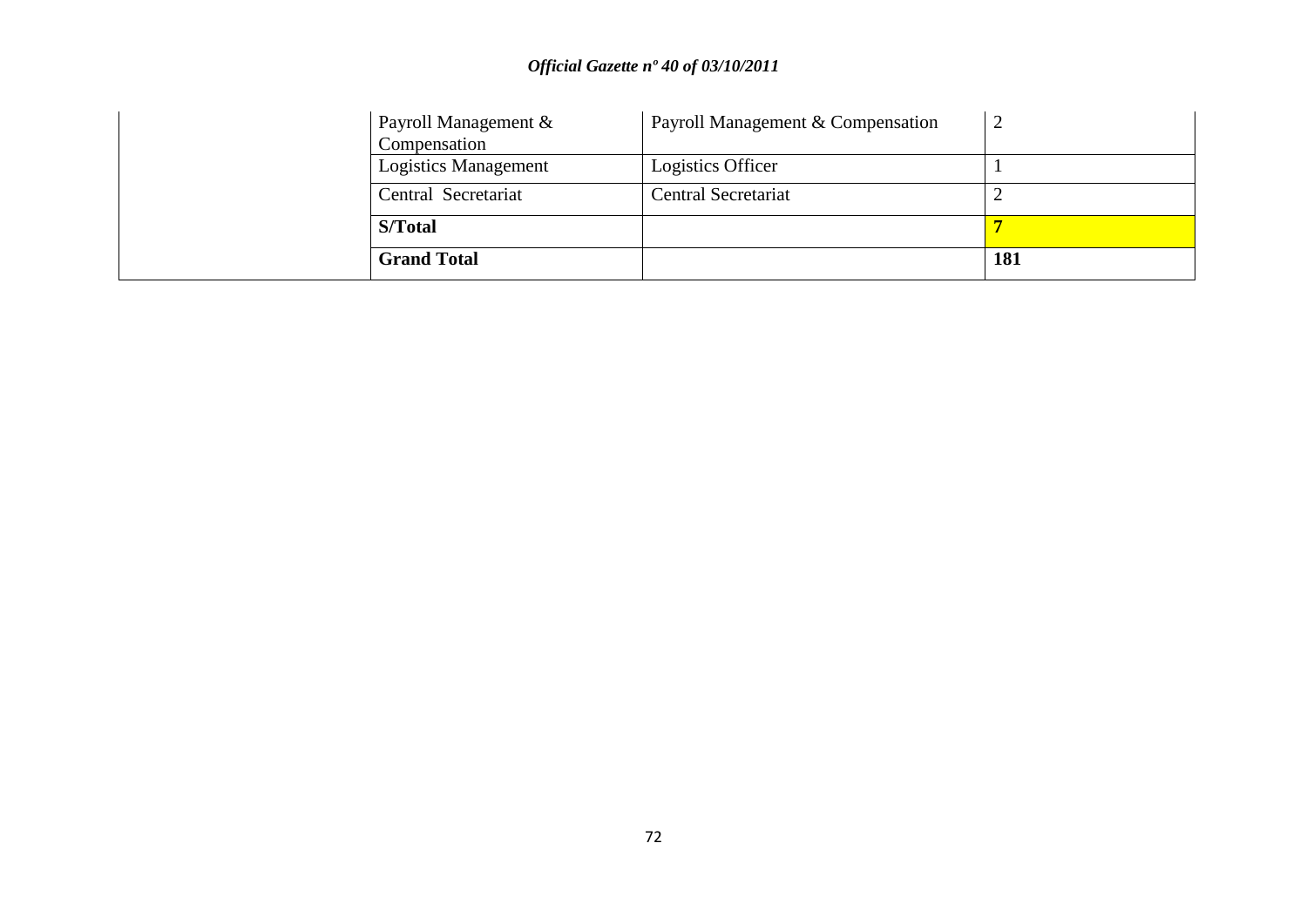## *Official Gazette nº 40 of 03/10/2011*

**Bibonywe kugira ngo bishyirwe ku mugereka Seen to be annexed to the Prime Minister's Vu pour être annexé à l'Arrêté du Premier w'Iteka rya Minisitiri w'Intebe nº 99/03 ryo kuwa 08/09/2011 rishyiraho imbonerahamwe organizational structure and summary of job n'incamake y'imyanya y'imirimo by'Ikigo gishinzwe Guteza Imbere Iyoherezwa mu Development Board mahanga ry'Ibikomoka ku Buhinzi n'Ubworozi**  Kigali, kuwa 08/09/2011 **Order nº 99/03 of 08/09/2011 determining the Ministre nº 99/03 du 08/09/2011 déterminant la positions for National Agricultural Export**  Kigali, on 08/09/2011 **structure organisationnelle et la synthèse des emplois de l'Office National de Développement des Exportations Agricoles** Kigali, le 08/09/2011 **(sé) MAKUZA Bernard** Minisitiri w'Intebe **(sé) MAKUZA Bernard** Prime Minister **(sé) MAKUZA Bernard** Premier Ministre **(sé) MUREKEZI Anastase** Minisitiri w'Abakozi ba Leta n'Umurimo **(sé) MUREKEZI Anastase** Minister of Public Service and Labour **(sé) MUREKEZI Anastase** Ministre de la Fonction Publique et du Travail **Bibonywe kandi bishyizweho Ikirango cya Repubulika : (sé) Seen and sealed with the Seal of the Republic: (sé) Vu et scellé du Sceau de la République : (sé)**

**KARUGARAMA Tharcisse** Minisitiri w'Ubutabera/Intumwa Nkuru ya Leta

**KARUGARAMA Tharcisse** Minister of Justice/Attorney General

**KARUGARAMA Tharcisse** Ministre de la Justice/ Garde des Sceaux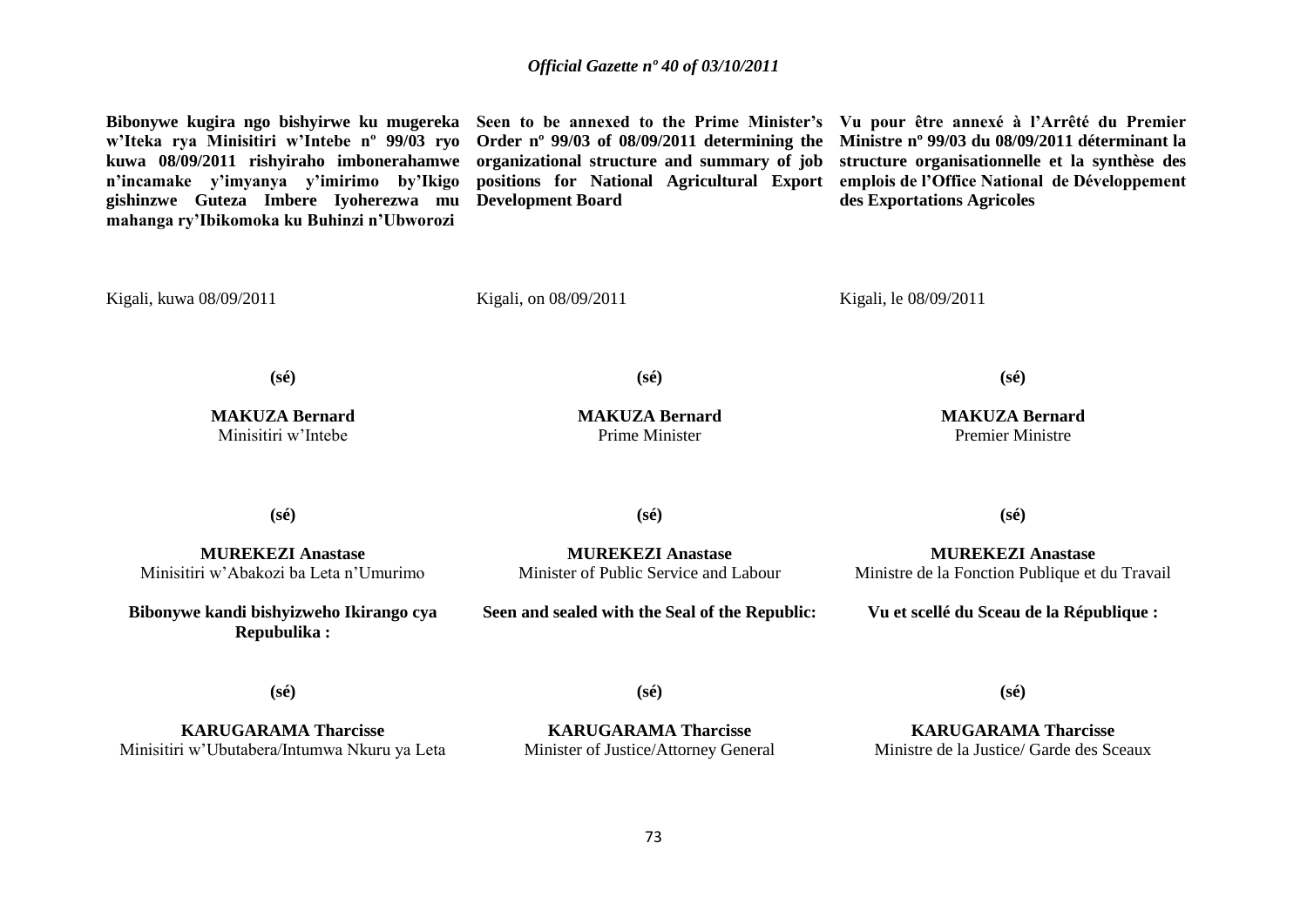**ITEKA RYA MINISITIRI W'INTEBE N° PRIME MINISTER'S ORDER N° 104/03 OF ARRETE DU PREMIER MINISTRE N° 104/03 RYO KUWA 08/09/2011 RISHYIRAHO**  UMUYOBOZI MURI MINISITERI THE MINISTRY OF TRADE AND **Y'UBUCURUZI N'INGANDA 08/09/2011 APPOINTING A DIRECTOR IN INDUSTRY 104/03 DU 08/09/2011 PORTANT TRADE AND NOMINATION D'UN DIRECTEUR AU MINISTERE DU COMMERCE ET DE L'INDUSTRIE**

## **ISHAKIRO**

## **TABLE OF CONTENTS**

**TABLE DES MATIERES**

| Ingingo ya mbere: Ishyirwaho ry'Umuyobozi | <b>Article One: Appointment of a Director</b> | <b>Article premier: Nomination d'un Directeur</b> |
|-------------------------------------------|-----------------------------------------------|---------------------------------------------------|
|                                           |                                               |                                                   |

**Ingingo ya 2: Abashinzwe kubahiriza iri teka Article 2: Authorities responsible for the Article 2: Autorités chargées de l'exécution du implementation of this Order présent arrêté**

**Ingingo ya 3: Ivanwaho ry'ingingo zinyuranyije Article 3: Repealing provision n'iri teka Article 3: Disposition abrogatoire**

**Ingingo ya 4: Igihe iteka ritangira gukurikizwa Article 4: Commencement Article 4: Entrée en vigueur**

74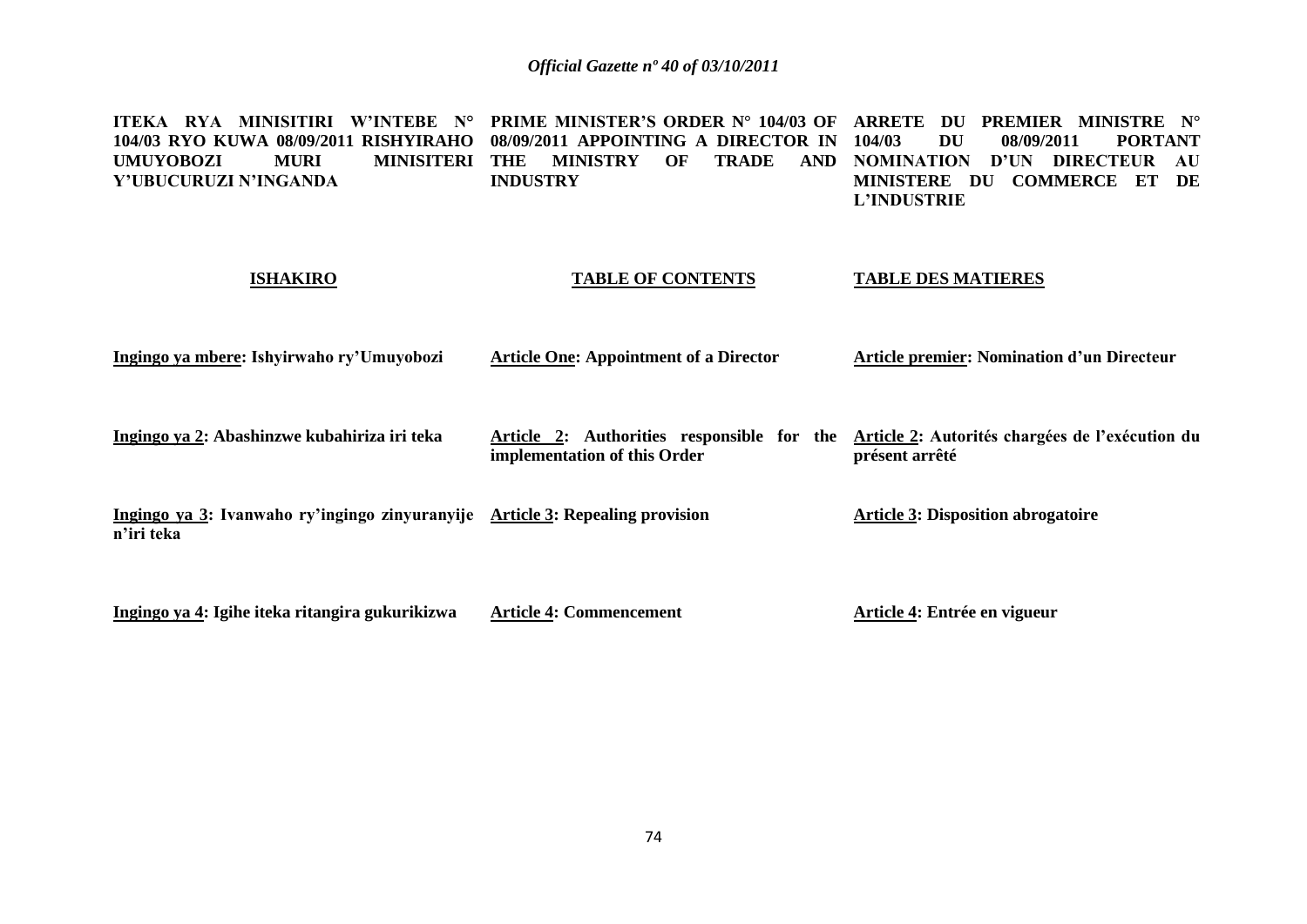| ITEKA RYA MINISITIRI W'INTEBE N°<br>104/03 RYO KUWA 08/09/2011 RISHYIRAHO<br><b>MURI</b><br><b>MINISITERI</b><br><b>UMUYOBOZI</b><br>Y'UBUCURUZI N'INGANDA                                      | <b>PRIME MINISTER'S ORDER N° 104/03 OF</b><br>08/09/2011 APPOINTING A DIRECTOR IN<br><b>TRADE</b><br><b>MINISTRY</b><br>OF<br><b>AND</b><br>THE<br><b>INDUSTRY</b> | ARRETE DU PREMIER MINISTRE N°<br>104/03<br>DU<br>08/09/2011<br><b>PORTANT</b><br>NOMINATION D'UN DIRECTEUR<br>AU<br>MINISTERE DU COMMERCE ET<br>DE<br>L'INDUSTRIE |
|-------------------------------------------------------------------------------------------------------------------------------------------------------------------------------------------------|--------------------------------------------------------------------------------------------------------------------------------------------------------------------|-------------------------------------------------------------------------------------------------------------------------------------------------------------------|
| Minisitiri w'Intebe;                                                                                                                                                                            | <b>The Prime Minister;</b>                                                                                                                                         | Le Premier Ministre;                                                                                                                                              |
| Ashingiye ku Itegeko Nshinga rya Repubulika y'u<br>Rwanda ryo kuwa 04 Kamena 2003, nk'uko<br>ryavuguruwe kugeza ubu, cyane cyane mu ngingo<br>zaryo, iya 118, iya 119 n' iya 121;               | Pursuant to the Constitution of the Republic of<br>Rwanda of 04 June 2003, as amended to date,<br>especially in Articles 118, 119 and 121;                         | Vu la Constitution de la République du Rwanda<br>du 04 juin 2003, telle que révisée à ce jour,<br>spécialement en ses articles 118, 119 et 121;                   |
| Ashingiye ku Itegeko n° 22/2002 ryo kuwa<br>09/07/2002 rishyiraho Sitati Rusange igenga<br>Abakozi ba Leta n'inzego z'imirimo ya Leta, cyane<br>cyane mu ngingo zaryo, iya 17, iya 24 n'iya 35; | Pursuant to Law $n^{\circ}$ 22/2002 of 09/07/2002 on<br>General Statutes for Rwanda Public Service,<br>especially in Articles 17, 24 and 35;                       | Vu la Loi nº 22/2002 du 09/07/2002 portant Statut<br>Général de la Fonction Publique Rwandaise,<br>spécialement en ses articles 17, 24 et 35;                     |
| Bisabwe na Minisitiri w'Ubucuruzi n'Inganda;                                                                                                                                                    | On proposal by the Minister of Trade and<br>Industry;                                                                                                              | Sur proposition du Ministre du Commerce et de<br>l'Industrie;                                                                                                     |
| Inama y'Abaminisitiri yateranye kuwa 01/06/2011<br>imaze kubisuzuma no kubyemeza;                                                                                                               | After consideration and approval by the Cabinet Après examen et adoption par le Conseil des<br>in its session of $01/06/2011$ ;                                    | Ministres en sa séance du 01/06/2011;                                                                                                                             |
| <b>ATEGETSE:</b>                                                                                                                                                                                | <b>HEREBY ORDERS:</b>                                                                                                                                              | <b>ARRETE:</b>                                                                                                                                                    |
| Ingingo ya mbere: Ishyirwaho ry'Umuyobozi                                                                                                                                                       | <b>Article One: Appointment of a Director</b>                                                                                                                      | <b>Article premier : Nomination d'un Directeur</b>                                                                                                                |
| Bwana GATARE African agizwe Umuyobozi<br>w'Ubutegetsi n'Imari muri Minisiteri y'Ubucuruzi<br>n'Inganda.                                                                                         | Mr. GATARE African is hereby appointed<br>Director of Administration and Finance in the<br>Ministry of Trade and Industry.                                         | Monsieur GATARE African est nommé Directeur<br>de l'Administration et des Finances au Ministère<br>du Commerce et de l'Industrie.                                 |